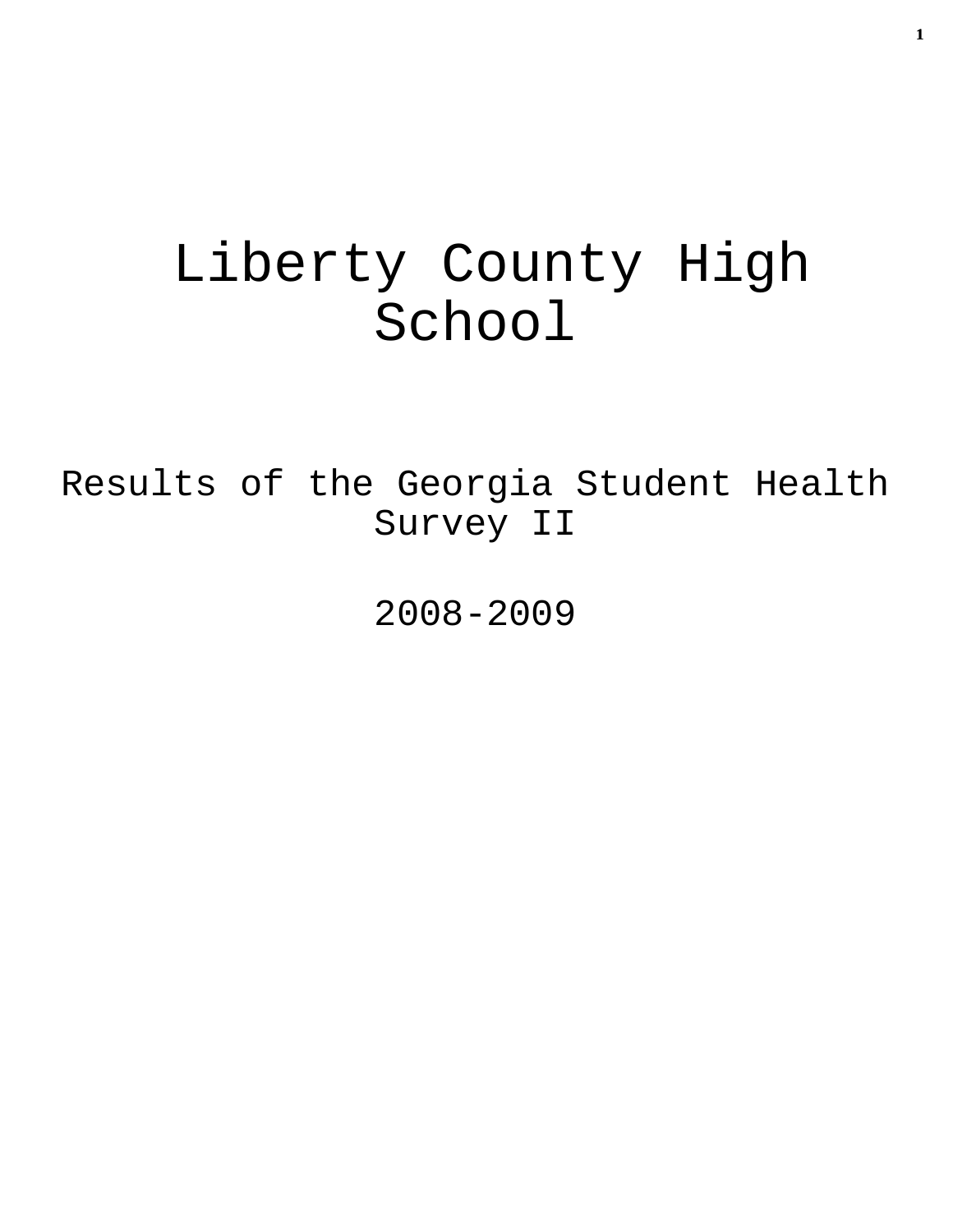# *Demographics* **2**

| Grade                    |     |  |  |  |
|--------------------------|-----|--|--|--|
| <b>Grade   Frequency</b> |     |  |  |  |
| 10                       | 346 |  |  |  |
| 12                       | 420 |  |  |  |

| Frequency      | <b>Table of Gender by Grade</b> |              |              |              |  |  |
|----------------|---------------------------------|--------------|--------------|--------------|--|--|
| <b>Col Pct</b> |                                 | Grade(Grade) |              |              |  |  |
|                | Gender(Gender)                  | 10           | 12           | <b>Total</b> |  |  |
|                | <b>Female</b>                   | 193<br>55.78 | 211<br>50.24 | 404          |  |  |
|                | <b>Male</b>                     | 153<br>44.22 | 209<br>49.76 | 362          |  |  |
|                | <b>Total</b>                    | 346          | 420          | 766          |  |  |

| Frequency<br>Col Pct |
|----------------------|
|                      |

| <b>Table of Ethnicity by Grade</b> |              |              |              |  |  |  |
|------------------------------------|--------------|--------------|--------------|--|--|--|
|                                    | Grade(Grade) |              |              |  |  |  |
| <b>Ethnicity</b> (Ethnicity)       | 10           | 12           | <b>Total</b> |  |  |  |
| <b>Black</b>                       | 141<br>40.75 | 190<br>45.24 | 331          |  |  |  |
| <b>Hispanic</b>                    | 18<br>5.20   | 19<br>4.52   | 37           |  |  |  |
| White                              | 152<br>43.93 | 164<br>39.05 | 316          |  |  |  |
| <b>Asian</b>                       | 13<br>3.76   | 25<br>5.95   | 38           |  |  |  |
| <b>Other</b>                       | 22<br>6.36   | 22<br>5.24   | 44           |  |  |  |
| <b>Total</b>                       | 346          | 420          | 766          |  |  |  |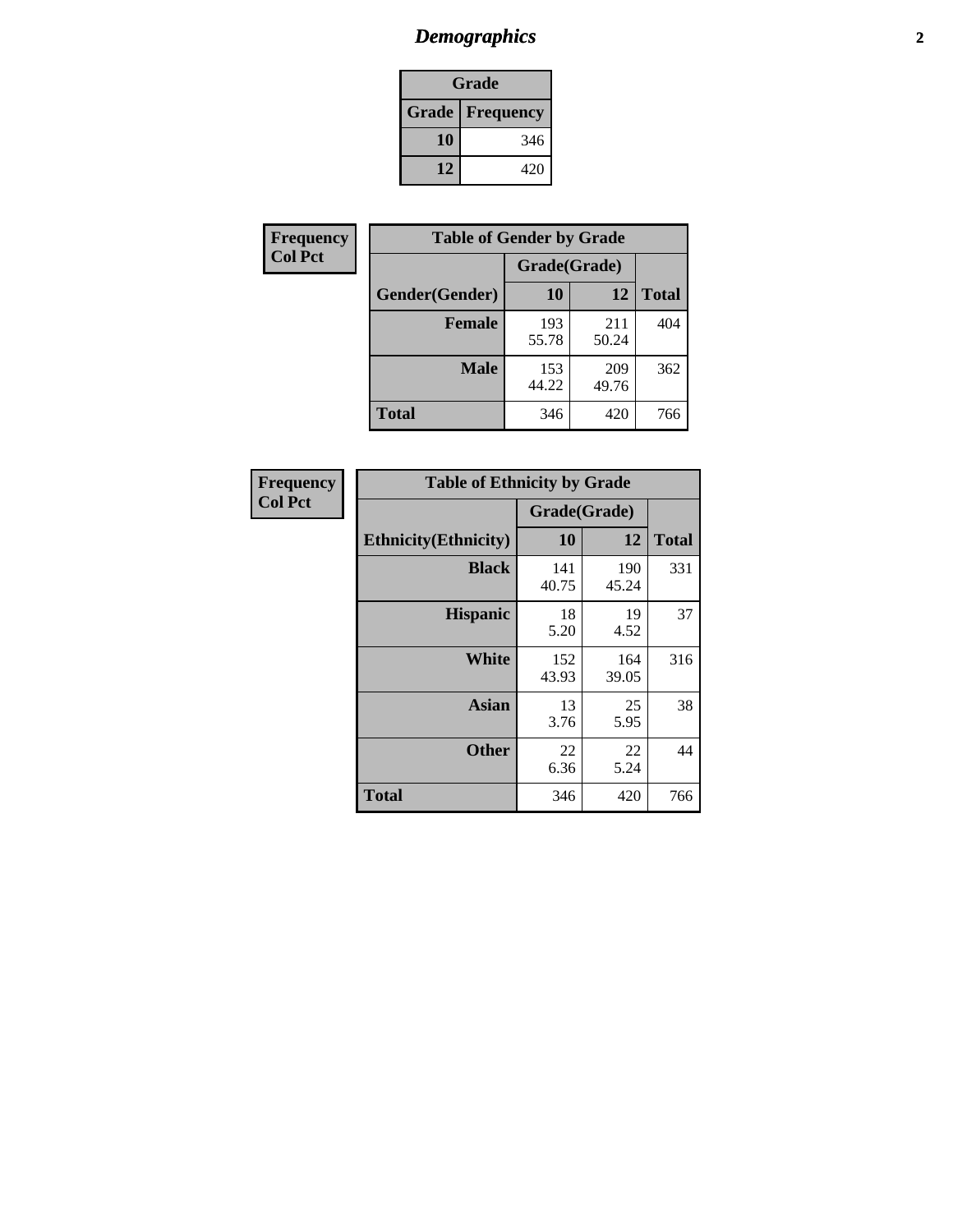#### *Title IV, Part A, Schedule A* **3** *Goal 1: Ensure that all schools are drug-free Baseline Data: Year 2008-2009 Prevalence of Drug Use*

| Frequency<br><b>Col Pct</b> | <b>Table of AlcoholAlt by Grade</b> |              |              |              |  |  |
|-----------------------------|-------------------------------------|--------------|--------------|--------------|--|--|
|                             | AlcoholAlt(Alcohol                  | Grade(Grade) |              |              |  |  |
|                             | use, past 30 days)                  | <b>10</b>    | 12           | <b>Total</b> |  |  |
|                             | Yes                                 | 65<br>18.79  | 139<br>33.10 | 204          |  |  |
|                             | N <sub>0</sub>                      | 281<br>81.21 | 281<br>66.90 | 562          |  |  |
|                             | Total                               | 346          | 420          | 766          |  |  |

| Frequency<br><b>Col Pct</b> | <b>Table of TobaccoAny by Grade</b> |              |              |              |  |  |
|-----------------------------|-------------------------------------|--------------|--------------|--------------|--|--|
|                             | <b>TobaccoAny(Tobacco</b>           | Grade(Grade) |              |              |  |  |
|                             | use, past 30 days)                  | 10           | 12           | <b>Total</b> |  |  |
|                             | Yes                                 | 45<br>13.01  | 93<br>22.14  | 138          |  |  |
|                             | N <sub>0</sub>                      | 301<br>86.99 | 327<br>77.86 | 628          |  |  |
|                             | <b>Total</b>                        | 346          | 420          | 766          |  |  |

| Frequency<br><b>Col Pct</b> | <b>Table of MarijuanaAlt by Grade</b> |              |              |              |  |
|-----------------------------|---------------------------------------|--------------|--------------|--------------|--|
|                             | MarijuanaAlt(Marijuana                | Grade(Grade) |              |              |  |
|                             | use, past 30 days)                    | <b>10</b>    | 12           | <b>Total</b> |  |
|                             | <b>Yes</b>                            | 38<br>10.98  | 88<br>20.95  | 126          |  |
|                             | N <sub>0</sub>                        | 308<br>89.02 | 332<br>79.05 | 640          |  |
|                             | <b>Total</b>                          | 346          | 420          | 766          |  |

| Frequency      | <b>Table of OtherDrugAny by Grade</b>  |              |              |              |  |
|----------------|----------------------------------------|--------------|--------------|--------------|--|
| <b>Col Pct</b> | <b>OtherDrugAny(Other</b><br>drug use, | Grade(Grade) |              |              |  |
|                | past 30 days)                          | 10           | <b>12</b>    | <b>Total</b> |  |
|                | Yes                                    | 22<br>6.36   | 47<br>11.19  | 69           |  |
|                | N <sub>0</sub>                         | 324<br>93.64 | 373<br>88.81 | 697          |  |
|                | <b>Total</b>                           | 346          | 420          | 766          |  |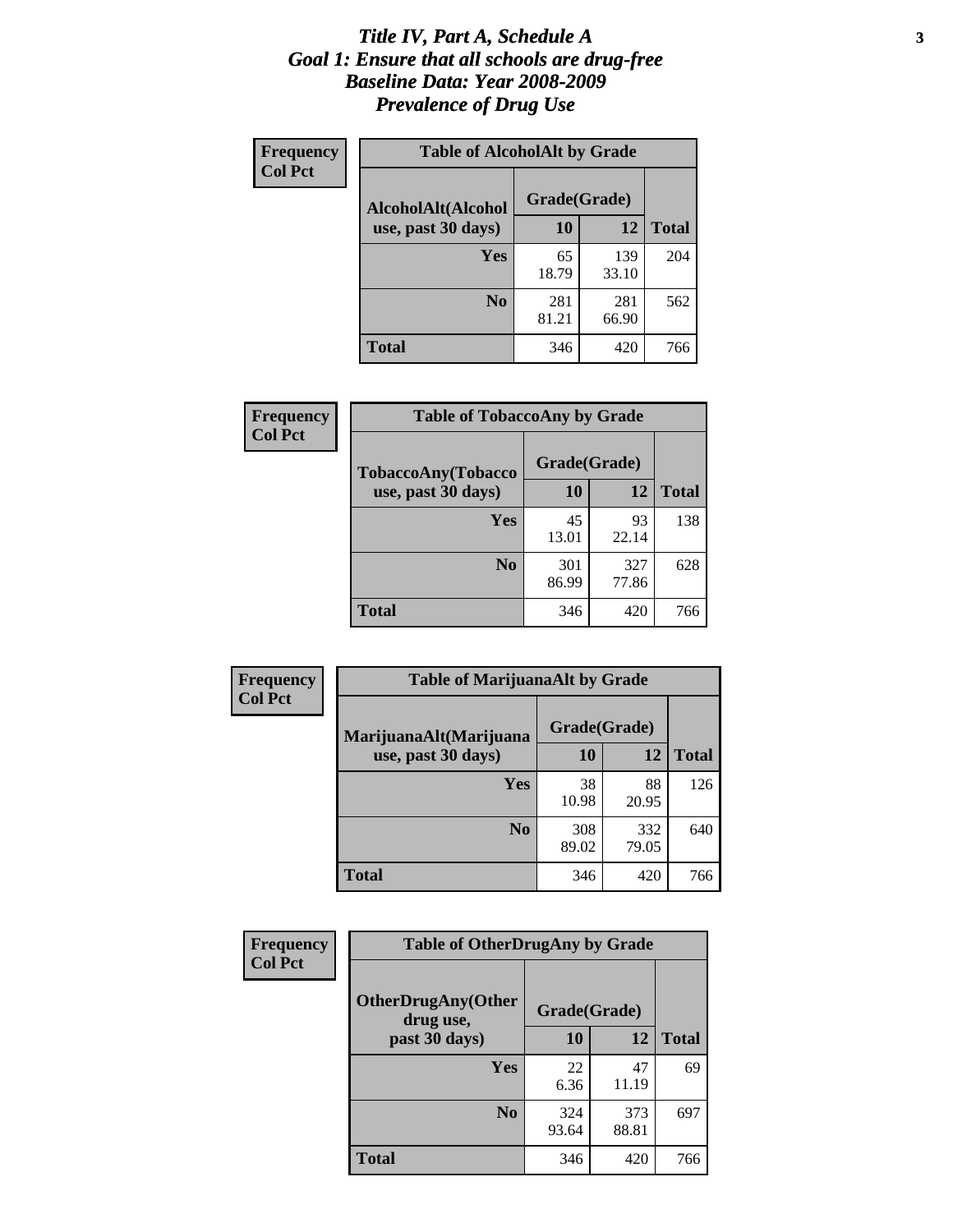#### *Average Age of Onset of Use* **4** *Results for "Average Age of Onset of Use" questions exclude students who said they did not use that substance*

| <b>Variable</b>    | Label                                                              | <b>Mean</b> |
|--------------------|--------------------------------------------------------------------|-------------|
| Alcoholinit2       | I started using alcohol when I was                                 | 13.83       |
| Cigarettesinit2    | I started smoking tobacco when I was                               | 13.85       |
| Smokelessinit2     | I started chewing tobacco when I was                               | 13.74       |
| Marijuanainit2     | I started using marijuana when I was                               | 14.48       |
| Cocaineinit2       | I started using cocaine when I was                                 | 12.42       |
| Inhalantsinit2     | I started using inhalants when I was                               | 12.31       |
| Steroidsinit2      | I started using steroids when I was                                | 10.85       |
| Ecstasyinit2       | I started using ecstasy when I was                                 | 12.88       |
| Methinit2          | I started using methamphetamines when I was                        | 12.00       |
| Hallucinogensinit2 | I started using hallucinogens when I was                           | 14.36       |
| Prescriptioninit2  | I started using prescription drugs not prescribed to me when I was | 13.32       |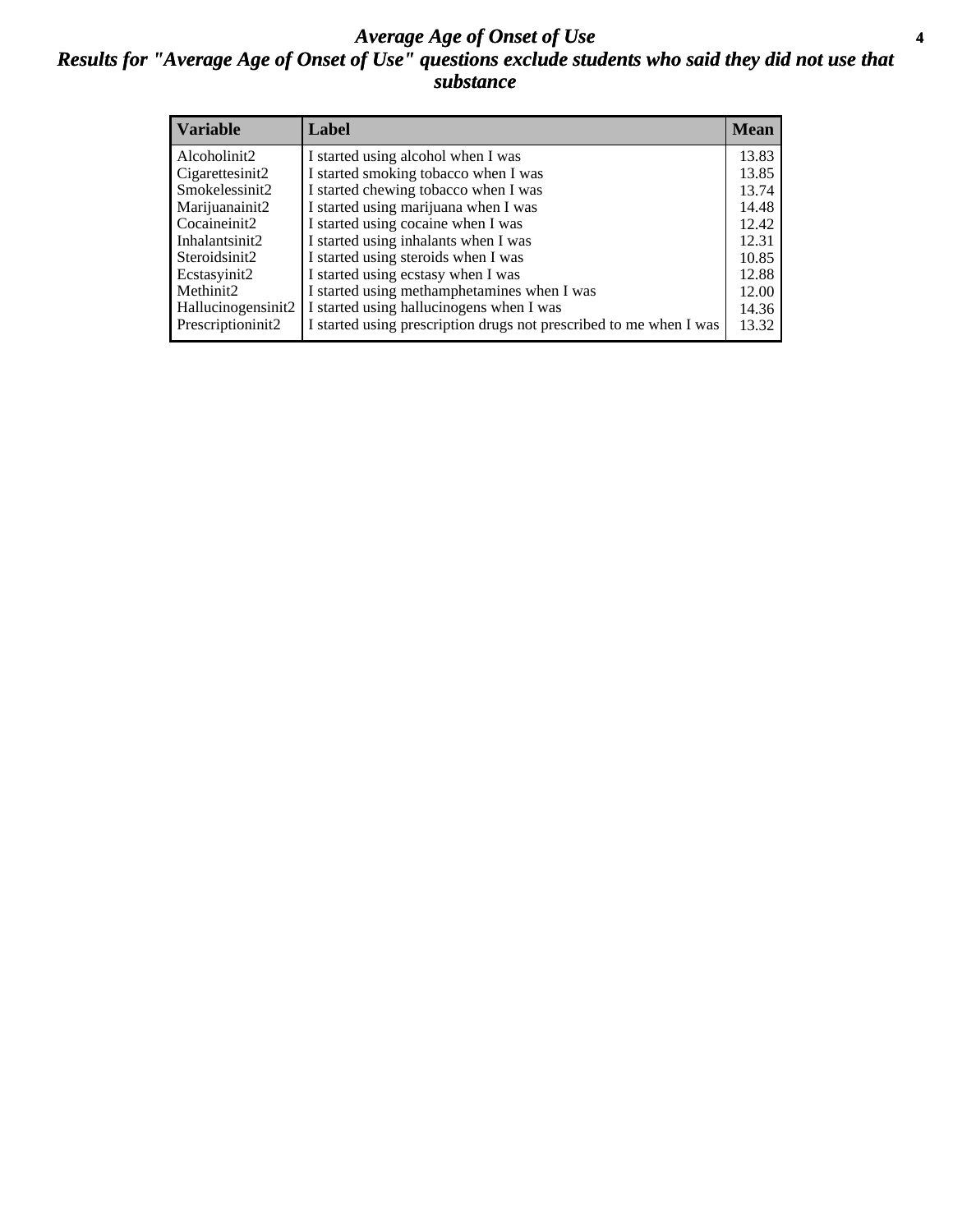# *Perception of Health Risk* **5**

| Frequency      | <b>Table of Alcoholharmdich by Grade</b> |              |              |              |  |
|----------------|------------------------------------------|--------------|--------------|--------------|--|
| <b>Col Pct</b> | Alcoholharmdich(I<br>think alcohol is    | Grade(Grade) |              |              |  |
|                | harmful)                                 | 10           | 12           | <b>Total</b> |  |
|                | Yes                                      | 267<br>77.17 | 322<br>76.67 | 589          |  |
|                | N <sub>0</sub>                           | 79<br>22.83  | 98<br>23.33  | 177          |  |
|                | <b>Total</b>                             | 346          | 420          | 766          |  |

| Frequency      | <b>Table of Tobaccoharmdich by Grade</b> |              |              |              |  |
|----------------|------------------------------------------|--------------|--------------|--------------|--|
| <b>Col Pct</b> | Tobaccoharmdich(I<br>think tobacco is    | Grade(Grade) |              |              |  |
|                | harmful)                                 | 10           | 12           | <b>Total</b> |  |
|                | Yes                                      | 322<br>93.06 | 399<br>95.00 | 721          |  |
|                | N <sub>0</sub>                           | 24<br>6.94   | 21<br>5.00   | 45           |  |
|                | <b>Total</b>                             | 346          | 420          | 766          |  |

| Frequency      | <b>Table of Marijuanaharmdich by Grade</b> |              |              |              |  |  |
|----------------|--------------------------------------------|--------------|--------------|--------------|--|--|
| <b>Col Pct</b> | Marijuanaharmdich(I<br>think marijuana is  | Grade(Grade) |              |              |  |  |
|                | harmful)                                   | 10           | 12           | <b>Total</b> |  |  |
|                | <b>Yes</b>                                 | 269<br>77.75 | 305<br>72.62 | 574          |  |  |
|                | N <sub>0</sub>                             | 77<br>22.25  | 115<br>27.38 | 192          |  |  |
|                | <b>Total</b>                               | 346          | 420          | 766          |  |  |

| <b>Frequency</b> | <b>Table of Otherdrugharmdich by Grade</b>                   |              |              |              |  |  |  |  |
|------------------|--------------------------------------------------------------|--------------|--------------|--------------|--|--|--|--|
| <b>Col Pct</b>   | Otherdrugharmdich(I<br>Grade(Grade)<br>think other drugs are |              |              |              |  |  |  |  |
|                  | harmful)                                                     | 10           | 12           | <b>Total</b> |  |  |  |  |
|                  | <b>Yes</b>                                                   | 325<br>93.93 | 405<br>96.43 | 730          |  |  |  |  |
|                  | N <sub>0</sub>                                               | 21<br>6.07   | 15<br>3.57   | 36           |  |  |  |  |
|                  | <b>Total</b>                                                 | 346          | 420          | 766          |  |  |  |  |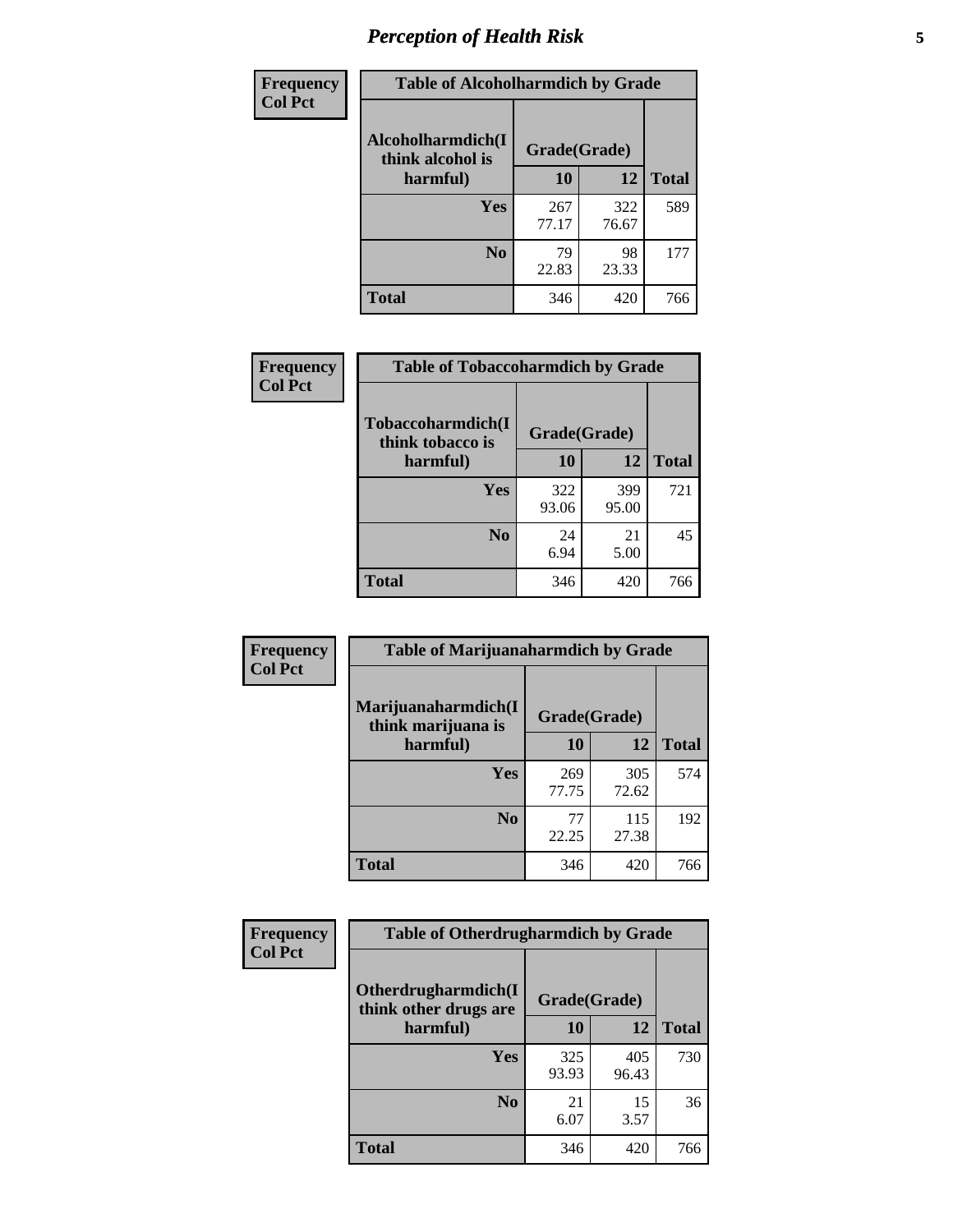# *Social Disapproval* **6**

| Frequency      | <b>Table of Alcoholpeerdich by Grade</b>                    |              |              |              |
|----------------|-------------------------------------------------------------|--------------|--------------|--------------|
| <b>Col Pct</b> | Alcoholpeerdich(My<br>friends would<br>disapprove if I used | Grade(Grade) |              |              |
|                | alcohol)                                                    | 10           | 12           | <b>Total</b> |
|                | <b>Yes</b>                                                  | 165<br>47.69 | 156<br>37.14 | 321          |
|                | N <sub>0</sub>                                              | 181<br>52.31 | 264<br>62.86 | 445          |
|                | <b>Total</b>                                                | 346          | 420          | 766          |

| <b>Frequency</b> |
|------------------|
| <b>Col Pct</b>   |

| <b>Table of Tobaccopeerdich by Grade</b>                    |              |              |              |  |  |  |
|-------------------------------------------------------------|--------------|--------------|--------------|--|--|--|
| Tobaccopeerdich(My<br>friends would<br>disapprove if I used | Grade(Grade) |              |              |  |  |  |
| tobacco)                                                    | 10           | 12           | <b>Total</b> |  |  |  |
| Yes                                                         | 228<br>65.90 | 234<br>55.71 | 462          |  |  |  |
| N <sub>0</sub>                                              | 118<br>34.10 | 186<br>44.29 | 304          |  |  |  |
| <b>Total</b>                                                | 346          | 420          | 766          |  |  |  |

| Frequency      | <b>Table of Marijuanapeerdich by Grade</b>                    |              |              |              |  |  |  |  |  |
|----------------|---------------------------------------------------------------|--------------|--------------|--------------|--|--|--|--|--|
| <b>Col Pct</b> | Marijuanapeerdich(My<br>friends would<br>disapprove if I used | Grade(Grade) |              |              |  |  |  |  |  |
|                | marijuana)                                                    | 10           | 12           | <b>Total</b> |  |  |  |  |  |
|                | <b>Yes</b>                                                    | 209<br>60.40 | 200<br>47.62 | 409          |  |  |  |  |  |
|                | N <sub>0</sub>                                                | 137<br>39.60 | 220<br>52.38 | 357          |  |  |  |  |  |
|                | <b>Total</b>                                                  | 346          | 420          | 766          |  |  |  |  |  |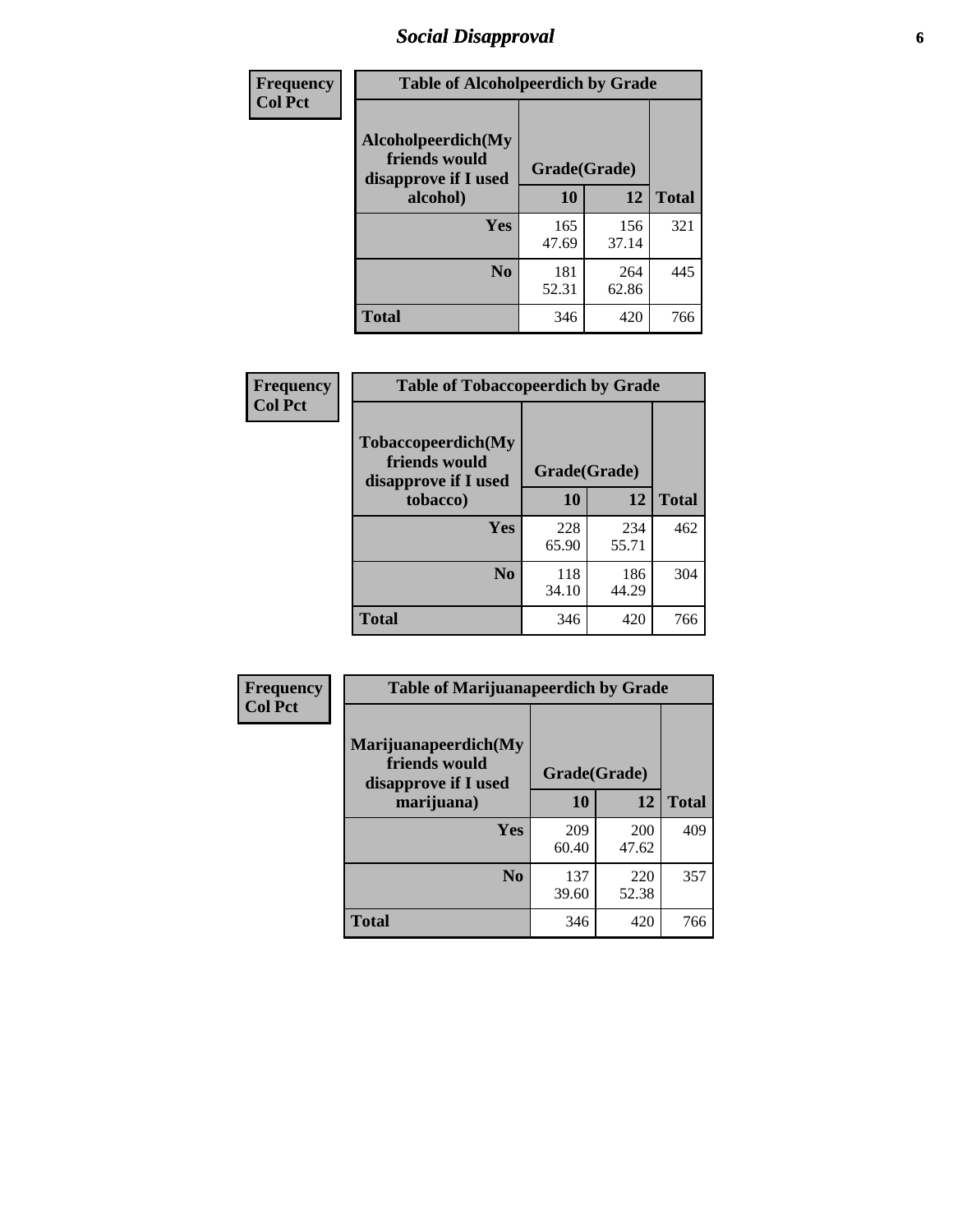# *Social Disapproval* **7**

| Frequency      | <b>Table of Otherdrugpeerdich by Grade</b>                    |              |              |              |  |  |  |  |
|----------------|---------------------------------------------------------------|--------------|--------------|--------------|--|--|--|--|
| <b>Col Pct</b> | Otherdrugpeerdich(My<br>friends would<br>disapprove if I used | Grade(Grade) |              |              |  |  |  |  |
|                | other drugs)                                                  | 10           | 12           | <b>Total</b> |  |  |  |  |
|                | Yes                                                           | 270<br>78.03 | 290<br>69.05 | 560          |  |  |  |  |
|                | N <sub>0</sub>                                                | 76<br>21.97  | 130<br>30.95 | 206          |  |  |  |  |
|                | <b>Total</b>                                                  | 346          | 420          | 766          |  |  |  |  |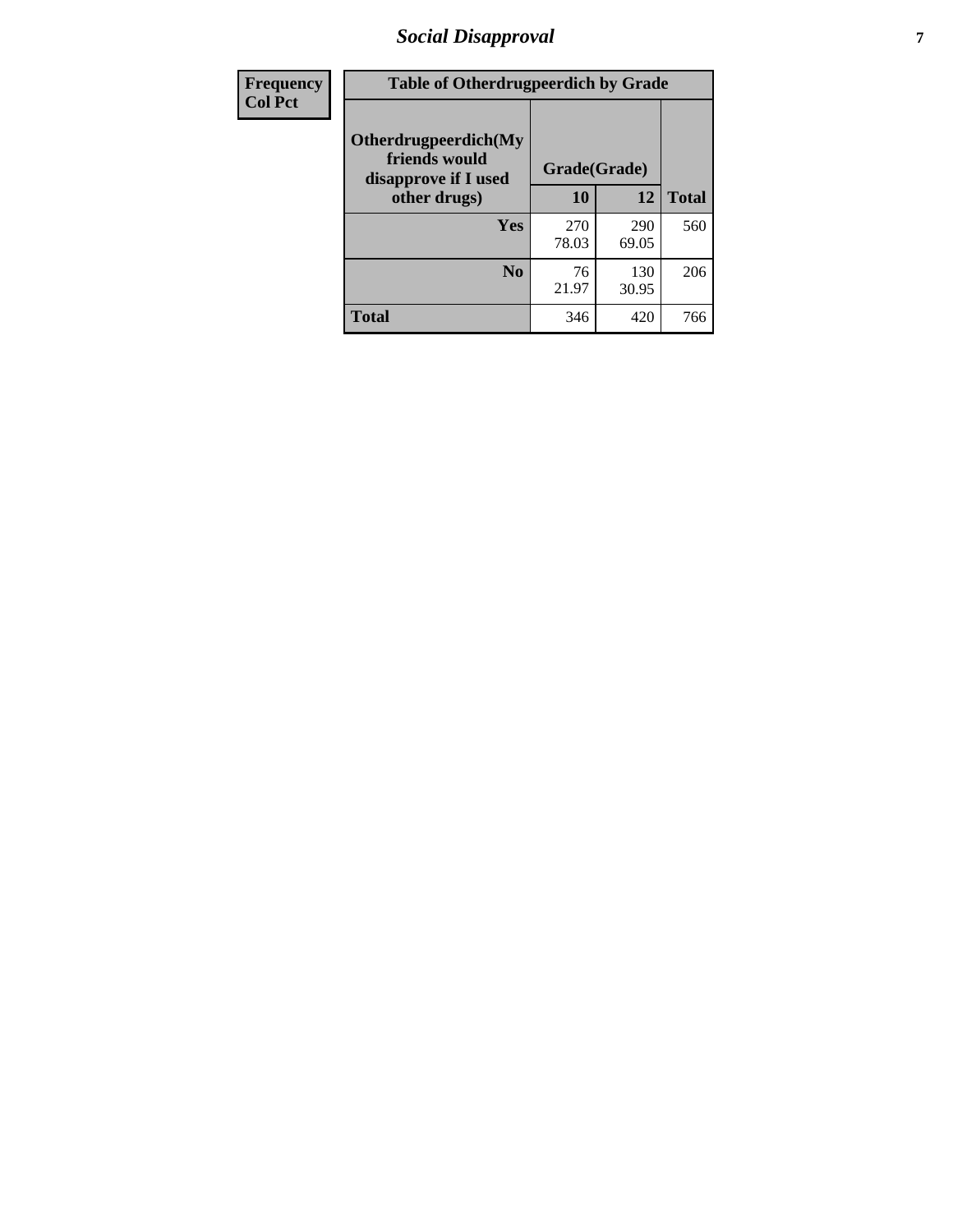### Title IV, Part A, Schedule A **8** *Goal 2: To help ensure that all schools are safe and disciplined Baseline Data: Year 2008-2009 Student Involvement in Gang Activity*

| Frequency      | <b>Table of Gangself by Grade</b>                                                                 |                    |              |              |
|----------------|---------------------------------------------------------------------------------------------------|--------------------|--------------|--------------|
| <b>Col Pct</b> | Gangself(I<br>have<br>participated<br>in illegal<br>gang<br>activities in<br>the past 30<br>days) | Grade(Grade)<br>10 | 12           | <b>Total</b> |
|                | Yes                                                                                               | 17<br>4.91         | 27<br>6.43   | 44           |
|                | N <sub>0</sub>                                                                                    | 329<br>95.09       | 393<br>93.57 | 722          |
|                | <b>Total</b>                                                                                      | 346                | 420          | 766          |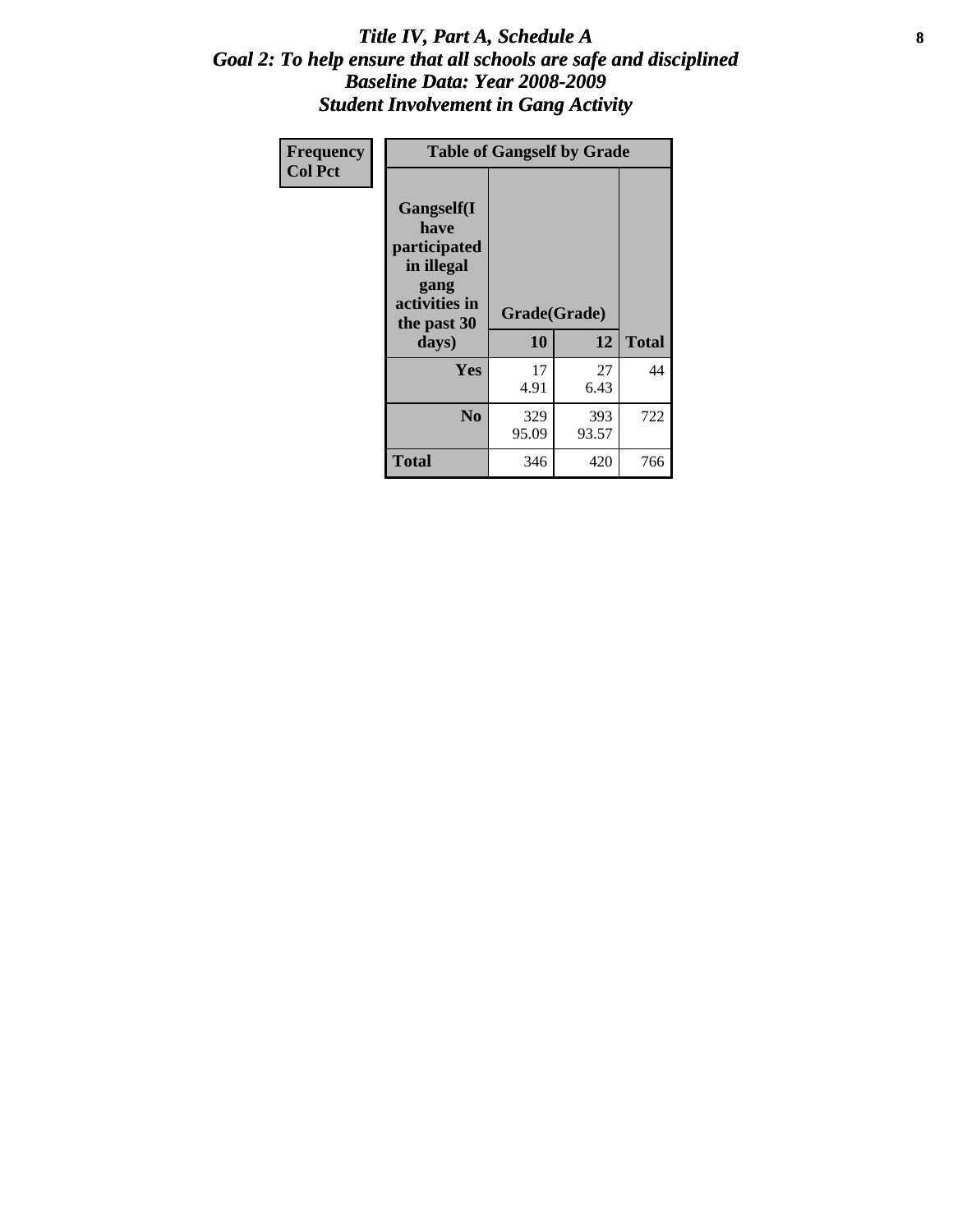# *Student Perception of School Safety* **9**

| <b>Frequency</b><br>Row Pct |
|-----------------------------|
|                             |

| <b>Table of Grade by Safeschool</b> |                                                                                                                                           |                                                        |             |             |     |  |  |
|-------------------------------------|-------------------------------------------------------------------------------------------------------------------------------------------|--------------------------------------------------------|-------------|-------------|-----|--|--|
|                                     |                                                                                                                                           | Safeschool (School is a place at which I feel<br>safe) |             |             |     |  |  |
| Grade(Grade)                        | <b>Somewhat</b><br>Somewhat<br><b>Strongly</b><br><b>Strongly</b><br><b>Disagree</b><br>Agree<br><b>Disagree</b><br><b>Total</b><br>Agree |                                                        |             |             |     |  |  |
| 10                                  | 54<br>15.61                                                                                                                               | 189<br>54.62                                           | 56<br>16.18 | 47<br>13.58 | 346 |  |  |
| 12                                  | 97<br>23.10                                                                                                                               | 232<br>55.24                                           | 61<br>14.52 | 30<br>7.14  | 420 |  |  |
| <b>Total</b>                        | 151                                                                                                                                       | 421                                                    | 117         | 77          | 766 |  |  |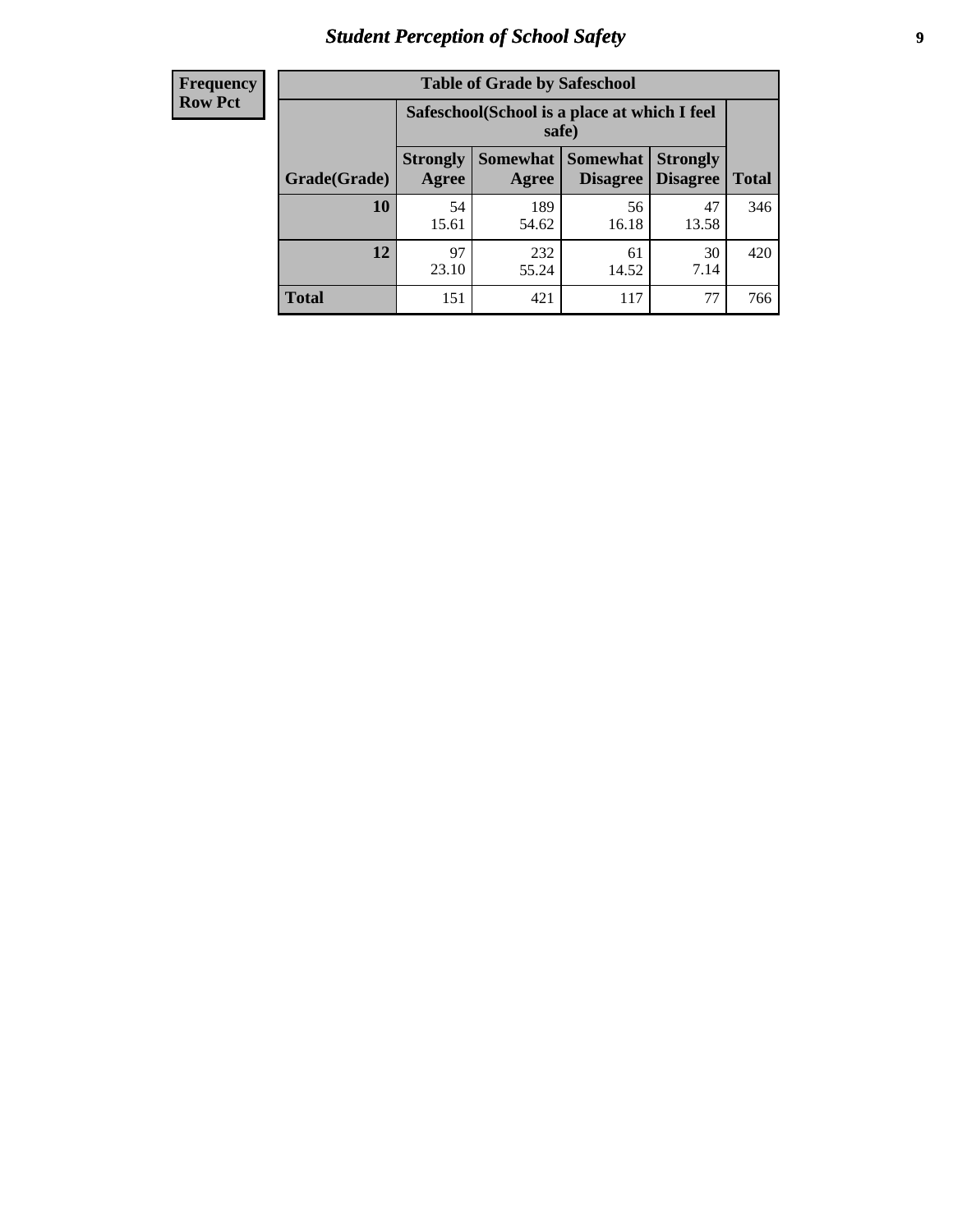### *Students Who Have Been Bullied* **10**

| <b>Frequency</b> |
|------------------|
| Row Pct          |

| <b>Table of Grade by Bullied</b> |                             |                                                                               |                              |                        |                        |                        |                   |              |
|----------------------------------|-----------------------------|-------------------------------------------------------------------------------|------------------------------|------------------------|------------------------|------------------------|-------------------|--------------|
|                                  |                             | <b>Bullied</b> (I have been bullied by other<br>students in the past 30 days) |                              |                        |                        |                        |                   |              |
| Grade(Grade)                     | $\mathbf{0}$<br><b>Days</b> | 1 or<br>2<br>days                                                             | 3 <sub>to</sub><br>5<br>days | 6 to<br>9<br>days      | 10<br>to<br>19<br>days | 20<br>to<br>29<br>days | All<br>30<br>days | <b>Total</b> |
| 10                               | 294<br>84.97                | 22<br>6.36                                                                    | 5<br>1.45                    | $\overline{2}$<br>0.58 | 8<br>2.31              | 11<br>3.18             | 4<br>1.16         | 346          |
| 12                               | 384<br>91.43                | 14<br>3.33                                                                    | 8<br>1.90                    | 5<br>1.19              | 0.24                   | 4<br>0.95              | 4<br>0.95         | 420          |
| <b>Total</b>                     | 678                         | 36                                                                            | 13                           | 7                      | 9                      | 15                     | 8                 | 766          |

 $\blacksquare$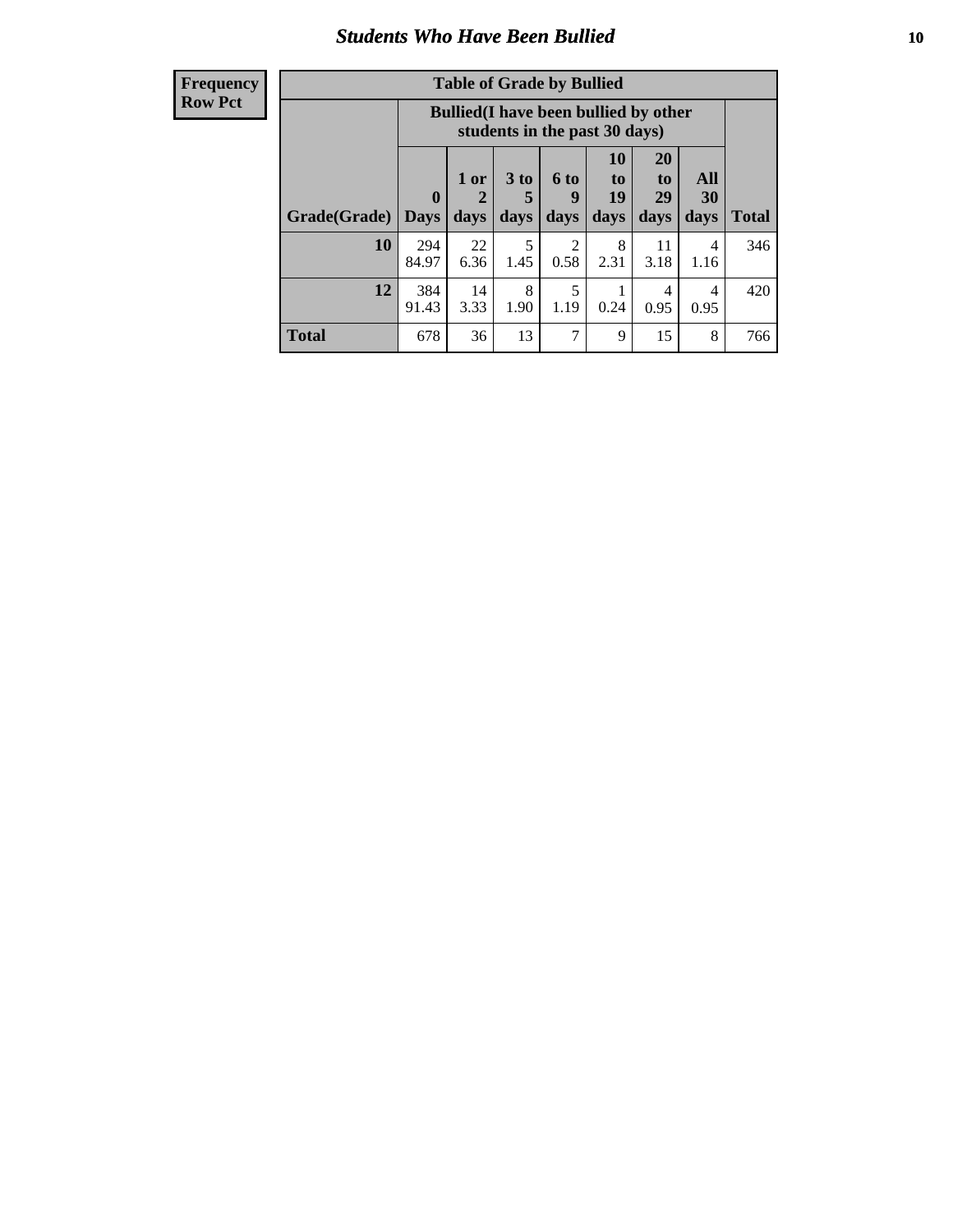### *School Climate* **11**

| <b>Frequency</b> | <b>Table of SchoolClimate1 by Grade</b> |                    |              |              |  |  |  |
|------------------|-----------------------------------------|--------------------|--------------|--------------|--|--|--|
| <b>Col Pct</b>   | SchoolClimate1(I<br>like school)        | Grade(Grade)<br>10 | 12           | <b>Total</b> |  |  |  |
|                  | <b>Strongly Agree</b>                   | 48<br>13.87        | 94<br>22.38  | 142          |  |  |  |
|                  | <b>Somewhat Agree</b>                   | 221<br>63.87       | 249<br>59.29 | 470          |  |  |  |
|                  | <b>Somewhat Disagree</b>                | 50<br>14.45        | 47<br>11.19  | 97           |  |  |  |
|                  | <b>Strongly Disagree</b>                | 27<br>7.80         | 30<br>7.14   | 57           |  |  |  |
|                  | <b>Total</b>                            | 346                | 420          | 766          |  |  |  |

| <b>Frequency</b> |
|------------------|
| <b>Col Pct</b>   |

| <b>Table of SchoolClimate2 by Grade</b>           |                    |              |              |  |  |
|---------------------------------------------------|--------------------|--------------|--------------|--|--|
| SchoolClimate2(I<br>feel successful at<br>school) | Grade(Grade)<br>10 | 12           | <b>Total</b> |  |  |
| <b>Strongly Agree</b>                             | 103<br>29.77       | 161<br>38.33 | 264          |  |  |
| <b>Somewhat Agree</b>                             | 209<br>60.40       | 219<br>52.14 | 428          |  |  |
| <b>Somewhat Disagree</b>                          | 25<br>7.23         | 33<br>7.86   | 58           |  |  |
| <b>Strongly Disagree</b>                          | 9<br>2.60          | 7<br>1.67    | 16           |  |  |
| <b>Total</b>                                      | 346                | 420          | 766          |  |  |

| Frequency      | <b>Table of SchoolClimate3 by Grade</b>                                      |                          |              |              |
|----------------|------------------------------------------------------------------------------|--------------------------|--------------|--------------|
| <b>Col Pct</b> | <b>SchoolClimate3(My</b><br>school has high<br>standards for<br>achievement) | Grade(Grade)<br>10<br>12 |              | <b>Total</b> |
|                |                                                                              |                          |              |              |
|                | <b>Strongly Agree</b>                                                        | 100<br>28.90             | 166<br>39.52 | 266          |
|                | <b>Somewhat Agree</b>                                                        | 154<br>44.51             | 177<br>42.14 | 331          |
|                | <b>Somewhat Disagree</b>                                                     | 69<br>19.94              | 52<br>12.38  | 121          |
|                | <b>Strongly Disagree</b>                                                     | 23<br>6.65               | 25<br>5.95   | 48           |
|                | Total                                                                        | 346                      | 420          | 766          |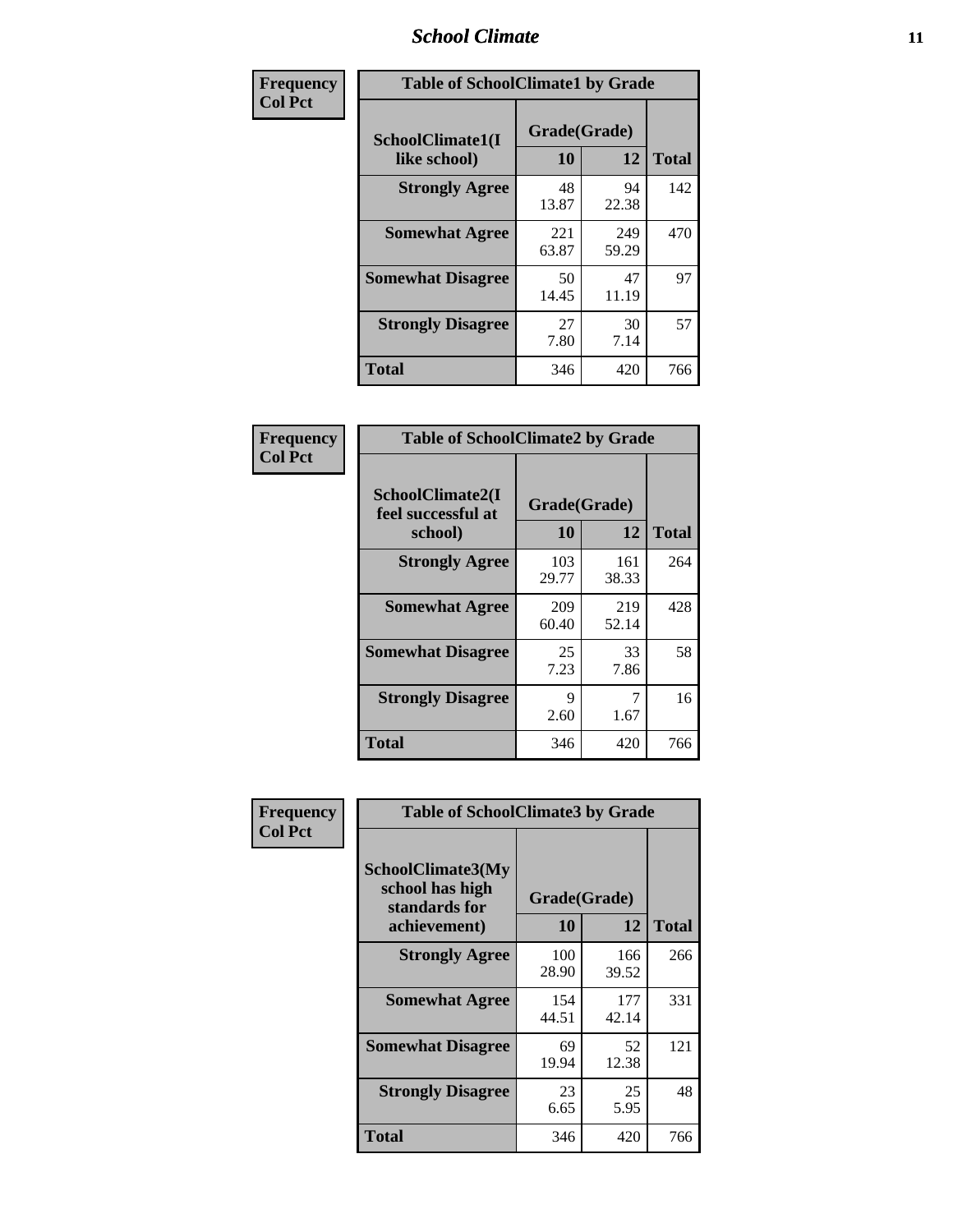### *School Climate* **12**

| Frequency      | <b>Table of SchoolClimate4 by Grade</b>                       |                    |              |              |  |
|----------------|---------------------------------------------------------------|--------------------|--------------|--------------|--|
| <b>Col Pct</b> | SchoolClimate4(My<br>school sets clear<br>rules for behavior) | Grade(Grade)<br>10 | 12           | <b>Total</b> |  |
|                | <b>Strongly Agree</b>                                         | 149<br>43.06       | 215<br>51.19 | 364          |  |
|                | <b>Somewhat Agree</b>                                         | 143<br>41.33       | 156<br>37.14 | 299          |  |
|                | <b>Somewhat Disagree</b>                                      | 33<br>9.54         | 35<br>8.33   | 68           |  |
|                | <b>Strongly Disagree</b>                                      | 21<br>6.07         | 14<br>3.33   | 35           |  |
|                | <b>Total</b>                                                  | 346                | 420          | 766          |  |

| <b>Table of SchoolClimate5 by Grade</b>                              |                    |              |              |  |
|----------------------------------------------------------------------|--------------------|--------------|--------------|--|
| SchoolClimate5(I<br>know what to do in<br>an emergency at<br>school) | Grade(Grade)<br>10 | 12           | <b>Total</b> |  |
| <b>Strongly Agree</b>                                                | 182<br>52.60       | 229<br>54.52 | 411          |  |
| <b>Somewhat Agree</b>                                                | 120<br>34.68       | 145<br>34.52 | 265          |  |
| <b>Somewhat Disagree</b>                                             | 32<br>9.25         | 29<br>6.90   | 61           |  |
| <b>Strongly Disagree</b>                                             | 12<br>3.47         | 17<br>4.05   | 29           |  |
| Total                                                                | 346                | 420          | 766          |  |

| Frequency      | <b>Table of SchoolClimate6 by Grade</b>                  |                    |              |              |  |
|----------------|----------------------------------------------------------|--------------------|--------------|--------------|--|
| <b>Col Pct</b> | <b>SchoolClimate6(Teachers</b><br>treat me with respect) | Grade(Grade)<br>10 | 12           | <b>Total</b> |  |
|                | <b>Strongly Agree</b>                                    | 100<br>28.90       | 171<br>40.71 | 271          |  |
|                | <b>Somewhat Agree</b>                                    | 157<br>45.38       | 180<br>42.86 | 337          |  |
|                | <b>Somewhat Disagree</b>                                 | 62<br>17.92        | 50<br>11.90  | 112          |  |
|                | <b>Strongly Disagree</b>                                 | 27<br>7.80         | 19<br>4.52   | 46           |  |
|                | <b>Total</b>                                             | 346                | 420          | 766          |  |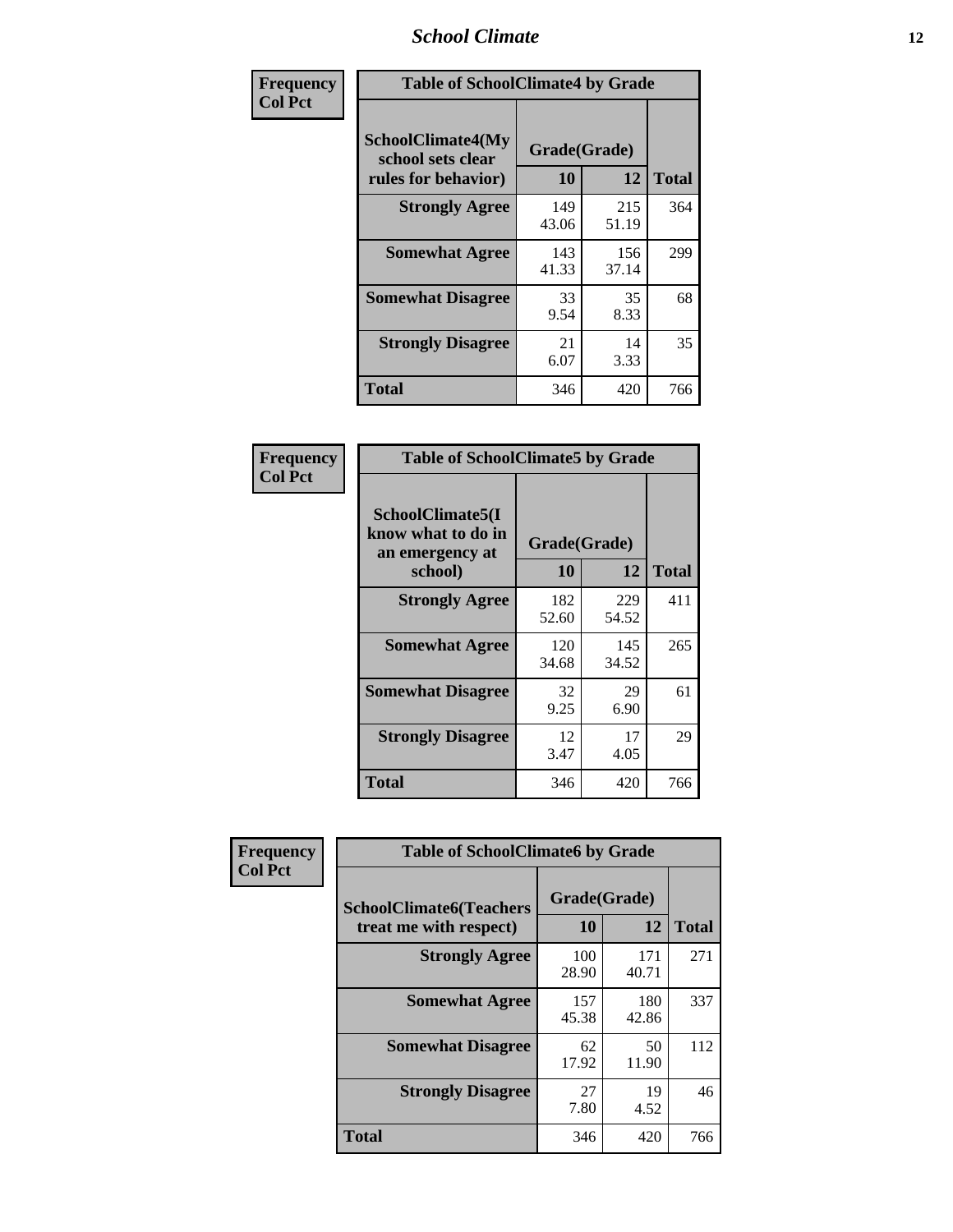### *School Climate* **13**

| Frequency      | <b>Table of SchoolClimate7 by Grade</b>                                       |                           |              |              |  |
|----------------|-------------------------------------------------------------------------------|---------------------------|--------------|--------------|--|
| <b>Col Pct</b> | <b>SchoolClimate7(Behaviors</b><br>in my class allow the<br>teacher to teach) | Grade(Grade)<br><b>10</b> | 12           | <b>Total</b> |  |
|                | <b>Strongly Agree</b>                                                         | 68<br>19.65               | 122<br>29.05 | 190          |  |
|                | <b>Somewhat Agree</b>                                                         | 178<br>51.45              | 216<br>51.43 | 394          |  |
|                | <b>Somewhat Disagree</b>                                                      | 73<br>21.10               | 58<br>13.81  | 131          |  |
|                | <b>Strongly Disagree</b>                                                      | 27<br>7.80                | 24<br>5.71   | 51           |  |
|                | <b>Total</b>                                                                  | 346                       | 420          | 766          |  |

| Frequency      | <b>Table of SchoolClimate8 by Grade</b>                                              |                    |              |              |  |  |
|----------------|--------------------------------------------------------------------------------------|--------------------|--------------|--------------|--|--|
| <b>Col Pct</b> | <b>SchoolClimate8(Students</b><br>are frequently<br>recognized for good<br>behavior) | Grade(Grade)<br>10 | 12           | <b>Total</b> |  |  |
|                | <b>Strongly Agree</b>                                                                | 40<br>11.56        | 63<br>15.00  | 103          |  |  |
|                | <b>Somewhat Agree</b>                                                                | 126<br>36.42       | 179<br>42.62 | 305          |  |  |
|                | <b>Somewhat Disagree</b>                                                             | 110<br>31.79       | 118<br>28.10 | 228          |  |  |
|                | <b>Strongly Disagree</b>                                                             | 70<br>20.23        | 60<br>14.29  | 130          |  |  |
|                | <b>Total</b>                                                                         | 346                | 420          | 766          |  |  |

| Frequency      | <b>Table of SchoolClimate9 by Grade</b>                                           |                    |              |              |  |
|----------------|-----------------------------------------------------------------------------------|--------------------|--------------|--------------|--|
| <b>Col Pct</b> | SchoolClimate9(School<br>counselor would be<br>helpful if I needed<br>assistance) | Grade(Grade)<br>10 | 12           | <b>Total</b> |  |
|                | <b>Strongly Agree</b>                                                             | 195<br>56.36       | 215<br>51.19 | 410          |  |
|                | <b>Somewhat Agree</b>                                                             | 105<br>30.35       | 118<br>28.10 | 223          |  |
|                | <b>Somewhat Disagree</b>                                                          | 29<br>8.38         | 50<br>11.90  | 79           |  |
|                | <b>Strongly Disagree</b>                                                          | 17<br>4.91         | 37<br>8.81   | 54           |  |
|                | <b>Total</b>                                                                      | 346                | 420          | 766          |  |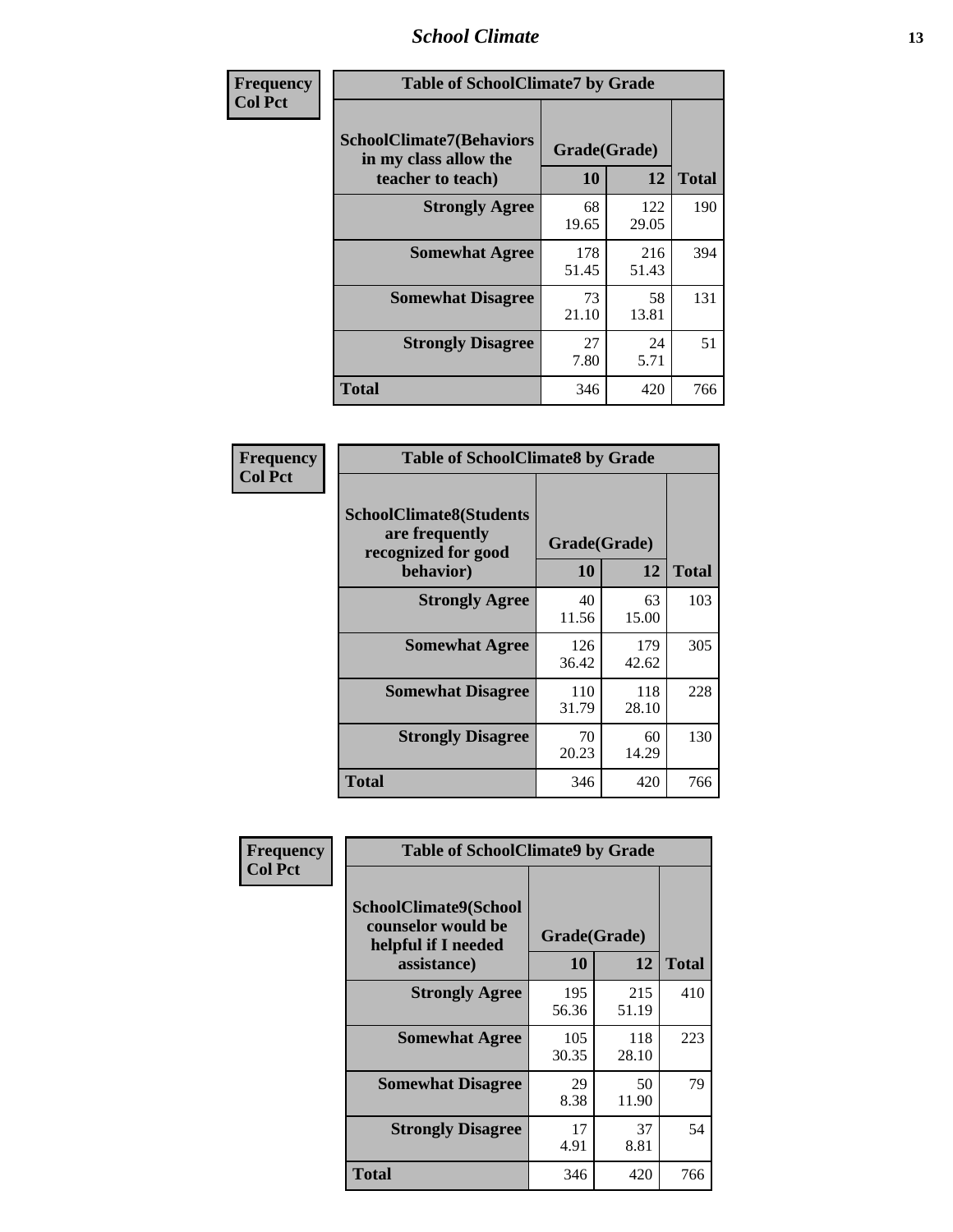### *Reasons for Dropping Out* **14**

| Frequency      | <b>Table of Dropoutreason by Grade</b>                                   |                    |              |              |  |
|----------------|--------------------------------------------------------------------------|--------------------|--------------|--------------|--|
| <b>Col Pct</b> | Dropoutreason(If<br>I dropped out the<br>reason would<br>most likely be) | Grade(Grade)<br>10 | 12           | <b>Total</b> |  |
|                | Won't Drop out                                                           | 196<br>56.65       | 244<br>58.10 | 440          |  |
|                | <b>Bored</b>                                                             | 52<br>15.03        | 60<br>14.29  | 112          |  |
|                | <b>Family Reasons</b>                                                    | 32<br>9.25         | 38<br>9.05   | 70           |  |
|                | <b>Being Bullied</b>                                                     | 15<br>4.34         | 4<br>0.95    | 19           |  |
|                | <b>Other</b>                                                             | 51<br>14.74        | 74<br>17.62  | 125          |  |
|                | <b>Total</b>                                                             | 346                | 420          | 766          |  |

| Frequency      | <b>Table of Dropout by Grade</b>                                       |                    |              |              |  |  |
|----------------|------------------------------------------------------------------------|--------------------|--------------|--------------|--|--|
| <b>Col Pct</b> | Dropout(I<br>have<br>thought<br>about<br>dropping<br>out of<br>school) | Grade(Grade)<br>10 | 12           | <b>Total</b> |  |  |
|                |                                                                        |                    |              |              |  |  |
|                | Yes                                                                    | 104<br>30.06       | 118<br>28.10 | 222          |  |  |
|                | N <sub>0</sub>                                                         | 242<br>69.94       | 302<br>71.90 | 544          |  |  |
|                | <b>Total</b>                                                           | 346                | 420          | 766          |  |  |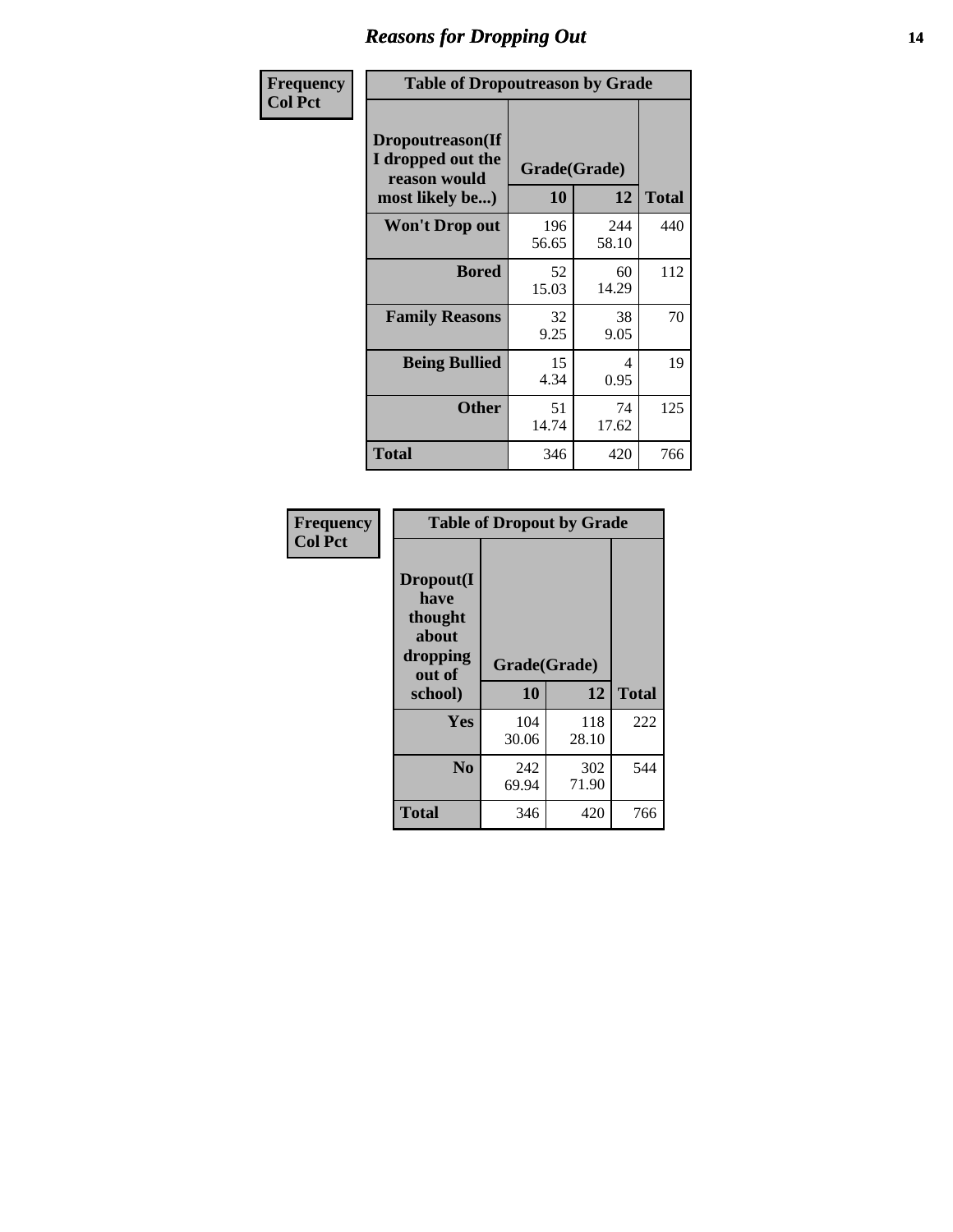*School Safety* **15**

| Frequency      | <b>Table of Gangself by Grade</b>                                                                 |                    |              |              |  |
|----------------|---------------------------------------------------------------------------------------------------|--------------------|--------------|--------------|--|
| <b>Col Pct</b> | Gangself(I<br>have<br>participated<br>in illegal<br>gang<br>activities in<br>the past 30<br>days) | Grade(Grade)<br>10 | 12           | <b>Total</b> |  |
|                | Yes                                                                                               | 17<br>4.91         | 27<br>6.43   | 44           |  |
|                | N <sub>0</sub>                                                                                    | 329<br>95.09       | 393<br>93.57 | 722          |  |
|                | <b>Total</b>                                                                                      | 346                | 420          | 766          |  |

| Frequency<br><b>Col Pct</b> | <b>Table of Gangpeers by Grade</b>                                                                                             |                    |              |              |
|-----------------------------|--------------------------------------------------------------------------------------------------------------------------------|--------------------|--------------|--------------|
|                             | <b>Gangpeers</b> (I<br>have friends<br>who have<br>participated<br>in illegal<br>gang<br>activities in<br>the past 30<br>days) | Grade(Grade)<br>10 | 12           | <b>Total</b> |
|                             | Yes                                                                                                                            | 120<br>34.68       | 116<br>27.62 | 236          |
|                             | N <sub>0</sub>                                                                                                                 | 226<br>65.32       | 304<br>72.38 | 530          |
|                             | <b>Total</b>                                                                                                                   | 346                | 420          | 766          |

| Frequency      | <b>Table of Pickedon by Grade</b>                                  |              |             |              |
|----------------|--------------------------------------------------------------------|--------------|-------------|--------------|
| <b>Col Pct</b> | <b>Pickedon(I have</b><br>been picked on or<br>teased at school in | Grade(Grade) |             |              |
|                | the past 30 days)                                                  | 10           | 12          | <b>Total</b> |
|                | <b>Strongly Agree</b>                                              | 39<br>11.27  | 25<br>5.95  | 64           |
|                | <b>Somewhat Agree</b>                                              | 68<br>19.65  | 48<br>11.43 | 116          |
|                | <b>Somewhat Disagree</b>                                           | 44<br>12.72  | 55<br>13.10 | 99           |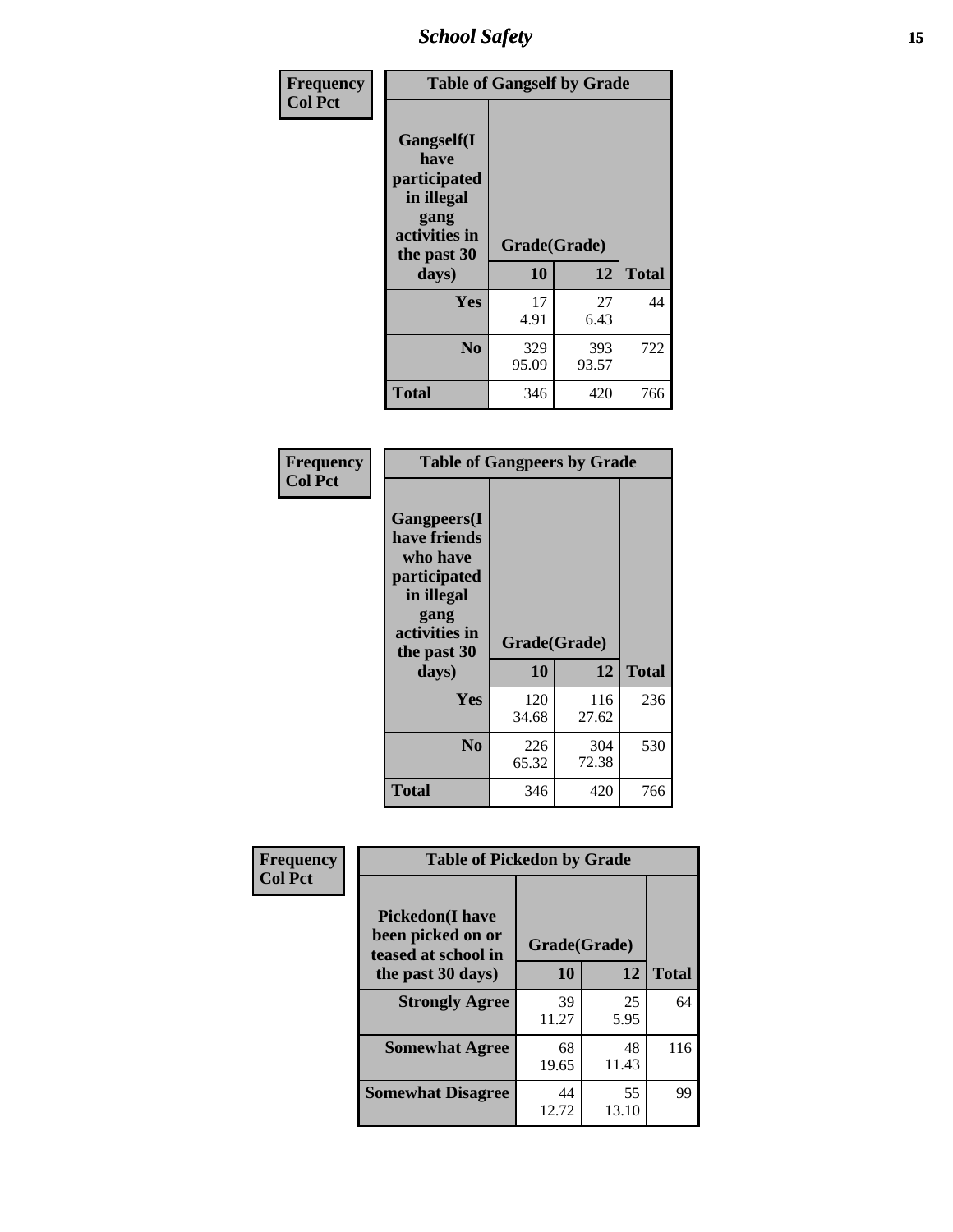# *School Safety* **16**

| Frequency      | <b>Table of Pickedon by Grade</b>                                                        |                    |              |              |
|----------------|------------------------------------------------------------------------------------------|--------------------|--------------|--------------|
| <b>Col Pct</b> | <b>Pickedon</b> (I have<br>been picked on or<br>teased at school in<br>the past 30 days) | Grade(Grade)<br>10 | 12           | <b>Total</b> |
|                | <b>Strongly Disagree</b>                                                                 | 195<br>56.36       | 292<br>69.52 | 487          |
|                | Total                                                                                    | 346                | 420          | 766          |

| Frequency      | <b>Table of Safeschool by Grade</b>                      |                    |              |              |
|----------------|----------------------------------------------------------|--------------------|--------------|--------------|
| <b>Col Pct</b> | Safeschool(School<br>is a place at which I<br>feel safe) | Grade(Grade)<br>10 | 12           | <b>Total</b> |
|                | <b>Strongly Agree</b>                                    | 54<br>15.61        | 97<br>23.10  | 151          |
|                | <b>Somewhat Agree</b>                                    | 189<br>54.62       | 232<br>55.24 | 421          |
|                | <b>Somewhat Disagree</b>                                 | 56<br>16.18        | 61<br>14.52  | 117          |
|                | <b>Strongly Disagree</b>                                 | 47<br>13.58        | 30<br>7.14   | 77           |
|                | Total                                                    | 346                | 420          | 766          |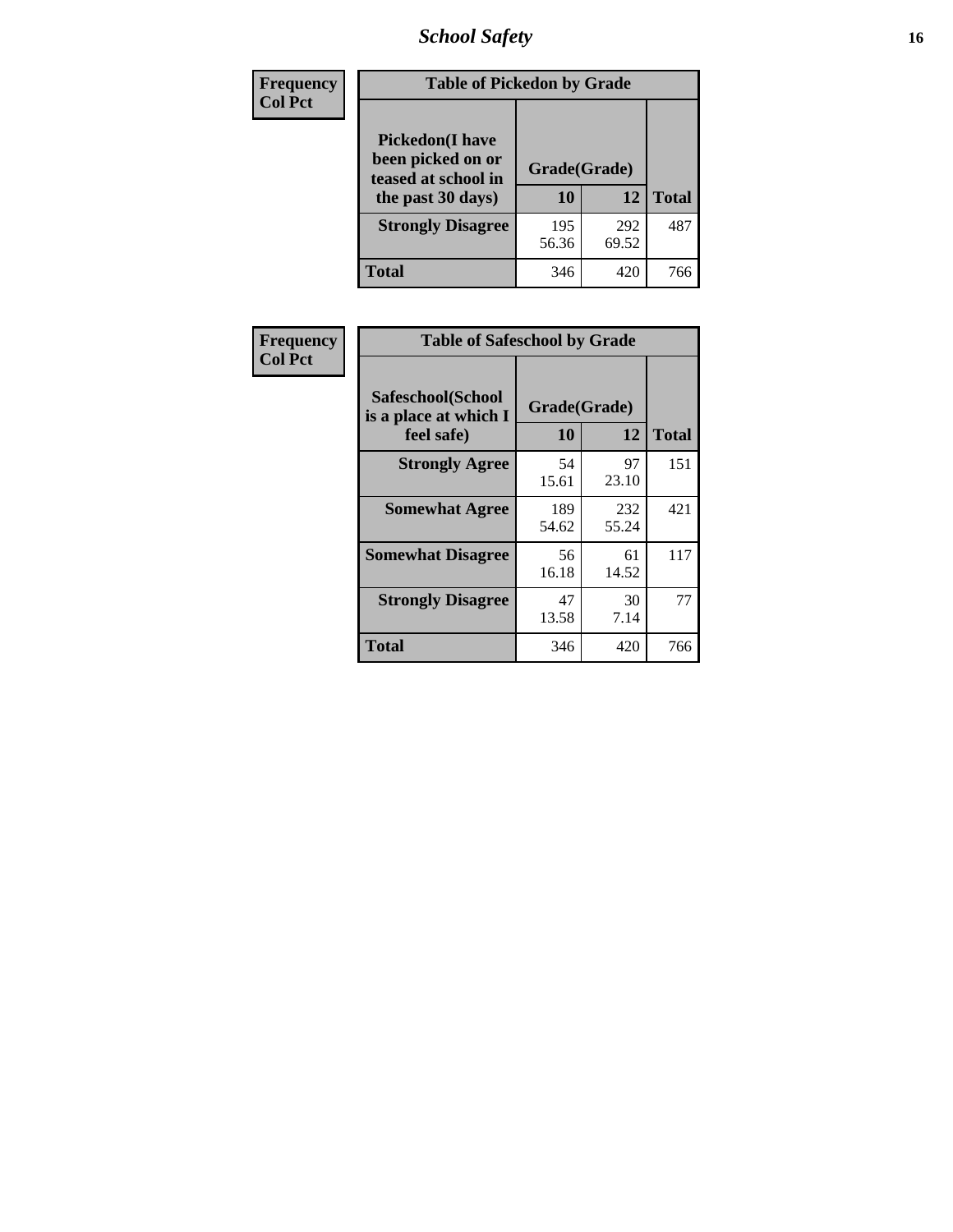*School Safety* **17**

| <b>Table of Grade by Bullied</b> |                            |                                                                               |                              |                        |                        |                        |                          |              |  |  |  |  |
|----------------------------------|----------------------------|-------------------------------------------------------------------------------|------------------------------|------------------------|------------------------|------------------------|--------------------------|--------------|--|--|--|--|
|                                  |                            | <b>Bullied</b> (I have been bullied by other<br>students in the past 30 days) |                              |                        |                        |                        |                          |              |  |  |  |  |
| Grade(Grade)                     | $\mathbf 0$<br><b>Days</b> | $1$ or<br>2<br>days                                                           | 3 <sub>to</sub><br>5<br>days | 6 to<br>9<br>days      | 10<br>to<br>19<br>days | 20<br>to<br>29<br>days | All<br><b>30</b><br>days | <b>Total</b> |  |  |  |  |
| 10                               | 294<br>84.97               | 22<br>6.36                                                                    | 5<br>1.45                    | $\mathfrak{D}$<br>0.58 | 8<br>2.31              | 11<br>3.18             | 4<br>1.16                | 346          |  |  |  |  |
| 12                               | 384<br>91.43               | 14<br>3.33                                                                    | 8<br>1.90                    | 5<br>1.19              | 0.24                   | 4<br>0.95              | 4<br>0.95                | 420          |  |  |  |  |
| <b>Total</b>                     | 678                        | 36                                                                            | 13                           | 7                      | 9                      | 15                     | 8                        | 766          |  |  |  |  |

| Frequency      |              |                                                                |                     | <b>Table of Grade by Bulliedothers</b> |                   |                        |                        |                          |              |  |
|----------------|--------------|----------------------------------------------------------------|---------------------|----------------------------------------|-------------------|------------------------|------------------------|--------------------------|--------------|--|
| <b>Row Pct</b> |              | <b>Bulliedothers</b> (I bullied others in the past<br>30 days) |                     |                                        |                   |                        |                        |                          |              |  |
|                | Grade(Grade) | $\mathbf{0}$<br><b>Days</b>                                    | $1$ or<br>2<br>days | 3 <sub>to</sub><br>days                | 6 to<br>9<br>days | 10<br>to<br>19<br>days | 20<br>to<br>29<br>days | All<br><b>30</b><br>days | <b>Total</b> |  |
|                | 10           | 309                                                            | 19                  | 4                                      | 3                 | 5                      | 3                      | 3                        | 346          |  |
|                |              | 89.31                                                          | 5.49                | 1.16                                   | 0.87              | 1.45                   | 0.87                   | 0.87                     |              |  |
|                | 12           | 384<br>91.43                                                   | 18<br>4.29          | 6<br>1.43                              | 0.24              | 4<br>0.95              | 3<br>0.71              | 4<br>0.95                | 420          |  |
|                | <b>Total</b> | 693                                                            | 37                  | 10                                     | $\overline{4}$    | 9                      | 6                      | 7                        | 766          |  |

| Frequency      |                     |              |           | <b>Table of Grade by Weaponschool</b>                             |                  |                |                       |                  |              |
|----------------|---------------------|--------------|-----------|-------------------------------------------------------------------|------------------|----------------|-----------------------|------------------|--------------|
| <b>Row Pct</b> |                     |              |           | Weaponschool(I brought a weapon to<br>school in the past 30 days) |                  |                |                       |                  |              |
|                |                     | $\mathbf 0$  | 1 or      | 3 <sub>to</sub><br>5                                              | <b>6 to</b><br>9 | 10<br>to<br>19 | <b>20</b><br>to<br>29 | All<br>30        |              |
|                | Grade(Grade)   Days |              | days      | days                                                              | days             | days           | days                  | days             | <b>Total</b> |
|                | 10                  | 336<br>97.11 | 5<br>1.45 | 0.29                                                              | 2<br>0.58        | 0.29           | 0.29                  | $\Omega$<br>0.00 | 346          |
|                | 12                  | 405<br>96.43 | 5<br>1.19 | 0<br>0.00                                                         | 3<br>0.71        | 3<br>0.71      | 0.24                  | 3<br>0.71        | 420          |
|                | <b>Total</b>        | 741          | 10        |                                                                   | 5                | $\overline{4}$ | $\overline{2}$        | 3                | 766          |

Ŧ.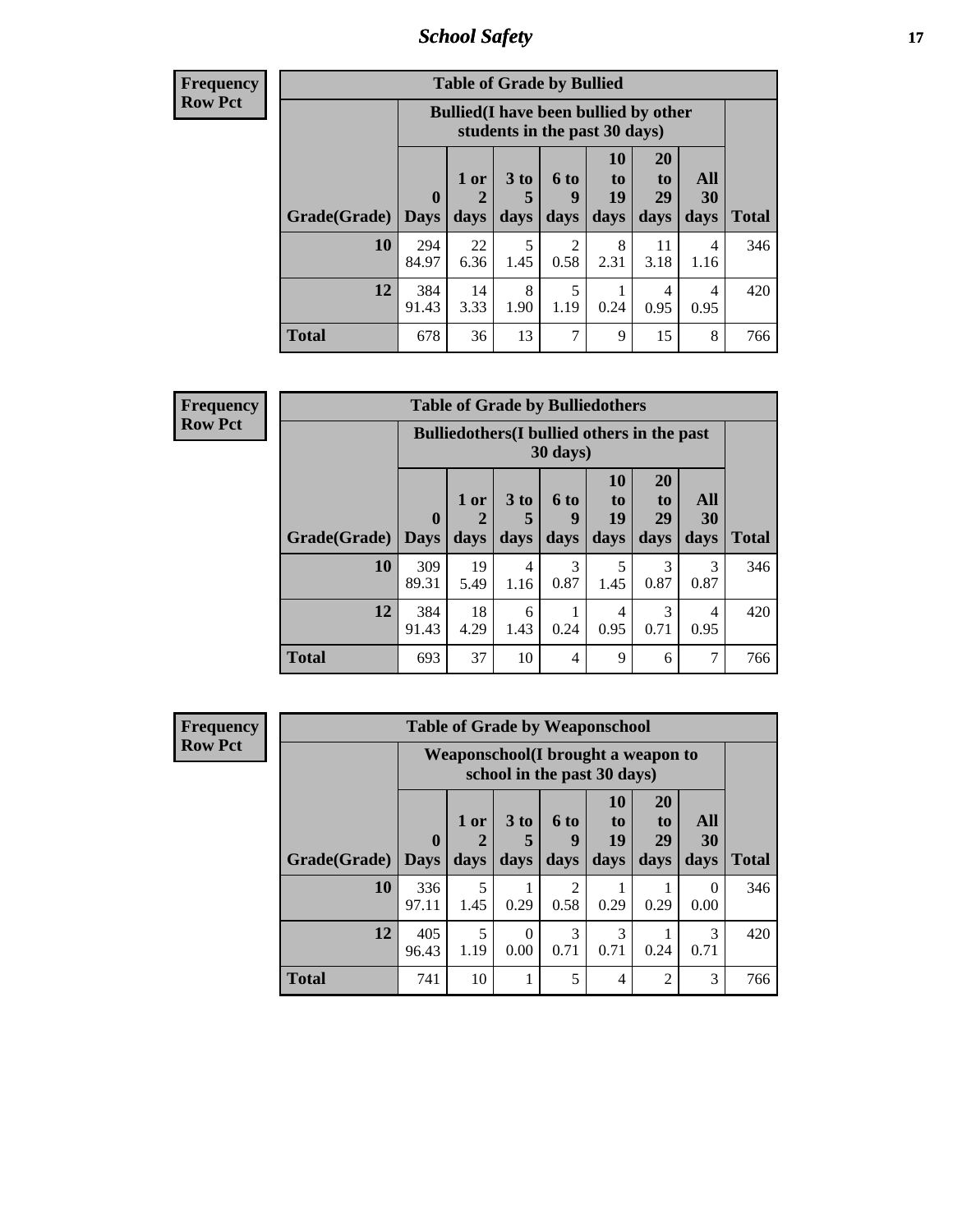*School Safety* **18**

| <b>Frequency</b> | <b>Table of Grade by Absentunsafe</b> |              |             |                                                                                 |                        |                        |                       |           |              |
|------------------|---------------------------------------|--------------|-------------|---------------------------------------------------------------------------------|------------------------|------------------------|-----------------------|-----------|--------------|
| Row Pct          |                                       |              |             | Absentunsafe(I have missed school<br>because I felt unsafe in the past 30 days) |                        |                        |                       |           |              |
|                  |                                       | $\mathbf{0}$ | $1$ or<br>2 | 3 <sub>to</sub><br>5                                                            | 6 to<br>9              | <b>10</b><br>to<br>19  | <b>20</b><br>to<br>29 | All<br>30 |              |
|                  | Grade(Grade)                          | <b>Days</b>  | days        | days                                                                            | days                   | days                   | days                  | days      | <b>Total</b> |
|                  | 10                                    | 336<br>97.11 | 3<br>0.87   | 0.29                                                                            | $\mathfrak{D}$<br>0.58 | $\overline{2}$<br>0.58 | 0.29                  | 0.29      | 346          |
|                  | 12                                    | 409<br>97.38 | 5<br>1.19   | $\overline{2}$<br>0.48                                                          | $\Omega$<br>0.00       | 0.24                   | 0.24                  | 2<br>0.48 | 420          |
|                  | <b>Total</b>                          | 745          | 8           | 3                                                                               | 2                      | 3                      | 2                     | 3         | 766          |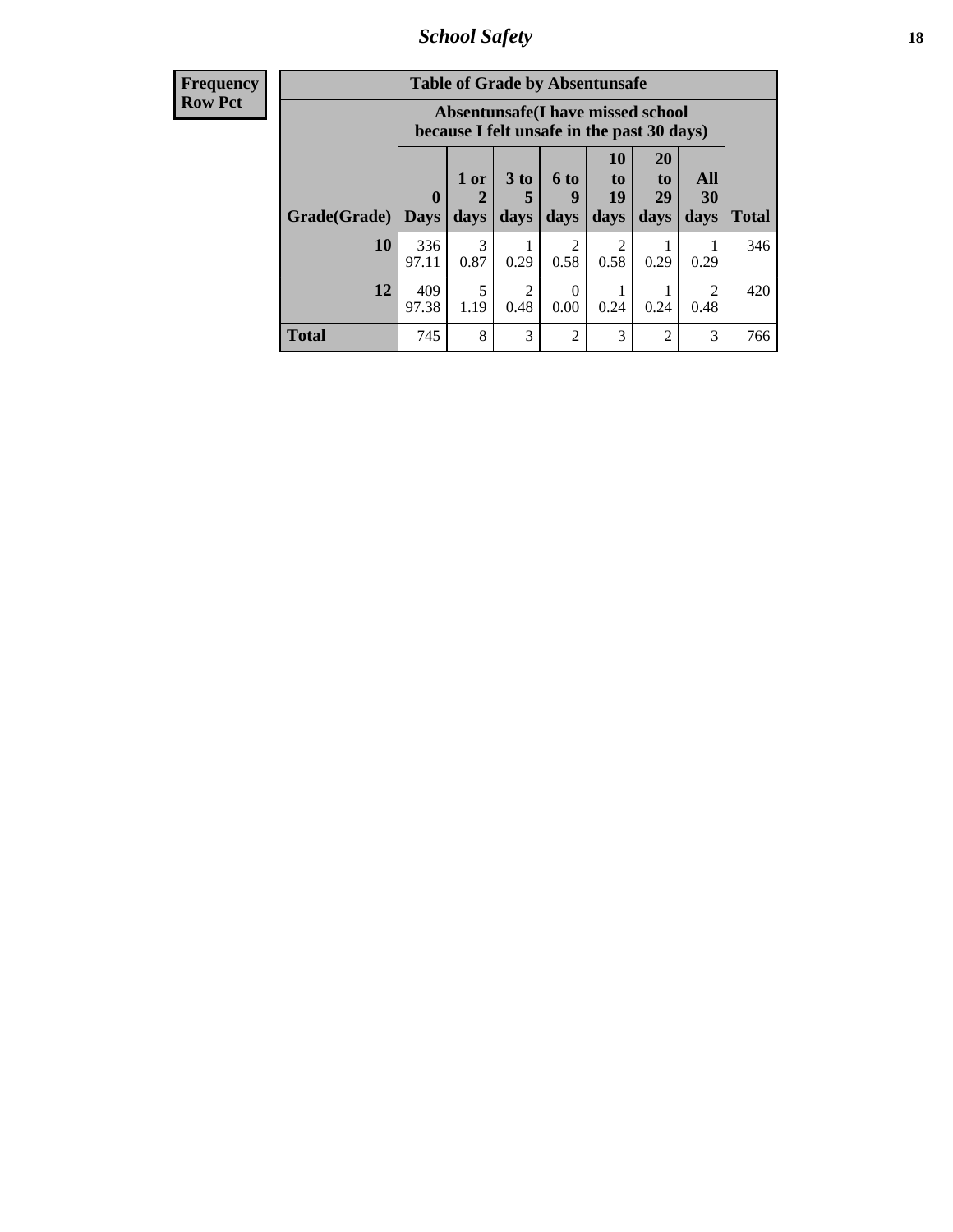# *Drug Use During Last 30 Days* **19**

#### **Frequency Row Pct**

| <b>Table of Grade by Alcohol</b> |                                 |                                     |                 |                 |                 |               |                     |       |  |  |  |
|----------------------------------|---------------------------------|-------------------------------------|-----------------|-----------------|-----------------|---------------|---------------------|-------|--|--|--|
|                                  |                                 | Alcohol (Alcohol use, past 30 days) |                 |                 |                 |               |                     |       |  |  |  |
| Grade(Grade)                     | <b>Did</b><br>not<br><b>use</b> | $1 - 2$<br>days                     | $3 - 5$<br>days | $6 - 9$<br>days | $10-19$<br>days | 20-29<br>days | <b>Every</b><br>day | Total |  |  |  |
| 10                               | 281<br>81.21                    | 15<br>4.34                          | 9<br>2.60       | 7<br>2.02       | 17<br>4.91      | 9<br>2.60     | 8<br>2.31           | 346   |  |  |  |
| 12                               | 281<br>66.90                    | 40<br>9.52                          | 50<br>11.90     | 17<br>4.05      | 14<br>3.33      | 9<br>2.14     | 9<br>2.14           | 420   |  |  |  |
| <b>Total</b>                     | 562                             | 55                                  | 59              | 24              | 31              | 18            | 17                  | 766   |  |  |  |

| <b>Table of Grade by Cigarettes</b> |                                 |                                                   |                 |               |                 |                   |                     |       |  |  |  |
|-------------------------------------|---------------------------------|---------------------------------------------------|-----------------|---------------|-----------------|-------------------|---------------------|-------|--|--|--|
|                                     |                                 | Cigarettes (Smoking tobacco use,<br>past 30 days) |                 |               |                 |                   |                     |       |  |  |  |
| Grade(Grade)                        | <b>Did</b><br>not<br><b>use</b> | $1-2$<br>days                                     | $3 - 5$<br>days | $6-9$<br>days | $10-19$<br>days | $20 - 29$<br>days | <b>Every</b><br>day | Total |  |  |  |
| 10                                  | 301<br>86.99                    | 21<br>6.07                                        | 8<br>2.31       | 3<br>0.87     | 4<br>1.16       | 5<br>1.45         | 4<br>1.16           | 346   |  |  |  |
| 12                                  | 329<br>78.33                    | 34<br>8.10                                        | 15<br>3.57      | 7<br>1.67     | 11<br>2.62      | 9<br>2.14         | 15<br>3.57          | 420   |  |  |  |
| <b>Total</b>                        | 630                             | 55                                                | 23              | 10            | 15              | 14                | 19                  | 766   |  |  |  |

| Frequency      |              | <b>Table of Grade by Smokeless</b> |                       |                 |                        |              |              |  |  |
|----------------|--------------|------------------------------------|-----------------------|-----------------|------------------------|--------------|--------------|--|--|
| <b>Row Pct</b> |              | <b>Smokeless</b> (Chewing tobacco  |                       |                 |                        |              |              |  |  |
|                | Grade(Grade) | <b>Did</b><br>not<br><b>use</b>    | $1 - 2$<br>days       | $3 - 5$<br>days | $20 - 29$<br>days      | Every<br>day | <b>Total</b> |  |  |
|                | 10           | 341<br>98.55                       | 3<br>0.87             | 0<br>0.00       | $\mathfrak{D}$<br>0.58 | 0.00         | 346          |  |  |
|                | 12           | 404<br>96.19                       | $\mathcal{I}$<br>1.67 | 5<br>1.19       | 0.24                   | 3<br>0.71    | 420          |  |  |
|                | <b>Total</b> | 745                                | 10                    | 5               | 3                      | 3            | 766          |  |  |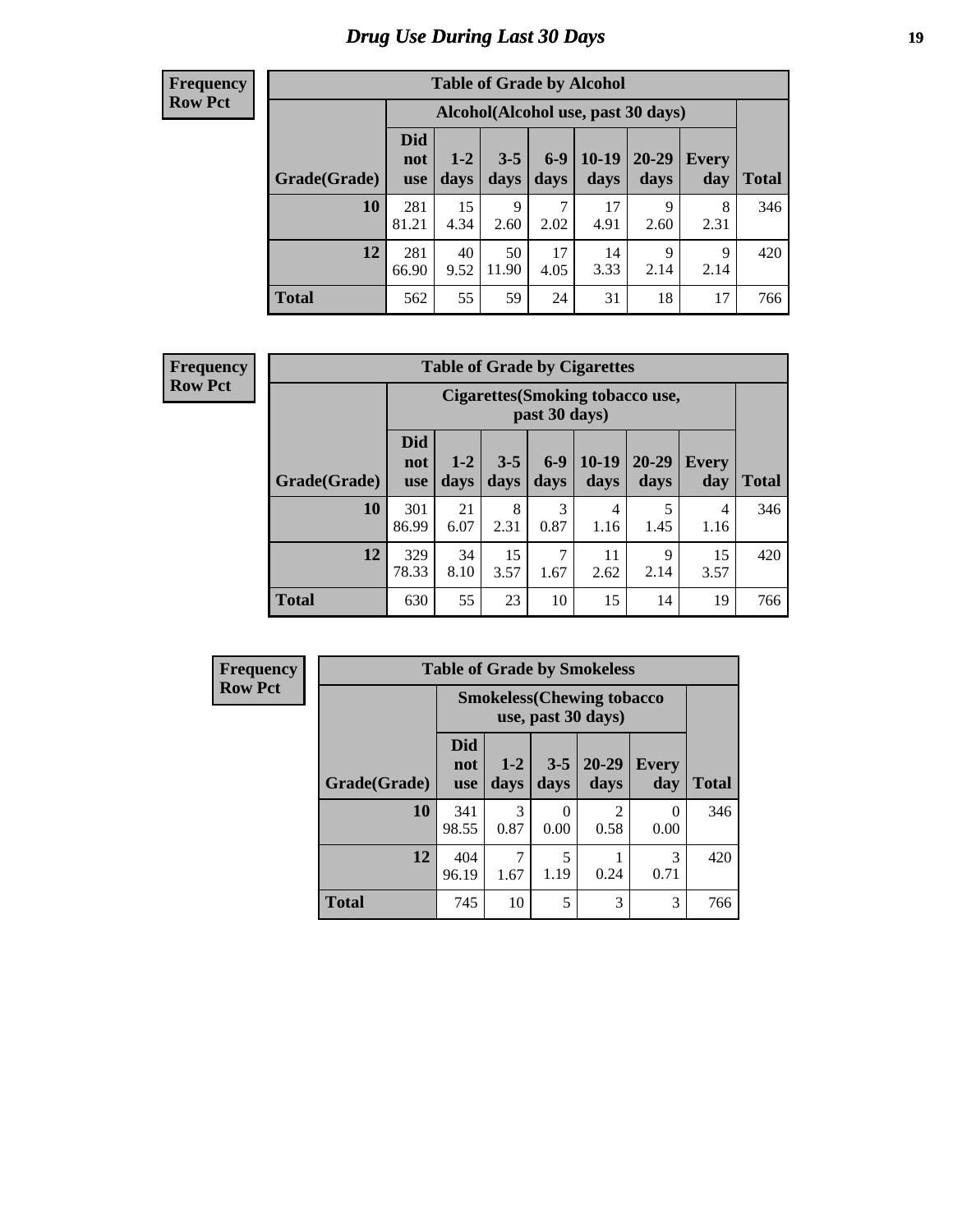| <b>Table of Grade by Marijuana</b> |                                 |                                         |                 |                 |                 |                   |              |              |  |  |  |
|------------------------------------|---------------------------------|-----------------------------------------|-----------------|-----------------|-----------------|-------------------|--------------|--------------|--|--|--|
|                                    |                                 | Marijuana (Marijuana use, past 30 days) |                 |                 |                 |                   |              |              |  |  |  |
| Grade(Grade)                       | <b>Did</b><br>not<br><b>use</b> | $1 - 2$<br>days                         | $3 - 5$<br>days | $6 - 9$<br>days | $10-19$<br>days | $20 - 29$<br>days | Every<br>day | <b>Total</b> |  |  |  |
| 10                                 | 308<br>89.02                    | 9<br>2.60                               | 2.02            | 6<br>1.73       | 8<br>2.31       | 6<br>1.73         | 2<br>0.58    | 346          |  |  |  |
| 12                                 | 332<br>79.05                    | 30<br>7.14                              | 14<br>3.33      | 7<br>1.67       | 15<br>3.57      | 12<br>2.86        | 10<br>2.38   | 420          |  |  |  |
| <b>Total</b>                       | 640                             | 39                                      | 21              | 13              | 23              | 18                | 12           | 766          |  |  |  |

#### **Frequency Row Pct**

| <b>Table of Grade by Cocaine</b> |                          |                                     |                 |                  |                 |                   |                     |       |  |  |
|----------------------------------|--------------------------|-------------------------------------|-----------------|------------------|-----------------|-------------------|---------------------|-------|--|--|
|                                  |                          | Cocaine (Cocaine use, past 30 days) |                 |                  |                 |                   |                     |       |  |  |
| Grade(Grade)                     | Did<br>not<br><b>use</b> | $1 - 2$<br>days                     | $3 - 5$<br>days | $6 - 9$<br>days  | $10-19$<br>days | $20 - 29$<br>days | <b>Every</b><br>day | Total |  |  |
| 10                               | 341<br>98.55             | 0.29                                | 0.29            | $\theta$<br>0.00 | 0.29            | 0.58              | 0<br>0.00           | 346   |  |  |
| 12                               | 408<br>97.14             | 4<br>0.95                           | 0<br>0.00       | 4<br>0.95        | 0<br>0.00       | 2<br>0.48         | 2<br>0.48           | 420   |  |  |
| <b>Total</b>                     | 749                      | 5                                   |                 | $\overline{4}$   |                 | 4                 | 2                   | 766   |  |  |

| <b>Table of Grade by Inhalants</b> |                                 |                        |                  |               |                  |                                        |                        |              |  |  |
|------------------------------------|---------------------------------|------------------------|------------------|---------------|------------------|----------------------------------------|------------------------|--------------|--|--|
|                                    |                                 |                        |                  |               |                  | Inhalants (Inhalant use, past 30 days) |                        |              |  |  |
| Grade(Grade)                       | <b>Did</b><br>not<br><b>use</b> | $1 - 2$<br>days        | $3 - 5$<br>days  | $6-9$<br>days | $10-19$<br>days  | $20 - 29$<br>days                      | <b>Every</b><br>day    | <b>Total</b> |  |  |
| 10                                 | 340<br>98.27                    | $\overline{2}$<br>0.58 | 0.29             | 0.29          | $\Omega$<br>0.00 | 2<br>0.58                              | $\theta$<br>0.00       | 346          |  |  |
| 12                                 | 406<br>96.67                    | 3<br>0.71              | $\Omega$<br>0.00 | 3<br>0.71     | 6<br>1.43        | 0<br>0.00                              | $\mathfrak{D}$<br>0.48 | 420          |  |  |
| <b>Total</b>                       | 746                             | 5                      |                  | 4             | 6                | $\overline{2}$                         | $\overline{2}$         | 766          |  |  |

| Frequency      |              |                                 |                                      | <b>Table of Grade by Steroids</b> |                          |                   |                     |       |  |
|----------------|--------------|---------------------------------|--------------------------------------|-----------------------------------|--------------------------|-------------------|---------------------|-------|--|
| <b>Row Pct</b> |              |                                 | Steroids (Steroid use, past 30 days) |                                   |                          |                   |                     |       |  |
|                | Grade(Grade) | <b>Did</b><br>not<br><b>use</b> | $1 - 2$<br>days                      | $3 - 5$<br>days                   | $6-9$<br>days            | $20 - 29$<br>days | <b>Every</b><br>day | Total |  |
|                | 10           | 344<br>99.42                    | 0.29                                 | $\Omega$<br>0.00                  | $\left( \right)$<br>0.00 | 0.29              | $\Omega$<br>0.00    | 346   |  |
|                | 12           | 413<br>98.33                    | $\overline{2}$<br>0.48               | 2<br>0.48                         | 0.24                     | 0<br>0.00         | റ<br>0.48           | 420   |  |
|                | <b>Total</b> | 757                             | 3                                    | $\overline{2}$                    |                          |                   | $\overline{2}$      | 766   |  |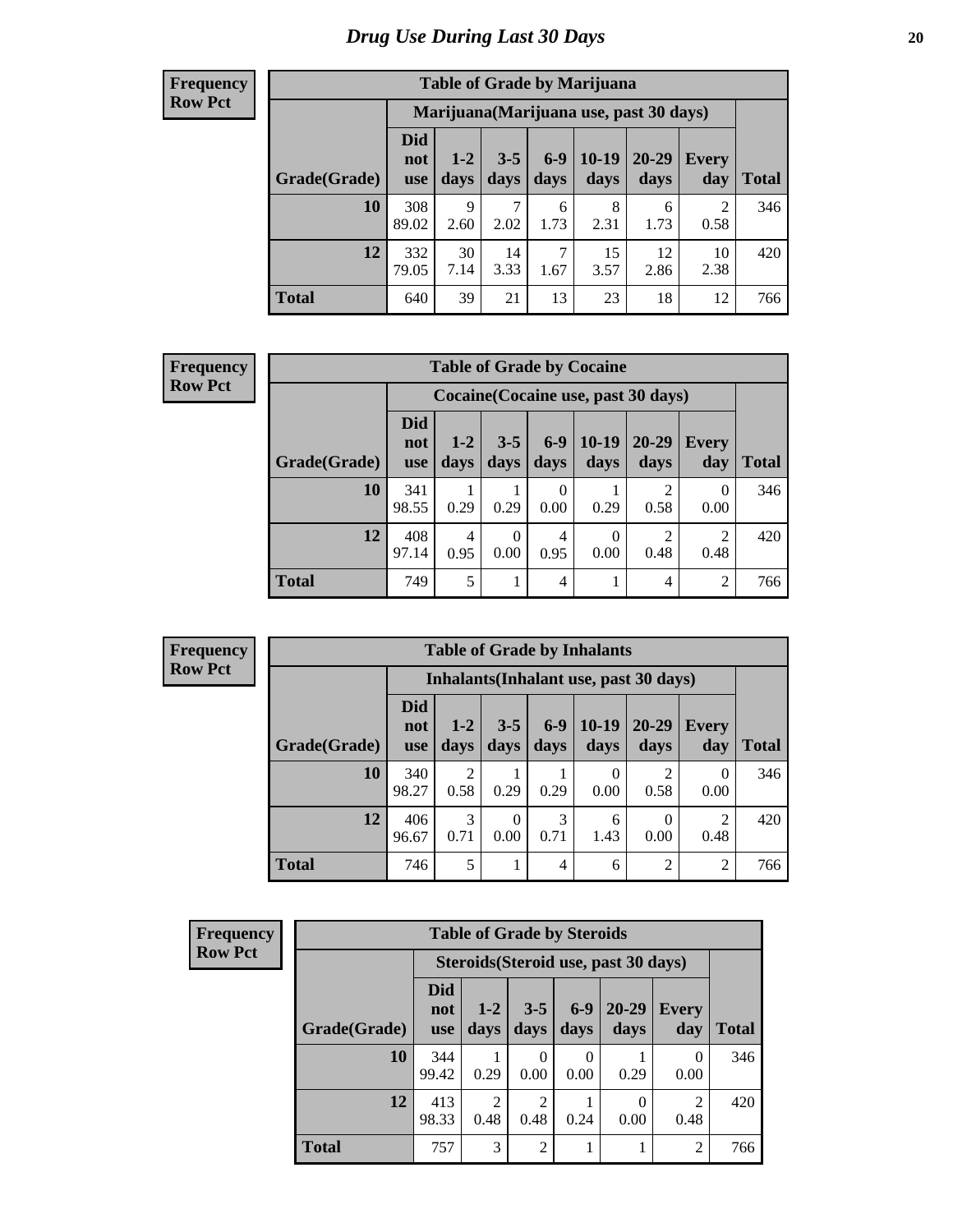| <b>Table of Grade by Ecstasy</b> |                                 |                 |                  |                 |                                     |                     |              |  |  |  |
|----------------------------------|---------------------------------|-----------------|------------------|-----------------|-------------------------------------|---------------------|--------------|--|--|--|
|                                  |                                 |                 |                  |                 | Ecstasy (Ecstasy use, past 30 days) |                     |              |  |  |  |
| Grade(Grade)                     | <b>Did</b><br>not<br><b>use</b> | $1 - 2$<br>days | $3 - 5$<br>days  | $6 - 9$<br>days | $20 - 29$<br>days                   | <b>Every</b><br>day | <b>Total</b> |  |  |  |
| 10                               | 343<br>99.13                    | 0.00            | $\Omega$<br>0.00 | 0.29            | 2<br>0.58                           | 0<br>0.00           | 346          |  |  |  |
| 12                               | 407<br>96.90                    | 4<br>0.95       | 3<br>0.71        | 3<br>0.71       | 0<br>0.00                           | 3<br>0.71           | 420          |  |  |  |
| Total                            | 750                             | 4               | 3                | 4               | 2                                   | 3                   | 766          |  |  |  |

| <b>Frequency</b> | <b>Table of Grade by Meth</b> |                                 |                 |                        |               |                           |                     |              |  |
|------------------|-------------------------------|---------------------------------|-----------------|------------------------|---------------|---------------------------|---------------------|--------------|--|
| Row Pct          |                               |                                 |                 |                        | past 30 days) | Meth(Methamphetamine use, |                     |              |  |
|                  | Grade(Grade)                  | <b>Did</b><br>not<br><b>use</b> | $1 - 2$<br>days | $3 - 5$<br>days        | $6-9$<br>days | $20 - 29$<br>days         | <b>Every</b><br>day | <b>Total</b> |  |
|                  | 10                            | 344<br>99.42                    | 0.29            | 0<br>0.00              | 0<br>0.00     | 0.29                      | $\Omega$<br>0.00    | 346          |  |
|                  | 12                            | 413<br>98.33                    | 3<br>0.71       | $\overline{c}$<br>0.48 | 0.24          | 0.00                      | 0.24                | 420          |  |
|                  | <b>Total</b>                  | 757                             | $\overline{4}$  | $\overline{2}$         | 1             |                           |                     | 766          |  |

| <b>Table of Grade by Hallucinogens</b> |                                 |                                                   |                 |                        |                 |                   |                     |       |  |  |  |
|----------------------------------------|---------------------------------|---------------------------------------------------|-----------------|------------------------|-----------------|-------------------|---------------------|-------|--|--|--|
|                                        |                                 | Hallucinogens (Hallucinogen use,<br>past 30 days) |                 |                        |                 |                   |                     |       |  |  |  |
| Grade(Grade)                           | <b>Did</b><br>not<br><b>use</b> | $1 - 2$<br>days                                   | $3 - 5$<br>days | $6 - 9$<br>days        | $10-19$<br>days | $20 - 29$<br>days | <b>Every</b><br>day | Total |  |  |  |
| 10                                     | 343<br>99.13                    | $\Omega$<br>0.00                                  | 0<br>0.00       | $\overline{2}$<br>0.58 | 0<br>0.00       | 0.29              | 0<br>0.00           | 346   |  |  |  |
| 12                                     | 395<br>94.05                    | 8<br>1.90                                         | 10<br>2.38      | $\overline{2}$<br>0.48 | 0.24            | 0<br>0.00         | 4<br>0.95           | 420   |  |  |  |
| <b>Total</b>                           | 738                             | 8                                                 | 10              | 4                      | 1               |                   | 4                   | 766   |  |  |  |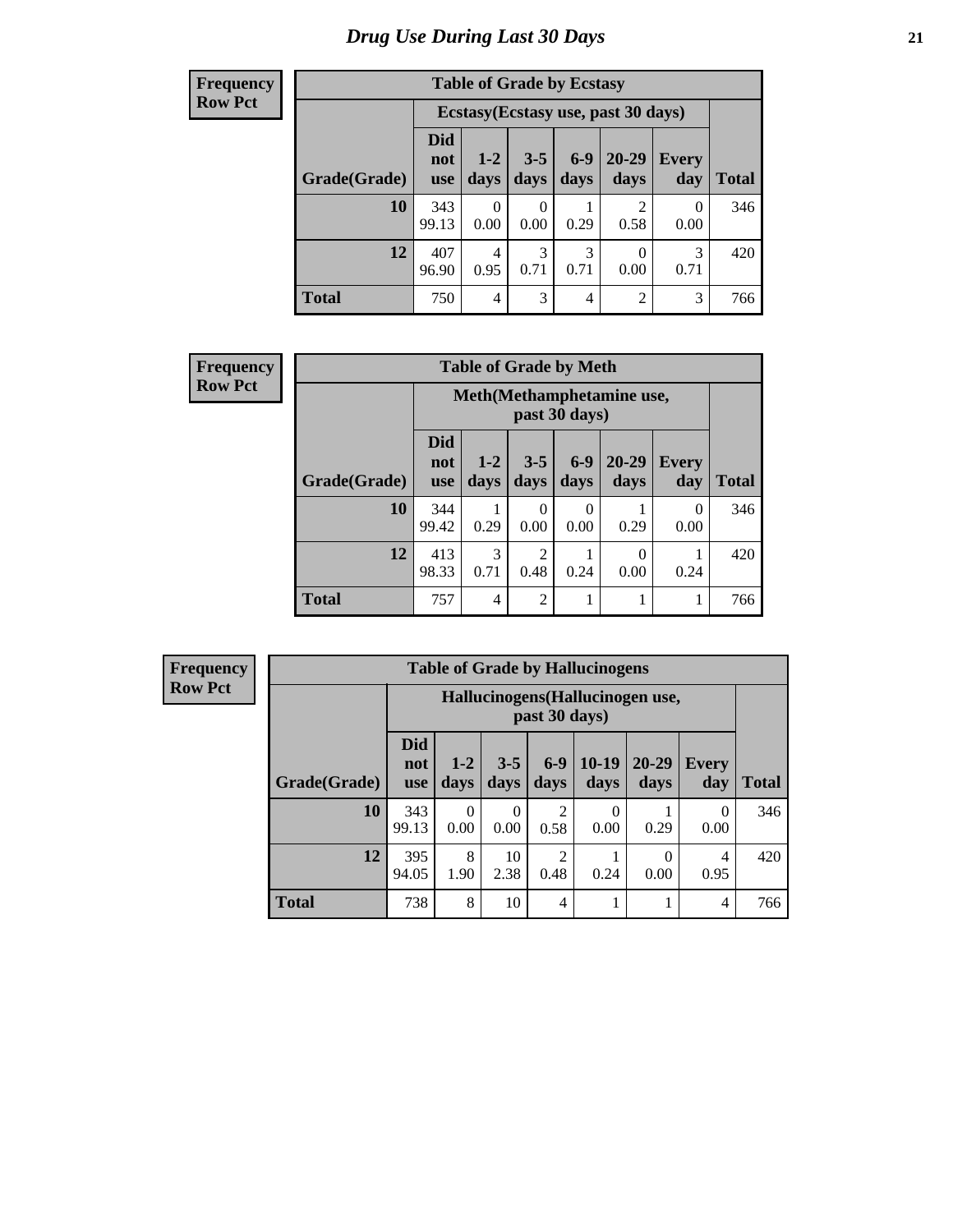| <b>Table of Grade by Prescription</b> |                                 |                                                                                |                 |                        |                 |                   |              |       |  |  |
|---------------------------------------|---------------------------------|--------------------------------------------------------------------------------|-----------------|------------------------|-----------------|-------------------|--------------|-------|--|--|
|                                       |                                 | <b>Prescription</b> (Prescription drugs not<br>prescribed to me, past 30 days) |                 |                        |                 |                   |              |       |  |  |
| Grade(Grade)                          | <b>Did</b><br>not<br><b>use</b> | $1 - 2$<br>days                                                                | $3 - 5$<br>days | $6-9$<br>days          | $10-19$<br>days | $20 - 29$<br>days | Every<br>day | Total |  |  |
| 10                                    | 329<br>95.09                    | 6<br>1.73                                                                      | 3<br>0.87       | 3<br>0.87              | 0.29            | റ<br>0.58         | 2<br>0.58    | 346   |  |  |
| 12                                    | 383<br>91.19                    | 13<br>3.10                                                                     | 15<br>3.57      | $\overline{c}$<br>0.48 | 6<br>1.43       | 0<br>0.00         | 0.24         | 420   |  |  |
| <b>Total</b>                          | 712                             | 19                                                                             | 18              | 5                      | 7               | $\mathfrak{D}$    | 3            | 766   |  |  |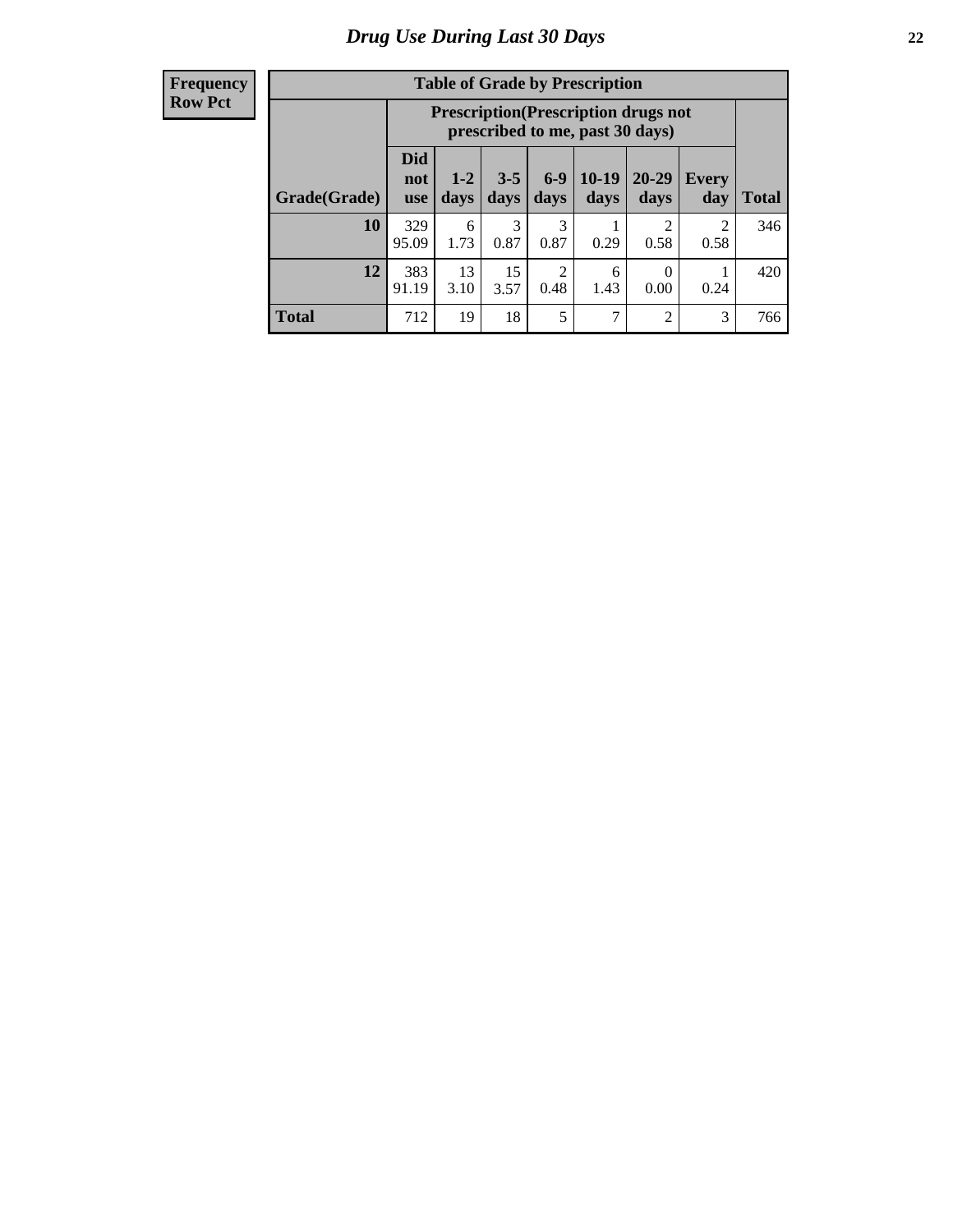| Frequency      | <b>Table of Alcoholease by Grade</b>              |                    |              |     |  |  |  |  |
|----------------|---------------------------------------------------|--------------------|--------------|-----|--|--|--|--|
| <b>Col Pct</b> | <b>Alcoholease</b> (It is<br>easy to get alcohol) | Grade(Grade)<br>10 | <b>Total</b> |     |  |  |  |  |
|                | <b>Strongly Agree</b>                             | 119<br>34.39       | 189<br>45.00 | 308 |  |  |  |  |
|                | <b>Somewhat Agree</b>                             | 119<br>34.39       | 119<br>28.33 | 238 |  |  |  |  |
|                | <b>Somewhat Disagree</b>                          | 50<br>14.45        | 43<br>10.24  | 93  |  |  |  |  |
|                | <b>Strongly Disagree</b>                          | 58<br>16.76        | 69<br>16.43  | 127 |  |  |  |  |
|                | <b>Total</b>                                      | 346                | 420          | 766 |  |  |  |  |

| Frequency      | <b>Table of Cigarettesease by Grade</b>                  |                    |              |              |  |  |  |  |
|----------------|----------------------------------------------------------|--------------------|--------------|--------------|--|--|--|--|
| <b>Col Pct</b> | Cigarettesease (It is<br>easy to get smoking<br>tobacco) | Grade(Grade)<br>10 | 12           | <b>Total</b> |  |  |  |  |
|                | <b>Strongly Agree</b>                                    | 136<br>39.31       | 213<br>50.71 | 349          |  |  |  |  |
|                | <b>Somewhat Agree</b>                                    | 102<br>29.48       | 103<br>24.52 | 205          |  |  |  |  |
|                | <b>Somewhat Disagree</b>                                 | 34<br>9.83         | 30<br>7.14   | 64           |  |  |  |  |
|                | <b>Strongly Disagree</b>                                 | 74<br>21.39        | 74<br>17.62  | 148          |  |  |  |  |
|                | Total                                                    | 346                | 420          | 766          |  |  |  |  |

| Frequency      | <b>Table of Smokelessease by Grade</b>                         |                           |              |     |  |  |  |  |  |
|----------------|----------------------------------------------------------------|---------------------------|--------------|-----|--|--|--|--|--|
| <b>Col Pct</b> | <b>Smokelessease</b> (It is<br>easy to get chewing<br>tobacco) | Grade(Grade)<br><b>10</b> | <b>Total</b> |     |  |  |  |  |  |
|                | <b>Strongly Agree</b>                                          | 79<br>22.83               | 166<br>39.52 | 245 |  |  |  |  |  |
|                | <b>Somewhat Agree</b>                                          | 87<br>25.14               | 99<br>23.57  | 186 |  |  |  |  |  |
|                | <b>Somewhat Disagree</b>                                       | 62<br>17.92               | 46<br>10.95  | 108 |  |  |  |  |  |
|                | <b>Strongly Disagree</b>                                       | 118<br>34.10              | 109<br>25.95 | 227 |  |  |  |  |  |
|                | Total                                                          | 346                       | 420          | 766 |  |  |  |  |  |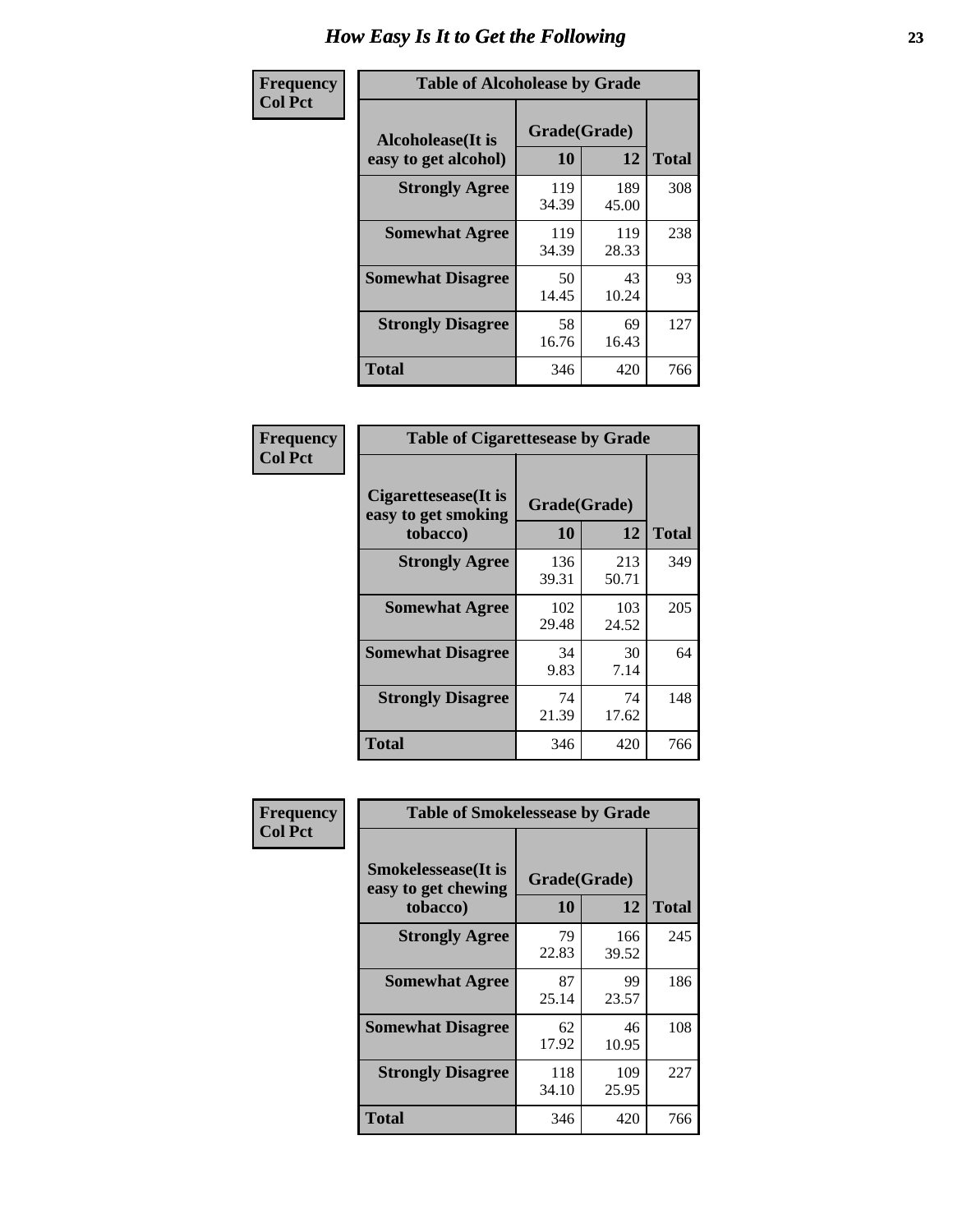| Frequency      | <b>Table of Marijuanaease by Grade</b>           |                    |              |              |  |  |  |
|----------------|--------------------------------------------------|--------------------|--------------|--------------|--|--|--|
| <b>Col Pct</b> | Marijuanaease(It is<br>easy to get<br>marijuana) | Grade(Grade)<br>10 | 12           | <b>Total</b> |  |  |  |
|                | <b>Strongly Agree</b>                            | 122<br>35.26       | 195<br>46.43 | 317          |  |  |  |
|                | <b>Somewhat Agree</b>                            | 95<br>27.46        | 98<br>23.33  | 193          |  |  |  |
|                | <b>Somewhat Disagree</b>                         | 33<br>9.54         | 35<br>8.33   | 68           |  |  |  |
|                | <b>Strongly Disagree</b>                         | 96<br>27.75        | 92<br>21.90  | 188          |  |  |  |
|                | <b>Total</b>                                     | 346                | 420          | 766          |  |  |  |

| <b>Table of Cocaineease by Grade</b>              |              |                    |     |  |  |  |  |  |
|---------------------------------------------------|--------------|--------------------|-----|--|--|--|--|--|
| <b>Cocaineease</b> (It is<br>easy to get cocaine) | 10           | Grade(Grade)<br>12 |     |  |  |  |  |  |
| <b>Strongly Agree</b>                             | 38<br>10.98  | 73<br>17.38        | 111 |  |  |  |  |  |
| <b>Somewhat Agree</b>                             | 55<br>15.90  | 84<br>20.00        | 139 |  |  |  |  |  |
| <b>Somewhat Disagree</b>                          | 85<br>24.57  | 102<br>24.29       | 187 |  |  |  |  |  |
| <b>Strongly Disagree</b>                          | 168<br>48.55 | 161<br>38.33       | 329 |  |  |  |  |  |
| <b>Total</b>                                      | 346          | 420                | 766 |  |  |  |  |  |

| Frequency      | <b>Table of Inhalantsease by Grade</b> |              |              |              |
|----------------|----------------------------------------|--------------|--------------|--------------|
| <b>Col Pct</b> | Inhalantsease(It is<br>easy to get     | Grade(Grade) |              |              |
|                | inhalants)                             | 10           | 12           | <b>Total</b> |
|                | <b>Strongly Agree</b>                  | 116<br>33.53 | 155<br>36.90 | 271          |
|                | <b>Somewhat Agree</b>                  | 70<br>20.23  | 86<br>20.48  | 156          |
|                | <b>Somewhat Disagree</b>               | 45<br>13.01  | 52<br>12.38  | 97           |
|                | <b>Strongly Disagree</b>               | 115<br>33.24 | 127<br>30.24 | 242          |
|                | <b>Total</b>                           | 346          | 420          | 766          |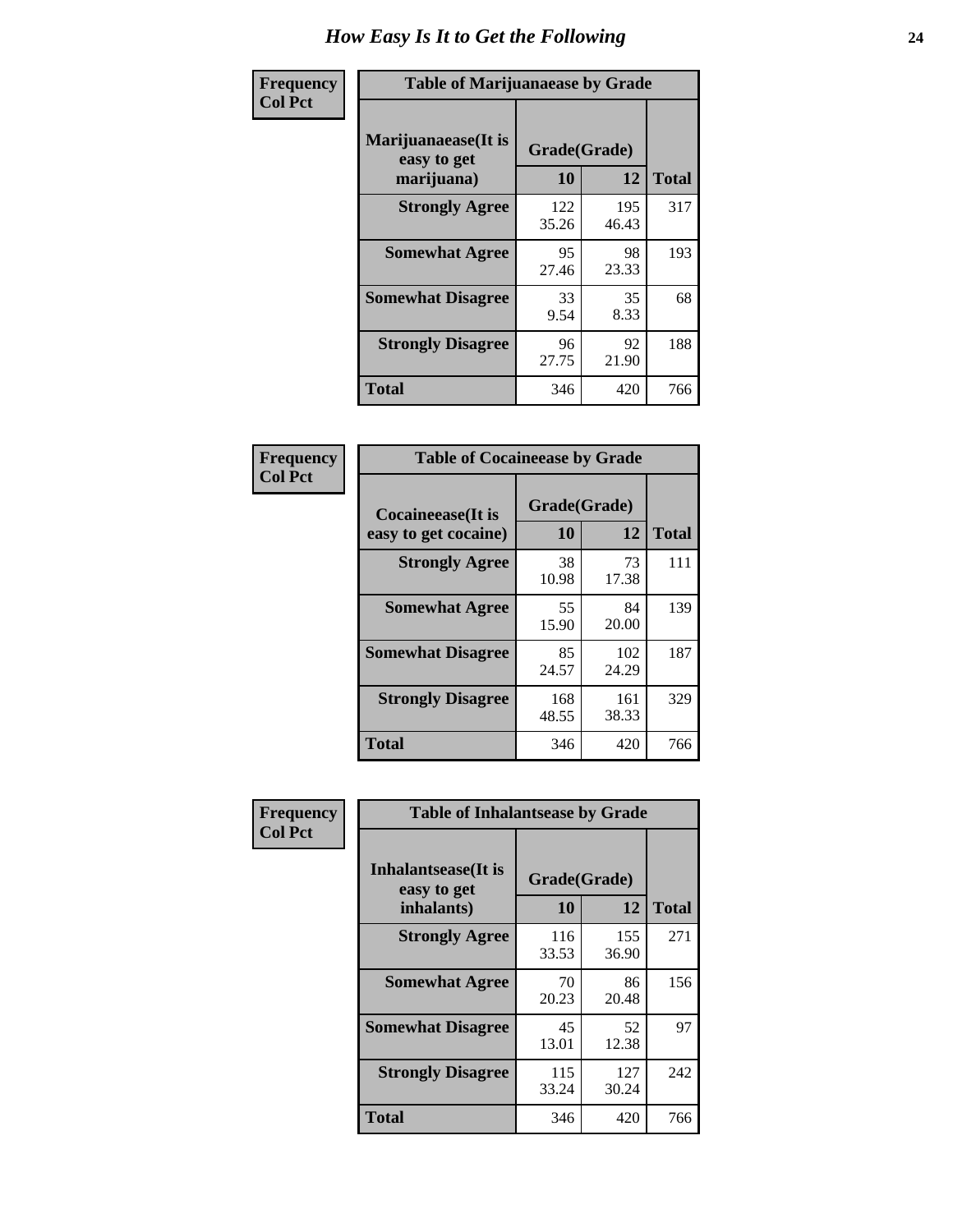| Frequency      | <b>Table of Steroidsease by Grade</b>       |                    |              |     |  |  |  |  |  |  |  |  |  |
|----------------|---------------------------------------------|--------------------|--------------|-----|--|--|--|--|--|--|--|--|--|
| <b>Col Pct</b> | Steroidsease(It is<br>easy to get steroids) | Grade(Grade)<br>10 | <b>Total</b> |     |  |  |  |  |  |  |  |  |  |
|                | <b>Strongly Agree</b>                       | 29<br>8.38         | 60<br>14.29  | 89  |  |  |  |  |  |  |  |  |  |
|                | <b>Somewhat Agree</b>                       | 63<br>18.21        | 64<br>15.24  | 127 |  |  |  |  |  |  |  |  |  |
|                | <b>Somewhat Disagree</b>                    | 78<br>22.54        | 121<br>28.81 | 199 |  |  |  |  |  |  |  |  |  |
|                | <b>Strongly Disagree</b>                    | 176<br>50.87       | 175<br>41.67 | 351 |  |  |  |  |  |  |  |  |  |
|                | <b>Total</b>                                | 346                | 420          | 766 |  |  |  |  |  |  |  |  |  |

| Frequency      | <b>Table of Ecstasyease by Grade</b>              |                    |              |              |  |  |  |  |  |  |  |  |
|----------------|---------------------------------------------------|--------------------|--------------|--------------|--|--|--|--|--|--|--|--|
| <b>Col Pct</b> | <b>Ecstasyease</b> (It is<br>easy to get ecstasy) | Grade(Grade)<br>10 | 12           | <b>Total</b> |  |  |  |  |  |  |  |  |
|                | <b>Strongly Agree</b>                             | 40<br>11.56        | 77<br>18.33  | 117          |  |  |  |  |  |  |  |  |
|                | <b>Somewhat Agree</b>                             | 64<br>18.50        | 82<br>19.52  | 146          |  |  |  |  |  |  |  |  |
|                | <b>Somewhat Disagree</b>                          | 64<br>18.50        | 87<br>20.71  | 151          |  |  |  |  |  |  |  |  |
|                | <b>Strongly Disagree</b>                          | 178<br>51.45       | 174<br>41.43 | 352          |  |  |  |  |  |  |  |  |
|                | Total                                             | 346                | 420          | 766          |  |  |  |  |  |  |  |  |

| Frequency      | <b>Table of Methease by Grade</b>                          |                    |              |              |
|----------------|------------------------------------------------------------|--------------------|--------------|--------------|
| <b>Col Pct</b> | <b>Methease</b> (It is easy<br>to get<br>methamphetamines) | Grade(Grade)<br>10 | 12           | <b>Total</b> |
|                | <b>Strongly Agree</b>                                      | 35<br>10.12        | 50<br>11.90  | 85           |
|                | <b>Somewhat Agree</b>                                      | 45<br>13.01        | 77<br>18.33  | 122          |
|                | <b>Somewhat Disagree</b>                                   | 75<br>21.68        | 99<br>23.57  | 174          |
|                | <b>Strongly Disagree</b>                                   | 191<br>55.20       | 194<br>46.19 | 385          |
|                | <b>Total</b>                                               | 346                | 420          | 766          |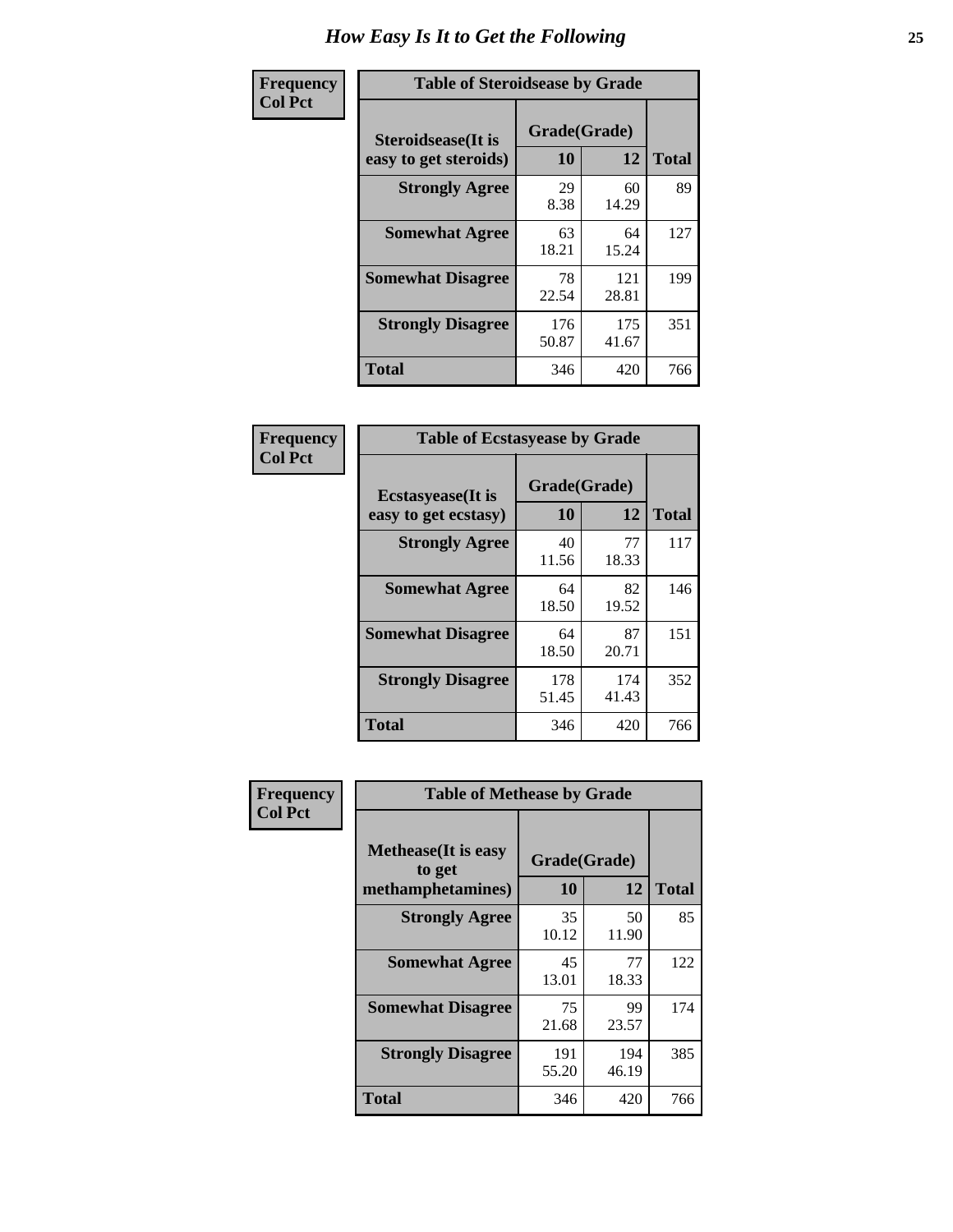| <b>Frequency</b> | <b>Table of Hallucinogensease by Grade</b>               |                    |              |     |  |  |  |  |  |  |  |  |
|------------------|----------------------------------------------------------|--------------------|--------------|-----|--|--|--|--|--|--|--|--|
| <b>Col Pct</b>   | Hallucinogensease(It<br>is easy to get<br>hallucinogens) | Grade(Grade)<br>10 | <b>Total</b> |     |  |  |  |  |  |  |  |  |
|                  | <b>Strongly Agree</b>                                    | 35<br>10.12        | 67<br>15.95  | 102 |  |  |  |  |  |  |  |  |
|                  | <b>Somewhat Agree</b>                                    | 62<br>17.92        | 91<br>21.67  | 153 |  |  |  |  |  |  |  |  |
|                  | <b>Somewhat Disagree</b>                                 | 68<br>19.65        | 82<br>19.52  | 150 |  |  |  |  |  |  |  |  |
|                  | <b>Strongly Disagree</b>                                 | 181<br>52.31       | 180<br>42.86 | 361 |  |  |  |  |  |  |  |  |
|                  | <b>Total</b>                                             | 346                | 420          | 766 |  |  |  |  |  |  |  |  |

| Frequency<br>Col Pct |
|----------------------|
|                      |

| <b>Table of Prescriptionease by Grade</b>                                                |              |              |              |
|------------------------------------------------------------------------------------------|--------------|--------------|--------------|
| <b>Prescriptionease</b> (It<br>is easy to get<br>prescription drugs<br>not prescribed to |              | Grade(Grade) |              |
| me)                                                                                      | 10           | 12           | <b>Total</b> |
| <b>Strongly Agree</b>                                                                    | 128<br>36.99 | 177<br>42.14 | 305          |
| <b>Somewhat Agree</b>                                                                    | 66<br>19.08  | 92<br>21.90  | 158          |
| <b>Somewhat Disagree</b>                                                                 | 36<br>10.40  | 35<br>8.33   | 71           |
| <b>Strongly Disagree</b>                                                                 | 116<br>33.53 | 116<br>27.62 | 232          |
| <b>Total</b>                                                                             | 346          | 420          | 766          |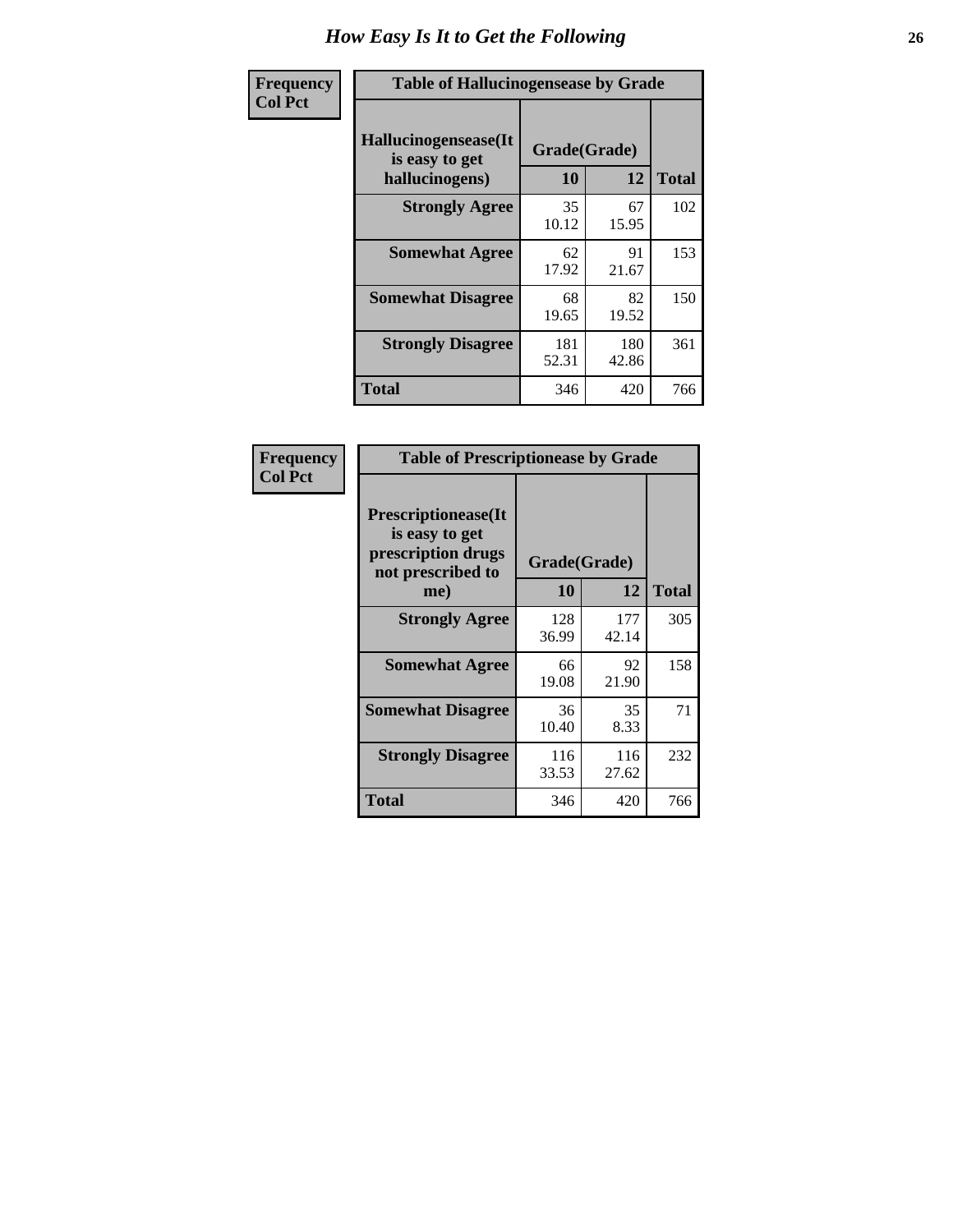*Age at Onset of Use* **27** *Results for "Age at Onset of Use" questions exclude students who said they did not use that substance*

| <b>Frequency</b> | <b>Table of Grade by Alcoholinit</b> |                        |                                                  |           |                        |                                |             |             |             |             |                  |                       |              |  |
|------------------|--------------------------------------|------------------------|--------------------------------------------------|-----------|------------------------|--------------------------------|-------------|-------------|-------------|-------------|------------------|-----------------------|--------------|--|
| <b>Row Pct</b>   |                                      |                        | Alcoholinit (I started using alcohol when I was) |           |                        |                                |             |             |             |             |                  |                       |              |  |
|                  | Grade(Grade)                         | <b>8</b> or<br>vounger | 9                                                | 10        | 11                     | 12                             | 13          | 14          | 15          | 16          | 17               | <b>18 or</b><br>older | <b>Total</b> |  |
|                  | 10                                   | 7.69                   | 3<br>2.10                                        | 8<br>5.59 | 4<br>2.80              | 16<br>11.19                    | 20<br>13.99 | 43<br>30.07 | 29<br>20.28 | 9<br>6.29   | $\Omega$<br>0.00 | $\theta$<br>0.00      | 143          |  |
|                  | 12                                   | 15<br>7.25             | 2<br>0.97                                        | 5<br>2.42 | $\overline{4}$<br>1.93 | 12<br>5.80                     | 19<br>9.18  | 23<br>11.11 | 48<br>23.19 | 50<br>24.15 | 20<br>9.66       | 9<br>4.35             | 207          |  |
|                  | <b>Total</b>                         | 26                     | 5                                                | 13        | 8                      | 28                             | 39          | 66          | 77          | 59          | 20               | 9                     | 350          |  |
|                  |                                      |                        |                                                  |           |                        | <b>Frequency Missing = 416</b> |             |             |             |             |                  |                       |              |  |

| <b>Frequency</b> | <b>Table of Grade by Cigarettesinit</b> |                                                      |           |      |                  |           |                           |             |             |             |             |                       |       |
|------------------|-----------------------------------------|------------------------------------------------------|-----------|------|------------------|-----------|---------------------------|-------------|-------------|-------------|-------------|-----------------------|-------|
| <b>Row Pct</b>   |                                         | Cigarettesinit(I started smoking tobacco when I was) |           |      |                  |           |                           |             |             |             |             |                       |       |
|                  | Grade(Grade)                            | 8 or<br>  vounger                                    | 9         | 10   | 11               | 12        | 13                        | 14          | 15          | 16          | 17          | <b>18 or</b><br>older | Total |
|                  | 10                                      | 10<br>13.33                                          | 3<br>4.00 | 6.67 | 3<br>$4.00\vert$ | 6.67      | 10<br> 13.33              | 19<br>25.33 | 15<br>20.00 | 5.33        | 1.33        | $\Omega$<br>0.00      | 75    |
|                  | 12                                      | 8<br>7.02                                            | 0.88      | 0.88 | 0<br>$0.00\vert$ | 9<br>7.89 | 12<br>10.53               | 11<br>9.65  | 17<br>14.91 | 31<br>27.19 | 19<br>16.67 | 4.39                  | 114   |
|                  | <b>Total</b>                            | 18                                                   | 4         | 6    | 3                | 14        | 22                        | 30          | 32          | 35          | 20          |                       | 189   |
|                  |                                         |                                                      |           |      |                  |           | Frequency Missing $= 577$ |             |             |             |             |                       |       |

| <b>Table of Grade by Smokelessinit</b> |                                                                                                                            |                                                                                       |       |                           |                  |                  |                         |                  |                  |   |  |  |  |  |
|----------------------------------------|----------------------------------------------------------------------------------------------------------------------------|---------------------------------------------------------------------------------------|-------|---------------------------|------------------|------------------|-------------------------|------------------|------------------|---|--|--|--|--|
|                                        |                                                                                                                            | Smokelessinit (I started chewing tobacco when I was)                                  |       |                           |                  |                  |                         |                  |                  |   |  |  |  |  |
| Grade(Grade)                           | 8 or<br>younger                                                                                                            | <b>18 or</b><br>15<br>9<br>13<br>14<br>older<br><b>16</b><br>17<br><b>Total</b><br>11 |       |                           |                  |                  |                         |                  |                  |   |  |  |  |  |
| 10                                     | 2<br>33.33                                                                                                                 | 16.67                                                                                 | 16.67 | $\Omega$<br>0.00          | $\Omega$<br>0.00 | $\Omega$<br>0.00 | $\overline{2}$<br>33.33 | $\Omega$<br>0.00 | $\Omega$<br>0.00 | 6 |  |  |  |  |
| 12                                     | 3<br>4<br>11<br>0<br>$\overline{4}$<br>4<br>4<br>9.38<br>34.38<br>3.13<br>3.13<br>0.00<br>12.50<br>12.50<br>12.50<br>12.50 |                                                                                       |       |                           |                  |                  |                         |                  |                  |   |  |  |  |  |
| <b>Total</b>                           | 13<br>$\overline{2}$<br>3<br>$\overline{4}$<br>6<br>$\overline{4}$<br>4                                                    |                                                                                       |       |                           |                  |                  |                         |                  |                  |   |  |  |  |  |
|                                        |                                                                                                                            |                                                                                       |       | Frequency Missing $= 728$ |                  |                  |                         |                  |                  |   |  |  |  |  |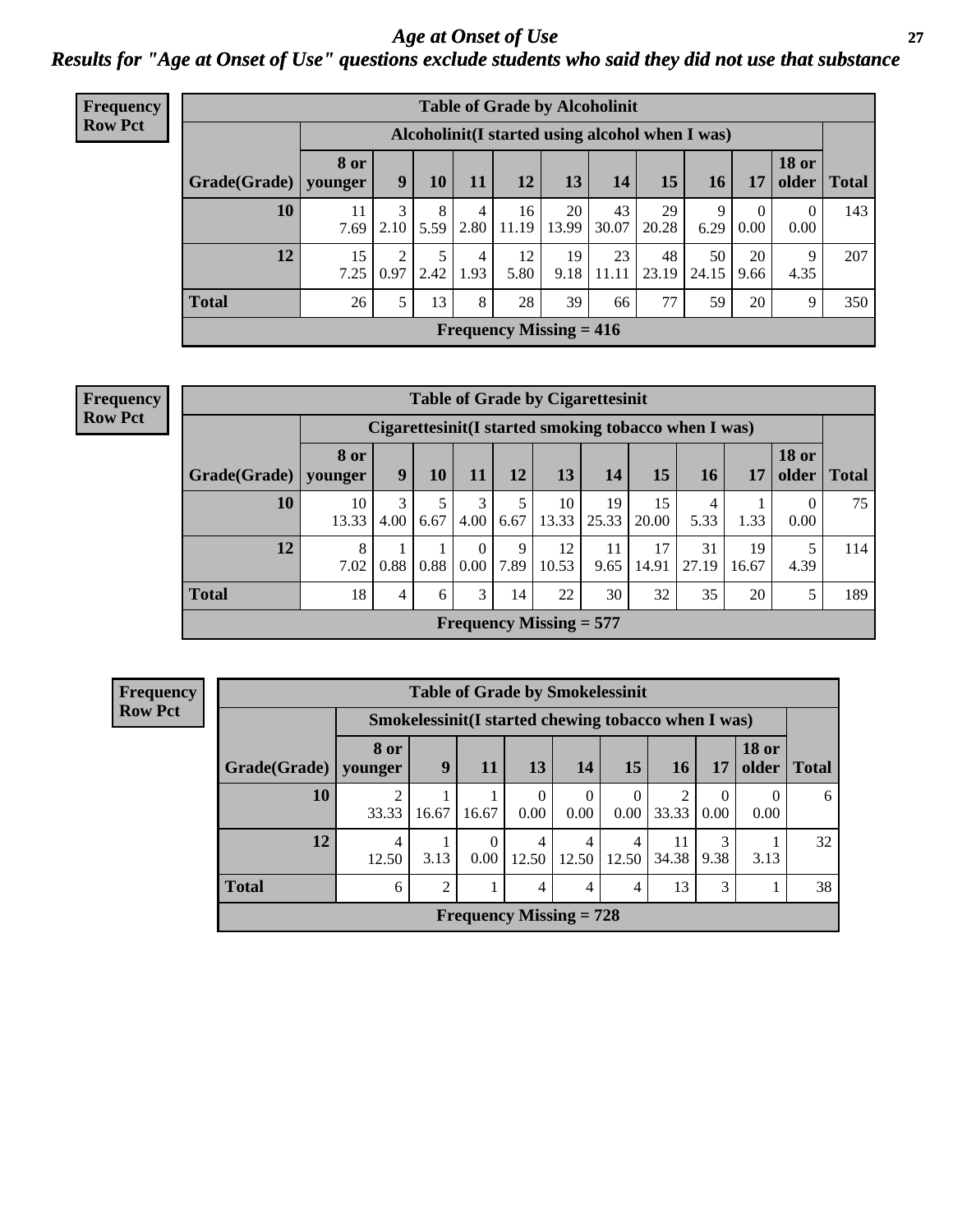#### *Age at Onset of Use* **28**

*Results for "Age at Onset of Use" questions exclude students who said they did not use that substance*

| <b>Frequency</b> | <b>Table of Grade by Marijuanainit</b>                                    |                        |                                                      |      |                                |                         |                           |             |             |             |             |                                |              |
|------------------|---------------------------------------------------------------------------|------------------------|------------------------------------------------------|------|--------------------------------|-------------------------|---------------------------|-------------|-------------|-------------|-------------|--------------------------------|--------------|
| <b>Row Pct</b>   |                                                                           |                        | Marijuanainit (I started using marijuana when I was) |      |                                |                         |                           |             |             |             |             |                                |              |
|                  | Grade(Grade)                                                              | <b>8 or</b><br>younger | 9                                                    | 10   | 11                             | 12                      | 13                        | 14          | 15          | 16          | 17          | <b>18 or</b><br>$\Omega$ older | <b>Total</b> |
|                  | 10                                                                        | 6<br>9.23              | $\mathbf{0}$<br>0.00                                 | 1.54 | 1.54                           | 3.08                    | 11<br>16.92               | 16<br>24.62 | 24<br>36.92 | 4<br>6.15   | 0<br>0.00   | $\overline{0}$<br>0.00         | 65           |
|                  | 12                                                                        | 5<br>3.91              | $\overline{2}$<br>1.56                               |      | $\mathcal{D}$<br>$0.78$   1.56 | 3<br>$\vert 2.34 \vert$ | $\mathcal{I}$<br>5.47     | 21<br>16.41 | 27<br>21.09 | 31<br>24.22 | 23<br>17.97 | 6<br>4.69                      | 128          |
|                  | <b>Total</b><br>37<br>2<br>2<br>3<br>5<br>35<br>23<br>18<br>51<br>11<br>6 |                        |                                                      |      |                                |                         |                           |             |             |             |             | 193                            |              |
|                  |                                                                           |                        |                                                      |      |                                |                         | Frequency Missing $= 573$ |             |             |             |             |                                |              |

| <b>Frequency</b> | <b>Table of Grade by Cocaineinit</b> |                                                  |                                                 |      |      |                                    |       |           |            |              |  |  |  |
|------------------|--------------------------------------|--------------------------------------------------|-------------------------------------------------|------|------|------------------------------------|-------|-----------|------------|--------------|--|--|--|
| <b>Row Pct</b>   |                                      | Cocaineinit (I started using cocaine when I was) |                                                 |      |      |                                    |       |           |            |              |  |  |  |
|                  | Grade(Grade)                         | 8 or<br>younger                                  | 9 <sup>°</sup>                                  | 12   | 13   | 14                                 | 15    | <b>16</b> | 17         | <b>Total</b> |  |  |  |
|                  | 10                                   | 4<br>50.00                                       | $\Omega$<br>$0.00\,$                            | 0.00 | 0.00 | 25.00                              | 12.50 | 12.50     | 0.00       | 8            |  |  |  |
|                  | 12                                   | 4<br>22.22                                       | $\mathfrak{D}$                                  |      |      | 2<br>$11.11$   5.56   5.56   11.11 | 5.56  | 27.78     | 2<br>11.11 | 18           |  |  |  |
|                  | <b>Total</b>                         | 8                                                | $\mathfrak{D}$<br>$\mathfrak{D}$<br>റ<br>6<br>4 |      |      |                                    |       |           |            |              |  |  |  |
|                  |                                      |                                                  |                                                 |      |      | <b>Frequency Missing = 740</b>     |       |           |            |              |  |  |  |

| <b>Frequency</b> |              | <b>Table of Grade by Inhalantsinit</b>        |                        |                                |                  |                |                      |            |              |
|------------------|--------------|-----------------------------------------------|------------------------|--------------------------------|------------------|----------------|----------------------|------------|--------------|
| <b>Row Pct</b>   |              | Inhalantsinit (I started using inhalants when |                        |                                |                  |                |                      |            |              |
|                  | Grade(Grade) | 8 or<br>vounger                               | <b>12</b>              | 13                             | 14               | 15             | <b>16</b>            | <b>17</b>  | <b>Total</b> |
|                  | 10           | 5<br>71.43                                    | $\Omega$<br>0.00       | $\Omega$<br>0.00               | $\theta$<br>0.00 | 14.29          | $\Omega$<br>$0.00\,$ | 14.29      |              |
|                  | 12           | 4<br>18.18                                    | $\overline{2}$<br>9.09 | 31.82                          | 4<br>18.18       | 4.55           | 4.55                 | 3<br>13.64 | 22           |
|                  | <b>Total</b> | 9                                             | $\mathfrak{D}$         | 7                              | 4                | $\overline{2}$ |                      | 4          | 29           |
|                  |              |                                               |                        | <b>Frequency Missing = 737</b> |                  |                |                      |            |              |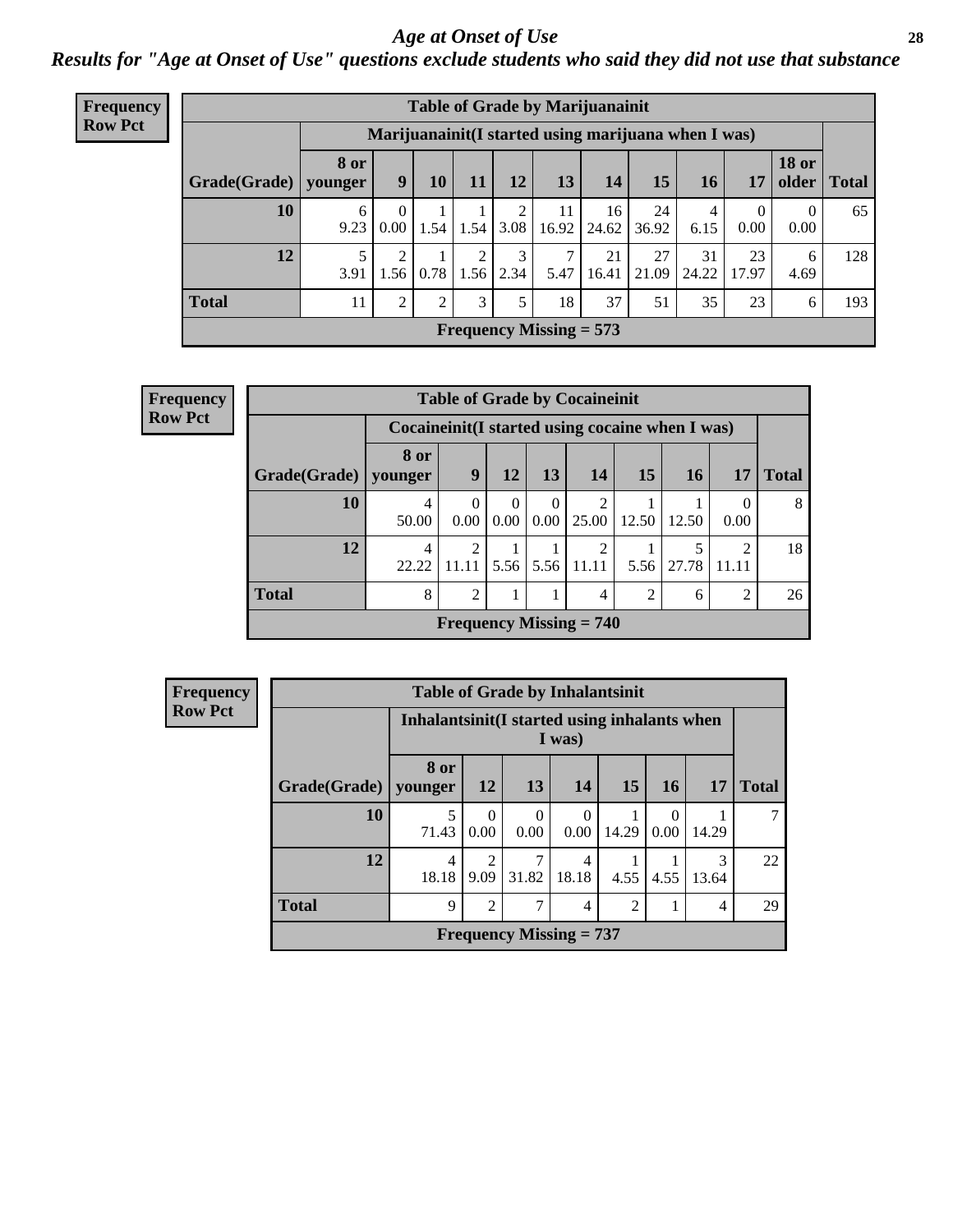#### *Age at Onset of Use* **29**

### *Results for "Age at Onset of Use" questions exclude students who said they did not use that substance*

| Frequency      | <b>Table of Grade by Steroidsinit</b> |                                                              |           |           |           |                         |               |  |  |  |  |
|----------------|---------------------------------------|--------------------------------------------------------------|-----------|-----------|-----------|-------------------------|---------------|--|--|--|--|
| <b>Row Pct</b> |                                       | <b>Steroidsinit (I started using</b><br>steroids when I was) |           |           |           |                         |               |  |  |  |  |
|                | Grade(Grade)                          | 8 or<br>younger                                              | <b>12</b> | <b>15</b> | <b>16</b> | 17                      | <b>Total</b>  |  |  |  |  |
|                | 10                                    | 3<br>100.00                                                  | 0<br>0.00 | 0<br>0.00 | 0.00      | 0<br>0.00               | $\mathcal{R}$ |  |  |  |  |
|                | 12                                    | 5<br>50.00                                                   | 10.00     | 10.00     | 10.00     | $\mathfrak{D}$<br>20.00 | 10            |  |  |  |  |
|                | <b>Total</b>                          | 8                                                            |           |           |           | 2                       | 13            |  |  |  |  |
|                |                                       | Frequency Missing $= 753$                                    |           |           |           |                         |               |  |  |  |  |

| <b>Frequency</b>                                                   |              |                   |           |                        |                           | <b>Table of Grade by Ecstasyinit</b> |                      |                |                |              |  |
|--------------------------------------------------------------------|--------------|-------------------|-----------|------------------------|---------------------------|--------------------------------------|----------------------|----------------|----------------|--------------|--|
| <b>Row Pct</b><br>Ecstasyinit (I started using ecstasy when I was) |              |                   |           |                        |                           |                                      |                      |                |                |              |  |
|                                                                    | Grade(Grade) | 8 or<br>  younger | 9         | <b>11</b>              | 13                        | 14                                   | 15                   | <b>16</b>      |                | <b>Total</b> |  |
|                                                                    | 10           | 4<br>57.14        | 0<br>0.00 | $\overline{0}$<br>0.00 | 14.29                     | $\Omega$<br>0.00                     | 14.29                | 14.29          | 0.00           |              |  |
|                                                                    | 12           | 3<br>15.79        |           |                        | $5.26$   $5.26$   $10.53$ | $\overline{c}$                       | 3<br>$10.53$   15.79 | 3<br>15.79     | 4<br>21.05     | 19           |  |
|                                                                    | <b>Total</b> | 7                 |           |                        | 3                         | $\overline{c}$                       | $\overline{4}$       | $\overline{4}$ | $\overline{4}$ | 26           |  |
|                                                                    |              |                   |           |                        |                           | Frequency Missing $= 740$            |                      |                |                |              |  |

| <b>Frequency</b> |                        | <b>Table of Grade by Methinit</b> |                                                                  |                         |                |            |              |  |  |  |
|------------------|------------------------|-----------------------------------|------------------------------------------------------------------|-------------------------|----------------|------------|--------------|--|--|--|
| <b>Row Pct</b>   |                        |                                   | <b>Methinit</b> (I started using<br>methamphetamines when I was) |                         |                |            |              |  |  |  |
|                  | Grade(Grade)   younger | 8 or                              | 13                                                               | 14                      | 15             | 16         | <b>Total</b> |  |  |  |
|                  | <b>10</b>              | 4<br>80.00                        | $\Omega$<br>0.00                                                 | $\Omega$<br>0.00        | 20.00          | 0<br>0.00  |              |  |  |  |
|                  | 12                     | 3<br>25.00                        | $\overline{2}$<br>16.67                                          | $\overline{2}$<br>16.67 | 8.33           | 4<br>33.33 | 12           |  |  |  |
|                  | <b>Total</b>           | ┑                                 | $\overline{2}$                                                   | $\overline{2}$          | $\overline{2}$ | 4          | 17           |  |  |  |
|                  |                        | Frequency Missing $= 749$         |                                                                  |                         |                |            |              |  |  |  |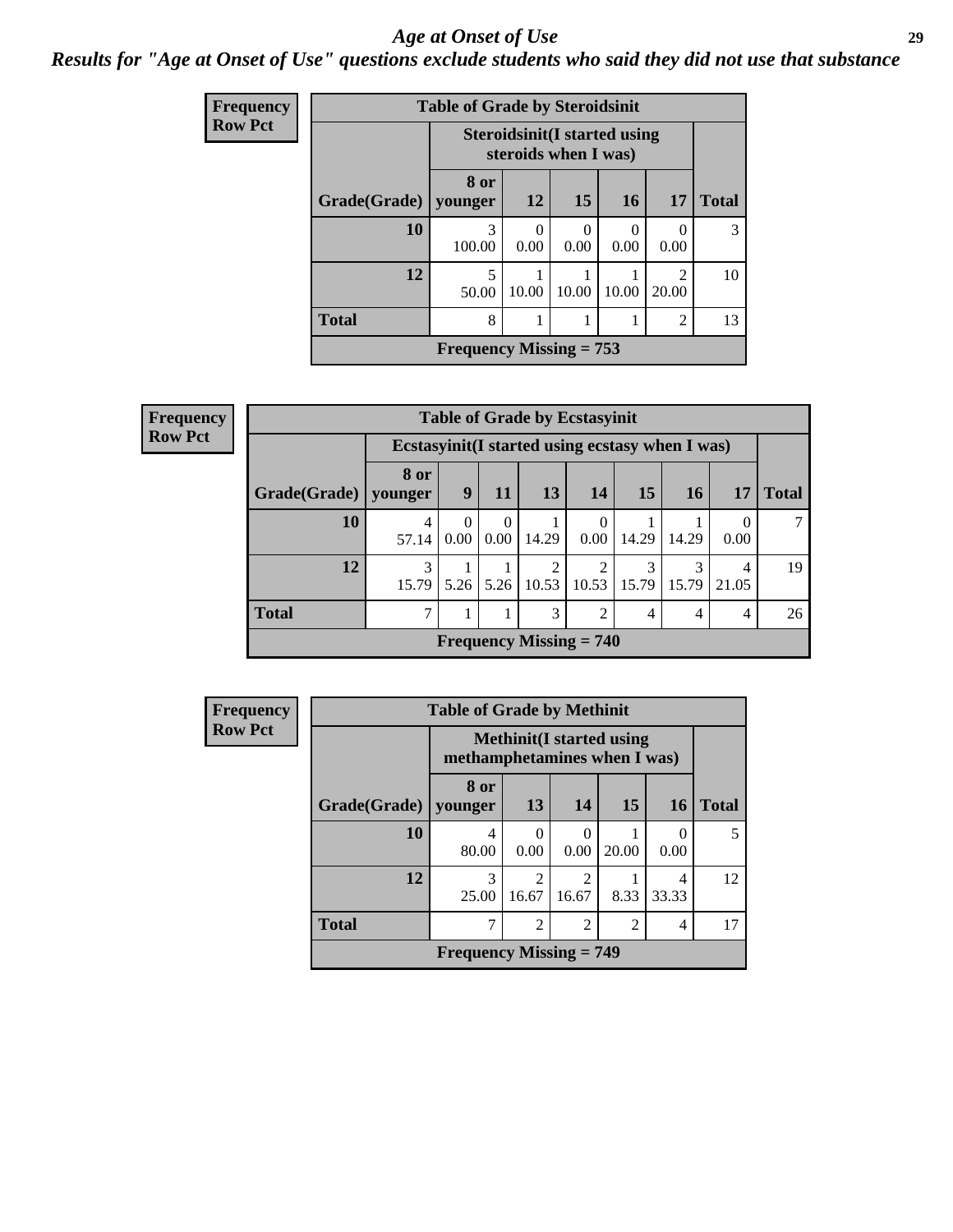#### Age at Onset of Use **30**

### *Results for "Age at Onset of Use" questions exclude students who said they did not use that substance*

| <b>Frequency</b> |                          |                           |                                                                 |                  |                  | <b>Table of Grade by Hallucinogensinit</b> |                  |                      |                       |              |  |
|------------------|--------------------------|---------------------------|-----------------------------------------------------------------|------------------|------------------|--------------------------------------------|------------------|----------------------|-----------------------|--------------|--|
| <b>Row Pct</b>   |                          |                           | Hallucinogensinit (I started using hallucinogens<br>when I was) |                  |                  |                                            |                  |                      |                       |              |  |
|                  | $Grade(Grade)$   younger | 8 or                      | 9                                                               | 13               | 14               | 15                                         | <b>16</b>        | 17                   | <b>18 or</b><br>older | <b>Total</b> |  |
|                  | 10                       | $\overline{2}$<br>40.00   | 20.00                                                           | $\Omega$<br>0.00 | $\Omega$<br>0.00 | $\overline{2}$<br>40.00                    | $\Omega$<br>0.00 | $\mathbf{0}$<br>0.00 | 0<br>0.00             | 5            |  |
|                  | 12                       | 3<br>9.68                 | $\overline{2}$<br>6.45                                          | 3.23             | 6.45             | 4<br>12.90                                 | 5<br>16.13       | 13<br>41.94          | 3.23                  | 31           |  |
|                  | <b>Total</b>             | 5                         | 3                                                               |                  | $\overline{2}$   | 6                                          | 5                | 13                   |                       | 36           |  |
|                  |                          | Frequency Missing $= 730$ |                                                                 |                  |                  |                                            |                  |                      |                       |              |  |

| <b>Frequency</b> |
|------------------|
| <b>Row Pct</b>   |

| <b>Table of Grade by Prescriptioninit</b> |            |                                                                                          |                  |      |                           |           |           |            |             |                          |                       |              |
|-------------------------------------------|------------|------------------------------------------------------------------------------------------|------------------|------|---------------------------|-----------|-----------|------------|-------------|--------------------------|-----------------------|--------------|
|                                           |            | Prescription in the started using prescription drugs not prescribed<br>to me when I was) |                  |      |                           |           |           |            |             |                          |                       |              |
| Grade(Grade)   younger                    | 8 or       | 9                                                                                        | 10               | 11   | 12                        | 13        | 14        | 15         | 16          | 17                       | <b>18 or</b><br>older | <b>Total</b> |
| 10                                        | 9<br>39.13 | $\theta$<br>0.00                                                                         | 4.35             | 4.35 | 3<br>13.04                | 4.35      | 4.35      | 7<br>30.43 | $0.00\,$    | $\boldsymbol{0}$<br>0.00 | $\Omega$<br>0.00      | 23           |
| 12                                        | 6<br>10.17 | 2<br>3.39                                                                                | $\Omega$<br>0.00 | 1.69 | 6<br>10.17                | 4<br>6.78 | 5<br>8.47 | 8<br>13.56 | 21<br>35.59 | 4<br>6.78                | 3.39                  | 59           |
| <b>Total</b>                              | 15         | $\overline{c}$                                                                           |                  | 2    | 9                         | 5         | 6         | 15         | 21          | 4                        | 2                     | 82           |
|                                           |            |                                                                                          |                  |      | Frequency Missing $= 684$ |           |           |            |             |                          |                       |              |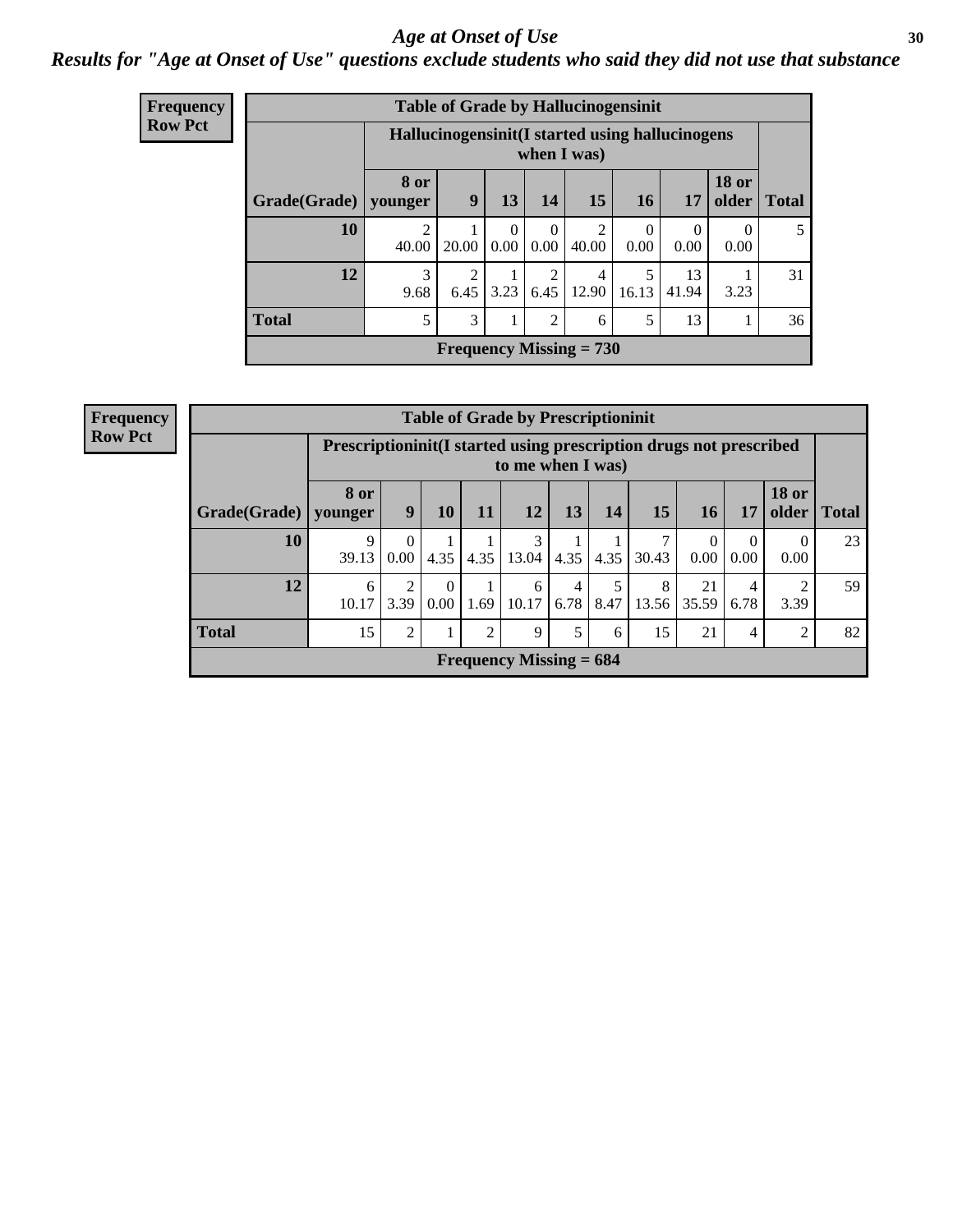| Frequency      | <b>Table of Alcoholharm by Grade</b>          |                    |              |              |  |  |  |
|----------------|-----------------------------------------------|--------------------|--------------|--------------|--|--|--|
| <b>Col Pct</b> | Alcoholharm(I<br>think alcohol is<br>harmful) | Grade(Grade)<br>10 | 12           | <b>Total</b> |  |  |  |
|                | <b>Strongly Agree</b>                         | 172<br>49.71       | 208<br>49.52 | 380          |  |  |  |
|                | <b>Somewhat Agree</b>                         | 95<br>27.46        | 114<br>27.14 | 209          |  |  |  |
|                | <b>Somewhat Disagree</b>                      | 48<br>13.87        | 58<br>13.81  | 106          |  |  |  |
|                | <b>Strongly Disagree</b>                      | 31<br>8.96         | 40<br>9.52   | 71           |  |  |  |
|                | <b>Total</b>                                  | 346                | 420          | 766          |  |  |  |

| <b>Table of Cigarettesharm by Grade</b>                  |                    |              |              |  |  |  |  |  |
|----------------------------------------------------------|--------------------|--------------|--------------|--|--|--|--|--|
| Cigarettesharm(I<br>think smoking<br>tobacco is harmful) | Grade(Grade)<br>10 | 12           | <b>Total</b> |  |  |  |  |  |
| <b>Strongly Agree</b>                                    | 279<br>80.64       | 342<br>81.43 | 621          |  |  |  |  |  |
| <b>Somewhat Agree</b>                                    | 36<br>10.40        | 46<br>10.95  | 82           |  |  |  |  |  |
| <b>Somewhat Disagree</b>                                 | 9<br>2.60          | 14<br>3.33   | 23           |  |  |  |  |  |
| <b>Strongly Disagree</b>                                 | 22<br>6.36         | 18<br>4.29   | 40           |  |  |  |  |  |
| <b>Total</b>                                             | 346                | 420          | 766          |  |  |  |  |  |

| Frequency      | <b>Table of Smokelessharm by Grade</b>                  |                    |              |     |  |  |  |  |
|----------------|---------------------------------------------------------|--------------------|--------------|-----|--|--|--|--|
| <b>Col Pct</b> | Smokelessharm(I<br>think chewing<br>tobacco is harmful) | Grade(Grade)<br>10 | <b>Total</b> |     |  |  |  |  |
|                | <b>Strongly Agree</b>                                   | 285<br>82.37       | 353<br>84.05 | 638 |  |  |  |  |
|                | <b>Somewhat Agree</b>                                   | 31<br>8.96         | 43<br>10.24  | 74  |  |  |  |  |
|                | <b>Somewhat Disagree</b>                                | 6<br>1.73          | 6<br>1.43    | 12  |  |  |  |  |
|                | <b>Strongly Disagree</b>                                | 24<br>6.94         | 18<br>4.29   | 42  |  |  |  |  |
|                | <b>Total</b>                                            | 346                | 420          | 766 |  |  |  |  |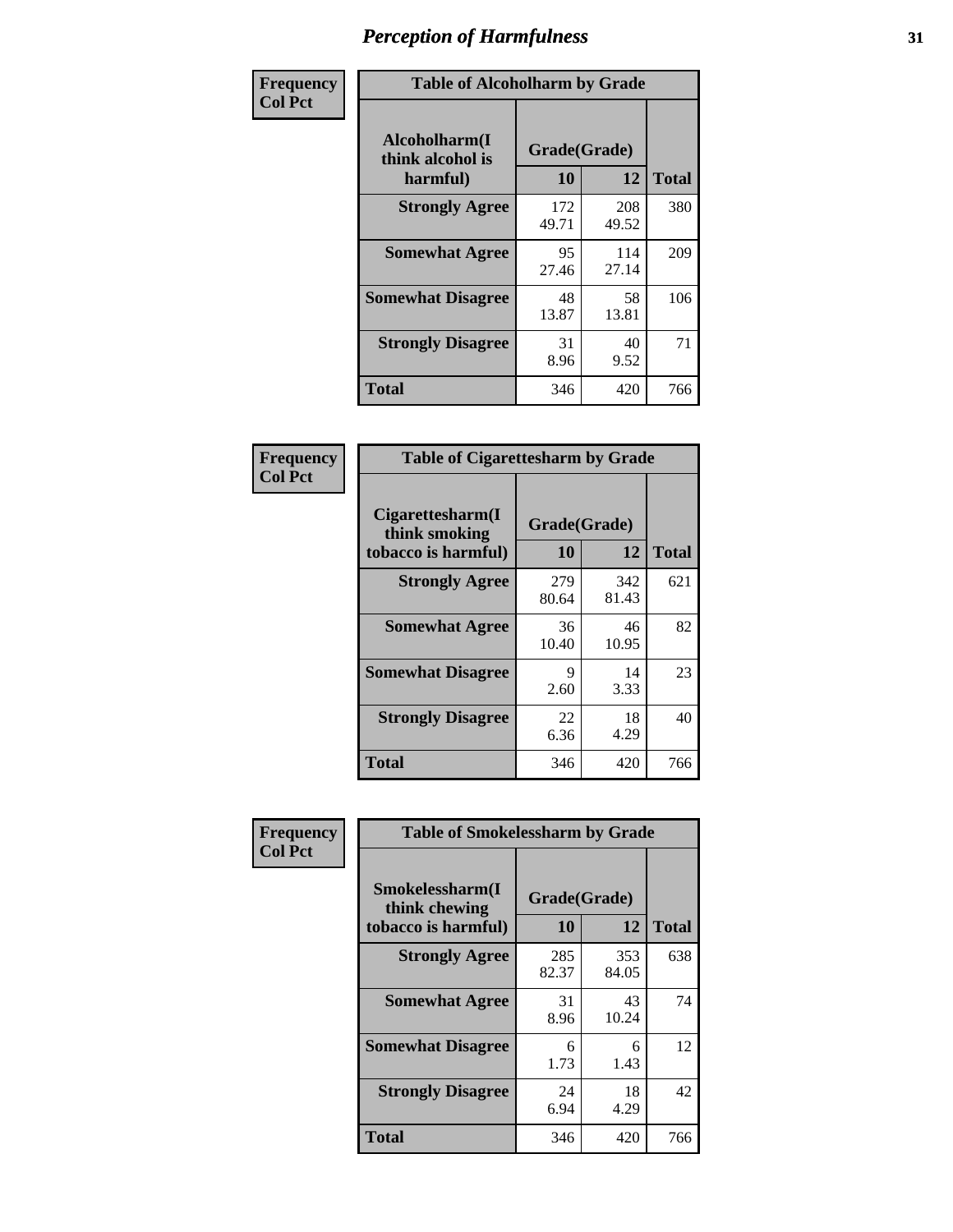| Frequency      | <b>Table of Marijuanaharm by Grade</b>            |                    |              |              |  |  |  |
|----------------|---------------------------------------------------|--------------------|--------------|--------------|--|--|--|
| <b>Col Pct</b> | Marijuanaharm(I<br>think marijuana is<br>harmful) | Grade(Grade)<br>10 | 12           | <b>Total</b> |  |  |  |
|                | <b>Strongly Agree</b>                             | 224<br>64.74       | 237<br>56.43 | 461          |  |  |  |
|                | <b>Somewhat Agree</b>                             | 45<br>13.01        | 68<br>16.19  | 113          |  |  |  |
|                | <b>Somewhat Disagree</b>                          | 31<br>8.96         | 51<br>12.14  | 82           |  |  |  |
|                | <b>Strongly Disagree</b>                          | 46<br>13.29        | 64<br>15.24  | 110          |  |  |  |
|                | <b>Total</b>                                      | 346                | 420          | 766          |  |  |  |

| <b>Table of Cocaineharm by Grade</b>          |                    |              |              |  |  |  |  |  |  |
|-----------------------------------------------|--------------------|--------------|--------------|--|--|--|--|--|--|
| Cocaineharm(I<br>think cocaine is<br>harmful) | Grade(Grade)<br>10 | 12           | <b>Total</b> |  |  |  |  |  |  |
| <b>Strongly Agree</b>                         | 305<br>88.15       | 382<br>90.95 | 687          |  |  |  |  |  |  |
| <b>Somewhat Agree</b>                         | 17<br>4.91         | 21<br>5.00   | 38           |  |  |  |  |  |  |
| <b>Somewhat Disagree</b>                      | 4<br>1.16          | 0.24         | 5            |  |  |  |  |  |  |
| <b>Strongly Disagree</b>                      | 20<br>5.78         | 16<br>3.81   | 36           |  |  |  |  |  |  |
| <b>Total</b>                                  | 346                | 420          | 766          |  |  |  |  |  |  |

| Frequency      | <b>Table of Inhalantsharm by Grade</b>             |                    |              |              |
|----------------|----------------------------------------------------|--------------------|--------------|--------------|
| <b>Col Pct</b> | Inhalantsharm(I<br>think inhalants are<br>harmful) | Grade(Grade)<br>10 | 12           | <b>Total</b> |
|                | <b>Strongly Agree</b>                              | 287<br>82.95       | 374<br>89.05 | 661          |
|                | <b>Somewhat Agree</b>                              | 30<br>8.67         | 25<br>5.95   | 55           |
|                | <b>Somewhat Disagree</b>                           | 8<br>2.31          | 4<br>0.95    | 12           |
|                | <b>Strongly Disagree</b>                           | 21<br>6.07         | 17<br>4.05   | 38           |
|                | <b>Total</b>                                       | 346                | 420          | 766          |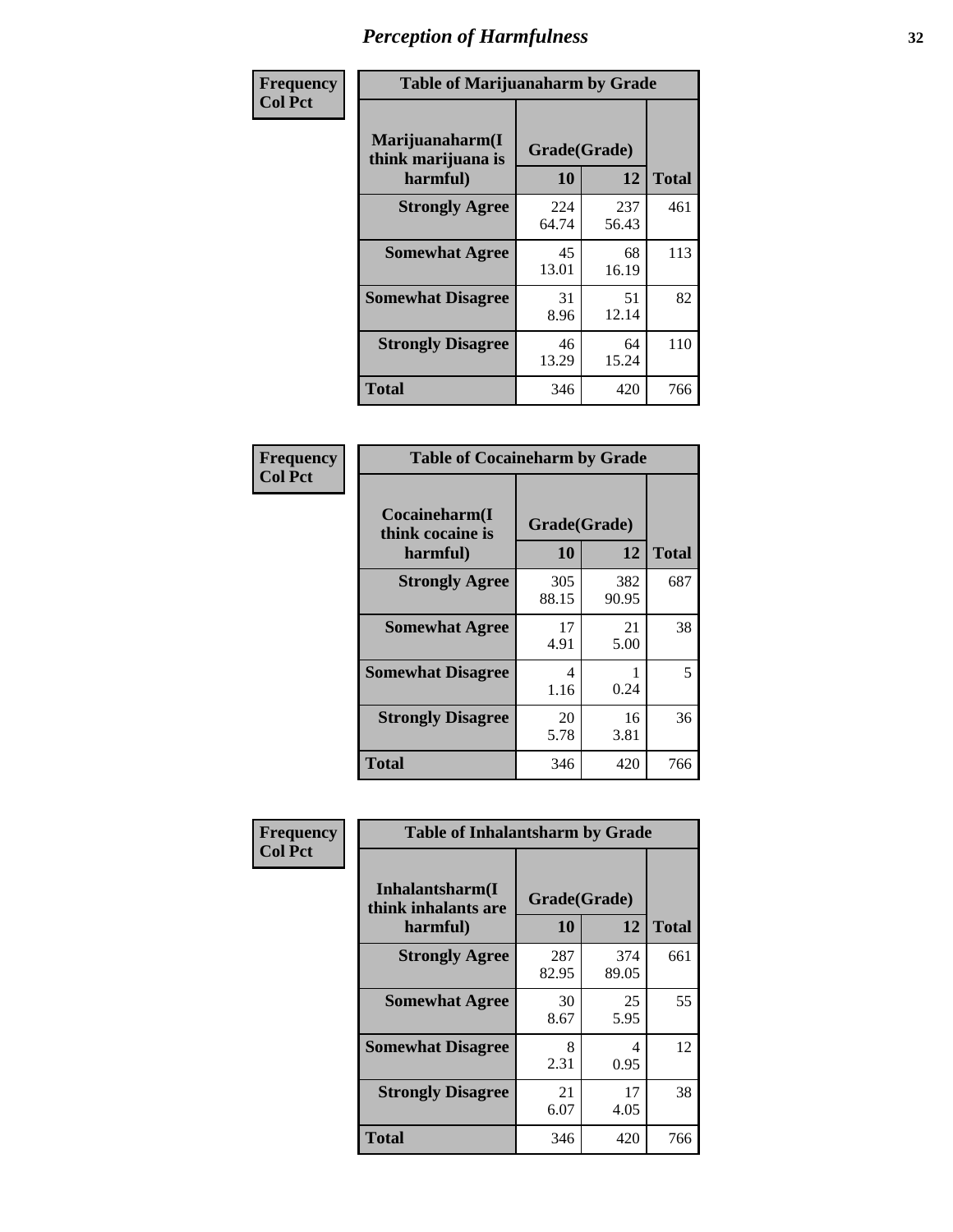| Frequency      | <b>Table of Steroidsharm by Grade</b>            |                    |              |              |
|----------------|--------------------------------------------------|--------------------|--------------|--------------|
| <b>Col Pct</b> | Steroidsharm(I<br>think steroids are<br>harmful) | Grade(Grade)<br>10 | 12           | <b>Total</b> |
|                | <b>Strongly Agree</b>                            | 286<br>82.66       | 353<br>84.05 | 639          |
|                | <b>Somewhat Agree</b>                            | 26<br>7.51         | 42<br>10.00  | 68           |
|                | <b>Somewhat Disagree</b>                         | 10<br>2.89         | 6<br>1.43    | 16           |
|                | <b>Strongly Disagree</b>                         | 24<br>6.94         | 19<br>4.52   | 43           |
|                | <b>Total</b>                                     | 346                | 420          | 766          |

| <b>Table of Ecstasyharm by Grade</b>          |                    |              |     |  |  |
|-----------------------------------------------|--------------------|--------------|-----|--|--|
| Ecstasyharm(I<br>think ecstasy is<br>harmful) | Grade(Grade)<br>10 | <b>Total</b> |     |  |  |
| <b>Strongly Agree</b>                         | 294<br>84.97       | 359<br>85.48 | 653 |  |  |
| <b>Somewhat Agree</b>                         | 23<br>6.65         | 28<br>6.67   | 51  |  |  |
| <b>Somewhat Disagree</b>                      | 7<br>2.02          | 9<br>2.14    | 16  |  |  |
| <b>Strongly Disagree</b>                      | 22<br>6.36         | 24<br>5.71   | 46  |  |  |
| Total                                         | 346                | 420          | 766 |  |  |

| Frequency      | <b>Table of Methharm by Grade</b>                            |                    |              |              |
|----------------|--------------------------------------------------------------|--------------------|--------------|--------------|
| <b>Col Pct</b> | <b>Methharm</b> (I think<br>methamphetamines<br>are harmful) | Grade(Grade)<br>10 | 12           | <b>Total</b> |
|                | <b>Strongly Agree</b>                                        | 310<br>89.60       | 379<br>90.24 | 689          |
|                | <b>Somewhat Agree</b>                                        | 11<br>3.18         | 20<br>4.76   | 31           |
|                | <b>Somewhat Disagree</b>                                     | 2<br>0.58          | 4<br>0.95    | 6            |
|                | <b>Strongly Disagree</b>                                     | 23<br>6.65         | 17<br>4.05   | 40           |
|                | <b>Total</b>                                                 | 346                | 420          | 766          |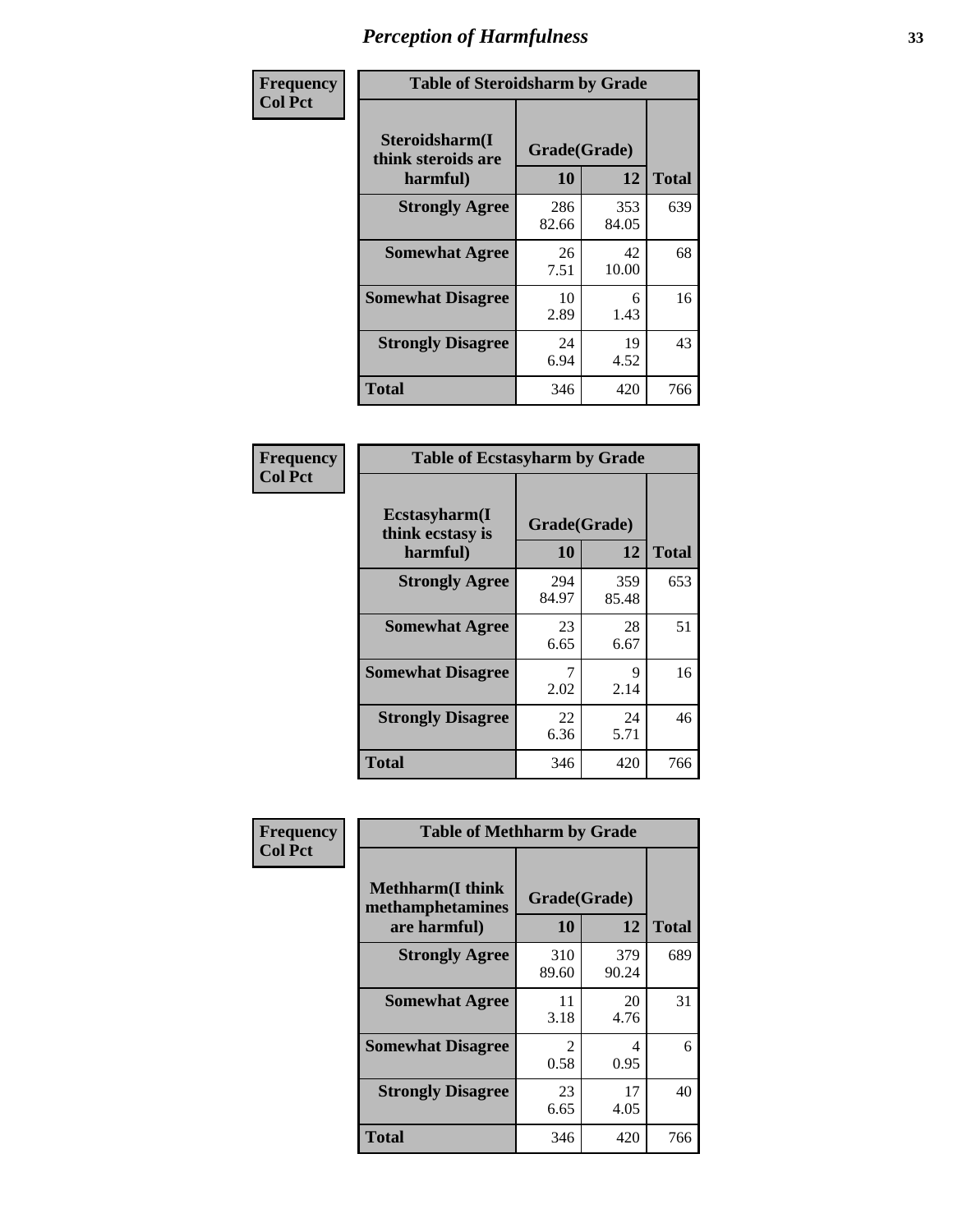| Frequency      | <b>Table of Hallucinogensharm by Grade</b>                 |                    |              |              |
|----------------|------------------------------------------------------------|--------------------|--------------|--------------|
| <b>Col Pct</b> | Hallucinogensharm(I<br>think hallucinogens<br>are harmful) | Grade(Grade)<br>10 | 12           | <b>Total</b> |
|                | <b>Strongly Agree</b>                                      | 298<br>86.13       | 348<br>82.86 | 646          |
|                | <b>Somewhat Agree</b>                                      | 22<br>6.36         | 35<br>8.33   | 57           |
|                | <b>Somewhat Disagree</b>                                   | 6<br>1.73          | 11<br>2.62   | 17           |
|                | <b>Strongly Disagree</b>                                   | 20<br>5.78         | 26<br>6.19   | 46           |
|                | <b>Total</b>                                               | 346                | 420          | 766          |

| <b>Table of Prescriptionharm by Grade</b>                                         |              |              |              |  |  |
|-----------------------------------------------------------------------------------|--------------|--------------|--------------|--|--|
| <b>Prescriptionharm</b> (I<br>think prescription<br>drugs not<br>prescribed to me | Grade(Grade) |              |              |  |  |
| are harmful)                                                                      | 10           | 12           | <b>Total</b> |  |  |
| <b>Strongly Agree</b>                                                             | 247<br>71.39 | 298<br>70.95 | 545          |  |  |
| <b>Somewhat Agree</b>                                                             | 63<br>18.21  | 66<br>15.71  | 129          |  |  |
| <b>Somewhat Disagree</b>                                                          | 16<br>4.62   | 32<br>7.62   | 48           |  |  |
| <b>Strongly Disagree</b>                                                          | 20<br>5.78   | 24<br>5.71   | 44           |  |  |
| <b>Total</b>                                                                      | 346          | 420          | 766          |  |  |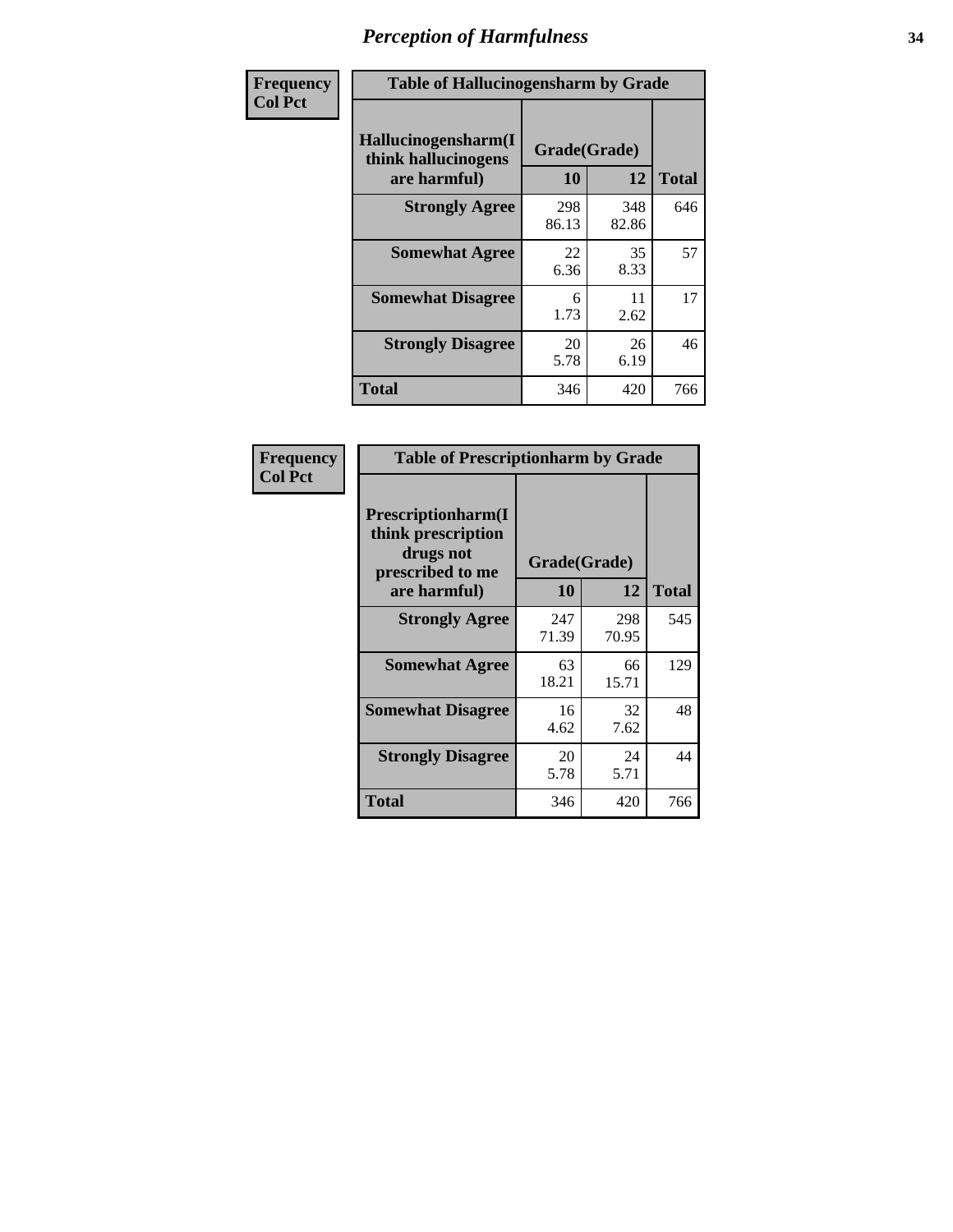# *Disapproval by Adults* **35**

| Frequency      | <b>Table of Alcoholadult by Grade</b>                                 |                    |              |              |
|----------------|-----------------------------------------------------------------------|--------------------|--------------|--------------|
| <b>Col Pct</b> | <b>Alcoholadult</b> (Adults<br>would disapprove if<br>I used alcohol) | Grade(Grade)<br>10 | 12           | <b>Total</b> |
|                | <b>Strongly Agree</b>                                                 | 191<br>55.20       | 212<br>50.48 | 403          |
|                | <b>Somewhat Agree</b>                                                 | 81<br>23.41        | 103<br>24.52 | 184          |
|                | <b>Somewhat Disagree</b>                                              | 45<br>13.01        | 75<br>17.86  | 120          |
|                | <b>Strongly Disagree</b>                                              | 29<br>8.38         | 30<br>7.14   | 59           |
|                | <b>Total</b>                                                          | 346                | 420          | 766          |

| <b>Table of Tobaccoadult by Grade</b>                                 |                    |              |              |  |  |
|-----------------------------------------------------------------------|--------------------|--------------|--------------|--|--|
| <b>Tobaccoadult</b> (Adults<br>would disapprove if<br>I used tobacco) | Grade(Grade)<br>10 | 12           | <b>Total</b> |  |  |
| <b>Strongly Agree</b>                                                 | 273<br>78.90       | 295<br>70.24 | 568          |  |  |
| <b>Somewhat Agree</b>                                                 | 33<br>9.54         | 65<br>15.48  | 98           |  |  |
| <b>Somewhat Disagree</b>                                              | 17<br>4.91         | 34<br>8.10   | 51           |  |  |
| <b>Strongly Disagree</b>                                              | 23<br>6.65         | 26<br>6.19   | 49           |  |  |
| <b>Total</b>                                                          | 346                | 420          | 766          |  |  |

| Frequency      | <b>Table of Marijuanaadult by Grade</b>        |              |              |              |
|----------------|------------------------------------------------|--------------|--------------|--------------|
| <b>Col Pct</b> | Marijuanaadult(Adults<br>would disapprove if I | Grade(Grade) |              |              |
|                | used marijuana)                                | 10           | 12           | <b>Total</b> |
|                | <b>Strongly Agree</b>                          | 281<br>81.21 | 324<br>77.14 | 605          |
|                | <b>Somewhat Agree</b>                          | 27<br>7.80   | 45<br>10.71  | 72           |
|                | <b>Somewhat Disagree</b>                       | 13<br>3.76   | 22<br>5.24   | 35           |
|                | <b>Strongly Disagree</b>                       | 25<br>7.23   | 29<br>6.90   | 54           |
|                | <b>Total</b>                                   | 346          | 420          | 766          |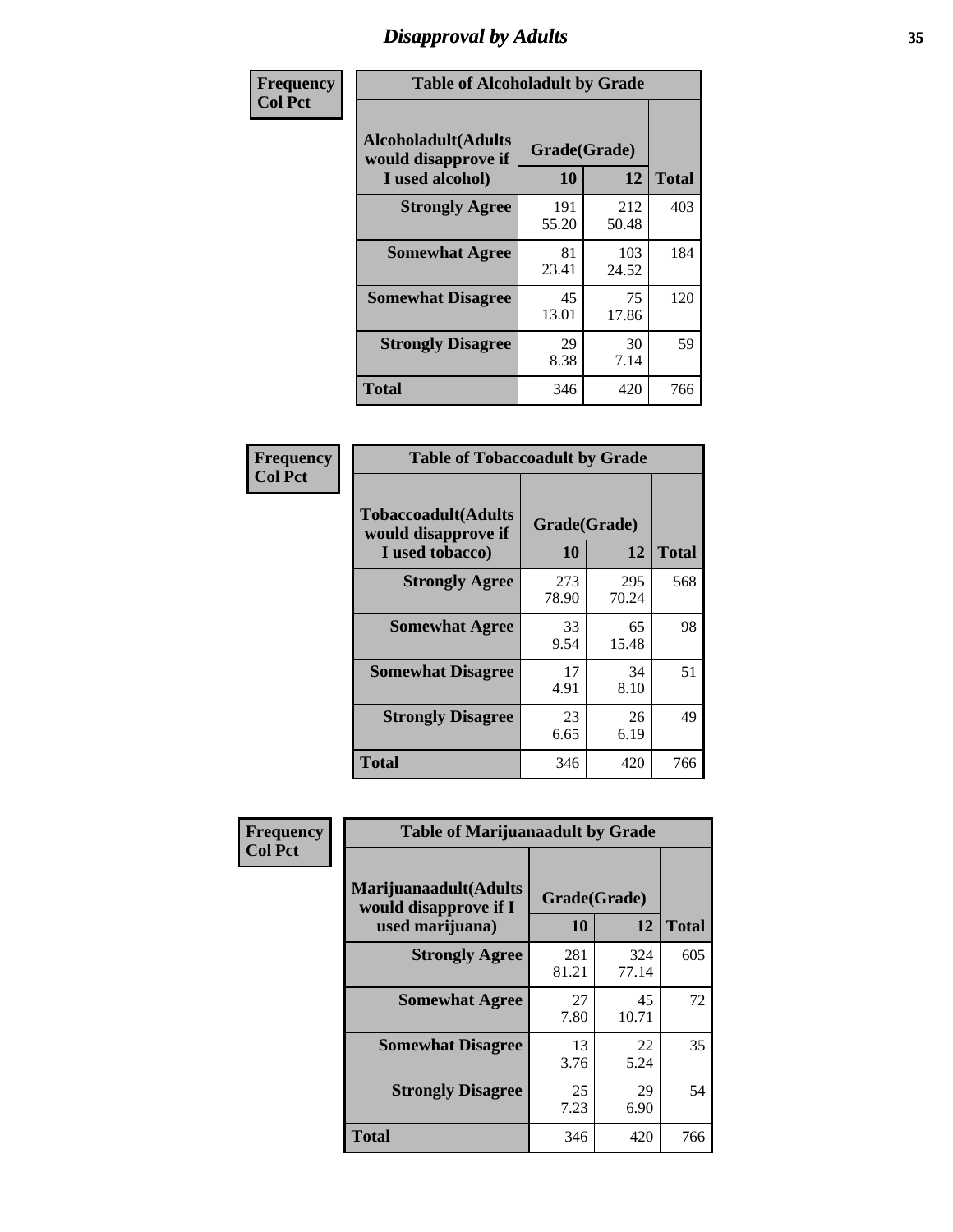# *Disapproval by Adults* **36**

| Frequency      | <b>Table of Otherdrugadult by Grade</b>                                     |                    |              |              |
|----------------|-----------------------------------------------------------------------------|--------------------|--------------|--------------|
| <b>Col Pct</b> | <b>Otherdrugadult</b> (Adults<br>would disapprove if I<br>used other drugs) | Grade(Grade)<br>10 | 12           | <b>Total</b> |
|                | <b>Strongly Agree</b>                                                       | 310<br>89.60       | 366<br>87.14 | 676          |
|                | <b>Somewhat Agree</b>                                                       | 12<br>3.47         | 24<br>5.71   | 36           |
|                | <b>Somewhat Disagree</b>                                                    | 0.29               | 9<br>2.14    | 10           |
|                | <b>Strongly Disagree</b>                                                    | 23<br>6.65         | 21<br>5.00   | 44           |
|                | <b>Total</b>                                                                | 346                | 420          | 766          |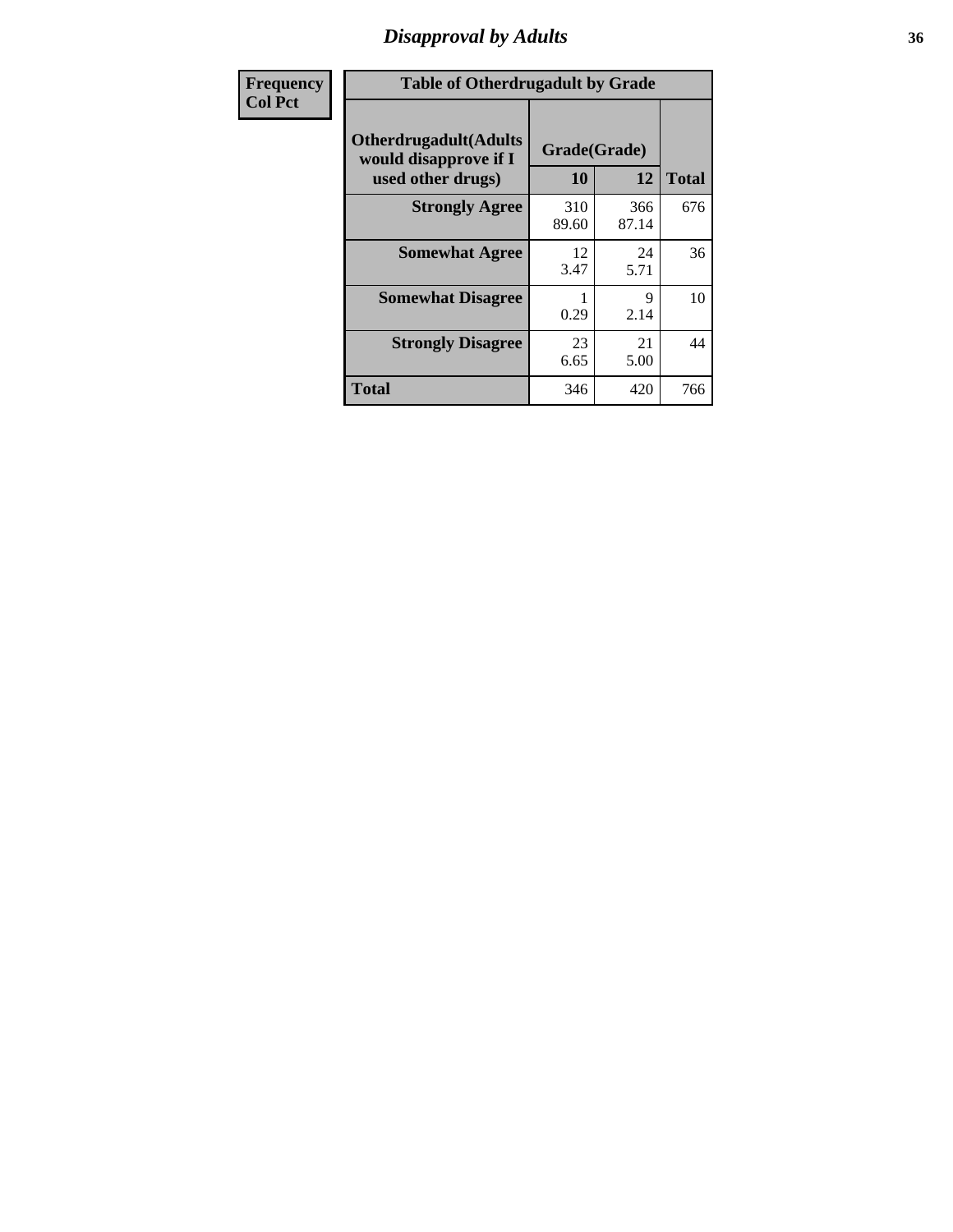# *Disapproval by Peers* **37**

| Frequency      | <b>Table of Alcoholpeer by Grade</b>                    |              |              |              |  |
|----------------|---------------------------------------------------------|--------------|--------------|--------------|--|
| <b>Col Pct</b> | Alcoholpeer(My<br>friends would<br>disapprove if I used | Grade(Grade) |              |              |  |
|                | alcohol)                                                | 10           | 12           | <b>Total</b> |  |
|                | <b>Strongly Agree</b>                                   | 73<br>21.10  | 91<br>21.67  | 164          |  |
|                | <b>Somewhat Agree</b>                                   | 92<br>26.59  | 65<br>15.48  | 157          |  |
|                | <b>Somewhat Disagree</b>                                | 95<br>27.46  | 98<br>23.33  | 193          |  |
|                | <b>Strongly Disagree</b>                                | 86<br>24.86  | 166<br>39.52 | 252          |  |
|                | Total                                                   | 346          | 420          | 766          |  |

| Frequency      | <b>Table of Tobaccopeer by Grade</b>                                |                    |              |              |
|----------------|---------------------------------------------------------------------|--------------------|--------------|--------------|
| <b>Col Pct</b> | Tobaccopeer(My<br>friends would<br>disapprove if I used<br>tobacco) | Grade(Grade)<br>10 | 12           | <b>Total</b> |
|                | <b>Strongly Agree</b>                                               | 153<br>44.22       | 148<br>35.24 | 301          |
|                | <b>Somewhat Agree</b>                                               | 75<br>21.68        | 86<br>20.48  | 161          |
|                | <b>Somewhat Disagree</b>                                            | 59<br>17.05        | 78<br>18.57  | 137          |
|                | <b>Strongly Disagree</b>                                            | 59<br>17.05        | 108<br>25.71 | 167          |
|                | Total                                                               | 346                | 420          | 766          |

| Frequency      | <b>Table of Marijuanapeer by Grade</b>                    |              |              |              |
|----------------|-----------------------------------------------------------|--------------|--------------|--------------|
| <b>Col Pct</b> | Marijuanapeer(My<br>friends would<br>disapprove if I used | Grade(Grade) |              |              |
|                | marijuana)                                                | 10           | 12           | <b>Total</b> |
|                | <b>Strongly Agree</b>                                     | 141<br>40.75 | 148<br>35.24 | 289          |
|                | <b>Somewhat Agree</b>                                     | 68<br>19.65  | 52<br>12.38  | 120          |
|                | <b>Somewhat Disagree</b>                                  | 63<br>18.21  | 71<br>16.90  | 134          |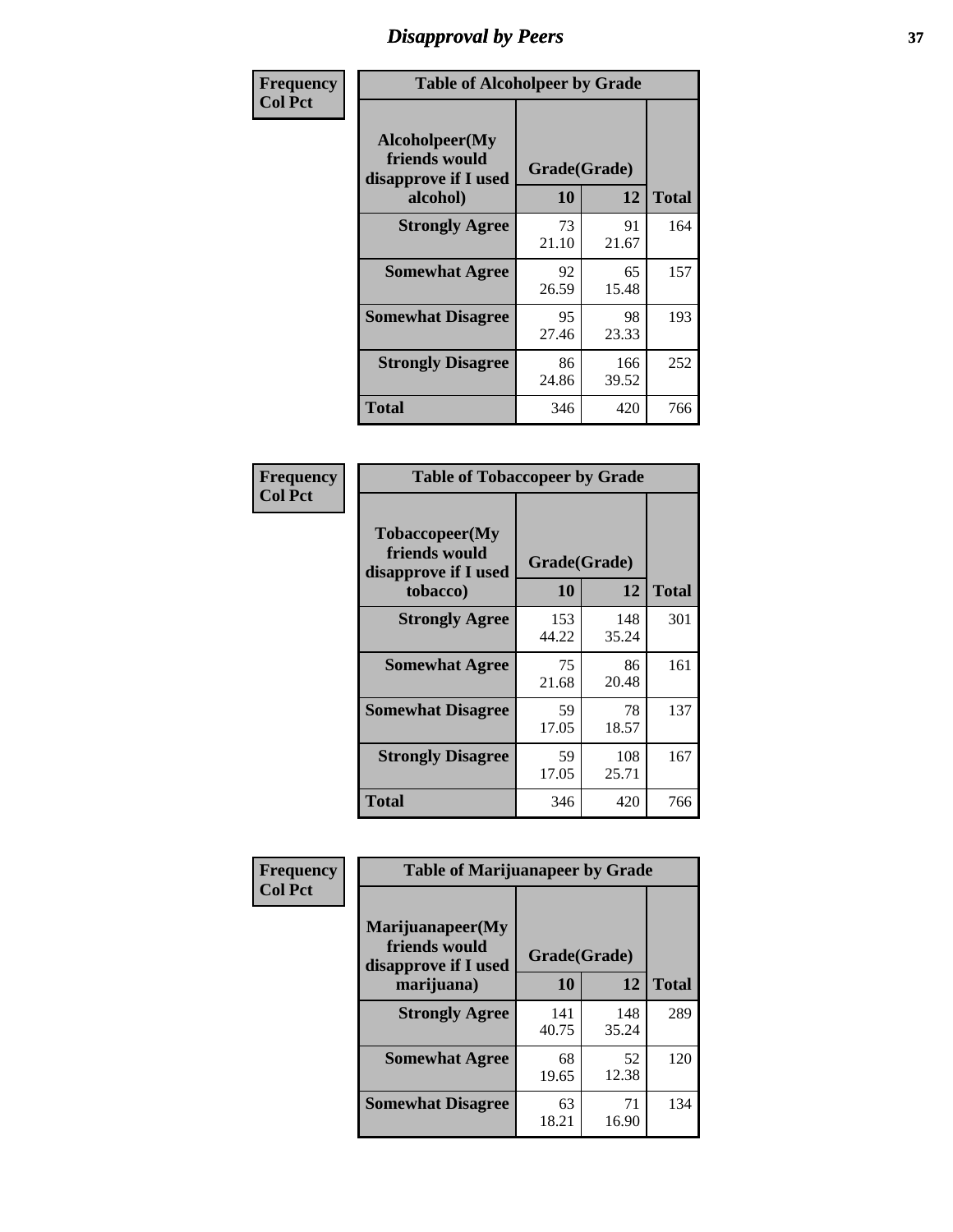# *Disapproval by Peers* **38**

| <b>Frequency</b> | <b>Table of Marijuanapeer by Grade</b>                    |              |              |              |
|------------------|-----------------------------------------------------------|--------------|--------------|--------------|
| <b>Col Pct</b>   | Marijuanapeer(My<br>friends would<br>disapprove if I used | Grade(Grade) |              |              |
|                  | marijuana)                                                | <b>10</b>    | 12           | <b>Total</b> |
|                  | <b>Strongly Disagree</b>                                  | 74<br>21.39  | 149<br>35.48 | 223          |
|                  | <b>Total</b>                                              | 346          | 420          | 766          |

| <b>Frequency</b> | <b>Table of Otherdrugpeer by Grade</b>                                    |                           |              |              |
|------------------|---------------------------------------------------------------------------|---------------------------|--------------|--------------|
| <b>Col Pct</b>   | Otherdrugpeer(My<br>friends would<br>disapprove if I used<br>other drugs) | Grade(Grade)<br><b>10</b> | 12           | <b>Total</b> |
|                  |                                                                           |                           |              |              |
|                  | <b>Strongly Agree</b>                                                     | 214<br>61.85              | 224<br>53.33 | 438          |
|                  | <b>Somewhat Agree</b>                                                     | 56<br>16.18               | 66<br>15.71  | 122          |
|                  | <b>Somewhat Disagree</b>                                                  | 35<br>10.12               | 49<br>11.67  | 84           |
|                  | <b>Strongly Disagree</b>                                                  | 41<br>11.85               | 81<br>19.29  | 122          |
|                  | <b>Total</b>                                                              | 346                       | 420          | 766          |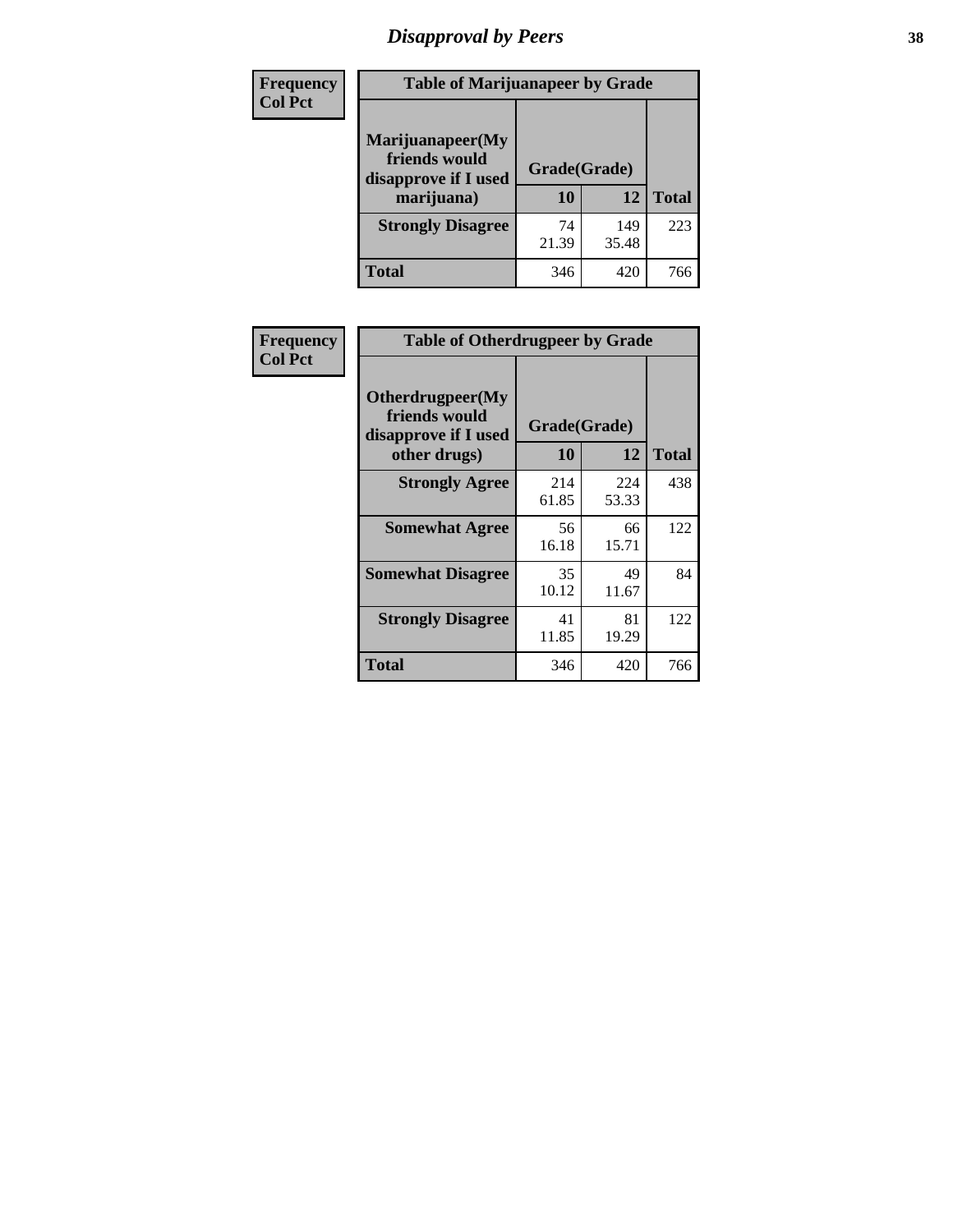| Frequency<br><b>Col Pct</b> | <b>Table of Alcohollocation1 by Grade</b> |              |              |              |
|-----------------------------|-------------------------------------------|--------------|--------------|--------------|
|                             | <b>Alcohollocation1(Places</b>            | Grade(Grade) |              |              |
|                             | <b>Friends Use Alcohol)</b>               | 10           | 12           | <b>Total</b> |
|                             |                                           | 209<br>60.40 | 288<br>68.57 | 497          |
|                             | Do Not Use                                | 137<br>39.60 | 132<br>31.43 | 269          |
|                             | <b>Total</b>                              | 346          | 420          | 766          |

| <b>Frequency</b> | <b>Table of Alcohollocation2 by Grade</b> |              |              |              |
|------------------|-------------------------------------------|--------------|--------------|--------------|
| <b>Col Pct</b>   | <b>Alcohollocation2(Places</b>            | Grade(Grade) |              |              |
|                  | <b>Friends Use Alcohol)</b>               | 10           | 12           | <b>Total</b> |
|                  |                                           | 191<br>55.20 | 218<br>51.90 | 409          |
|                  | Home                                      | 155<br>44.80 | 202<br>48.10 | 357          |
|                  | <b>Total</b>                              | 346          | 420          | 766          |

| Frequency<br><b>Col Pct</b> | <b>Table of Alcohollocation 3 by Grade</b> |              |              |              |
|-----------------------------|--------------------------------------------|--------------|--------------|--------------|
|                             | <b>Alcohollocation3(Places</b>             | Grade(Grade) |              |              |
|                             | <b>Friends Use Alcohol)</b>                | 10           | 12           | <b>Total</b> |
|                             |                                            | 324<br>93.64 | 370<br>88.10 | 694          |
|                             | <b>School</b>                              | 22<br>6.36   | 50<br>11.90  | 72           |
|                             | <b>Total</b>                               | 346          | 420          | 766          |

| <b>Frequency</b> | <b>Table of Alcohollocation4 by Grade</b> |              |              |              |  |
|------------------|-------------------------------------------|--------------|--------------|--------------|--|
| <b>Col Pct</b>   | <b>Alcohollocation4(Places</b>            | Grade(Grade) |              |              |  |
|                  | <b>Friends Use Alcohol)</b>               | 10           | 12           | <b>Total</b> |  |
|                  |                                           | 302<br>87.28 | 316<br>75.24 | 618          |  |
|                  | Car                                       | 44<br>12.72  | 104<br>24.76 | 148          |  |
|                  | <b>Total</b>                              | 346          | 420          | 766          |  |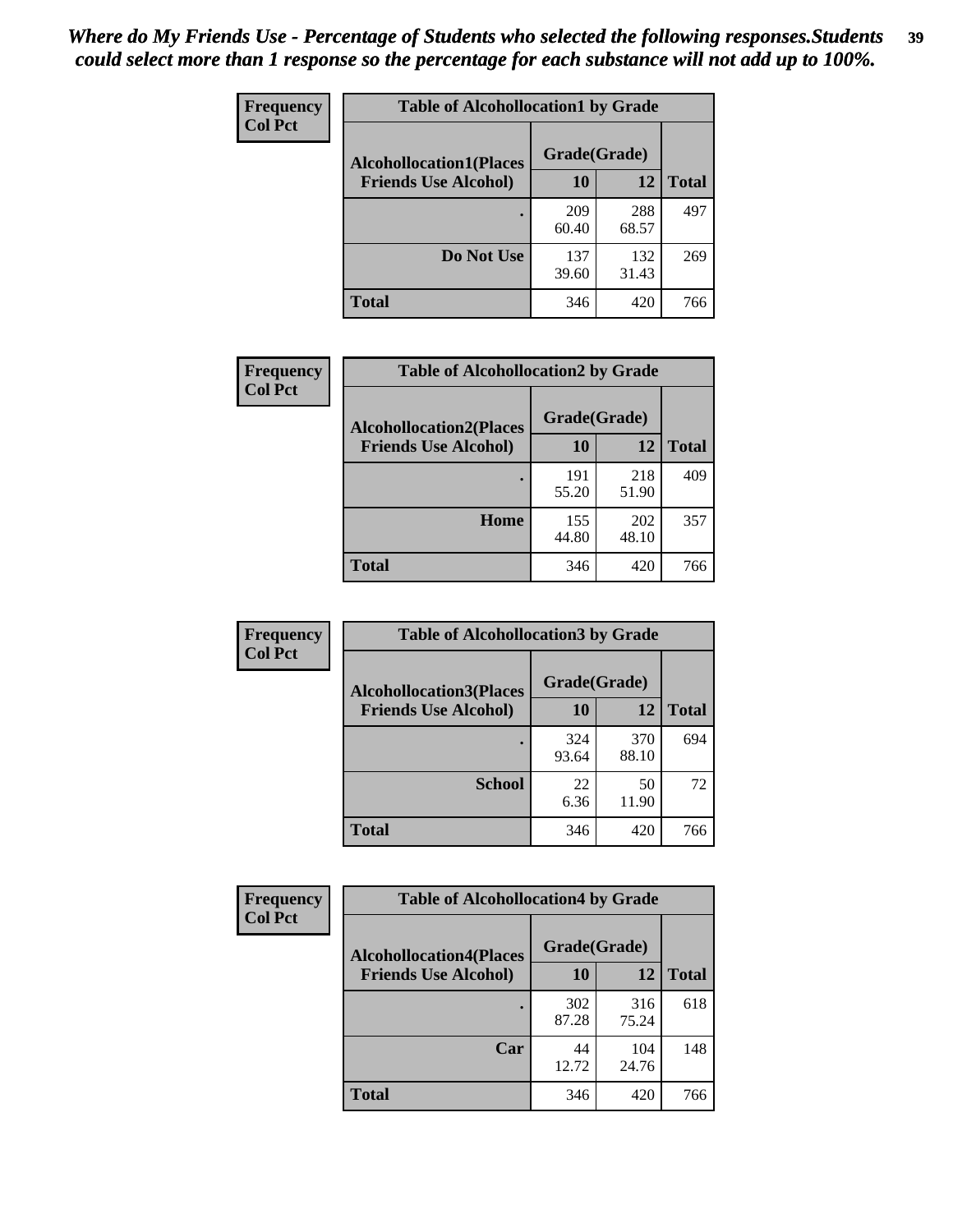| Frequency<br><b>Col Pct</b> | <b>Table of Alcohollocation5 by Grade</b> |              |              |              |  |
|-----------------------------|-------------------------------------------|--------------|--------------|--------------|--|
|                             | <b>Alcohollocation5(Places</b>            | Grade(Grade) |              |              |  |
|                             | <b>Friends Use Alcohol)</b>               | 10           | 12           | <b>Total</b> |  |
|                             |                                           | 180<br>52.02 | 167<br>39.76 | 347          |  |
|                             | <b>Friend's House</b>                     | 166<br>47.98 | 253<br>60.24 | 419          |  |
|                             | <b>Total</b>                              | 346          | 420          | 766          |  |

| <b>Frequency</b> | <b>Table of Alcohollocation6 by Grade</b>                     |                           |              |              |
|------------------|---------------------------------------------------------------|---------------------------|--------------|--------------|
| <b>Col Pct</b>   | <b>Alcohollocation6(Places</b><br><b>Friends Use Alcohol)</b> | Grade(Grade)<br><b>10</b> | 12           | <b>Total</b> |
|                  |                                                               | 240<br>69.36              | 239<br>56.90 | 479          |
|                  | <b>Other</b>                                                  | 106<br>30.64              | 181<br>43.10 | 287          |
|                  | <b>Total</b>                                                  | 346                       | 420          | 766          |

| <b>Frequency</b> | <b>Table of Tobaccolocation1 by Grade</b> |              |              |              |
|------------------|-------------------------------------------|--------------|--------------|--------------|
| <b>Col Pct</b>   | <b>Tobaccolocation1(Places</b>            | Grade(Grade) |              |              |
|                  | <b>Friends Use Tobacco)</b>               | 10           | 12           | <b>Total</b> |
|                  |                                           | 133<br>38.44 | 223<br>53.10 | 356          |
|                  | Do Not Use                                | 213<br>61.56 | 197<br>46.90 | 410          |
|                  | <b>Total</b>                              | 346          | 420          | 766          |

| <b>Frequency</b> | <b>Table of Tobaccolocation2 by Grade</b> |              |              |              |  |
|------------------|-------------------------------------------|--------------|--------------|--------------|--|
| <b>Col Pct</b>   | <b>Tobaccolocation2(Places</b>            | Grade(Grade) |              |              |  |
|                  | <b>Friends Use Tobacco)</b>               | 10           | 12           | <b>Total</b> |  |
|                  |                                           | 243<br>70.23 | 250<br>59.52 | 493          |  |
|                  | Home                                      | 103<br>29.77 | 170<br>40.48 | 273          |  |
|                  | <b>Total</b>                              | 346          | 420          | 766          |  |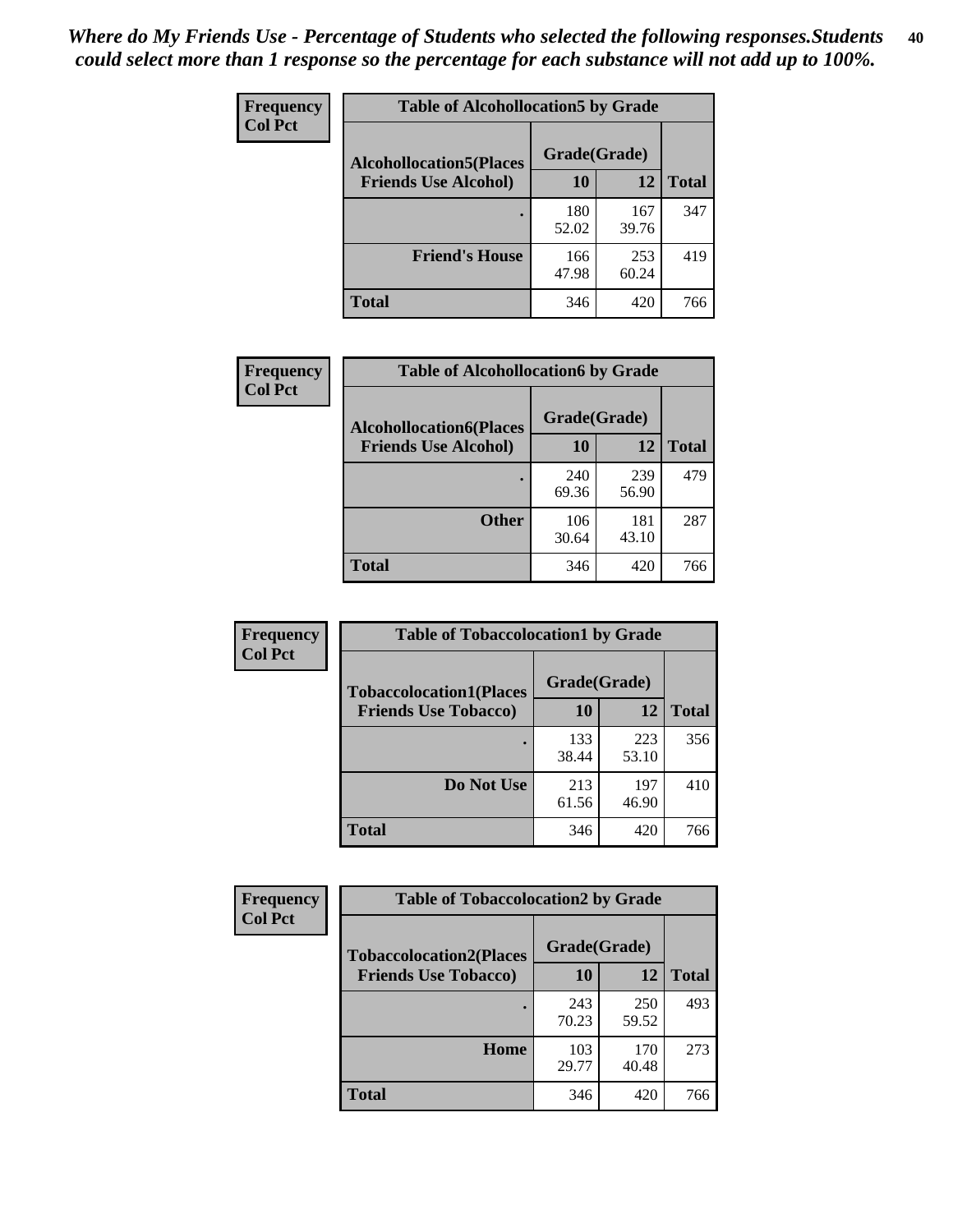| Frequency      | <b>Table of Tobaccolocation3 by Grade</b> |              |              |              |  |
|----------------|-------------------------------------------|--------------|--------------|--------------|--|
| <b>Col Pct</b> | <b>Tobaccolocation3(Places</b>            | Grade(Grade) |              |              |  |
|                | <b>Friends Use Tobacco)</b>               | 10           | 12           | <b>Total</b> |  |
|                |                                           | 306<br>88.44 | 332<br>79.05 | 638          |  |
|                | <b>School</b>                             | 40<br>11.56  | 88<br>20.95  | 128          |  |
|                | <b>Total</b>                              | 346          | 420          | 766          |  |

| Frequency      | <b>Table of Tobaccolocation4 by Grade</b> |              |              |              |
|----------------|-------------------------------------------|--------------|--------------|--------------|
| <b>Col Pct</b> | <b>Tobaccolocation4(Places</b>            | Grade(Grade) |              |              |
|                | <b>Friends Use Tobacco)</b>               | 10           | <b>12</b>    | <b>Total</b> |
|                |                                           | 274<br>79.19 | 267<br>63.57 | 541          |
|                | Car                                       | 72<br>20.81  | 153<br>36.43 | 225          |
|                | <b>Total</b>                              | 346          | 420          | 766          |

| Frequency      | <b>Table of Tobaccolocation5 by Grade</b>                     |                    |              |              |
|----------------|---------------------------------------------------------------|--------------------|--------------|--------------|
| <b>Col Pct</b> | <b>Tobaccolocation5(Places</b><br><b>Friends Use Tobacco)</b> | Grade(Grade)<br>10 | 12           | <b>Total</b> |
|                |                                                               | 246<br>71.10       | 235<br>55.95 | 481          |
|                | <b>Friend's House</b>                                         | 100<br>28.90       | 185<br>44.05 | 285          |
|                | <b>Total</b>                                                  | 346                | 420          | 766          |

| Frequency      | <b>Table of Tobaccolocation6 by Grade</b> |              |              |              |  |  |
|----------------|-------------------------------------------|--------------|--------------|--------------|--|--|
| <b>Col Pct</b> | <b>Tobaccolocation6(Places</b>            | Grade(Grade) |              |              |  |  |
|                | <b>Friends Use Tobacco)</b>               | 10           | 12           | <b>Total</b> |  |  |
|                |                                           | 262<br>75.72 | 271<br>64.52 | 533          |  |  |
|                | <b>Other</b>                              | 84<br>24.28  | 149<br>35.48 | 233          |  |  |
|                | <b>Total</b>                              | 346          | 420          | 766          |  |  |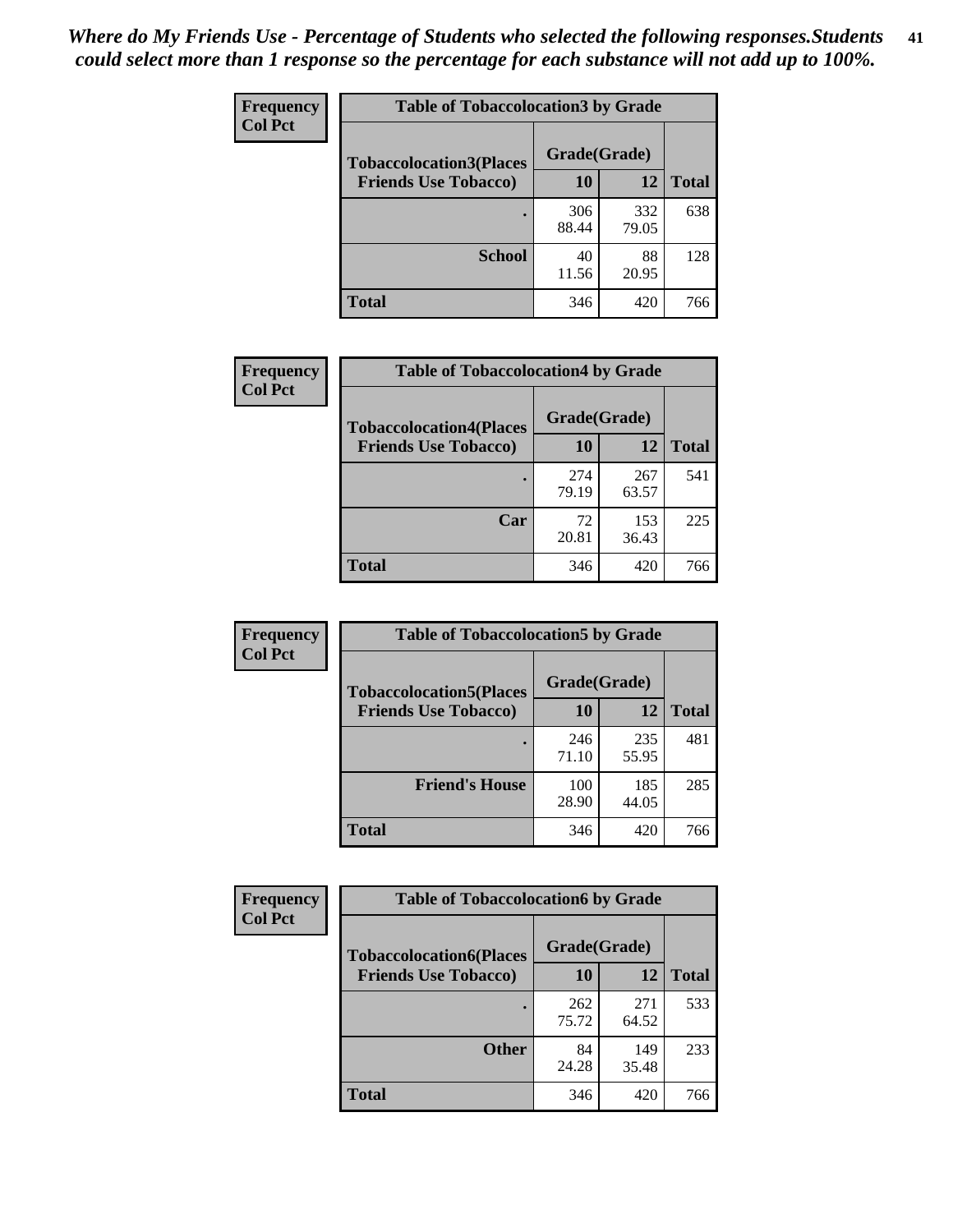| <b>Frequency</b> | <b>Table of Marijuanalocation1 by Grade</b> |              |              |              |
|------------------|---------------------------------------------|--------------|--------------|--------------|
| <b>Col Pct</b>   | <b>Marijuanalocation1(Places</b>            | Grade(Grade) |              |              |
|                  | <b>Friends Use Marijuana</b> )              | <b>10</b>    | 12           | <b>Total</b> |
|                  |                                             | 175<br>50.58 | 245<br>58.33 | 420          |
|                  | Do Not Use                                  | 171<br>49.42 | 175<br>41.67 | 346          |
|                  | <b>Total</b>                                | 346          | 420          | 766          |

| Frequency      | <b>Table of Marijuanalocation2 by Grade</b>                        |                    |              |              |
|----------------|--------------------------------------------------------------------|--------------------|--------------|--------------|
| <b>Col Pct</b> | <b>Marijuanalocation2(Places</b><br><b>Friends Use Marijuana</b> ) | Grade(Grade)<br>10 | 12           | <b>Total</b> |
|                |                                                                    | 226<br>65.32       | 236<br>56.19 | 462          |
|                | Home                                                               | 120<br>34.68       | 184<br>43.81 | 304          |
|                | <b>Total</b>                                                       | 346                | 420          | 766          |

| <b>Frequency</b><br><b>Col Pct</b> | <b>Table of Marijuanalocation3 by Grade</b> |              |              |              |
|------------------------------------|---------------------------------------------|--------------|--------------|--------------|
|                                    | <b>Marijuanalocation3(Places</b>            | Grade(Grade) |              |              |
|                                    | <b>Friends Use Marijuana</b> )              | <b>10</b>    | 12           | <b>Total</b> |
|                                    |                                             | 302<br>87.28 | 333<br>79.29 | 635          |
|                                    | <b>School</b>                               | 44<br>12.72  | 87<br>20.71  | 131          |
|                                    | <b>Total</b>                                | 346          | 420          | 766          |

| <b>Frequency</b> | <b>Table of Marijuanalocation4 by Grade</b> |              |              |              |  |
|------------------|---------------------------------------------|--------------|--------------|--------------|--|
| <b>Col Pct</b>   | <b>Marijuanalocation4(Places</b>            | Grade(Grade) |              |              |  |
|                  | <b>Friends Use Marijuana</b> )              | <b>10</b>    | 12           | <b>Total</b> |  |
|                  |                                             | 269<br>77.75 | 257<br>61.19 | 526          |  |
|                  | Car                                         | 77<br>22.25  | 163<br>38.81 | 240          |  |
|                  | <b>Total</b>                                | 346          | 420          | 766          |  |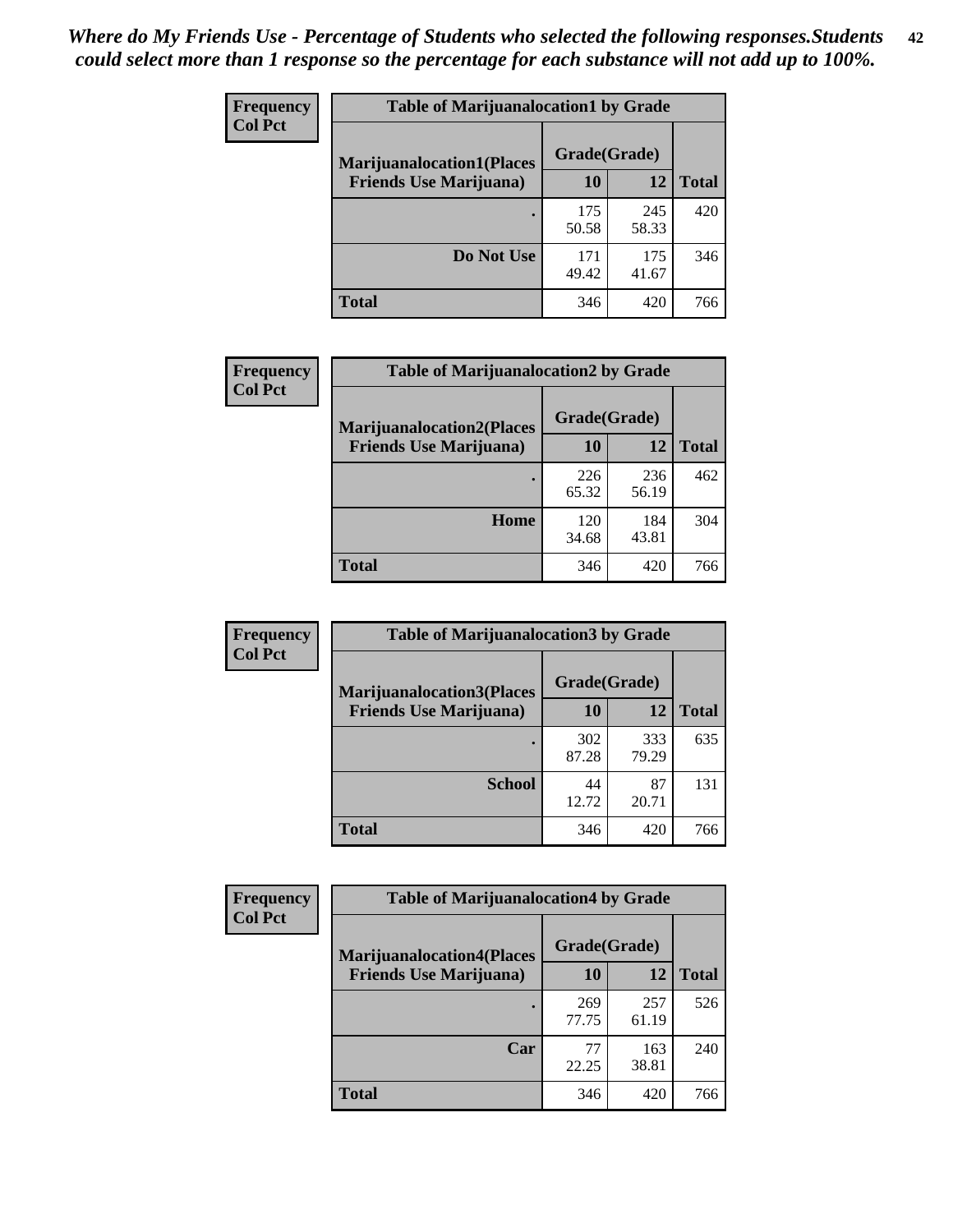| <b>Frequency</b> | <b>Table of Marijuanalocation5 by Grade</b> |              |              |              |
|------------------|---------------------------------------------|--------------|--------------|--------------|
| <b>Col Pct</b>   | <b>Marijuanalocation5</b> (Places           | Grade(Grade) |              |              |
|                  | <b>Friends Use Marijuana</b> )              | 10           | 12           | <b>Total</b> |
|                  |                                             | 211<br>60.98 | 209<br>49.76 | 420          |
|                  | <b>Friend's House</b>                       | 135<br>39.02 | 211<br>50.24 | 346          |
|                  | <b>Total</b>                                | 346          | 420          | 766          |

| <b>Frequency</b> | <b>Table of Marijuanalocation6 by Grade</b>                        |                    |              |              |
|------------------|--------------------------------------------------------------------|--------------------|--------------|--------------|
| <b>Col Pct</b>   | <b>Marijuanalocation6(Places</b><br><b>Friends Use Marijuana</b> ) | Grade(Grade)<br>10 | 12           | <b>Total</b> |
|                  |                                                                    | 251<br>72.54       | 241<br>57.38 | 492          |
|                  | <b>Other</b>                                                       | 95<br>27.46        | 179<br>42.62 | 274          |
|                  | <b>Total</b>                                                       | 346                | 420          | 766          |

| <b>Frequency</b> | <b>Table of Otherdruglocation1 by Grade</b>                          |              |              |              |
|------------------|----------------------------------------------------------------------|--------------|--------------|--------------|
| <b>Col Pct</b>   | <b>Otherdruglocation1(Places</b><br><b>Friends Use Other Illegal</b> | Grade(Grade) |              |              |
|                  | Drugs)                                                               | 10           | 12           | <b>Total</b> |
|                  |                                                                      | 82<br>23.70  | 147<br>35.00 | 229          |
|                  | Do Not Use                                                           | 264<br>76.30 | 273<br>65.00 | 537          |
|                  | <b>Total</b>                                                         | 346          | 420          | 766          |

| <b>Frequency</b> | <b>Table of Otherdruglocation2 by Grade</b>                           |              |              |              |
|------------------|-----------------------------------------------------------------------|--------------|--------------|--------------|
| <b>Col Pct</b>   | <b>Otherdruglocation2(Places)</b><br><b>Friends Use Other Illegal</b> | Grade(Grade) |              |              |
|                  | Drugs)                                                                | 10           | 12           | <b>Total</b> |
|                  |                                                                       | 290<br>83.82 | 319<br>75.95 | 609          |
|                  | <b>Home</b>                                                           | 56<br>16.18  | 101<br>24.05 | 157          |
|                  | <b>Total</b>                                                          | 346          | 420          | 766          |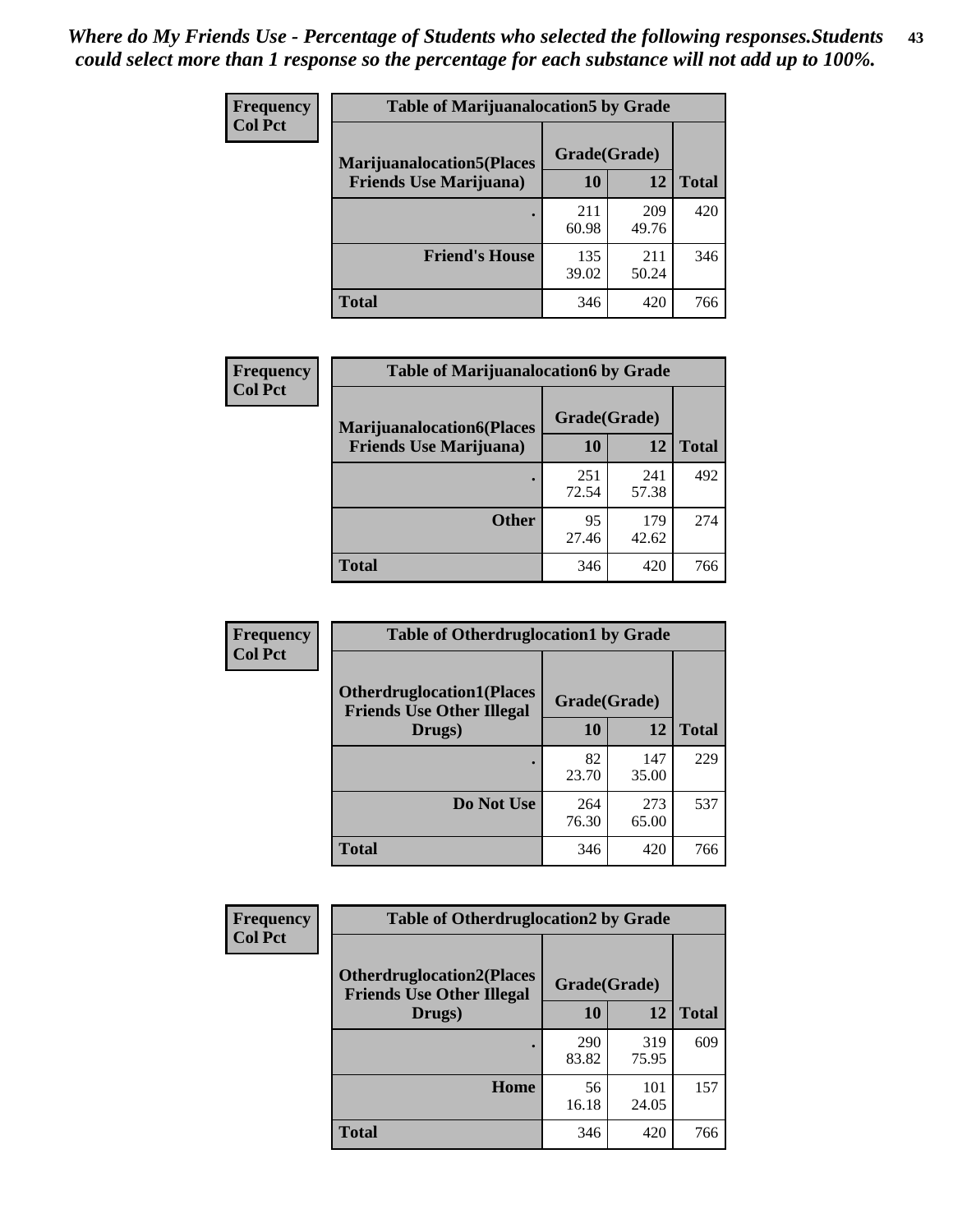| <b>Frequency</b> | <b>Table of Otherdruglocation3 by Grade</b>                          |              |              |              |  |
|------------------|----------------------------------------------------------------------|--------------|--------------|--------------|--|
| <b>Col Pct</b>   | <b>Otherdruglocation3(Places</b><br><b>Friends Use Other Illegal</b> | Grade(Grade) |              |              |  |
|                  | Drugs)                                                               | 10           | 12           | <b>Total</b> |  |
|                  |                                                                      | 315<br>91.04 | 367<br>87.38 | 682          |  |
|                  | <b>School</b>                                                        | 31<br>8.96   | 53<br>12.62  | 84           |  |
|                  | <b>Total</b>                                                         | 346          | 420          | 766          |  |

| <b>Frequency</b> | <b>Table of Otherdruglocation4 by Grade</b>                          |              |              |              |
|------------------|----------------------------------------------------------------------|--------------|--------------|--------------|
| <b>Col Pct</b>   | <b>Otherdruglocation4(Places</b><br><b>Friends Use Other Illegal</b> | Grade(Grade) |              |              |
|                  | Drugs)                                                               | 10           | 12           | <b>Total</b> |
|                  |                                                                      | 312<br>90.17 | 331<br>78.81 | 643          |
|                  | Car                                                                  | 34<br>9.83   | 89<br>21.19  | 123          |
|                  | <b>Total</b>                                                         | 346          | 420          | 766          |

| <b>Frequency</b><br><b>Col Pct</b> | <b>Table of Otherdruglocation5 by Grade</b>                          |              |              |              |
|------------------------------------|----------------------------------------------------------------------|--------------|--------------|--------------|
|                                    | <b>Otherdruglocation5(Places</b><br><b>Friends Use Other Illegal</b> | Grade(Grade) |              |              |
|                                    | Drugs)                                                               | 10           | 12           | <b>Total</b> |
|                                    |                                                                      | 282<br>81.50 | 296<br>70.48 | 578          |
|                                    | <b>Friend's House</b>                                                | 64<br>18.50  | 124<br>29.52 | 188          |
|                                    | <b>Total</b>                                                         | 346          | 420          | 766          |

| <b>Frequency</b> | <b>Table of Otherdruglocation6 by Grade</b>                          |              |              |              |
|------------------|----------------------------------------------------------------------|--------------|--------------|--------------|
| <b>Col Pct</b>   | <b>Otherdruglocation6(Places</b><br><b>Friends Use Other Illegal</b> | Grade(Grade) |              |              |
|                  | Drugs)                                                               | 10           | 12           | <b>Total</b> |
|                  |                                                                      | 291<br>84.10 | 310<br>73.81 | 601          |
|                  | <b>Other</b>                                                         | 55<br>15.90  | 110<br>26.19 | 165          |
|                  | <b>Total</b>                                                         | 346          | 420          | 766          |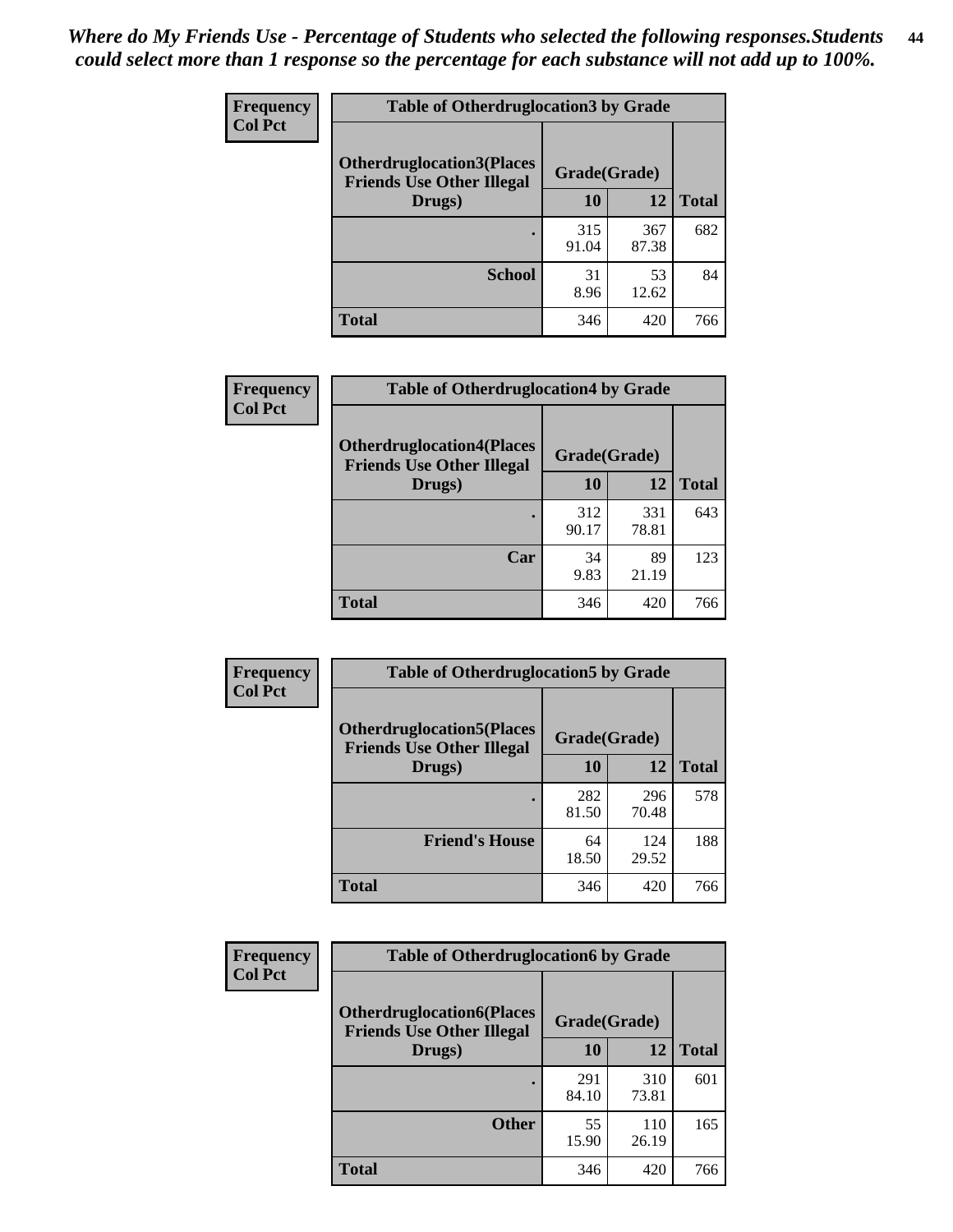| Frequency      | <b>Table of Alcoholtime1 by Grade</b>           |              |              |              |
|----------------|-------------------------------------------------|--------------|--------------|--------------|
| <b>Col Pct</b> | <b>Alcoholtime1(Times</b><br><b>Friends Use</b> | Grade(Grade) |              |              |
|                | Alcohol)                                        | 10           | 12           | <b>Total</b> |
|                |                                                 | 212<br>61.27 | 289<br>68.81 | 501          |
|                | Do Not Use                                      | 134<br>38.73 | 131<br>31.19 | 265          |
|                | <b>Total</b>                                    | 346          | 420          | 766          |

| Frequency<br><b>Col Pct</b> | <b>Table of Alcoholtime2 by Grade</b>           |              |              |              |
|-----------------------------|-------------------------------------------------|--------------|--------------|--------------|
|                             | <b>Alcoholtime2(Times</b><br><b>Friends Use</b> | Grade(Grade) |              |              |
|                             | Alcohol)                                        | 10           | 12           | <b>Total</b> |
|                             |                                                 | 316<br>91.33 | 379<br>90.24 | 695          |
|                             | <b>On Way to School</b>                         | 30<br>8.67   | 41<br>9.76   | 71           |
|                             | <b>Total</b>                                    | 346          | 420          | 766          |

| Frequency      | <b>Table of Alcoholtime3 by Grade</b>                           |              |              |              |
|----------------|-----------------------------------------------------------------|--------------|--------------|--------------|
| <b>Col Pct</b> | <b>Alcoholtime3(Times</b><br>Grade(Grade)<br><b>Friends Use</b> |              |              |              |
|                | <b>Alcohol</b> )                                                | 10           | 12           | <b>Total</b> |
|                |                                                                 | 321<br>92.77 | 390<br>92.86 | 711          |
|                | <b>During School</b>                                            | 25<br>7.23   | 30<br>7.14   | 55           |
|                | Total                                                           | 346          | 420          | 766          |

| <b>Frequency</b> | <b>Table of Alcoholtime4 by Grade</b> |              |              |              |
|------------------|---------------------------------------|--------------|--------------|--------------|
| <b>Col Pct</b>   | <b>Alcoholtime4(Times</b>             | Grade(Grade) |              |              |
|                  | <b>Friends Use Alcohol)</b>           | 10           | 12           | <b>Total</b> |
|                  | ٠                                     | 313<br>90.46 | 369<br>87.86 | 682          |
|                  | <b>On Way Home From School</b>        | 33<br>9.54   | 51<br>12.14  | 84           |
|                  | <b>Total</b>                          | 346          | 420          | 766          |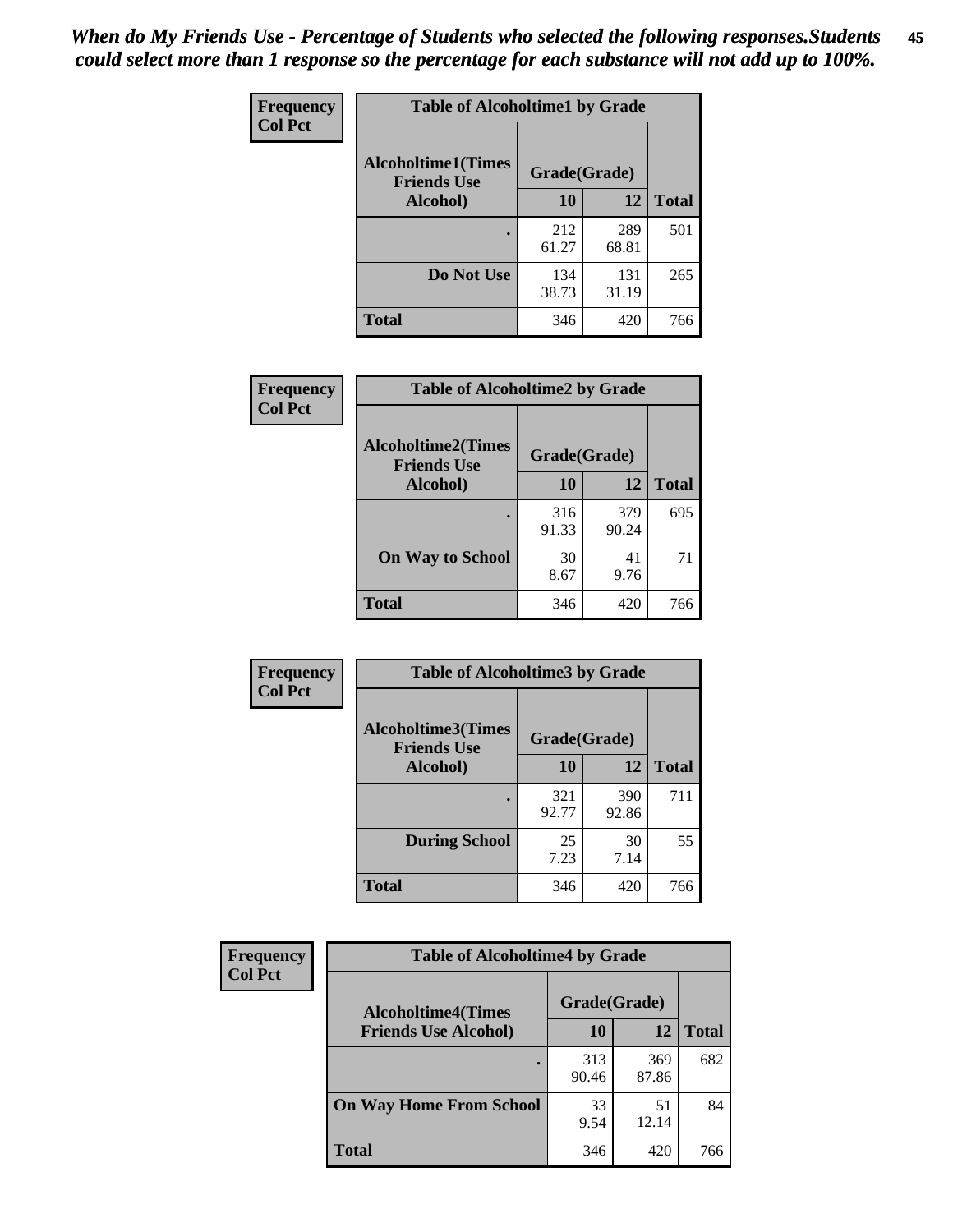*When do My Friends Use - Percentage of Students who selected the following responses.Students could select more than 1 response so the percentage for each substance will not add up to 100%.* **46**

| Frequency      | <b>Table of Alcoholtime5 by Grade</b>           |              |              |              |
|----------------|-------------------------------------------------|--------------|--------------|--------------|
| <b>Col Pct</b> | <b>Alcoholtime5(Times</b><br><b>Friends Use</b> | Grade(Grade) |              |              |
|                | Alcohol)                                        | 10           | 12           | <b>Total</b> |
|                |                                                 | 258<br>74.57 | 288<br>68.57 | 546          |
|                | Weeknights                                      | 88<br>25.43  | 132<br>31.43 | 220          |
|                | <b>Total</b>                                    | 346          | 420          | 766          |

| <b>Frequency</b> | <b>Table of Alcoholtime6 by Grade</b>           |              |              |              |
|------------------|-------------------------------------------------|--------------|--------------|--------------|
| <b>Col Pct</b>   | <b>Alcoholtime6(Times</b><br><b>Friends Use</b> |              | Grade(Grade) |              |
|                  | Alcohol)                                        | 10           | 12           | <b>Total</b> |
|                  |                                                 | 125<br>36.13 | 118<br>28.10 | 243          |
|                  | Weekends                                        | 221<br>63.87 | 302<br>71.90 | 523          |
|                  | <b>Total</b>                                    | 346          | 420          | 766          |

| Frequency      | <b>Table of Tobaccotime1 by Grade</b>                           |              |              |              |
|----------------|-----------------------------------------------------------------|--------------|--------------|--------------|
| <b>Col Pct</b> | <b>Tobaccotime1(Times</b><br>Grade(Grade)<br><b>Friends Use</b> |              |              |              |
|                | <b>Tobacco</b> )                                                | 10           | <b>12</b>    | <b>Total</b> |
|                |                                                                 | 138<br>39.88 | 221<br>52.62 | 359          |
|                | Do Not Use                                                      | 208<br>60.12 | 199<br>47.38 | 407          |
|                | <b>Total</b>                                                    | 346          | 420          | 766          |

| <b>Frequency</b> | <b>Table of Tobaccotime2 by Grade</b>           |              |              |              |
|------------------|-------------------------------------------------|--------------|--------------|--------------|
| <b>Col Pct</b>   | <b>Tobaccotime2(Times</b><br><b>Friends Use</b> | Grade(Grade) |              |              |
|                  | <b>Tobacco</b> )                                | <b>10</b>    | 12           | <b>Total</b> |
|                  |                                                 | 282<br>81.50 | 287<br>68.33 | 569          |
|                  | <b>On Way to School</b>                         | 64<br>18.50  | 133<br>31.67 | 197          |
|                  | <b>Total</b>                                    | 346          | 420          | 766          |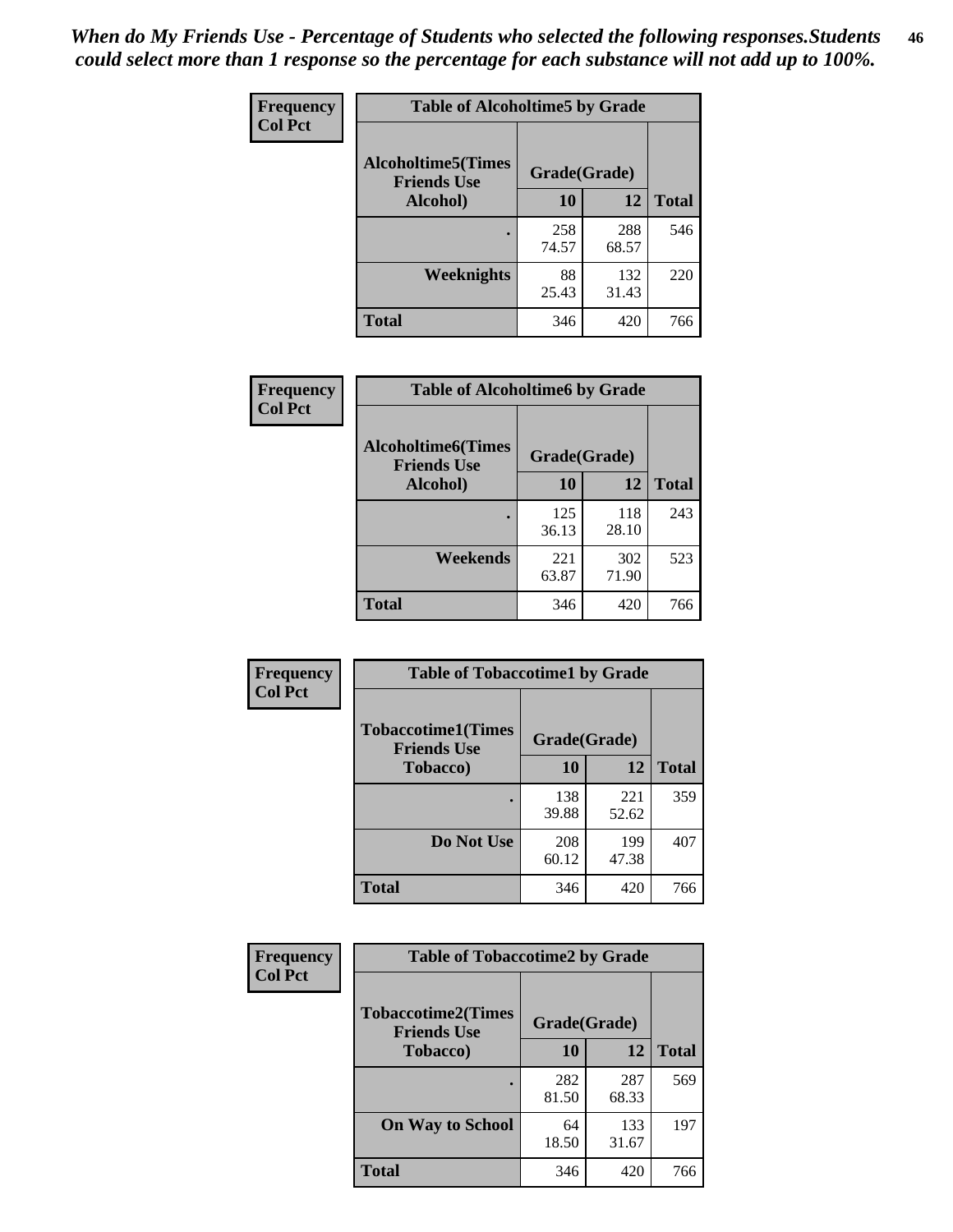*When do My Friends Use - Percentage of Students who selected the following responses.Students could select more than 1 response so the percentage for each substance will not add up to 100%.* **47**

| <b>Frequency</b> | <b>Table of Tobaccotime3 by Grade</b>           |              |              |              |  |
|------------------|-------------------------------------------------|--------------|--------------|--------------|--|
| <b>Col Pct</b>   | <b>Tobaccotime3(Times</b><br><b>Friends Use</b> | Grade(Grade) |              |              |  |
|                  | <b>Tobacco</b> )                                | 10           | 12           | <b>Total</b> |  |
|                  |                                                 | 320<br>92.49 | 350<br>83.33 | 670          |  |
|                  | <b>During School</b>                            | 26<br>7.51   | 70<br>16.67  | 96           |  |
|                  | <b>Total</b>                                    | 346          | 420          | 766          |  |

| <b>Frequency</b> | <b>Table of Tobaccotime4 by Grade</b> |              |              |              |
|------------------|---------------------------------------|--------------|--------------|--------------|
| <b>Col Pct</b>   | <b>Tobaccotime4(Times</b>             | Grade(Grade) |              |              |
|                  | <b>Friends Use Tobacco)</b>           | 10           | 12           | <b>Total</b> |
|                  |                                       | 313<br>90.46 | 369<br>87.86 | 682          |
|                  | <b>On Way Home From School</b>        | 33<br>9.54   | 51<br>12.14  | 84           |
|                  | <b>Total</b>                          | 346          | 420          | 766          |

| Frequency      | <b>Table of Tobaccotime5 by Grade</b>            |              |              |              |
|----------------|--------------------------------------------------|--------------|--------------|--------------|
| <b>Col Pct</b> | <b>Tobaccotime5</b> (Times<br><b>Friends Use</b> | Grade(Grade) |              |              |
|                | <b>Tobacco</b> )                                 | 10           | 12           | <b>Total</b> |
|                |                                                  | 240<br>69.36 | 242<br>57.62 | 482          |
|                | Weeknights                                       | 106<br>30.64 | 178<br>42.38 | 284          |
|                | <b>Total</b>                                     | 346          | 420          | 766          |

| <b>Frequency</b> | <b>Table of Tobaccotime6 by Grade</b>                           |              |              |              |  |
|------------------|-----------------------------------------------------------------|--------------|--------------|--------------|--|
| <b>Col Pct</b>   | <b>Tobaccotime6(Times</b><br>Grade(Grade)<br><b>Friends Use</b> |              |              |              |  |
|                  | <b>Tobacco</b> )                                                | 10           | <b>12</b>    | <b>Total</b> |  |
|                  |                                                                 | 207<br>59.83 | 209<br>49.76 | 416          |  |
|                  | Weekends                                                        | 139<br>40.17 | 211<br>50.24 | 350          |  |
|                  | <b>Total</b>                                                    | 346          | 420          | 766          |  |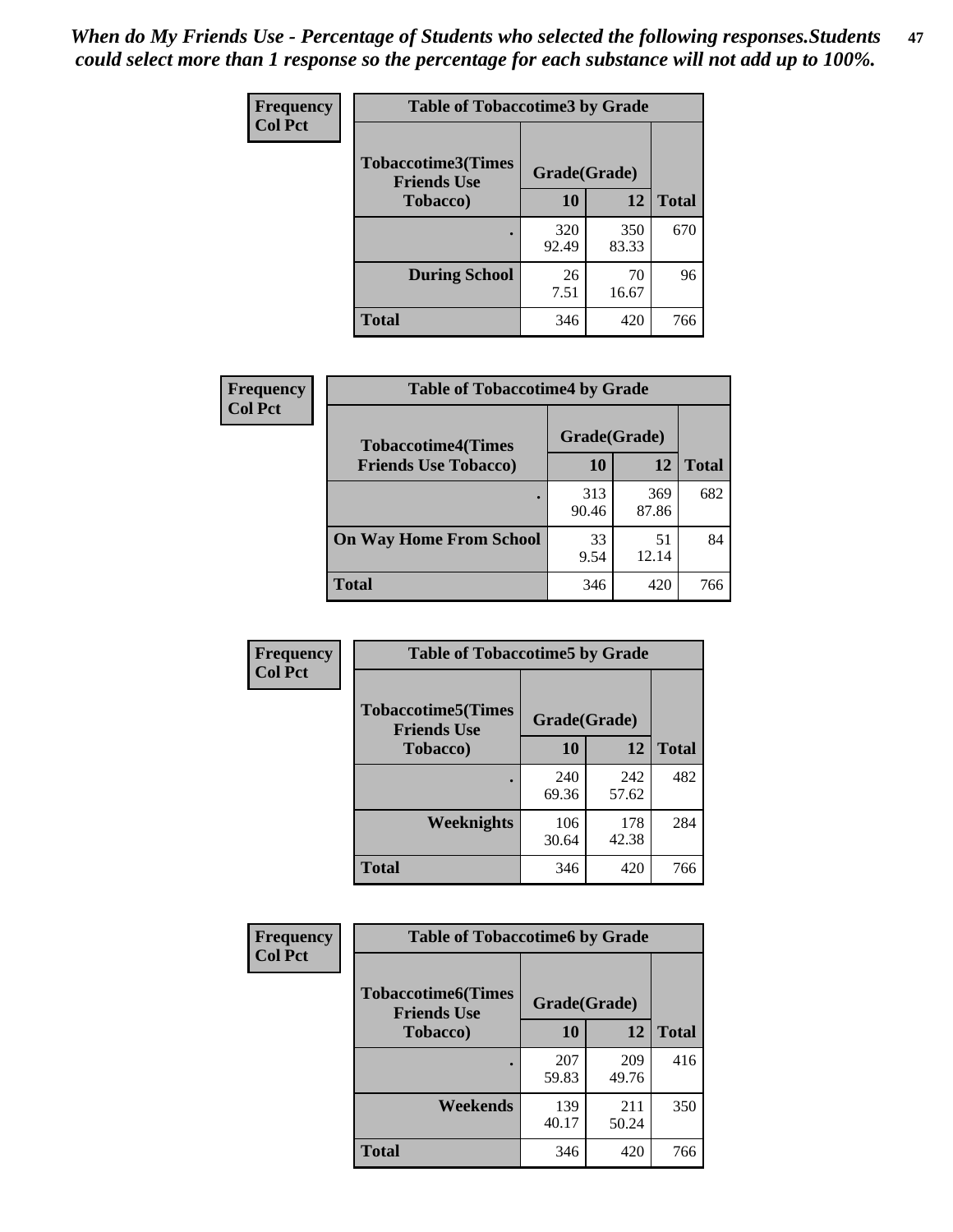| Frequency      | <b>Table of Marijuanatime1 by Grade</b>           |              |              |              |  |
|----------------|---------------------------------------------------|--------------|--------------|--------------|--|
| <b>Col Pct</b> | <b>Marijuanatime1(Times</b><br><b>Friends Use</b> | Grade(Grade) |              |              |  |
|                | Marijuana)                                        | 10           | 12           | <b>Total</b> |  |
|                |                                                   | 169<br>48.84 | 251<br>59.76 | 420          |  |
|                | Do Not Use                                        | 177<br>51.16 | 169<br>40.24 | 346          |  |
|                | <b>Total</b>                                      | 346          | 420          | 766          |  |

| <b>Frequency</b> | <b>Table of Marijuanatime2 by Grade</b>           |              |              |              |
|------------------|---------------------------------------------------|--------------|--------------|--------------|
| <b>Col Pct</b>   | <b>Marijuanatime2(Times</b><br><b>Friends Use</b> | Grade(Grade) |              |              |
|                  | Marijuana)                                        | 10           | 12           | <b>Total</b> |
|                  | $\bullet$                                         | 283<br>81.79 | 318<br>75.71 | 601          |
|                  | <b>On Way to School</b>                           | 63<br>18.21  | 102<br>24.29 | 165          |
|                  | <b>Total</b>                                      | 346          | 420          | 766          |

| Frequency<br><b>Col Pct</b> | <b>Table of Marijuanatime3 by Grade</b>    |              |              |              |  |
|-----------------------------|--------------------------------------------|--------------|--------------|--------------|--|
|                             | Marijuanatime3(Times<br><b>Friends Use</b> | Grade(Grade) |              |              |  |
|                             | Marijuana)                                 | 10           | 12           | <b>Total</b> |  |
|                             |                                            | 312<br>90.17 | 362<br>86.19 | 674          |  |
|                             | <b>During School</b>                       | 34<br>9.83   | 58<br>13.81  | 92           |  |
|                             | <b>Total</b>                               | 346          | 420          | 766          |  |

| <b>Frequency</b> | <b>Table of Marijuanatime4 by Grade</b> |              |              |              |
|------------------|-----------------------------------------|--------------|--------------|--------------|
| <b>Col Pct</b>   | <b>Marijuanatime4</b> (Times            | Grade(Grade) |              |              |
|                  | <b>Friends Use Marijuana</b> )          | 10           | 12           | <b>Total</b> |
|                  |                                         | 294<br>84.97 | 312<br>74.29 | 606          |
|                  | <b>On Way Home From School</b>          | 52<br>15.03  | 108<br>25.71 | 160          |
|                  | <b>Total</b>                            | 346          | 420          | 766          |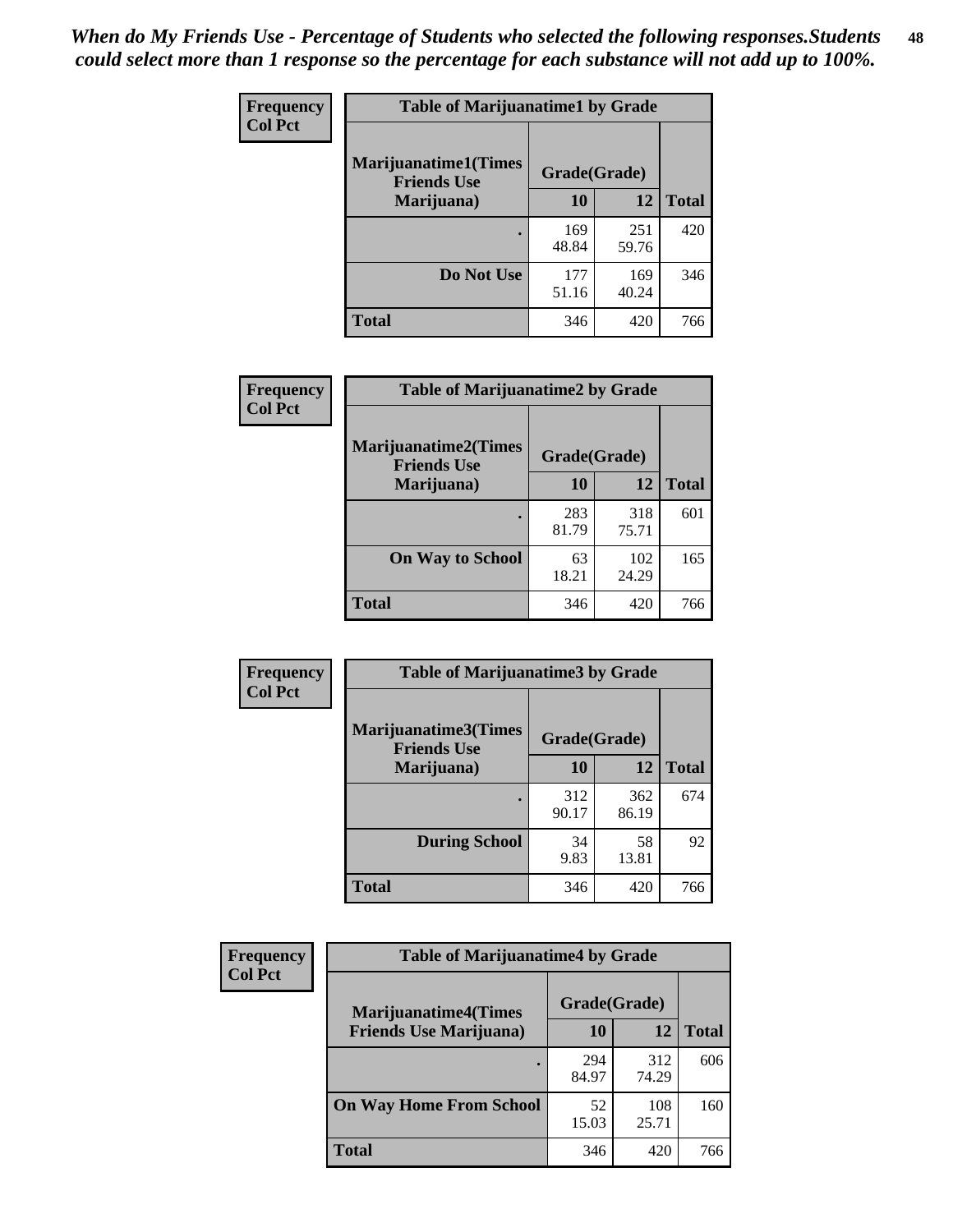| Frequency      | <b>Table of Marijuanatime5 by Grade</b>            |              |              |              |  |
|----------------|----------------------------------------------------|--------------|--------------|--------------|--|
| <b>Col Pct</b> | <b>Marijuanatime5</b> (Times<br><b>Friends Use</b> | Grade(Grade) |              |              |  |
|                | Marijuana)                                         | 10           | 12           | <b>Total</b> |  |
|                |                                                    | 244<br>70.52 | 227<br>54.05 | 471          |  |
|                | Weeknights                                         | 102<br>29.48 | 193<br>45.95 | 295          |  |
|                | <b>Total</b>                                       | 346          | 420          | 766          |  |

| Frequency      | <b>Table of Marijuanatime6 by Grade</b>    |              |              |              |
|----------------|--------------------------------------------|--------------|--------------|--------------|
| <b>Col Pct</b> | Marijuanatime6(Times<br><b>Friends Use</b> | Grade(Grade) |              |              |
|                | Marijuana)                                 | 10           | 12           | <b>Total</b> |
|                |                                            | 168<br>48.55 | 161<br>38.33 | 329          |
|                | Weekends                                   | 178<br>51.45 | 259<br>61.67 | 437          |
|                | <b>Total</b>                               | 346          | 420          | 766          |

| <b>Frequency</b> | <b>Table of Otherdrugtime1 by Grade</b>                  |              |              |              |  |
|------------------|----------------------------------------------------------|--------------|--------------|--------------|--|
| <b>Col Pct</b>   | <b>Otherdrugtime1</b> (Times<br><b>Friends Use Other</b> | Grade(Grade) |              |              |  |
|                  | <b>Illegal Drugs</b> )                                   | 10           | 12           | <b>Total</b> |  |
|                  |                                                          | 75<br>21.68  | 139<br>33.10 | 214          |  |
|                  | Do Not Use                                               | 271<br>78.32 | 281<br>66.90 | 552          |  |
|                  | <b>Total</b>                                             | 346          | 420          | 766          |  |

| Frequency      | <b>Table of Otherdrugtime2 by Grade</b>                                 |              |              |              |  |  |
|----------------|-------------------------------------------------------------------------|--------------|--------------|--------------|--|--|
| <b>Col Pct</b> | <b>Otherdrugtime2(Times</b><br>Grade(Grade)<br><b>Friends Use Other</b> |              |              |              |  |  |
|                | <b>Illegal Drugs</b> )                                                  | 10           | 12           | <b>Total</b> |  |  |
|                |                                                                         | 324<br>93.64 | 374<br>89.05 | 698          |  |  |
|                | <b>On Way to School</b>                                                 | 22<br>6.36   | 46<br>10.95  | 68           |  |  |
|                | Total                                                                   | 346          | 420          | 766          |  |  |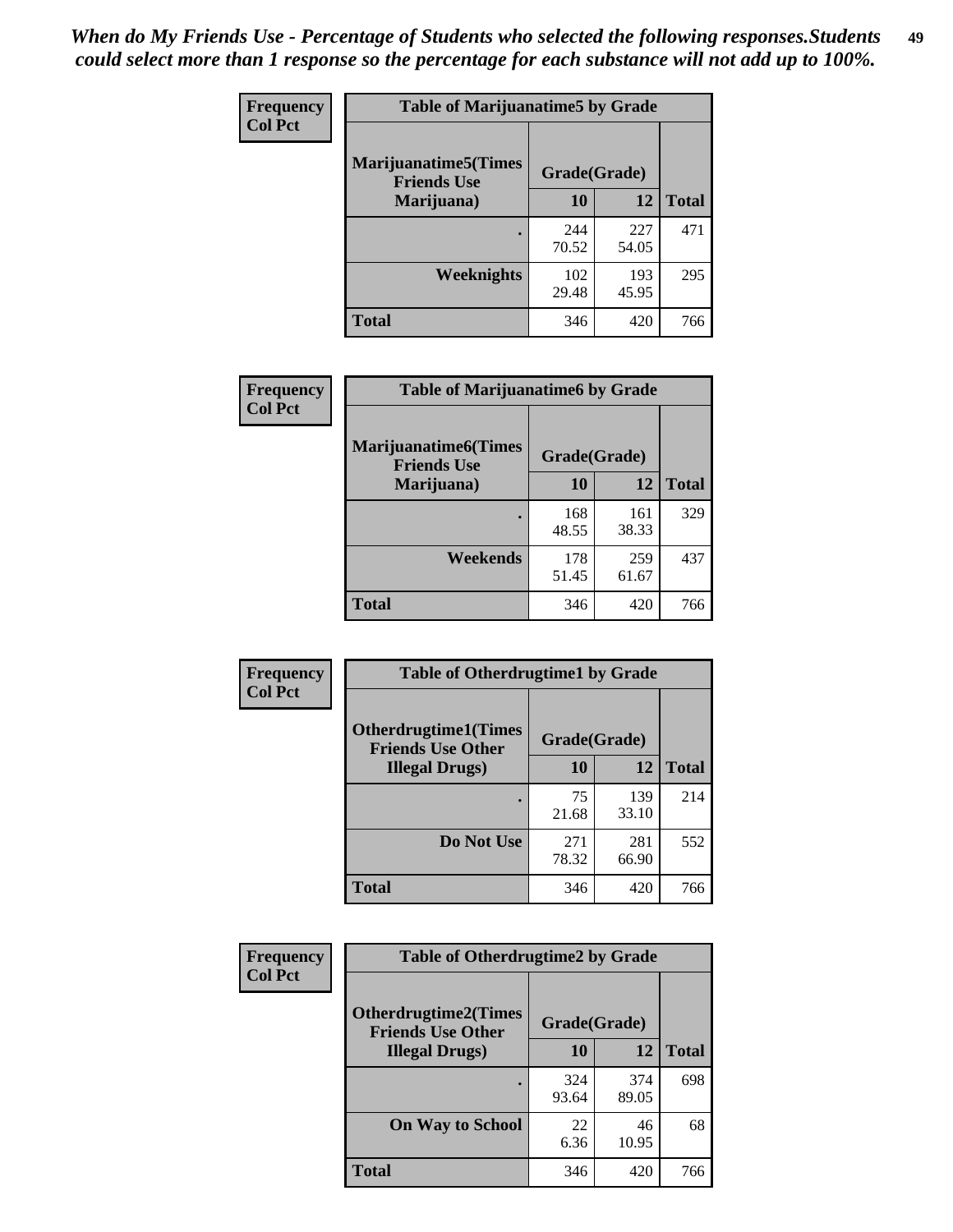| <b>Frequency</b> | <b>Table of Otherdrugtime3 by Grade</b>                                 |              |              |              |  |  |
|------------------|-------------------------------------------------------------------------|--------------|--------------|--------------|--|--|
| <b>Col Pct</b>   | <b>Otherdrugtime3(Times</b><br>Grade(Grade)<br><b>Friends Use Other</b> |              |              |              |  |  |
|                  | <b>Illegal Drugs)</b>                                                   | 10           | 12           | <b>Total</b> |  |  |
|                  |                                                                         | 324<br>93.64 | 381<br>90.71 | 705          |  |  |
|                  | <b>During School</b>                                                    | 22<br>6.36   | 39<br>9.29   | 61           |  |  |
|                  | Total                                                                   | 346          | 420          | 766          |  |  |

| <b>Frequency</b> | <b>Table of Otherdrugtime4 by Grade</b>                         |              |              |              |  |  |
|------------------|-----------------------------------------------------------------|--------------|--------------|--------------|--|--|
| <b>Col Pct</b>   | <b>Otherdrugtime4(Times</b><br><b>Friends Use Other Illegal</b> | Grade(Grade) |              |              |  |  |
|                  | Drugs)                                                          | 10           | 12           | <b>Total</b> |  |  |
|                  |                                                                 | 321<br>92.77 | 366<br>87.14 | 687          |  |  |
|                  | <b>On Way Home From School</b>                                  | 25<br>7.23   | 54<br>12.86  | 79           |  |  |
|                  | <b>Total</b>                                                    | 346          | 420          | 766          |  |  |

| <b>Frequency</b> | <b>Table of Otherdrugtime5 by Grade</b>                  |              |              |              |  |  |
|------------------|----------------------------------------------------------|--------------|--------------|--------------|--|--|
| <b>Col Pct</b>   | <b>Otherdrugtime5</b> (Times<br><b>Friends Use Other</b> | Grade(Grade) |              |              |  |  |
|                  | <b>Illegal Drugs</b> )                                   | 10           | 12           | <b>Total</b> |  |  |
|                  |                                                          | 299<br>86.42 | 334<br>79.52 | 633          |  |  |
|                  | <b>Weeknights</b>                                        | 47<br>13.58  | 86<br>20.48  | 133          |  |  |
|                  | Total                                                    | 346          | 420          | 766          |  |  |

| <b>Frequency</b> | <b>Table of Otherdrugtime6 by Grade</b>                                 |              |              |              |  |  |
|------------------|-------------------------------------------------------------------------|--------------|--------------|--------------|--|--|
| <b>Col Pct</b>   | <b>Otherdrugtime6(Times</b><br>Grade(Grade)<br><b>Friends Use Other</b> |              |              |              |  |  |
|                  | <b>Illegal Drugs</b> )                                                  | 10           | 12           | <b>Total</b> |  |  |
|                  |                                                                         | 268<br>77.46 | 277<br>65.95 | 545          |  |  |
|                  | Weekends                                                                | 78<br>22.54  | 143<br>34.05 | 221          |  |  |
|                  | <b>Total</b>                                                            | 346          | 420          | 766          |  |  |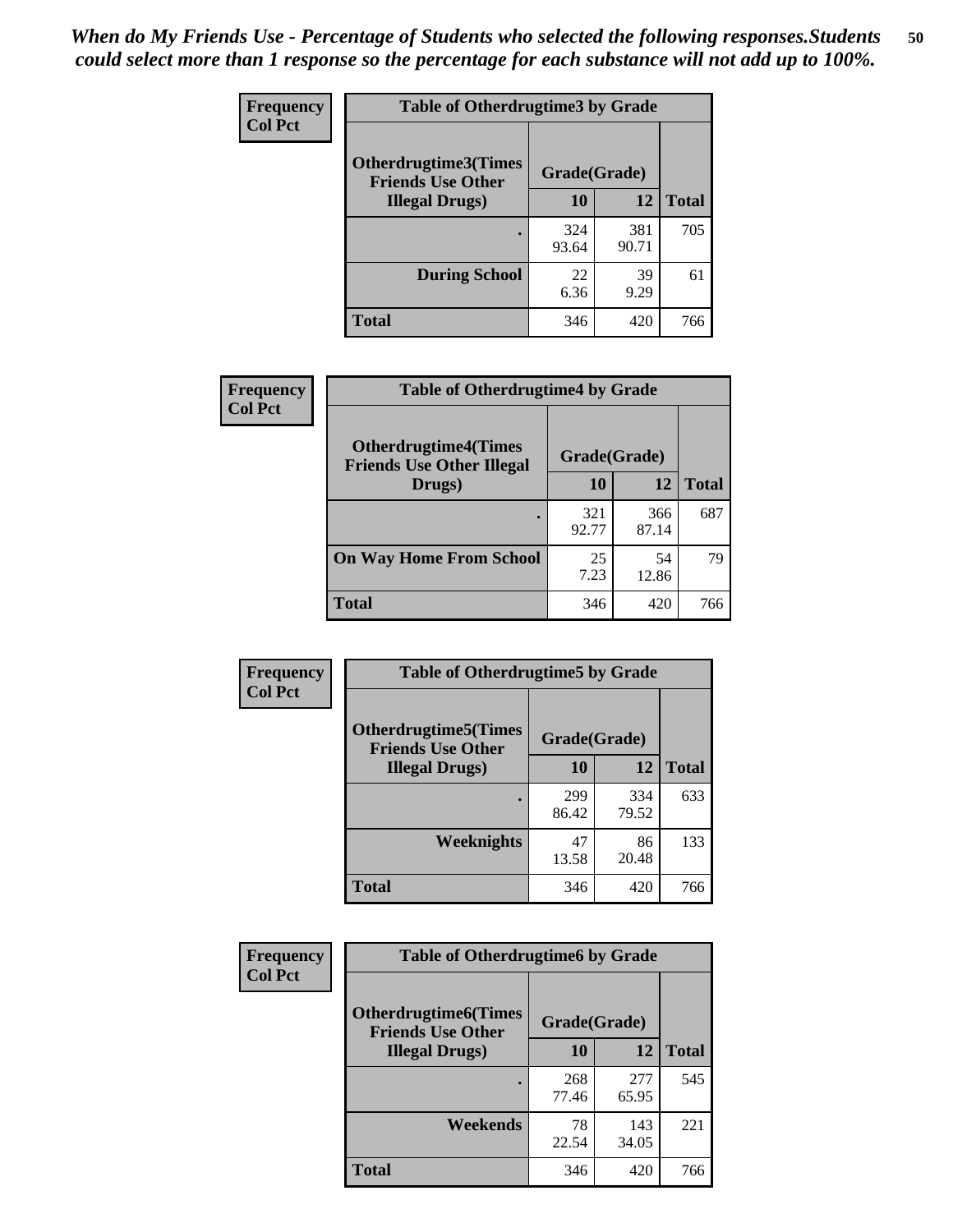| Frequency<br><b>Col Pct</b> | <b>Table of Educationalcohol by Grade</b>                                                                  |              |              |              |  |  |
|-----------------------------|------------------------------------------------------------------------------------------------------------|--------------|--------------|--------------|--|--|
|                             | Educationalcohol(I<br>have been taught<br>about alcohol,<br>tobacco,<br>and other drugs<br>within the last | Grade(Grade) |              |              |  |  |
|                             | year at school)                                                                                            | 10           | 12           | <b>Total</b> |  |  |
|                             | <b>Yes</b>                                                                                                 | 290<br>83.82 | 205<br>48.81 | 495          |  |  |
|                             | N <sub>0</sub>                                                                                             | 56<br>16.18  | 215<br>51.19 | 271          |  |  |
|                             | <b>Total</b>                                                                                               | 346          | 420          | 766          |  |  |

| Frequency      | <b>Table of Eversmoked by Grade</b> |              |              |              |  |  |  |
|----------------|-------------------------------------|--------------|--------------|--------------|--|--|--|
| <b>Col Pct</b> | Eversmoked(I<br>have smoked         | Grade(Grade) |              |              |  |  |  |
|                | a cigarette)                        | 10           | 12           | <b>Total</b> |  |  |  |
|                | Yes                                 | 118<br>34.10 | 165<br>39.29 | 283          |  |  |  |
|                | N <sub>0</sub>                      | 228<br>65.90 | 255<br>60.71 | 483          |  |  |  |
|                | <b>Total</b>                        | 346          | 420          | 766          |  |  |  |

| Frequency      | <b>Table of Drovedrinking by Grade</b>                                                                              |                    |              |     |  |  |
|----------------|---------------------------------------------------------------------------------------------------------------------|--------------------|--------------|-----|--|--|
| <b>Col Pct</b> | Drovedrinking(In<br>the past 30 days I<br>have driven a car<br>or other vehicle<br>while I was<br>drinking alcohol) | Grade(Grade)<br>10 | <b>Total</b> |     |  |  |
|                |                                                                                                                     |                    | 12           |     |  |  |
|                | Yes                                                                                                                 | 9                  | 35           | 44  |  |  |
|                |                                                                                                                     | 2.60               | 8.33         |     |  |  |
|                | N <sub>0</sub>                                                                                                      | 337                | 385          | 722 |  |  |
|                |                                                                                                                     | 97.40              | 91.67        |     |  |  |
|                | <b>Total</b>                                                                                                        | 346                | 420          | 766 |  |  |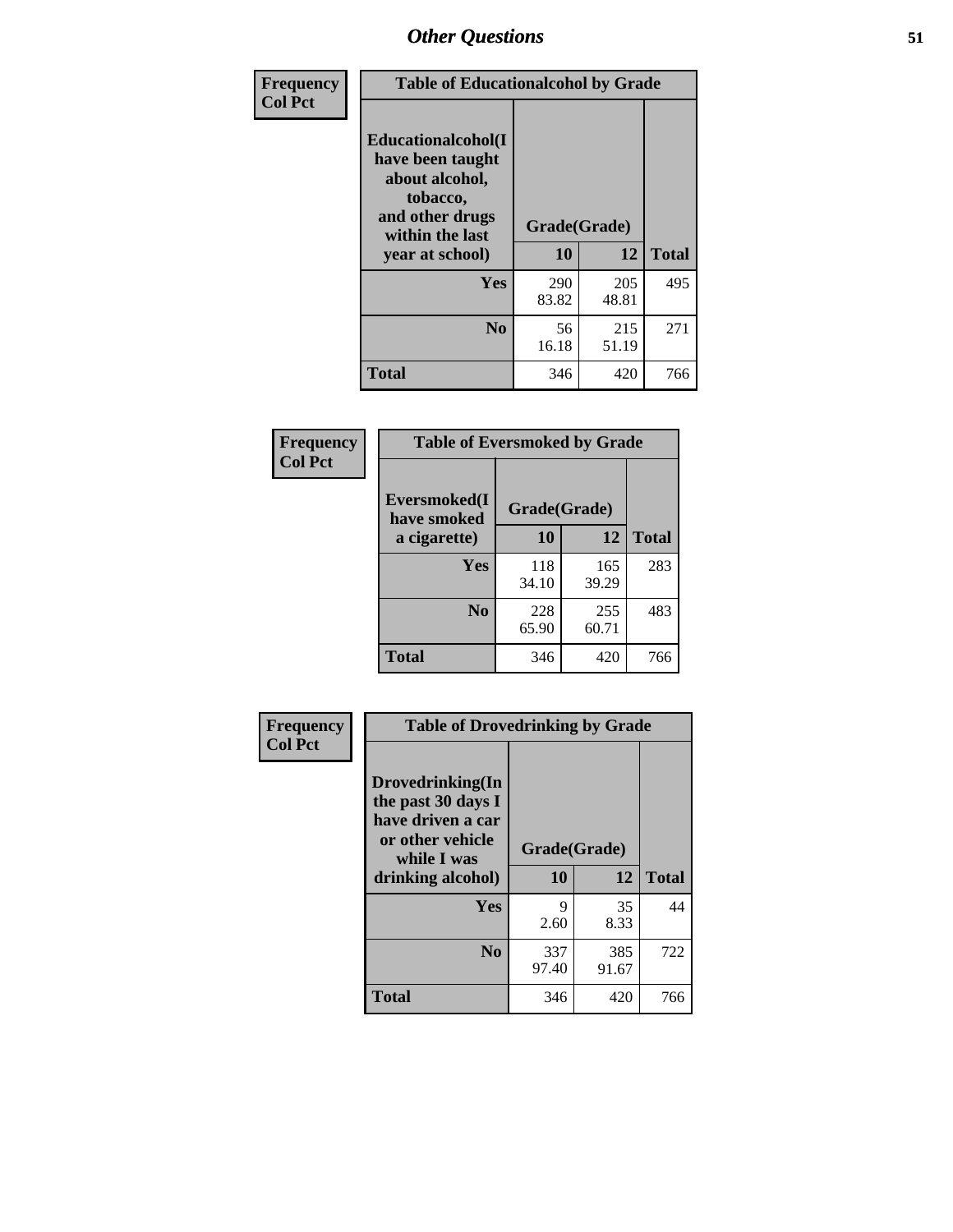| Frequency<br><b>Col Pct</b> | <b>Table of Rodedrinking by Grade</b>                                                                      |              |              |              |  |  |
|-----------------------------|------------------------------------------------------------------------------------------------------------|--------------|--------------|--------------|--|--|
|                             | Rodedrinking(In<br>the past 30 days<br>I have ridden in<br>a car with a<br>driver who had<br>been drinking | Grade(Grade) |              |              |  |  |
|                             | alcohol)                                                                                                   | 10           | 12           | <b>Total</b> |  |  |
|                             | <b>Yes</b>                                                                                                 | 56<br>16.18  | 68<br>16.19  | 124          |  |  |
|                             | N <sub>0</sub>                                                                                             | 290<br>83.82 | 352<br>83.81 | 642          |  |  |
|                             | <b>Total</b>                                                                                               | 346          | 420          | 766          |  |  |

#### **Frequency Col Pct**

| <b>Table of Drugsschool by Grade</b>                                                                                      |              |              |              |  |  |  |  |
|---------------------------------------------------------------------------------------------------------------------------|--------------|--------------|--------------|--|--|--|--|
| <b>Drugsschool</b> (During<br>the past 12 months,<br>I have been offered,<br>sold,<br>or given illegal<br>drugs on school | Grade(Grade) |              |              |  |  |  |  |
| property)                                                                                                                 | 10           | 12           | <b>Total</b> |  |  |  |  |
| Yes                                                                                                                       | 73<br>21.10  | 119<br>28.33 | 192          |  |  |  |  |
| N <sub>0</sub>                                                                                                            | 273<br>78.90 | 301<br>71.67 | 574          |  |  |  |  |
| Total                                                                                                                     | 346          | 420          | 766          |  |  |  |  |

| Frequency      | <b>Table of Helpbullied by Grade</b>            |              |              |              |  |  |
|----------------|-------------------------------------------------|--------------|--------------|--------------|--|--|
| <b>Col Pct</b> | Helpbullied(I)<br>would help<br>someone who was | Grade(Grade) |              |              |  |  |
|                | being bullied)                                  | <b>10</b>    | 12           | <b>Total</b> |  |  |
|                | <b>Strongly Agree</b>                           | 134<br>38.73 | 198<br>47.14 | 332          |  |  |
|                | <b>Somewhat Agree</b>                           | 147<br>42.49 | 171<br>40.71 | 318          |  |  |
|                | <b>Somewhat Disagree</b>                        | 40<br>11.56  | 22<br>5.24   | 62           |  |  |
|                | <b>Strongly Disagree</b>                        | 25<br>7.23   | 29<br>6.90   | 54           |  |  |
|                | Total                                           | 346          | 420          | 766          |  |  |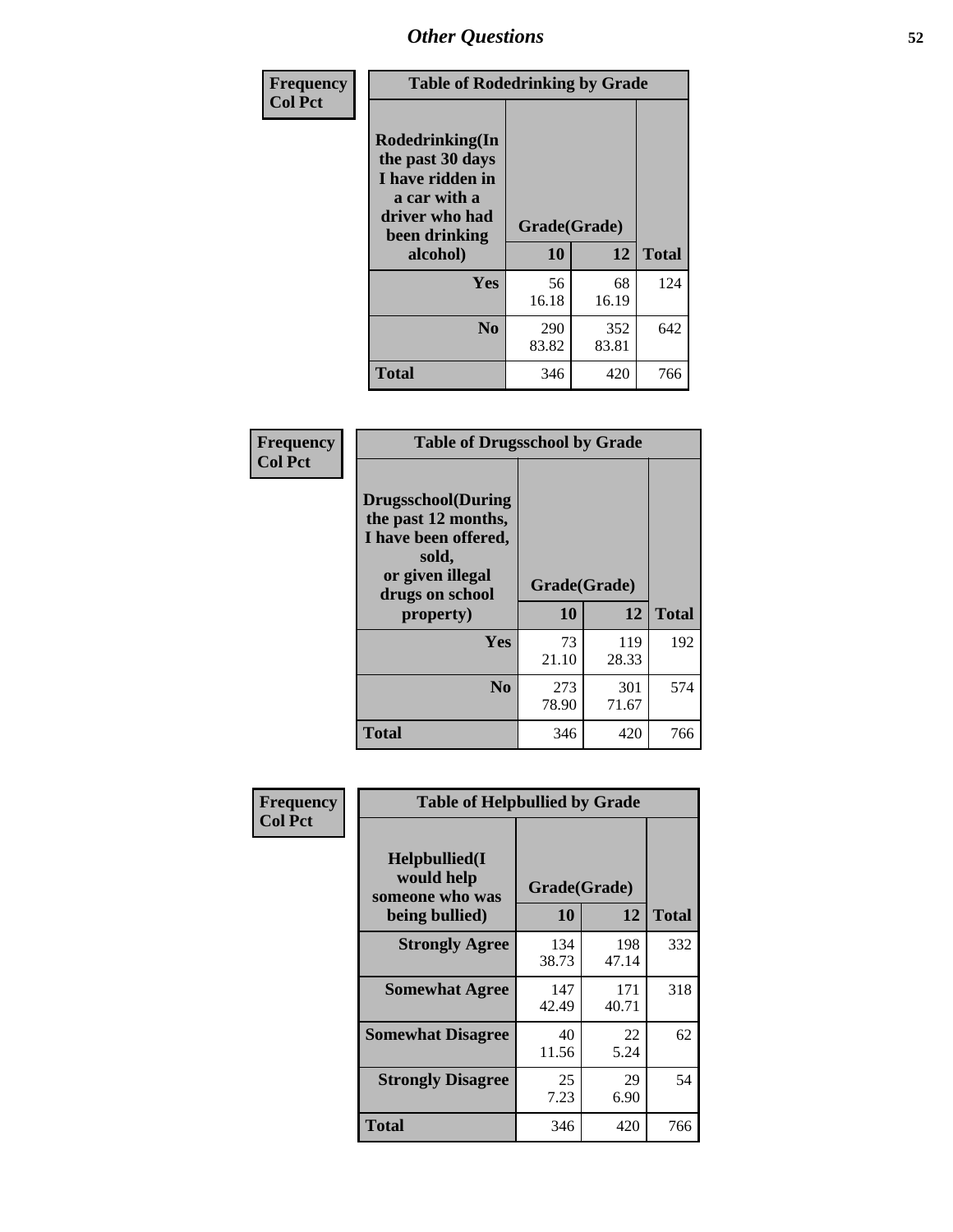| <b>Frequency</b> |              | <b>Table of Grade by Bingedrinking</b>                                                                  |              |                              |                          |                        |                               |                        |              |
|------------------|--------------|---------------------------------------------------------------------------------------------------------|--------------|------------------------------|--------------------------|------------------------|-------------------------------|------------------------|--------------|
| <b>Row Pct</b>   |              | Bingedrinking(I have drunk five or more<br>drinks of alcohol at one sitting during the<br>last 30 days) |              |                              |                          |                        |                               |                        |              |
|                  | Grade(Grade) | $\mathbf{0}$<br><b>Days</b>                                                                             | 1 or<br>days | 3 <sub>to</sub><br>5<br>days | <b>6 to</b><br>9<br>days | 10<br>to<br>19<br>days | <b>20</b><br>to<br>29<br>days | All<br>30<br>days      | <b>Total</b> |
|                  | <b>10</b>    | 307<br>88.73                                                                                            | 9<br>2.60    | $\mathcal{F}$<br>0.87        | 5<br>1.45                | 10<br>2.89             | 7<br>2.02                     | 5<br>1.45              | 346          |
|                  | 12           | 343<br>81.67                                                                                            | 22<br>5.24   | 31<br>7.38                   | 9<br>2.14                | 8<br>1.90              | 3<br>0.71                     | $\overline{4}$<br>0.95 | 420          |
|                  | <b>Total</b> | 650                                                                                                     | 31           | 34                           | 14                       | 18                     | 10                            | 9                      | 766          |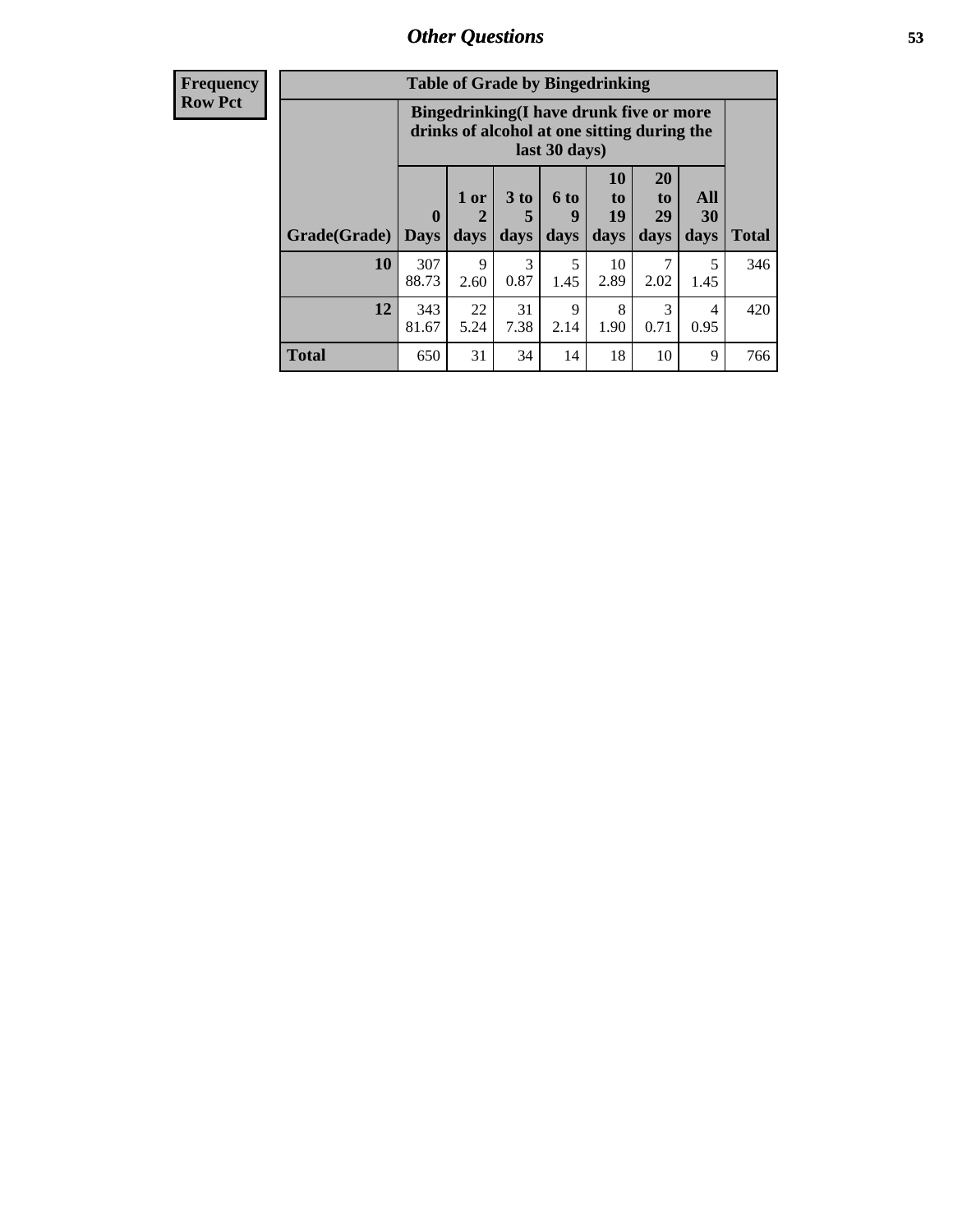### *Nutrition* **54**

| <b>Frequency</b><br>Row Pct |
|-----------------------------|
|                             |

| <b>Table of Grade by Dairy</b> |                          |                                                                 |                                    |                                    |              |
|--------------------------------|--------------------------|-----------------------------------------------------------------|------------------------------------|------------------------------------|--------------|
|                                |                          | Dairy (I eat at least 3 servings of dairy<br>products each day) |                                    |                                    |              |
| Grade(Grade)                   | <b>Strongly</b><br>Agree | <b>Somewhat</b><br>Agree                                        | <b>Somewhat</b><br><b>Disagree</b> | <b>Strongly</b><br><b>Disagree</b> | <b>Total</b> |
| 10                             | 88<br>25.43              | 145<br>41.91                                                    | 64<br>18.50                        | 49<br>14.16                        | 346          |
| 12                             | 127<br>30.24             | 156<br>37.14                                                    | 73<br>17.38                        | 64<br>15.24                        | 420          |
| <b>Total</b>                   | 215                      | 301                                                             | 137                                | 113                                | 766          |

| <b>Frequency</b> |  |
|------------------|--|
| <b>Row Pct</b>   |  |

| <b>Table of Grade by Fruitveg</b> |                          |                                                                          |                               |                                    |              |
|-----------------------------------|--------------------------|--------------------------------------------------------------------------|-------------------------------|------------------------------------|--------------|
|                                   |                          | Fruitveg(I eat at least 5 servings of fruits<br>and vegetables each day) |                               |                                    |              |
| Grade(Grade)                      | <b>Strongly</b><br>Agree | Agree                                                                    | Somewhat Somewhat<br>Disagree | <b>Strongly</b><br><b>Disagree</b> | <b>Total</b> |
| 10                                | 52<br>15.03              | 123<br>35.55                                                             | 104<br>30.06                  | 67<br>19.36                        | 346          |
| 12                                | 69<br>16.43              | 131<br>31.19                                                             | 115<br>27.38                  | 105<br>25.00                       | 420          |
| <b>Total</b>                      | 121                      | 254                                                                      | 219                           | 172                                | 766          |

| <b>Frequency</b> |              |                          | <b>Table of Grade by Cafeteriahealthy</b>                             |                                        |                                    |              |  |
|------------------|--------------|--------------------------|-----------------------------------------------------------------------|----------------------------------------|------------------------------------|--------------|--|
| <b>Row Pct</b>   |              |                          | Cafeteriahealthy (School meals in my<br>school cafeteria are healthy) |                                        |                                    |              |  |
|                  | Grade(Grade) | <b>Strongly</b><br>Agree | Agree                                                                 | Somewhat   Somewhat<br><b>Disagree</b> | <b>Strongly</b><br><b>Disagree</b> | <b>Total</b> |  |
|                  | 10           | 23<br>6.65               | 117<br>33.82                                                          | 86<br>24.86                            | 120<br>34.68                       | 346          |  |
|                  | 12           | 36<br>8.57               | 116<br>27.62                                                          | 83<br>19.76                            | 185<br>44.05                       | 420          |  |
|                  | <b>Total</b> | 59                       | 233                                                                   | 169                                    | 305                                | 766          |  |

| <b>Frequency</b> |
|------------------|
| <b>Row Pct</b>   |

| <b>Table of Grade by Cafeterianutrition</b> |                          |                                                                                           |                             |                                    |              |  |
|---------------------------------------------|--------------------------|-------------------------------------------------------------------------------------------|-----------------------------|------------------------------------|--------------|--|
|                                             |                          | <b>Cafeterianutrition</b> (Facts about nutrition<br>are available in my school cafeteria) |                             |                                    |              |  |
| Grade(Grade)                                | <b>Strongly</b><br>Agree | <b>Somewhat</b><br>Agree                                                                  | <b>Somewhat</b><br>Disagree | <b>Strongly</b><br><b>Disagree</b> | <b>Total</b> |  |
| 10                                          | 65<br>18.79              | 106<br>30.64                                                                              | 87<br>25.14                 | 88<br>25.43                        | 346          |  |
| 12                                          | 69<br>16.43              | 151<br>35.95                                                                              | 101<br>24.05                | 99<br>23.57                        | 420          |  |
| Total                                       | 134                      | 257                                                                                       | 188                         | 187                                | 766          |  |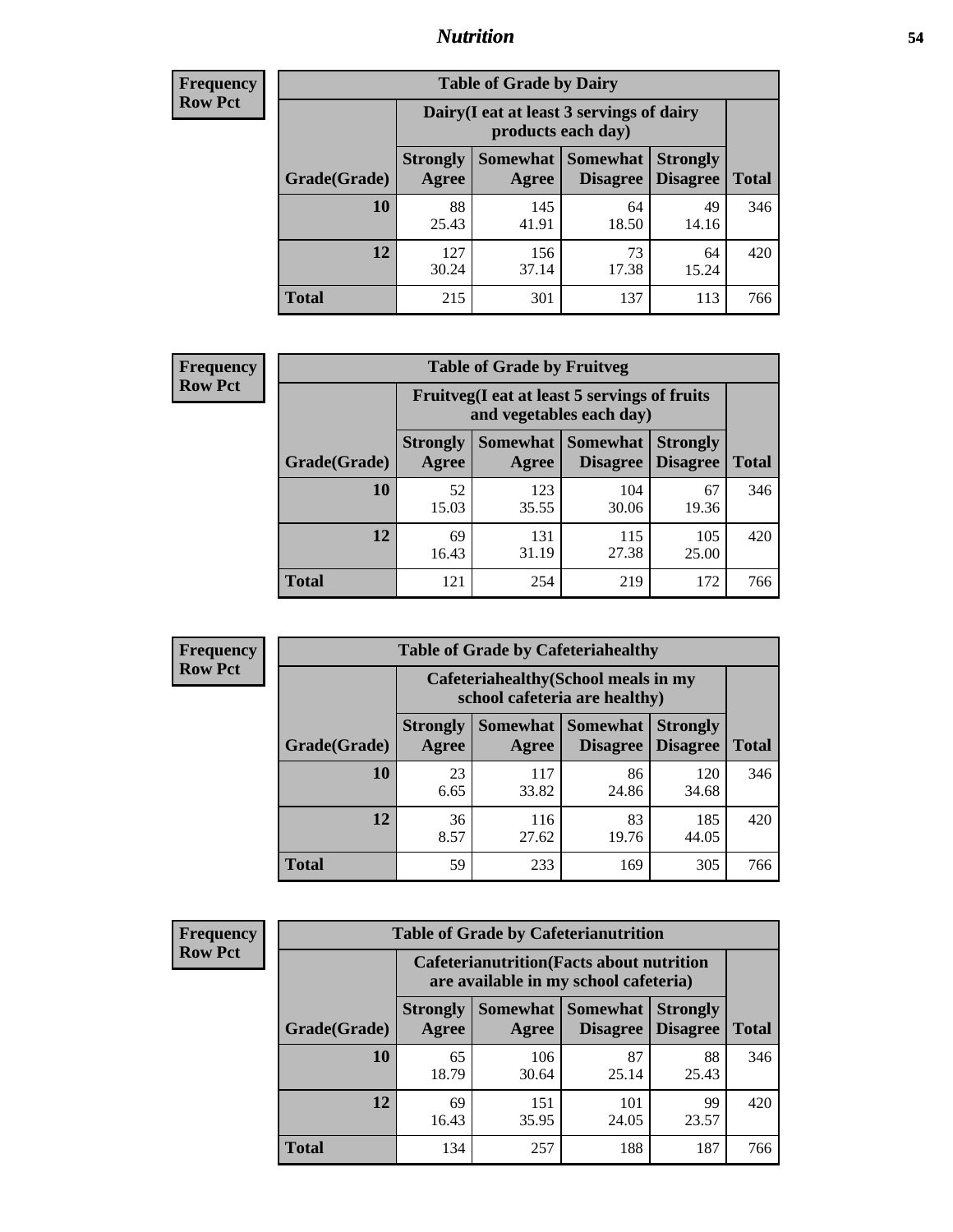### *Nutrition* **55**

| <b>Frequency</b><br>Row Pct |
|-----------------------------|
|                             |

| <b>Table of Grade by Schoollunch</b> |                          |                                                                 |                             |                                    |              |  |
|--------------------------------------|--------------------------|-----------------------------------------------------------------|-----------------------------|------------------------------------|--------------|--|
|                                      |                          | Schoollunch(I eat school lunch three or<br>more times per week) |                             |                                    |              |  |
| Grade(Grade)                         | <b>Strongly</b><br>Agree | Somewhat  <br>Agree                                             | <b>Somewhat</b><br>Disagree | <b>Strongly</b><br><b>Disagree</b> | <b>Total</b> |  |
| 10                                   | 180<br>52.02             | 60<br>17.34                                                     | 22<br>6.36                  | 84<br>24.28                        | 346          |  |
| 12                                   | 217<br>51.67             | 63<br>15.00                                                     | 24<br>5.71                  | 116<br>27.62                       | 420          |  |
| <b>Total</b>                         | 397                      | 123                                                             | 46                          | 200                                | 766          |  |

| <b>Frequency</b> |  |
|------------------|--|
| <b>Row Pct</b>   |  |

| <b>Table of Grade by Foodchoices</b> |                          |                                                                     |                               |                                    |              |  |
|--------------------------------------|--------------------------|---------------------------------------------------------------------|-------------------------------|------------------------------------|--------------|--|
|                                      |                          | Foodchoices (I make healthy food choices in<br>my school cafeteria) |                               |                                    |              |  |
| Grade(Grade)                         | <b>Strongly</b><br>Agree | Agree                                                               | Somewhat Somewhat<br>Disagree | <b>Strongly</b><br><b>Disagree</b> | <b>Total</b> |  |
| 10                                   | 52<br>15.03              | 122<br>35.26                                                        | 90<br>26.01                   | 82<br>23.70                        | 346          |  |
| 12                                   | 73<br>17.38              | 148<br>35.24                                                        | 78<br>18.57                   | 121<br>28.81                       | 420          |  |
| <b>Total</b>                         | 125                      | 270                                                                 | 168                           | 203                                | 766          |  |

| <b>Frequency</b> |
|------------------|
| <b>Row Pct</b>   |

| y | <b>Table of Grade by Wholewheat</b> |                                                                                                             |              |                                               |                                    |              |  |
|---|-------------------------------------|-------------------------------------------------------------------------------------------------------------|--------------|-----------------------------------------------|------------------------------------|--------------|--|
|   |                                     | Wholewheat (There are whole wheat and<br>multigrain breads and cereals available in<br>my school cafeteria) |              |                                               |                                    |              |  |
|   | Grade(Grade)                        | <b>Strongly</b><br>Agree                                                                                    | Agree        | <b>Somewhat   Somewhat</b><br><b>Disagree</b> | <b>Strongly</b><br><b>Disagree</b> | <b>Total</b> |  |
|   | 10                                  | 58<br>16.76                                                                                                 | 114<br>32.95 | 79<br>22.83                                   | 95<br>27.46                        | 346          |  |
|   | 12                                  | 83<br>19.76                                                                                                 | 127<br>30.24 | 87<br>20.71                                   | 123<br>29.29                       | 420          |  |
|   | <b>Total</b>                        | 141                                                                                                         | 241          | 166                                           | 218                                | 766          |  |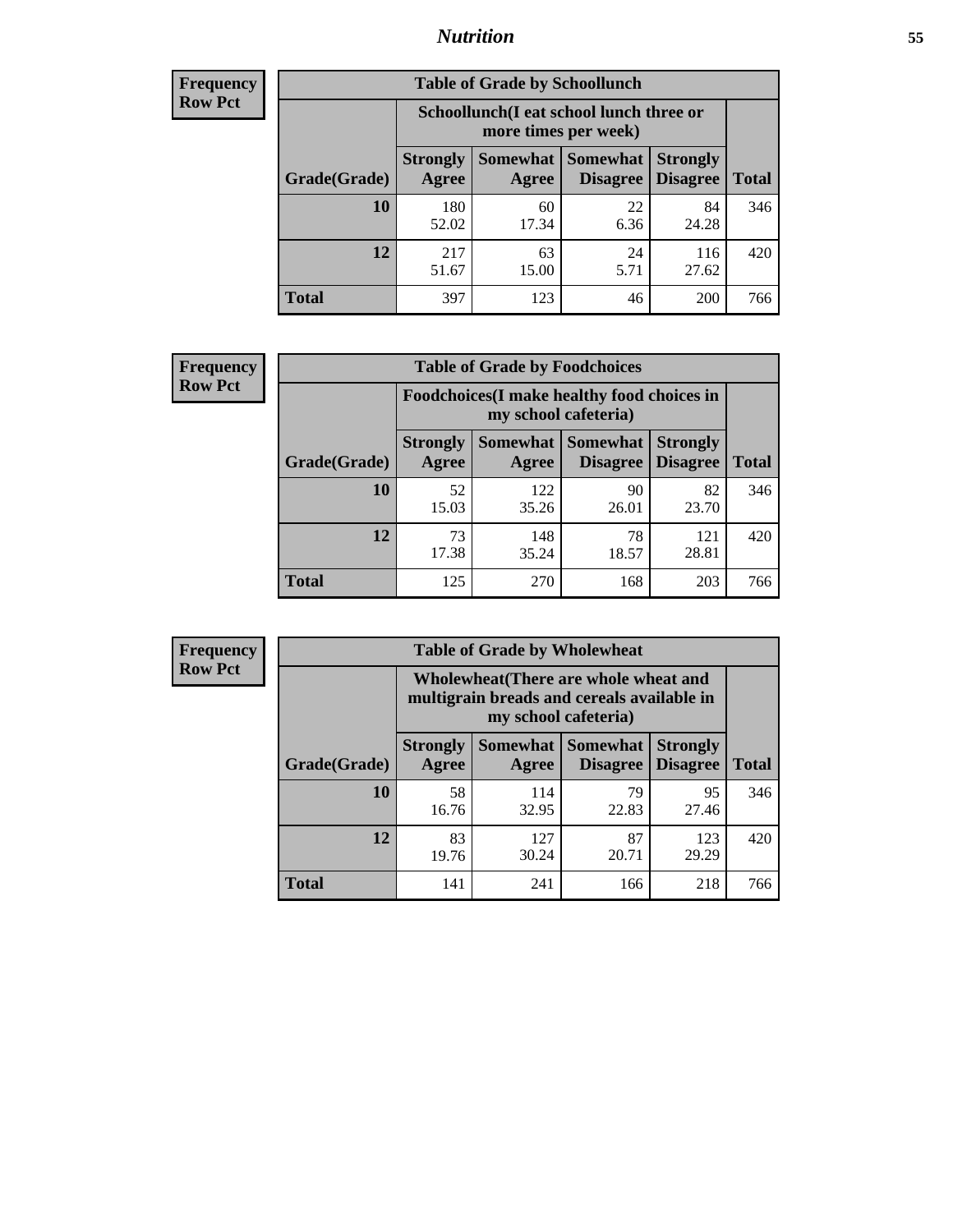### *Nutrition* **56**

**Frequency Row Pct**

| <b>Table of Grade by Healthyvending</b> |                                                                                                                                               |                          |                                    |                                    |              |  |
|-----------------------------------------|-----------------------------------------------------------------------------------------------------------------------------------------------|--------------------------|------------------------------------|------------------------------------|--------------|--|
|                                         | Healthyvending (If only healthy snacks and<br>beverages were available in the vending<br>machines during the school day,<br>I would buy them) |                          |                                    |                                    |              |  |
| Grade(Grade)                            | <b>Strongly</b><br>Agree                                                                                                                      | <b>Somewhat</b><br>Agree | <b>Somewhat</b><br><b>Disagree</b> | <b>Strongly</b><br><b>Disagree</b> | <b>Total</b> |  |
| 10                                      | 106<br>30.64                                                                                                                                  | 97<br>28.03              | 61<br>17.63                        | 82<br>23.70                        | 346          |  |
| 12                                      | 118<br>28.10                                                                                                                                  | 129<br>30.71             | 82<br>19.52                        | 91<br>21.67                        | 420          |  |
| <b>Total</b>                            | 224                                                                                                                                           | 226                      | 143                                | 173                                | 766          |  |

**Frequency Row Pct**

| <b>Table of Grade by Schoolbreakfast</b> |                                                                                                                                         |                          |                                    |                                    |              |  |  |
|------------------------------------------|-----------------------------------------------------------------------------------------------------------------------------------------|--------------------------|------------------------------------|------------------------------------|--------------|--|--|
|                                          | Schoolbreakfast (If breakfast were<br>available at school,<br>but outside the cafeteria,<br>I would eat breakfast at school more often) |                          |                                    |                                    |              |  |  |
| Grade(Grade)                             | <b>Strongly</b><br>Agree                                                                                                                | <b>Somewhat</b><br>Agree | <b>Somewhat</b><br><b>Disagree</b> | <b>Strongly</b><br><b>Disagree</b> | <b>Total</b> |  |  |
| 10                                       | 122<br>35.26                                                                                                                            | 104<br>30.06             | 40<br>11.56                        | 80<br>23.12                        | 346          |  |  |
| 12                                       | 139<br>33.10                                                                                                                            | 139<br>33.10             | 50<br>11.90                        | 92<br>21.90                        | 420          |  |  |
| <b>Total</b>                             | 261                                                                                                                                     | 243                      | 90                                 | 172                                | 766          |  |  |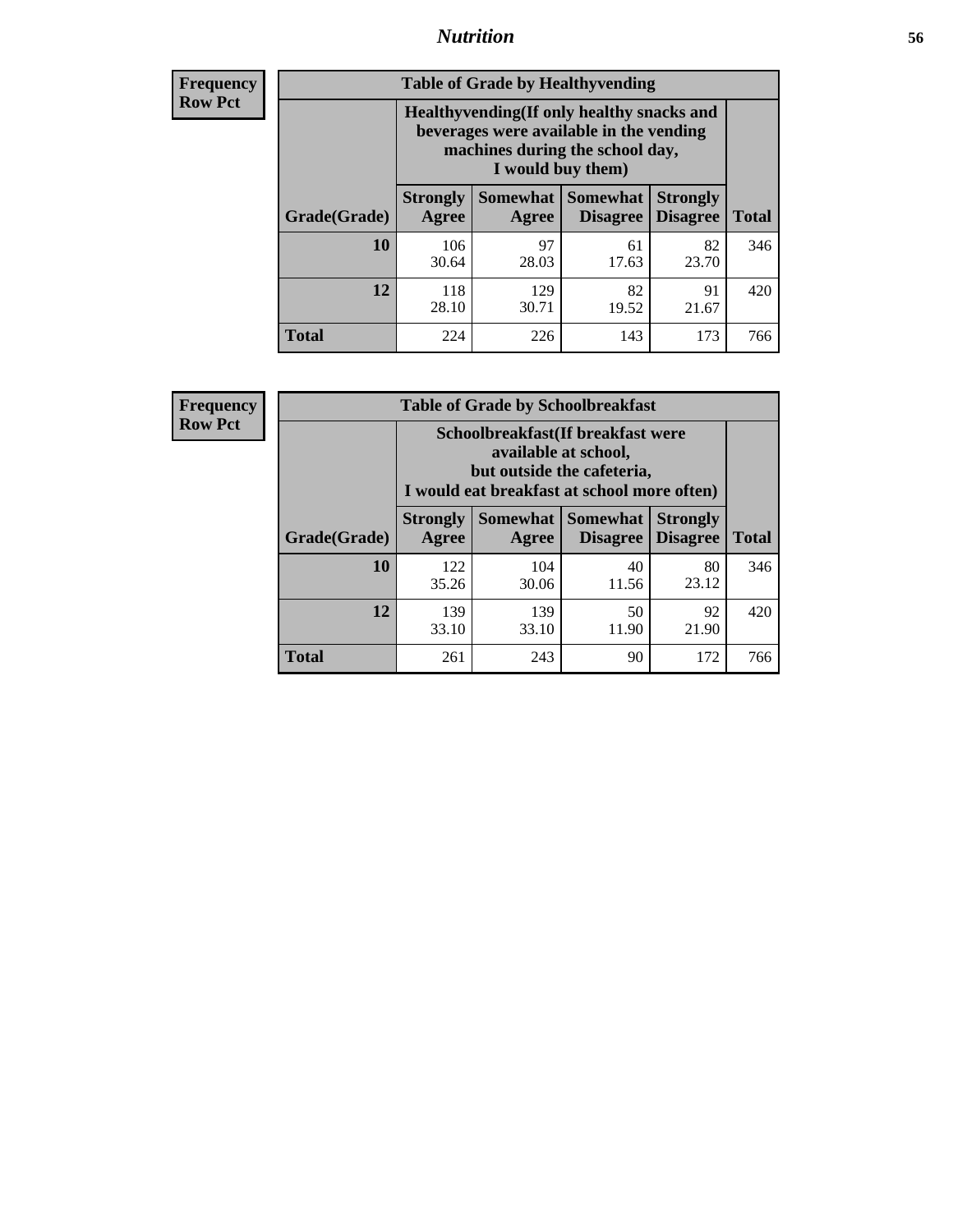| Frequency<br><b>Col Pct</b> | <b>Table of Educationaids by Grade</b>                                                                    |                    |              |              |
|-----------------------------|-----------------------------------------------------------------------------------------------------------|--------------------|--------------|--------------|
|                             | <b>Educationaids</b> (I<br>have been<br>taught about<br><b>HIV/AIDS</b> at<br>school in the<br>past year) | Grade(Grade)<br>10 | 12           | <b>Total</b> |
|                             | Yes                                                                                                       | 301<br>86.99       | 235<br>55.95 | 536          |
|                             | N <sub>0</sub>                                                                                            | 45<br>13.01        | 185<br>44.05 | 230          |
|                             | <b>Total</b>                                                                                              | 346                | 420          | 766          |

| Frequency      | <b>Table of Educationcharacter by Grade</b>                                                             |              |              |              |  |  |
|----------------|---------------------------------------------------------------------------------------------------------|--------------|--------------|--------------|--|--|
| <b>Col Pct</b> | Educationcharacter(I<br>have been taught<br>about character<br>education in the past<br>year at school) | Grade(Grade) |              |              |  |  |
|                |                                                                                                         | 10           | 12           | <b>Total</b> |  |  |
|                | Yes                                                                                                     | 249<br>71.97 | 246<br>58.57 | 495          |  |  |
|                | N <sub>0</sub>                                                                                          | 97<br>28.03  | 174<br>41.43 | 271          |  |  |
|                | <b>Total</b>                                                                                            | 346          | 420          | 766          |  |  |

| Frequency      | <b>Table of Gradcoach1 by Grade</b> |              |              |              |
|----------------|-------------------------------------|--------------|--------------|--------------|
| <b>Col Pct</b> | Gradcoach1(I                        |              |              |              |
|                | know who my<br><b>Graduation</b>    | Grade(Grade) |              |              |
|                | Coach is)                           | 10           | 12           | <b>Total</b> |
|                | <b>Yes</b>                          | 124<br>35.84 | 245<br>58.33 | 369          |
|                | N <sub>0</sub>                      | 222<br>64.16 | 175<br>41.67 | 397          |
|                | <b>Total</b>                        | 346          | 420          | 766          |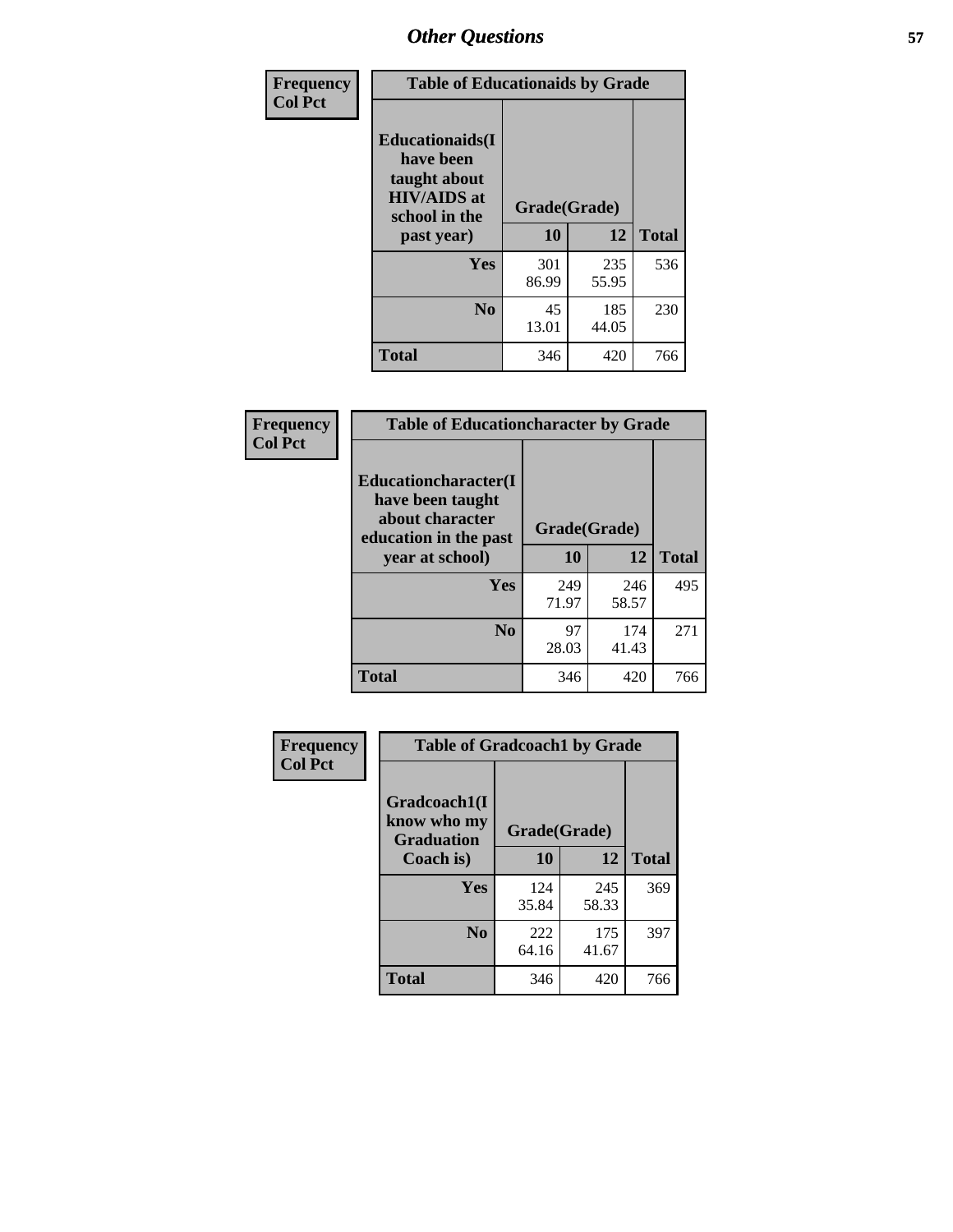| Frequency      |                                   | <b>Table of Gradcoach2 by Grade</b> |              |              |  |
|----------------|-----------------------------------|-------------------------------------|--------------|--------------|--|
| <b>Col Pct</b> |                                   |                                     |              |              |  |
|                | Gradcoach2(I<br>have              |                                     |              |              |  |
|                | contacted my<br><b>Graduation</b> | Grade(Grade)                        |              |              |  |
|                | Coach)                            | 10                                  | 12           | <b>Total</b> |  |
|                | Yes                               | 43<br>12.43                         | 159<br>37.86 | 202          |  |
|                | N <sub>0</sub>                    | 303<br>87.57                        | 261<br>62.14 | 564          |  |
|                | <b>Total</b>                      | 346                                 | 420          | 766          |  |

| Frequency<br><b>Col Pct</b> | <b>Table of Gradcoach3 by Grade</b>                                         |              |              |              |
|-----------------------------|-----------------------------------------------------------------------------|--------------|--------------|--------------|
|                             | Gradcoach3(I<br>have received<br>assistance<br>from my<br><b>Graduation</b> | Grade(Grade) |              |              |
|                             | Coach)                                                                      | 10           | 12           | <b>Total</b> |
|                             | Yes                                                                         | 39<br>11.27  | 144<br>34.29 | 183          |
|                             | N <sub>0</sub>                                                              | 66<br>19.08  | 77<br>18.33  | 143          |
|                             | Don't know                                                                  | 241<br>69.65 | 199<br>47.38 | 440          |
|                             | <b>Total</b>                                                                | 346          | 420          | 766          |

| Frequency<br><b>Col Pct</b> | <b>Table of Selfharm by Grade</b>                                                                                                                                          |                    |              |              |
|-----------------------------|----------------------------------------------------------------------------------------------------------------------------------------------------------------------------|--------------------|--------------|--------------|
|                             | <b>Selfharm</b> (During<br>the past 12<br>months,<br>I harmed myself<br>on purpose<br><b>Suicideconsider</b><br>During the past<br>12 months,<br>I seriously<br>considered | Grade(Grade)<br>10 | 12           | <b>Total</b> |
|                             | suicide)                                                                                                                                                                   |                    |              |              |
|                             | Yes                                                                                                                                                                        | 44<br>12.72        | 28<br>6.67   | 72           |
|                             | N <sub>0</sub>                                                                                                                                                             | 302<br>87.28       | 392<br>93.33 | 694          |
|                             | <b>Total</b>                                                                                                                                                               | 346                | 420          | 766          |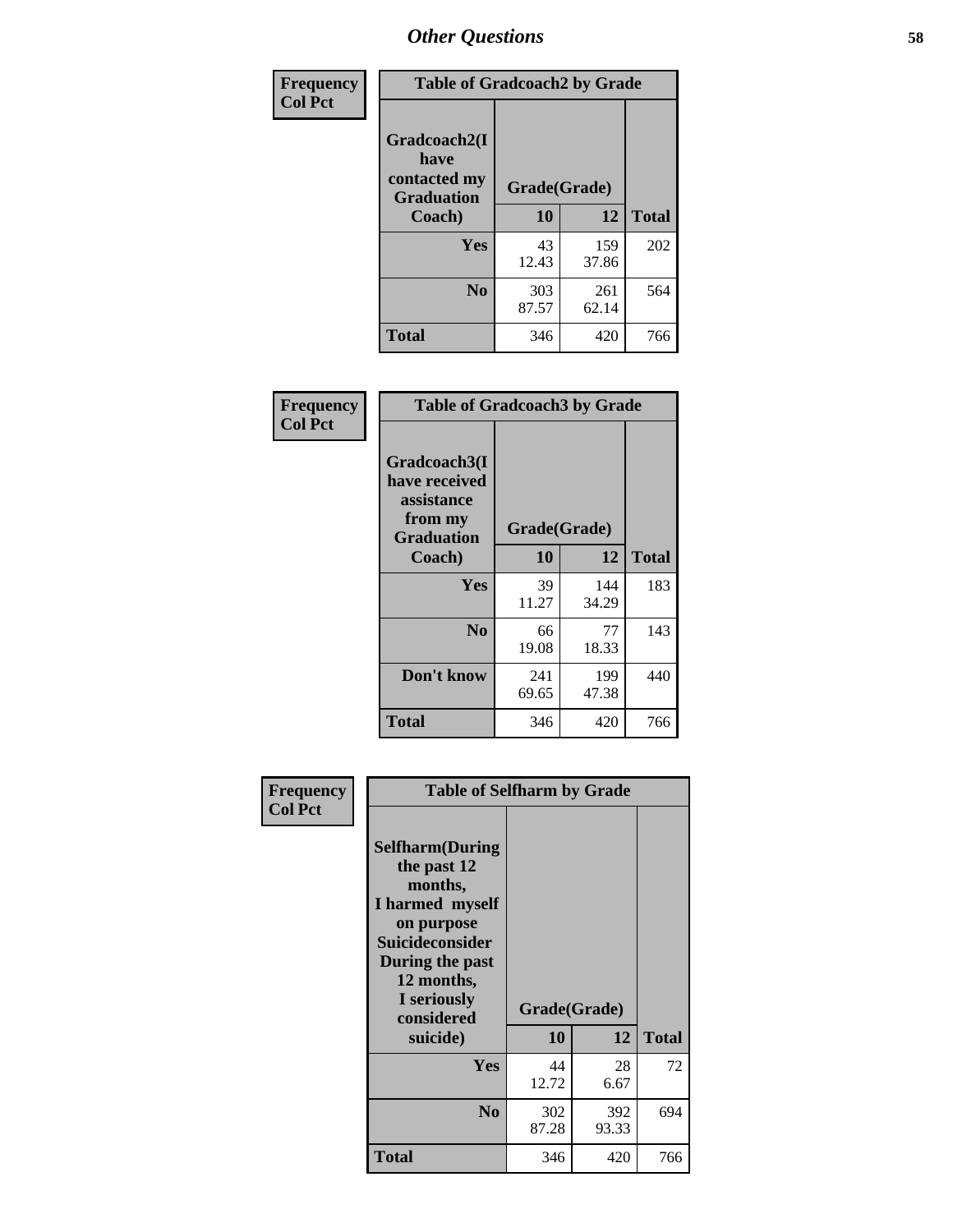| <b>Frequency</b> | <b>Table of Suicideconsider by Grade</b> |              |              |              |
|------------------|------------------------------------------|--------------|--------------|--------------|
| <b>Col Pct</b>   |                                          | Grade(Grade) |              |              |
|                  | <b>Suicideconsider</b>                   | 10           | 12           | <b>Total</b> |
|                  | Yes                                      | 50<br>14.45  | 39<br>9.29   | 89           |
|                  | N <sub>0</sub>                           | 296<br>85.55 | 381<br>90.71 | 677          |
|                  | <b>Total</b>                             | 346          | 420          | 766          |

| Frequency      | <b>Table of Suicideattempt by Grade</b>              |              |              |              |
|----------------|------------------------------------------------------|--------------|--------------|--------------|
| <b>Col Pct</b> | Suicideattempt(I<br>have attempted<br>suicide in the | Grade(Grade) |              |              |
|                | last year)                                           | 10           | 12           | <b>Total</b> |
|                | Yes                                                  | 25<br>7.23   | 22<br>5.24   | 47           |
|                | N <sub>0</sub>                                       | 321<br>92.77 | 398<br>94.76 | 719          |
|                | <b>Total</b>                                         | 346          | 420          | 766          |

| Frequency      | <b>Table of Instantmessaged by Grade</b>               |              |              |              |
|----------------|--------------------------------------------------------|--------------|--------------|--------------|
| <b>Col Pct</b> | Instantmessaged(I<br>have instant<br>messaged people I | Grade(Grade) |              |              |
|                | do not even know)                                      | 10           | 12           | <b>Total</b> |
|                | <b>Yes</b>                                             | 140<br>40.46 | 150<br>35.71 | 290          |
|                | N <sub>0</sub>                                         | 206<br>59.54 | 270<br>64.29 | 476          |
|                | <b>Total</b>                                           | 346          | 420          | 766          |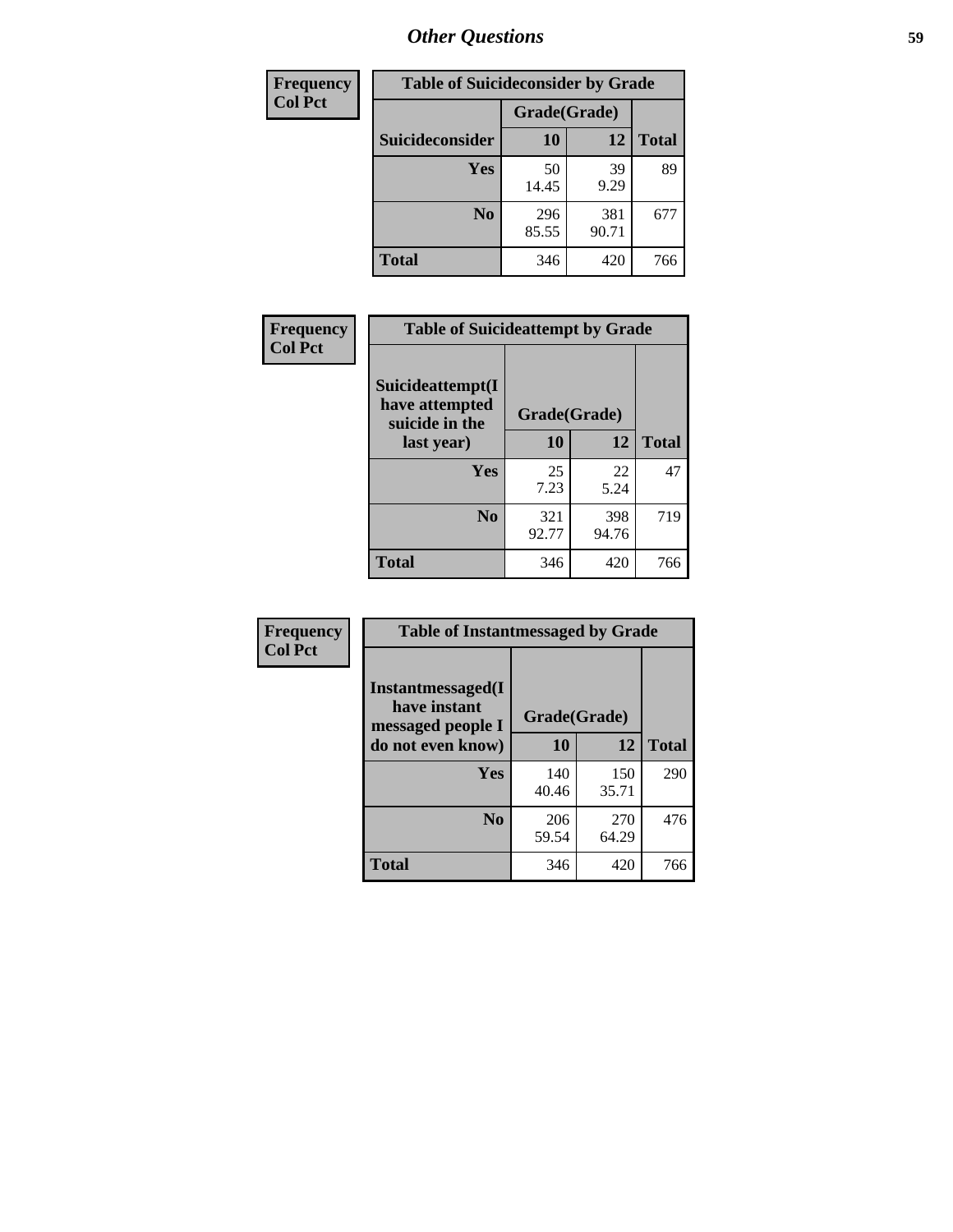| Frequency      | <b>Table of Getsalong by Grade</b>                          |              |              |              |  |  |  |
|----------------|-------------------------------------------------------------|--------------|--------------|--------------|--|--|--|
| <b>Col Pct</b> | <b>Getsalong</b> (I get<br>along with other<br>students and | Grade(Grade) |              |              |  |  |  |
|                | adults)                                                     | 10           | 12           | <b>Total</b> |  |  |  |
|                | <b>Strongly Agree</b>                                       | 153<br>44.22 | 238<br>56.67 | 391          |  |  |  |
|                | <b>Somewhat Agree</b>                                       | 166<br>47.98 | 158<br>37.62 | 324          |  |  |  |
|                | <b>Somewhat Disagree</b>                                    | 15<br>4.34   | 12<br>2.86   | 27           |  |  |  |
|                | <b>Strongly Disagree</b>                                    | 12<br>3.47   | 12<br>2.86   | 24           |  |  |  |
|                | <b>Total</b>                                                | 346          | 420          | 766          |  |  |  |

| Frequency      | <b>Table of Safehome by Grade</b> |              |                    |              |  |  |  |  |
|----------------|-----------------------------------|--------------|--------------------|--------------|--|--|--|--|
| <b>Col Pct</b> | Safehome(I feel<br>safe at home)  | <b>10</b>    | Grade(Grade)<br>12 | <b>Total</b> |  |  |  |  |
|                | <b>Strongly Agree</b>             | 242<br>69.94 | 303<br>72.14       | 545          |  |  |  |  |
|                | <b>Somewhat Agree</b>             | 79<br>22.83  | 96<br>22.86        | 175          |  |  |  |  |
|                | <b>Somewhat Disagree</b>          | 17<br>4.91   | 13<br>3.10         | 30           |  |  |  |  |
|                | <b>Strongly Disagree</b>          | 8<br>2.31    | 8<br>1.90          | 16           |  |  |  |  |
|                | <b>Total</b>                      | 346          | 420                | 766          |  |  |  |  |

| Frequency<br><b>Col Pct</b> | <b>Table of Adulttalk by Grade</b>                                                   |              |              |              |  |  |
|-----------------------------|--------------------------------------------------------------------------------------|--------------|--------------|--------------|--|--|
|                             | <b>Adulttalk</b> (I<br>know an<br>adult at<br>school that<br>I can talk<br>with if I | Grade(Grade) |              |              |  |  |
|                             | need help)                                                                           | 10           | 12           | <b>Total</b> |  |  |
|                             | <b>Yes</b>                                                                           | 245<br>70.81 | 307<br>73.10 | 552          |  |  |
|                             | N <sub>0</sub>                                                                       | 101<br>29.19 | 113<br>26.90 | 214          |  |  |
|                             | <b>Total</b>                                                                         | 346          | 420          | 766          |  |  |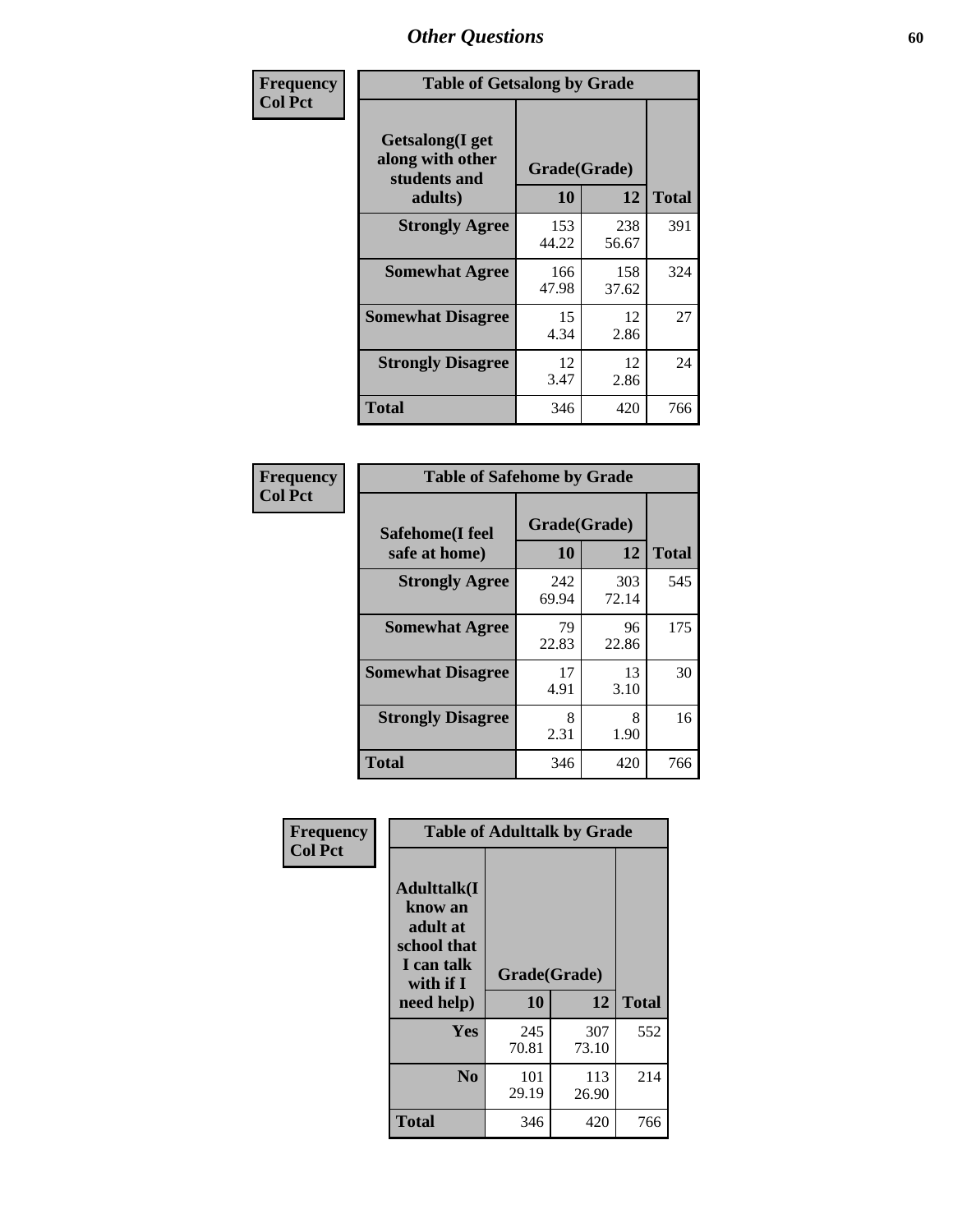**Frequency Row Pct**

| <b>Table of Grade by Tytime</b> |             |                                                                                                                  |             |              |             |             |     |  |  |  |
|---------------------------------|-------------|------------------------------------------------------------------------------------------------------------------|-------------|--------------|-------------|-------------|-----|--|--|--|
|                                 |             | Tytime (On an average school day,<br>how much unsupervised time do I spend watching TV)                          |             |              |             |             |     |  |  |  |
| Grade(Grade)   None             |             | <b>Less that</b><br>$2 - 3$<br>$4 - 5$<br>$6+$<br>hour/day   hour/day<br>  hours/day<br>hours/day<br>  hours/day |             |              |             |             |     |  |  |  |
| 10                              | 39<br>11.27 | 54<br>15.61                                                                                                      | 48<br>13.87 | 105<br>30.35 | 47<br>13.58 | 53<br>15.32 | 346 |  |  |  |
| 12                              | 60<br>14.29 | 64<br>15.24                                                                                                      | 84<br>20.00 | 141<br>33.57 | 43<br>10.24 | 28<br>6.67  | 420 |  |  |  |
| <b>Total</b>                    | 99          | 118                                                                                                              | 132         | 246          | 90          | 81          | 766 |  |  |  |

**Frequency Row Pct**

| <b>Table of Grade by Computertime</b> |             |                                                                                                   |          |                      |                      |                   |              |  |  |  |
|---------------------------------------|-------------|---------------------------------------------------------------------------------------------------|----------|----------------------|----------------------|-------------------|--------------|--|--|--|
|                                       |             | Computertime (On an average school day,<br>how much unsupervised time do I spend on the computer) |          |                      |                      |                   |              |  |  |  |
| Grade(Grade)                          | None        | <b>Less that</b><br>hour/day                                                                      | hour/day | $2 - 3$<br>hours/day | $4 - 5$<br>hours/day | $6+$<br>hours/day | <b>Total</b> |  |  |  |
| 10                                    | 37<br>10.69 | 55<br>99<br>49<br>40<br>66<br>19.08<br>15.90<br>28.61<br>11.56<br>14.16                           |          |                      |                      |                   |              |  |  |  |
| 12                                    | 35<br>8.33  | 88<br>97<br>35<br>115<br>50<br>27.38<br>23.10<br>11.90<br>8.33<br>20.95                           |          |                      |                      |                   |              |  |  |  |
| <b>Total</b>                          | 72          | 163                                                                                               | 143      | 214                  | 99                   | 75                | 766          |  |  |  |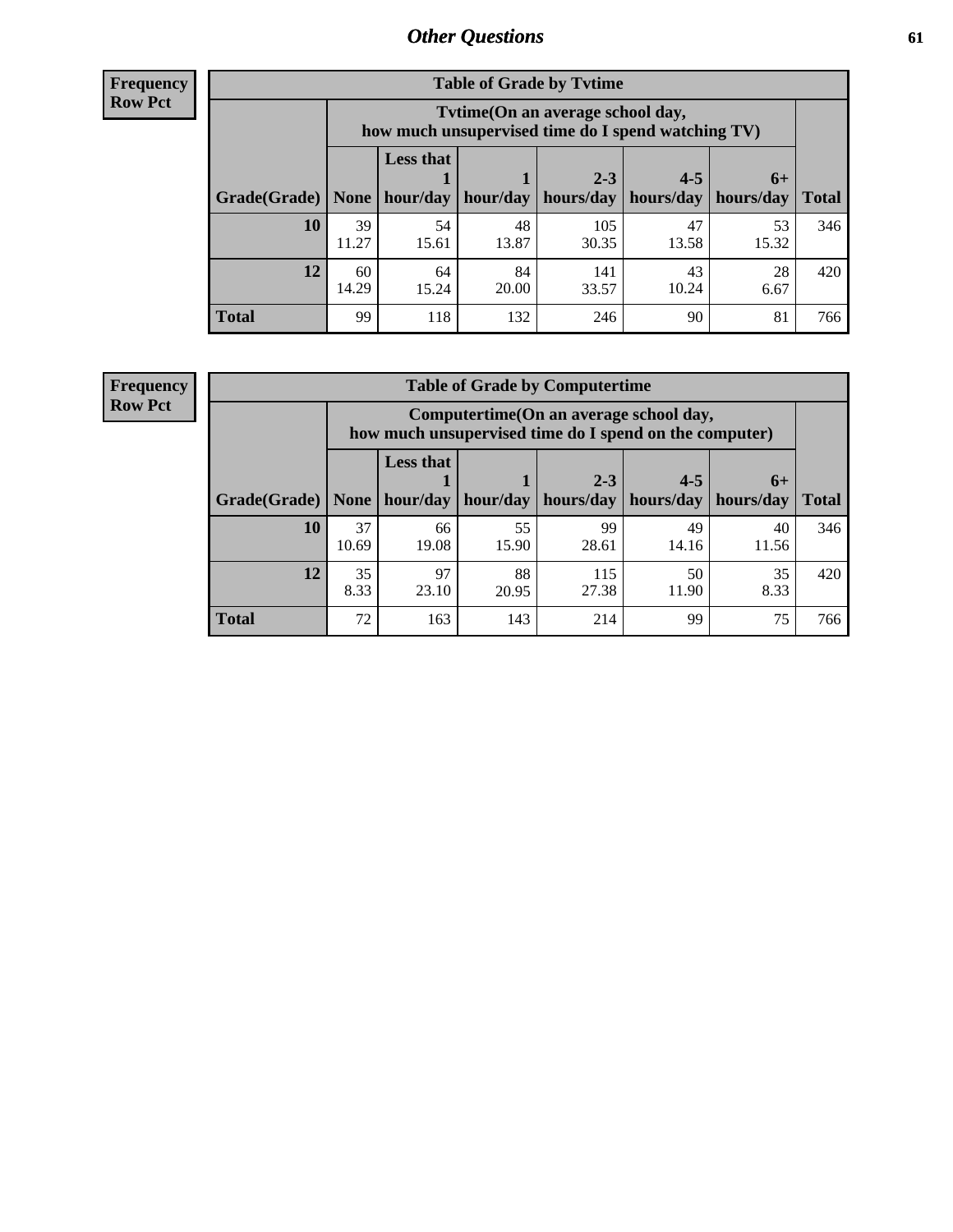#### *Questions about Driving Laws* **62** *Driving Questions were asked only of high school students.*

| <b>Frequency</b> |
|------------------|
| <b>Row Pct</b>   |

| <b>Table of Grade by License1</b> |                                     |                                                                                                                                           |                |            |               |              |  |  |  |  |
|-----------------------------------|-------------------------------------|-------------------------------------------------------------------------------------------------------------------------------------------|----------------|------------|---------------|--------------|--|--|--|--|
|                                   |                                     | License1(During the first 6 months of driving<br>with a provisional license,<br>the only passengers who can ride with the<br>driver are:) |                |            |               |              |  |  |  |  |
| Grade(Grade)                      | <b>Parent or</b><br><b>Guardian</b> | Family<br><b>Members</b>                                                                                                                  | <b>Friends</b> | Anyone     | Don't<br>Know | <b>Total</b> |  |  |  |  |
| 10                                | 121<br>34.97                        | 159<br>45.95                                                                                                                              | 8<br>2.31      | 20<br>5.78 | 38<br>10.98   | 346          |  |  |  |  |
| 12                                | 115<br>27.38                        | 10<br>25<br>38<br>232<br>2.38<br>5.95<br>55.24<br>9.05                                                                                    |                |            |               |              |  |  |  |  |
| <b>Total</b>                      | 236                                 | 391                                                                                                                                       | 18             | 45         | 76            | 766          |  |  |  |  |

| <b>Frequency</b> |              | <b>Table of Grade by License2</b> |                                                                                                          |                              |                                                      |                      |              |  |  |
|------------------|--------------|-----------------------------------|----------------------------------------------------------------------------------------------------------|------------------------------|------------------------------------------------------|----------------------|--------------|--|--|
| <b>Row Pct</b>   |              |                                   | License2(17 yr old drivers with a<br>provisional driver's license cannot<br>drive between the hours of:) |                              |                                                      |                      |              |  |  |
|                  | Grade(Grade) | <b>Midnight</b><br>to 6am         | 1am<br>to<br>5am                                                                                         | 1am<br>t <sub>0</sub><br>6am | N <sub>0</sub><br>curfew<br>for $17$<br>year<br>olds | Don't<br><b>Know</b> | <b>Total</b> |  |  |
|                  | 10           | 185<br>53.47                      | 34<br>9.83                                                                                               | 22<br>6.36                   | 14<br>4.05                                           | 91<br>26.30          | 346          |  |  |
|                  | 12           | 288<br>68.57                      | 27<br>6.43                                                                                               | 29<br>6.90                   | 13<br>3.10                                           | 63<br>15.00          | 420          |  |  |
|                  | <b>Total</b> | 473                               | 61                                                                                                       | 51                           | 27                                                   | 154                  | 766          |  |  |

| Frequency      |              | <b>Table of Grade by License3</b> |                                                                                                 |             |            |            |               |              |
|----------------|--------------|-----------------------------------|-------------------------------------------------------------------------------------------------|-------------|------------|------------|---------------|--------------|
| <b>Row Pct</b> |              |                                   | License3(For drivers under the age of<br>21.<br>what level of alcohol is considered<br>$DUI$ ?) |             |            |            |               |              |
|                | Grade(Grade) | Any<br><b>Amount</b>              | 0.02                                                                                            | 0.04        | 0.06       | 0.08       | Don't<br>know | <b>Total</b> |
|                | 10           | 70<br>20.23                       | 79<br>22.83                                                                                     | 42<br>12.14 | 24<br>6.94 | 29<br>8.38 | 102<br>29.48  | 346          |
|                | 12           | 88<br>20.95                       | 135<br>32.14                                                                                    | 40<br>9.52  | 19<br>4.52 | 39<br>9.29 | 99<br>23.57   | 420          |
|                | <b>Total</b> | 158                               | 214                                                                                             | 82          | 43         | 68         | 201           | 766          |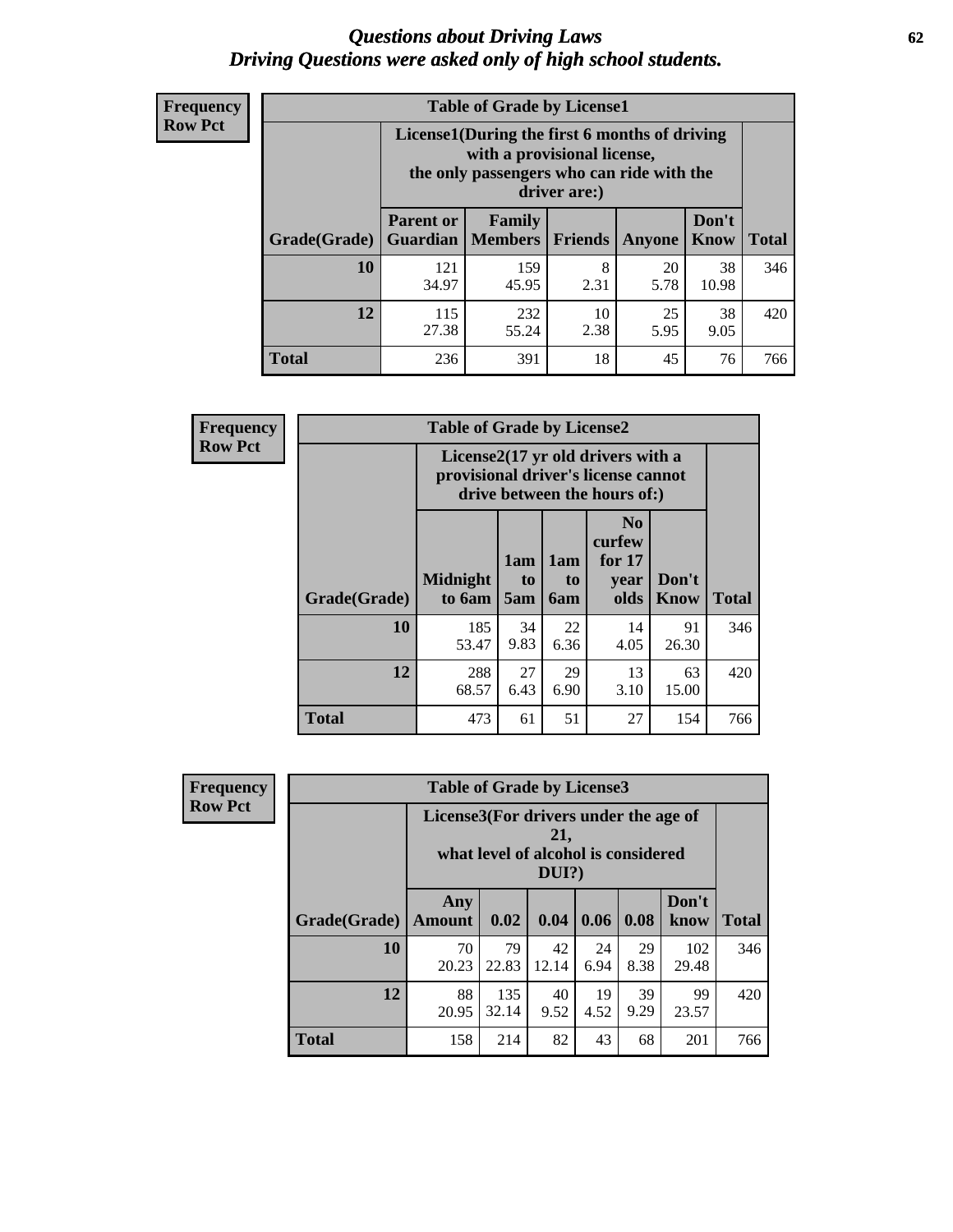#### *Questions about Driving Laws* **63** *Driving Questions were asked only of high school students.*

**Frequency Row Pct**

| <b>Table of Grade by License4</b> |             |                                                                                                                                                                                                                                                                                |            |            |            |              |     |  |  |
|-----------------------------------|-------------|--------------------------------------------------------------------------------------------------------------------------------------------------------------------------------------------------------------------------------------------------------------------------------|------------|------------|------------|--------------|-----|--|--|
|                                   |             | License4(A driver under 21 automatically<br>loses his/her license if caught exceeding the<br>posted speet limit by:)<br>Can't<br>lose<br><b>Depends</b><br>license<br>$15+$<br>$25+$<br>$35+$<br>Don't<br>for<br>on<br><b>Total</b><br>mph<br>speeding<br>mph<br>judge<br>know |            |            |            |              |     |  |  |
| Grade(Grade)                      | mph         |                                                                                                                                                                                                                                                                                |            |            |            |              |     |  |  |
| 10                                | 65<br>18.79 | 55<br>15.90                                                                                                                                                                                                                                                                    | 31<br>8.96 | 26<br>7.51 | 25<br>7.23 | 144<br>41.62 | 346 |  |  |
| 12                                | 82<br>19.52 | 110<br>59<br>36<br>25<br>108<br>26.19<br>14.05<br>5.95<br>25.71<br>8.57                                                                                                                                                                                                        |            |            |            |              |     |  |  |
| <b>Total</b>                      | 147         | 165                                                                                                                                                                                                                                                                            | 90         | 62         | 50         | 252          | 766 |  |  |

| Frequency      | <b>Table of Grade by License5</b> |              |                                                                                                                                      |                     |       |
|----------------|-----------------------------------|--------------|--------------------------------------------------------------------------------------------------------------------------------------|---------------------|-------|
| <b>Row Pct</b> |                                   |              | License5(A)<br>Georgia teenager<br>with family<br>connections or a<br>good lawyer can<br>break a teen<br>driving law and<br>license) | keep their driver's |       |
|                | Grade(Grade)                      | <b>Yes</b>   | N <sub>0</sub>                                                                                                                       | Don't<br>know       | Total |
|                | 10                                | 44<br>12.72  | 185<br>53.47                                                                                                                         | 117<br>33.82        | 346   |
|                | 12                                | 140<br>33.33 | 170<br>40.48                                                                                                                         | 110<br>26.19        | 420   |
|                | Total                             | 184          | 355                                                                                                                                  | 227                 | 766   |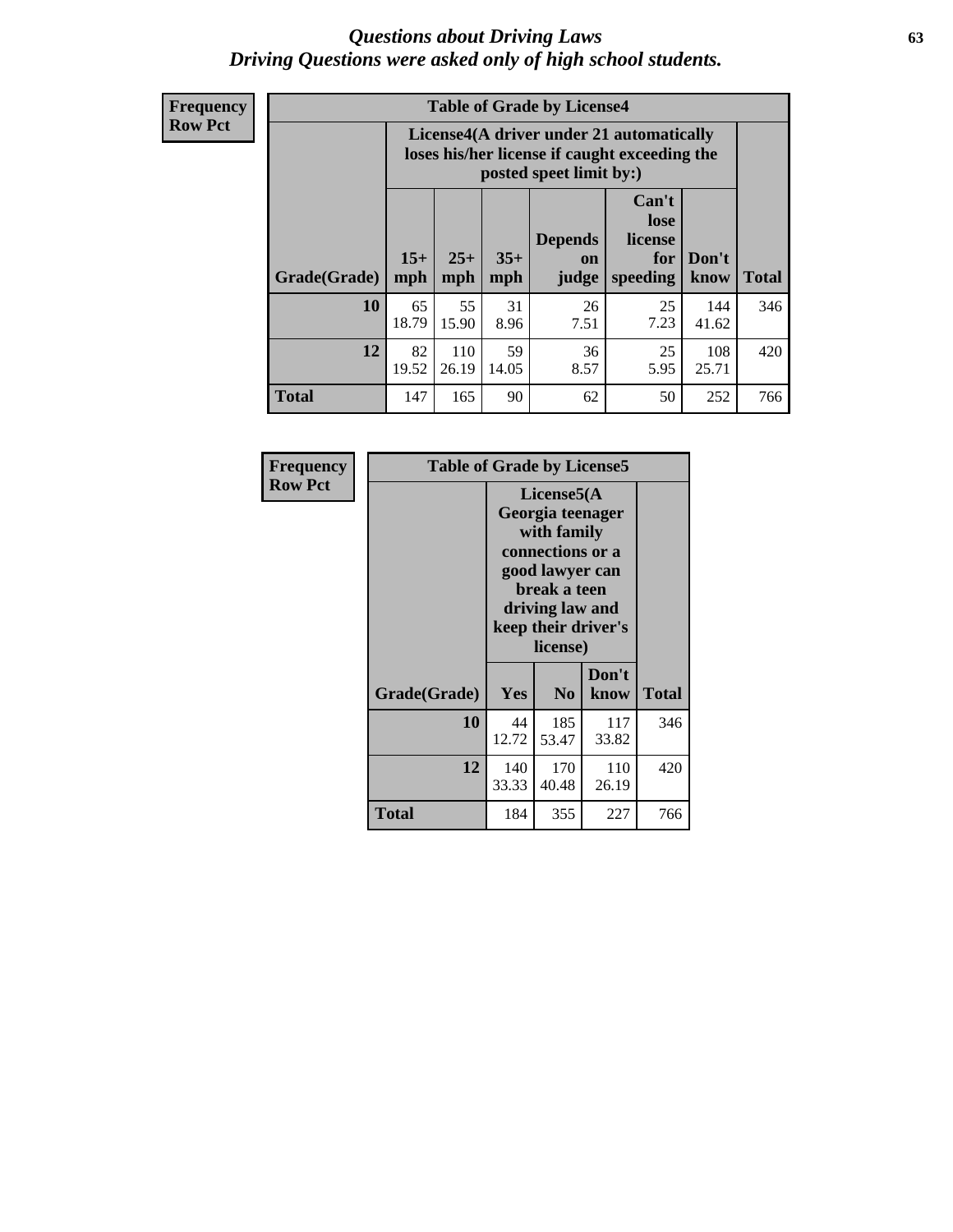#### *Questions about Driving Laws* **64** *Driving Questions were asked only of high school students.*

| <b>Frequency</b> | <b>Table of Grade by License6</b> |              |                                                                                                                                                 |               |              |  |
|------------------|-----------------------------------|--------------|-------------------------------------------------------------------------------------------------------------------------------------------------|---------------|--------------|--|
| <b>Row Pct</b>   |                                   |              | License <sub>6</sub> (I know a<br>friend or<br>classmate that<br>broke a teen<br>driving law,<br>but was allowed to<br>keep his/her<br>license) |               |              |  |
|                  | Grade(Grade)                      | Yes          | N <sub>0</sub>                                                                                                                                  | Don't<br>know | <b>Total</b> |  |
|                  | 10                                | 63<br>18.21  | 173<br>50.00                                                                                                                                    | 110<br>31.79  | 346          |  |
|                  | 12                                | 159<br>37.86 | 420                                                                                                                                             |               |              |  |
|                  | <b>Total</b>                      | 222          | 331                                                                                                                                             | 213           | 766          |  |

| <b>Frequency</b> |              |                                                                             | <b>Table of Grade by License7</b>                                                             |                                                   |                        |              |  |
|------------------|--------------|-----------------------------------------------------------------------------|-----------------------------------------------------------------------------------------------|---------------------------------------------------|------------------------|--------------|--|
| <b>Row Pct</b>   |              |                                                                             | License7(A student under the age of 18 cam loser<br>his/her driving privileges if he or she:) |                                                   |                        |              |  |
|                  | Grade(Grade) | <b>Have</b><br>more than<br>10<br>unexcused<br>absences<br>per school<br>yr | Drop out<br>without  <br>graduating                                                           | <b>Bring</b><br>alcohol/drugs/weapon<br>to school | All of<br>the<br>above | <b>Total</b> |  |
|                  | 10           | 44<br>12.72                                                                 | 18<br>5.20                                                                                    | 28<br>8.09                                        | 256<br>73.99           | 346          |  |
|                  | 12           | 52<br>12.38                                                                 | 22<br>5.24                                                                                    | 23<br>5.48                                        | 323<br>76.90           | 420          |  |
|                  | <b>Total</b> | 96                                                                          | 40                                                                                            | 51                                                | 579                    | 766          |  |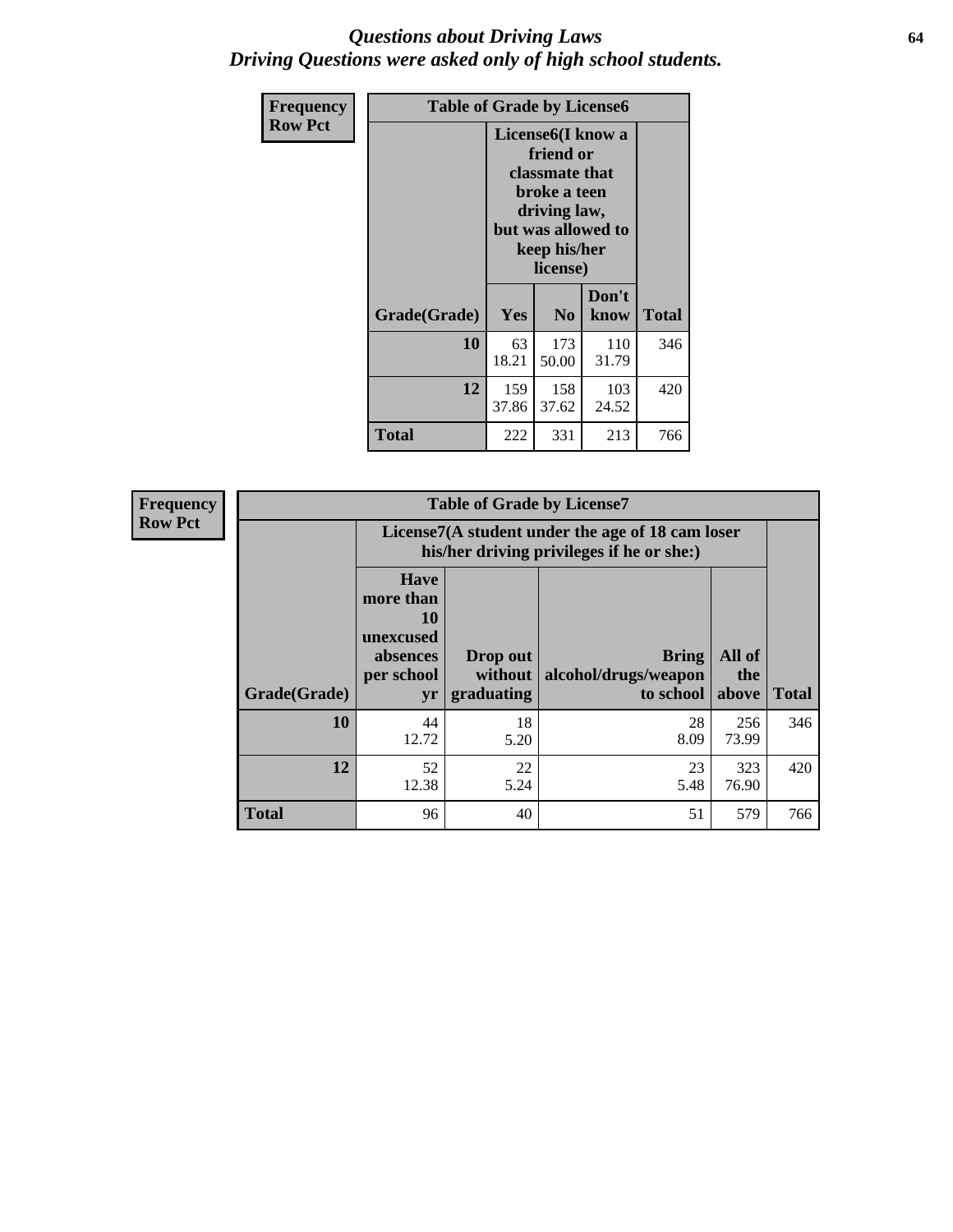# *Select Results by Gender* **65**

| Frequency      | <b>Table of SchoolClimate2 by Gender</b> |                |              |              |
|----------------|------------------------------------------|----------------|--------------|--------------|
| <b>Col Pct</b> | SchoolClimate2(I<br>feel successful at   | Gender(Gender) |              |              |
|                | school)                                  | <b>Female</b>  | <b>Male</b>  | <b>Total</b> |
|                | <b>Strongly Agree</b>                    | 148<br>36.63   | 116<br>32.04 | 264          |
|                | <b>Somewhat Agree</b>                    | 225<br>55.69   | 203<br>56.08 | 428          |
|                | <b>Somewhat Disagree</b>                 | 24<br>5.94     | 34<br>9.39   | 58           |
|                | <b>Strongly Disagree</b>                 | 7<br>1.73      | 9<br>2.49    | 16           |
|                | <b>Total</b>                             | 404            | 362          | 766          |

| Frequency      | <b>Table of SchoolClimate6 by Gender</b>                 |                                 |              |              |
|----------------|----------------------------------------------------------|---------------------------------|--------------|--------------|
| <b>Col Pct</b> | <b>SchoolClimate6(Teachers</b><br>treat me with respect) | Gender(Gender)<br><b>Female</b> | <b>Male</b>  | <b>Total</b> |
|                | <b>Strongly Agree</b>                                    | 139<br>34.41                    | 132<br>36.46 | 271          |
|                | <b>Somewhat Agree</b>                                    | 182<br>45.05                    | 155<br>42.82 | 337          |
|                | <b>Somewhat Disagree</b>                                 | 61<br>15.10                     | 51<br>14.09  | 112          |
|                | <b>Strongly Disagree</b>                                 | 22<br>5.45                      | 24<br>6.63   | 46           |
|                | <b>Total</b>                                             | 404                             | 362          | 766          |

| <b>Frequency</b> | <b>Table of SchoolClimate8 by Gender</b>                                             |               |                               |              |
|------------------|--------------------------------------------------------------------------------------|---------------|-------------------------------|--------------|
| <b>Col Pct</b>   | <b>SchoolClimate8(Students</b><br>are frequently<br>recognized for good<br>behavior) | <b>Female</b> | Gender(Gender)<br><b>Male</b> | <b>Total</b> |
|                  |                                                                                      |               |                               |              |
|                  | <b>Strongly Agree</b>                                                                | 44<br>10.89   | 59<br>16.30                   | 103          |
|                  | <b>Somewhat Agree</b>                                                                | 171<br>42.33  | 134<br>37.02                  | 305          |
|                  | <b>Somewhat Disagree</b>                                                             | 124<br>30.69  | 104<br>28.73                  | 228          |
|                  | <b>Strongly Disagree</b>                                                             | 65<br>16.09   | 65<br>17.96                   | 130          |
|                  | Total                                                                                | 404           | 362                           | 766          |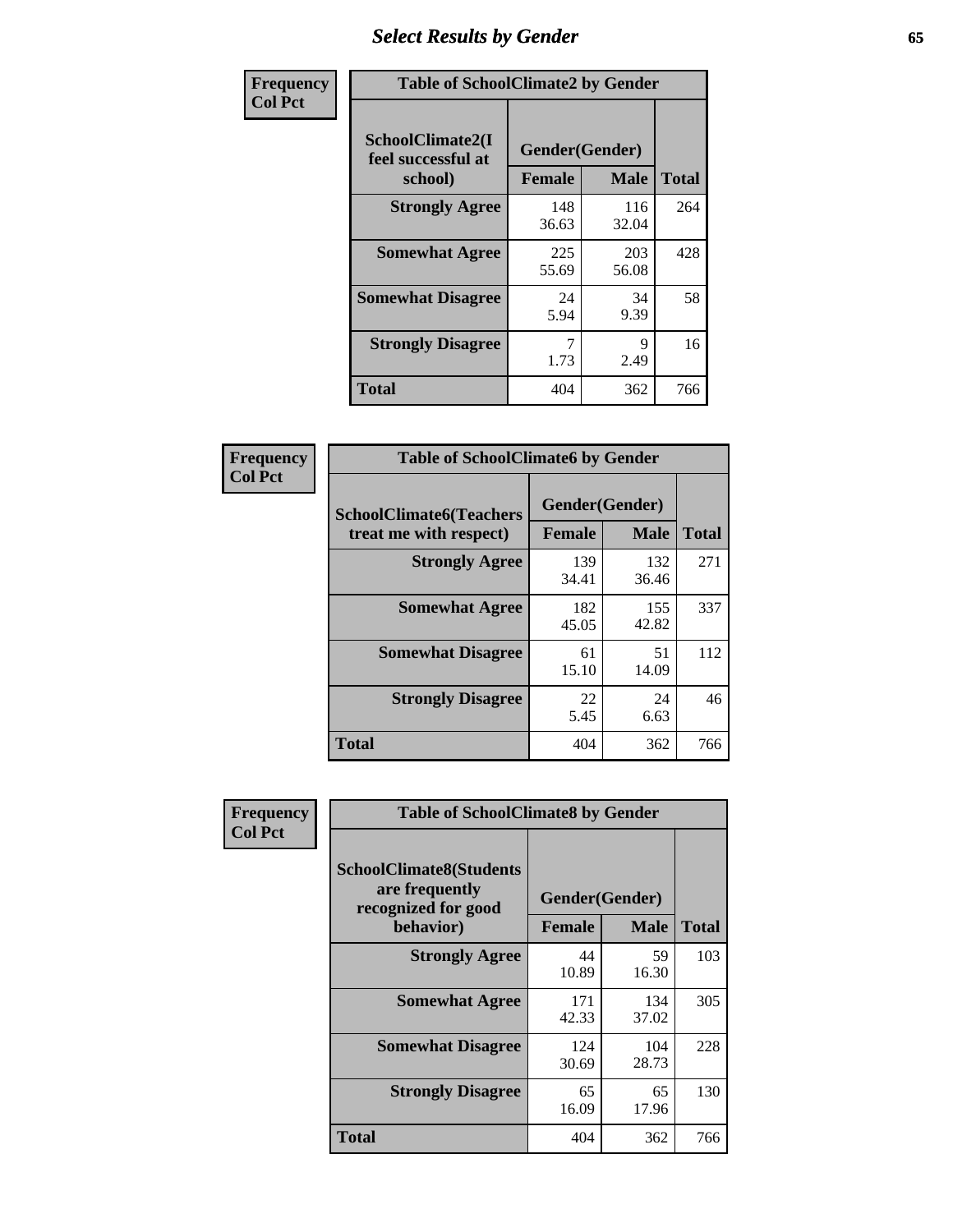# *Select Results by Gender* **66**

| Frequency      | <b>Table of Gender by Dropout</b> |                                                                        |                |              |
|----------------|-----------------------------------|------------------------------------------------------------------------|----------------|--------------|
| <b>Row Pct</b> |                                   | Dropout(I<br>have<br>thought<br>about<br>dropping<br>out of<br>school) |                |              |
|                | Gender(Gender)                    | <b>Yes</b>                                                             | N <sub>0</sub> | <b>Total</b> |
|                | <b>Female</b>                     | 109<br>26.98                                                           | 295<br>73.02   | 404          |
|                | <b>Male</b>                       | 113<br>31.22                                                           | 249<br>68.78   | 362          |
|                | <b>Total</b>                      | 222                                                                    | 544            | 766          |

| Frequency      |  |  | Tabl |
|----------------|--|--|------|
| <b>Row Pct</b> |  |  |      |
|                |  |  |      |
|                |  |  |      |
|                |  |  |      |

Г ٦

| <b>Table of Gender by Dropoutreason</b> |                             |                                                                     |                                 |                                |             |              |  |  |
|-----------------------------------------|-----------------------------|---------------------------------------------------------------------|---------------------------------|--------------------------------|-------------|--------------|--|--|
|                                         |                             | Dropoutreason (If I dropped out the<br>reason would most likely be) |                                 |                                |             |              |  |  |
| Gender(Gender)                          | Won't<br><b>Drop</b><br>out | <b>Bored</b>                                                        | <b>Family</b><br><b>Reasons</b> | <b>Being</b><br><b>Bullied</b> | Other       | <b>Total</b> |  |  |
| <b>Female</b>                           | 241<br>59.65                | 47<br>11.63                                                         | 34<br>8.42                      | 11<br>2.72                     | 71<br>17.57 | 404          |  |  |
| <b>Male</b>                             | 199<br>54.97                | 65<br>17.96                                                         | 36<br>9.94                      | 8<br>2.21                      | 54<br>14.92 | 362          |  |  |
| <b>Total</b>                            | 440                         | 112                                                                 | 70                              | 19                             | 125         | 766          |  |  |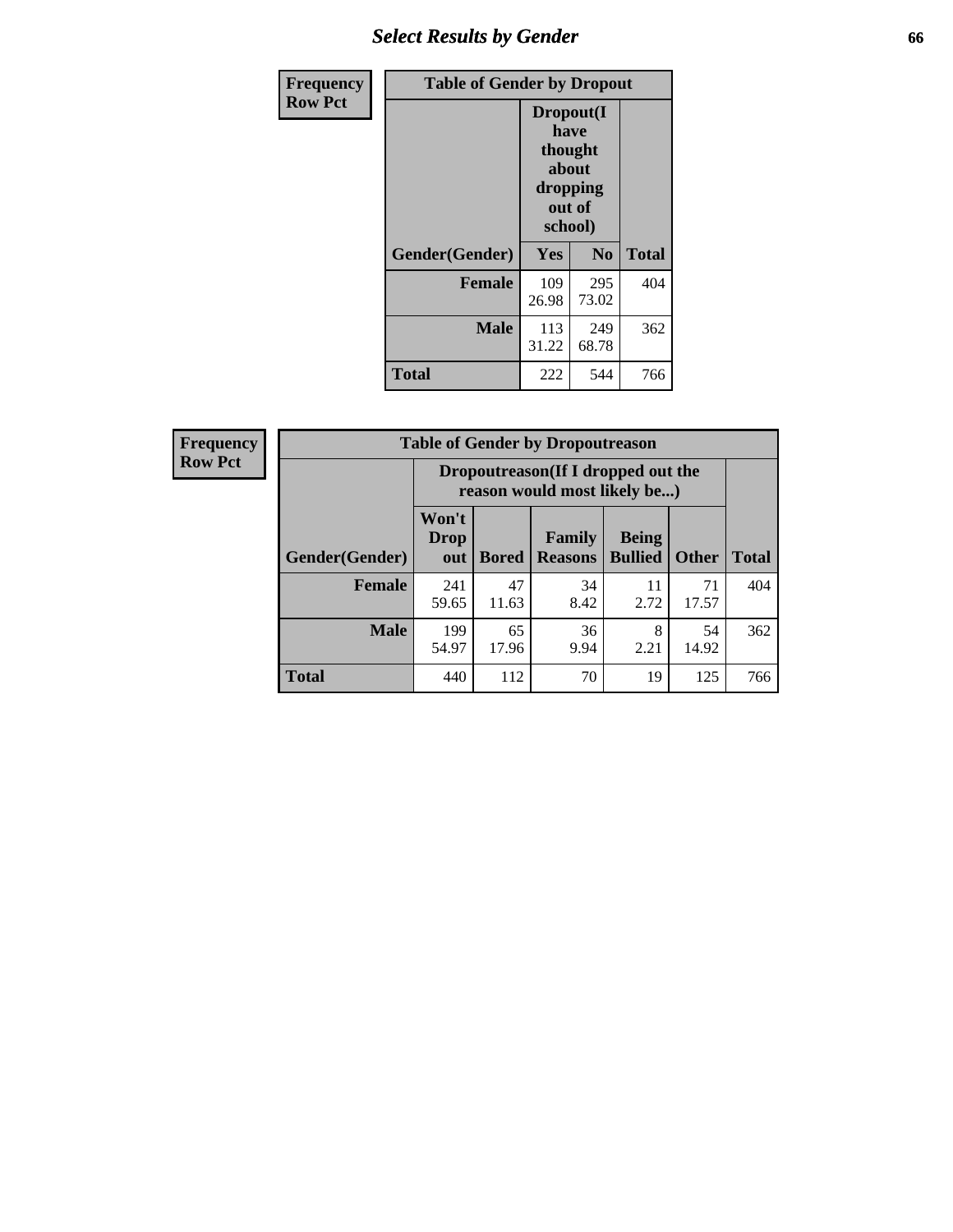*School Safety* **67**

| Frequency      | <b>Table of Gender by Bullied2</b> |                 |                |              |
|----------------|------------------------------------|-----------------|----------------|--------------|
| <b>Row Pct</b> |                                    | <b>Bullied2</b> |                |              |
|                | Gender(Gender)                     | <b>Yes</b>      | N <sub>0</sub> | <b>Total</b> |
|                | <b>Female</b>                      | 43<br>10.64     | 361<br>89.36   | 404          |
|                | <b>Male</b>                        | 45<br>12.43     | 317<br>87.57   | 362          |
|                | <b>Total</b>                       | 88              | 678            | 766          |

| <b>Frequency</b> | <b>Table of Gender by Bulliedothers2</b> |                       |                |              |  |
|------------------|------------------------------------------|-----------------------|----------------|--------------|--|
| <b>Row Pct</b>   |                                          | <b>Bulliedothers2</b> |                |              |  |
|                  | Gender(Gender)                           | Yes                   | N <sub>0</sub> | <b>Total</b> |  |
|                  | <b>Female</b>                            | 31<br>7.67            | 373<br>92.33   | 404          |  |
|                  | <b>Male</b>                              | 42<br>11.60           | 320<br>88.40   | 362          |  |
|                  | <b>Total</b>                             | 73                    | 693            | 766          |  |

| Frequency      | <b>Table of Gender by Weaponschool2</b> |                      |                |              |  |
|----------------|-----------------------------------------|----------------------|----------------|--------------|--|
| <b>Row Pct</b> |                                         | <b>Weaponschool2</b> |                |              |  |
|                | Gender(Gender)                          | Yes                  | N <sub>0</sub> | <b>Total</b> |  |
|                | <b>Female</b>                           | 11<br>2.72           | 393<br>97.28   | 404          |  |
|                | <b>Male</b>                             | 14<br>3.87           | 348<br>96.13   | 362          |  |
|                | <b>Total</b>                            | 25                   | 741            | 766          |  |

| Frequency      | <b>Table of Gender by Absentunsafe2</b> |               |                |              |  |
|----------------|-----------------------------------------|---------------|----------------|--------------|--|
| <b>Row Pct</b> |                                         | Absentunsafe2 |                |              |  |
|                | Gender(Gender)                          | Yes           | N <sub>0</sub> | <b>Total</b> |  |
|                | <b>Female</b>                           | 8<br>1.98     | 396<br>98.02   | 404          |  |
|                | <b>Male</b>                             | 13<br>3.59    | 349<br>96.41   | 362          |  |
|                | <b>Total</b>                            | 21            | 745            | 766          |  |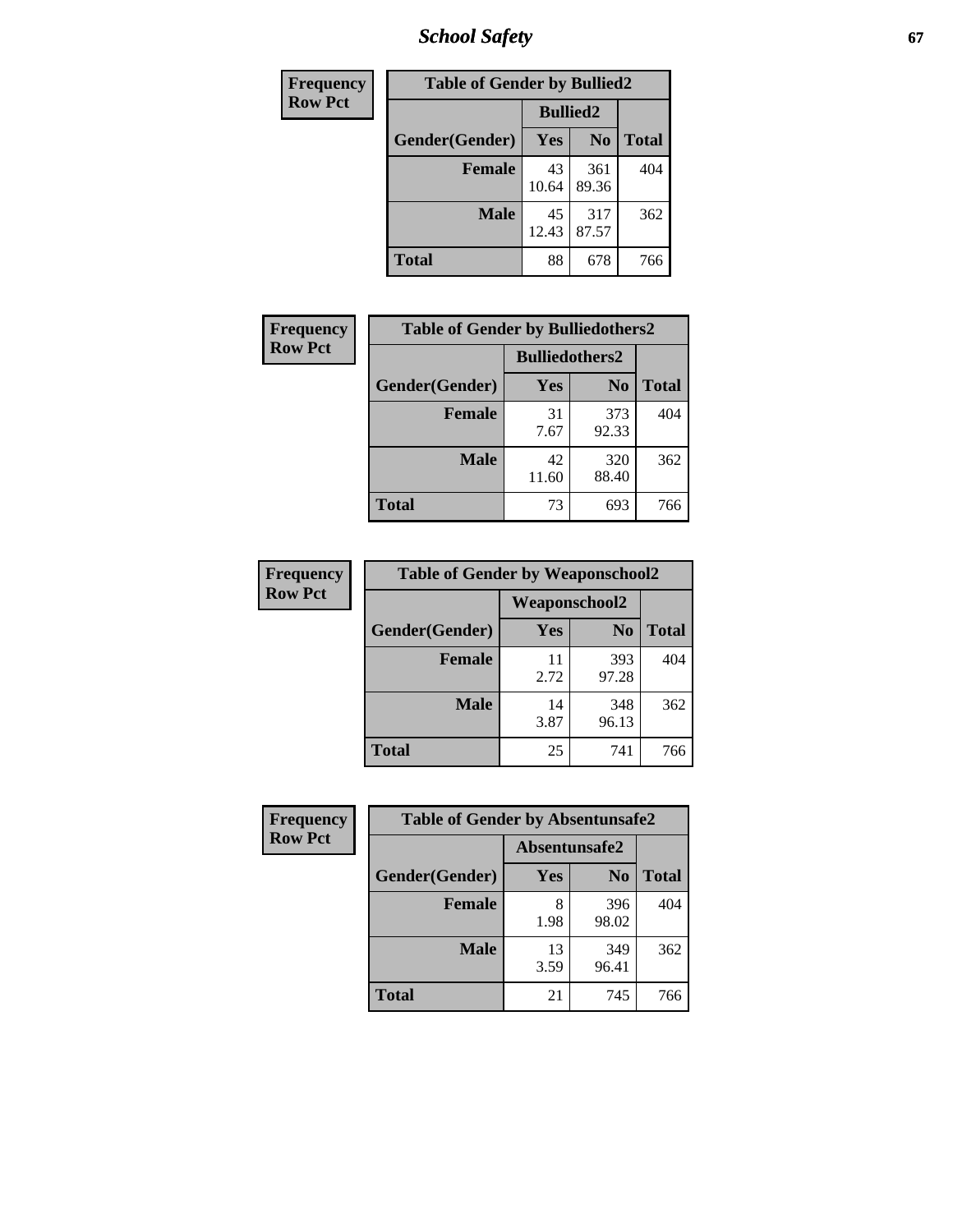*School Safety* **68**

| Frequency      | <b>Table of Gender by Gangself</b> |                                                                                                |                |              |
|----------------|------------------------------------|------------------------------------------------------------------------------------------------|----------------|--------------|
| <b>Row Pct</b> |                                    | Gangself(I<br>have<br>participated<br>in illegal gang<br>activities in<br>the past 30<br>days) |                |              |
|                | Gender(Gender)                     | Yes                                                                                            | N <sub>0</sub> | <b>Total</b> |
|                | <b>Female</b>                      | 19<br>4.70                                                                                     | 385<br>95.30   | 404          |
|                | <b>Male</b>                        | 25<br>6.91                                                                                     | 337<br>93.09   | 362          |
|                | <b>Total</b>                       | 44                                                                                             | 722            | 766          |

| Frequency      | <b>Table of Gender by Gangpeers</b> |                                                                                                                             |                |              |
|----------------|-------------------------------------|-----------------------------------------------------------------------------------------------------------------------------|----------------|--------------|
| <b>Row Pct</b> |                                     | <b>Gangpeers</b> (I<br>have friends<br>who have<br>participated<br>in illegal gang<br>activities in<br>the past 30<br>days) |                |              |
|                | Gender(Gender)                      | <b>Yes</b>                                                                                                                  | N <sub>0</sub> | <b>Total</b> |
|                | <b>Female</b>                       | 124<br>30.69                                                                                                                | 280<br>69.31   | 404          |
|                | <b>Male</b>                         | 112<br>30.94                                                                                                                | 250<br>69.06   | 362          |
|                | Total                               | 236                                                                                                                         | 530            | 766          |

| Frequency      | <b>Table of Gender by Pickedon2</b> |             |                |              |
|----------------|-------------------------------------|-------------|----------------|--------------|
| <b>Row Pct</b> |                                     | Pickedon2   |                |              |
|                | Gender(Gender)                      | Yes         | N <sub>0</sub> | <b>Total</b> |
|                | <b>Female</b>                       | 93<br>23.02 | 311<br>76.98   | 404          |
|                | <b>Male</b>                         | 87<br>24.03 | 275<br>75.97   | 362          |
|                | <b>Total</b>                        | 180         | 586            | 766          |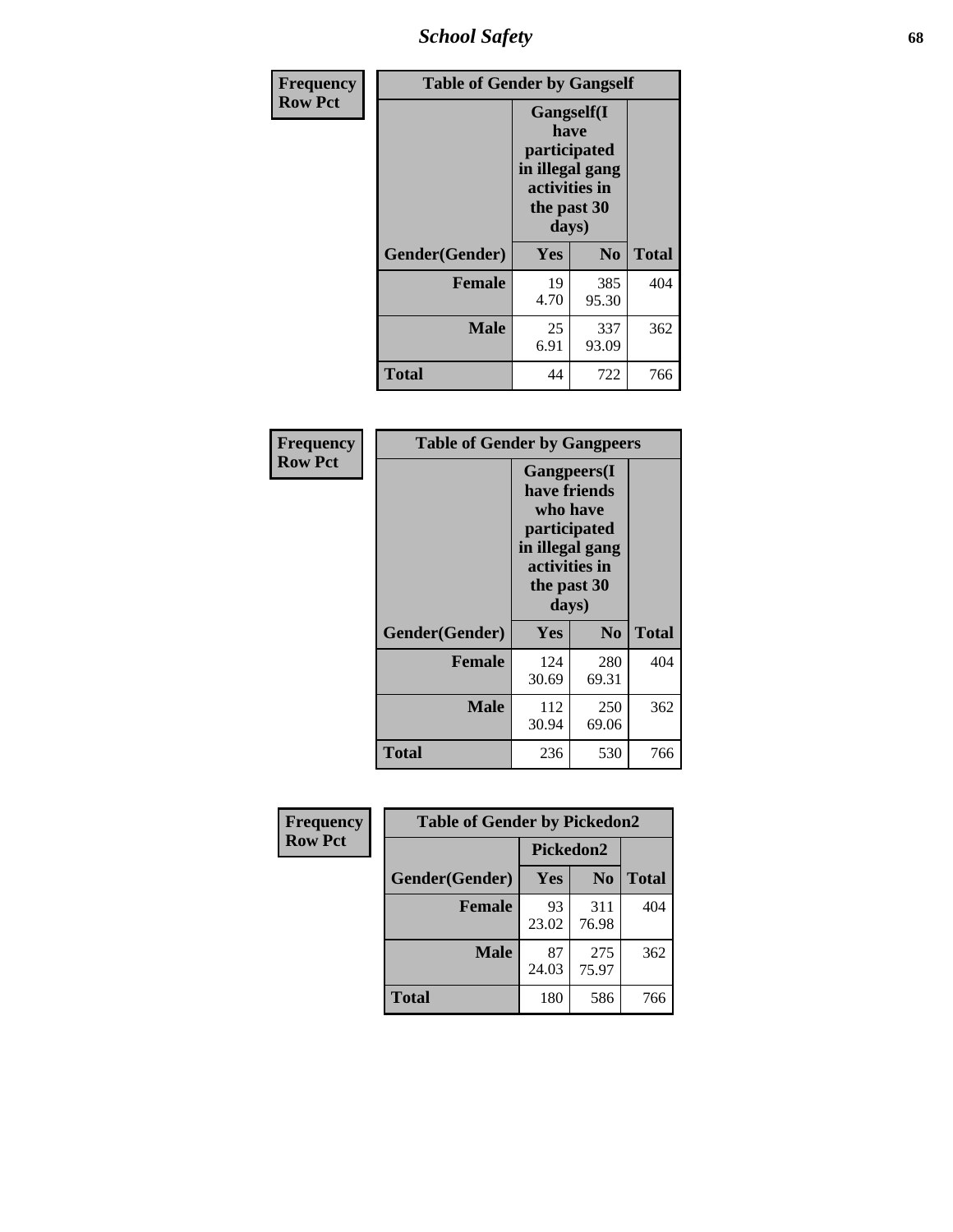*School Safety* **69**

| Frequency      | <b>Table of Gender by Safeschool2</b> |              |                |              |
|----------------|---------------------------------------|--------------|----------------|--------------|
| <b>Row Pct</b> |                                       |              | Safeschool2    |              |
|                | Gender(Gender)                        | Yes          | N <sub>0</sub> | <b>Total</b> |
|                | <b>Female</b>                         | 305<br>75.50 | 99<br>24.50    | 404          |
|                | <b>Male</b>                           | 267<br>73.76 | 95<br>26.24    | 362          |
|                | <b>Total</b>                          | 572          | 194            | 766          |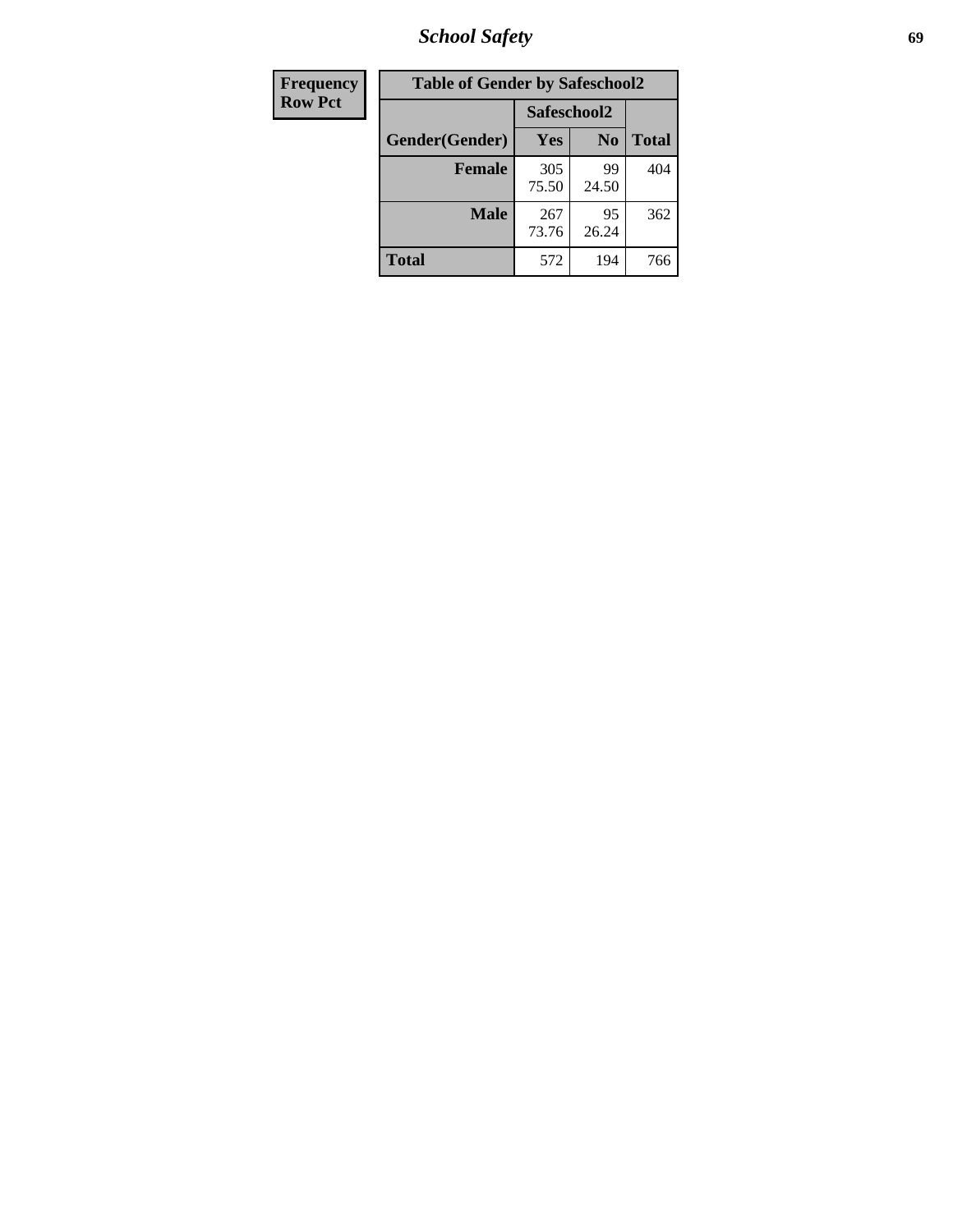# *Incidence of Drug Use* **70**

| <b>Frequency</b> | <b>Table of Gender by AlcoholAlt</b>     |              |                |              |
|------------------|------------------------------------------|--------------|----------------|--------------|
| <b>Row Pct</b>   | AlcoholAlt(Alcohol<br>use, past 30 days) |              |                |              |
|                  | Gender(Gender)                           | <b>Yes</b>   | N <sub>0</sub> | <b>Total</b> |
|                  | <b>Female</b>                            | 85<br>21.04  | 319<br>78.96   | 404          |
|                  | <b>Male</b>                              | 119<br>32.87 | 243<br>67.13   | 362          |
|                  | <b>Total</b>                             | 204          | 562            | 766          |

| Frequency      |                | <b>Table of Gender by TobaccoAny</b>     |                |              |
|----------------|----------------|------------------------------------------|----------------|--------------|
| <b>Row Pct</b> |                | TobaccoAny(Tobacco<br>use, past 30 days) |                |              |
|                | Gender(Gender) | Yes                                      | N <sub>0</sub> | <b>Total</b> |
|                | <b>Female</b>  | 59<br>14.60                              | 345<br>85.40   | 404          |
|                | <b>Male</b>    | 79<br>21.82                              | 283<br>78.18   | 362          |
|                | <b>Total</b>   | 138                                      | 628            | 766          |

| <b>Frequency</b> | <b>Table of Gender by MarijuanaAlt</b> |                                              |                |              |
|------------------|----------------------------------------|----------------------------------------------|----------------|--------------|
| <b>Row Pct</b>   |                                        | MarijuanaAlt(Marijuana<br>use, past 30 days) |                |              |
|                  | Gender(Gender)                         | <b>Yes</b>                                   | N <sub>0</sub> | <b>Total</b> |
|                  | <b>Female</b>                          | 58<br>14.36                                  | 346<br>85.64   | 404          |
|                  | <b>Male</b>                            | 68<br>18.78                                  | 294<br>81.22   | 362          |
|                  | <b>Total</b>                           | 126                                          | 640            | 766          |

| <b>Frequency</b> | <b>Table of Gender by OtherDrugAny</b> |                                                       |                |              |  |
|------------------|----------------------------------------|-------------------------------------------------------|----------------|--------------|--|
| <b>Row Pct</b>   |                                        | <b>OtherDrugAny</b> (Other<br>drug use, past 30 days) |                |              |  |
|                  | Gender(Gender)                         | <b>Yes</b>                                            | N <sub>0</sub> | <b>Total</b> |  |
|                  | <b>Female</b>                          | 33<br>8.17                                            | 371<br>91.83   | 404          |  |
|                  | <b>Male</b>                            | 36<br>9.94                                            | 326<br>90.06   | 362          |  |
|                  | <b>Total</b>                           | 69                                                    | 697            | 766          |  |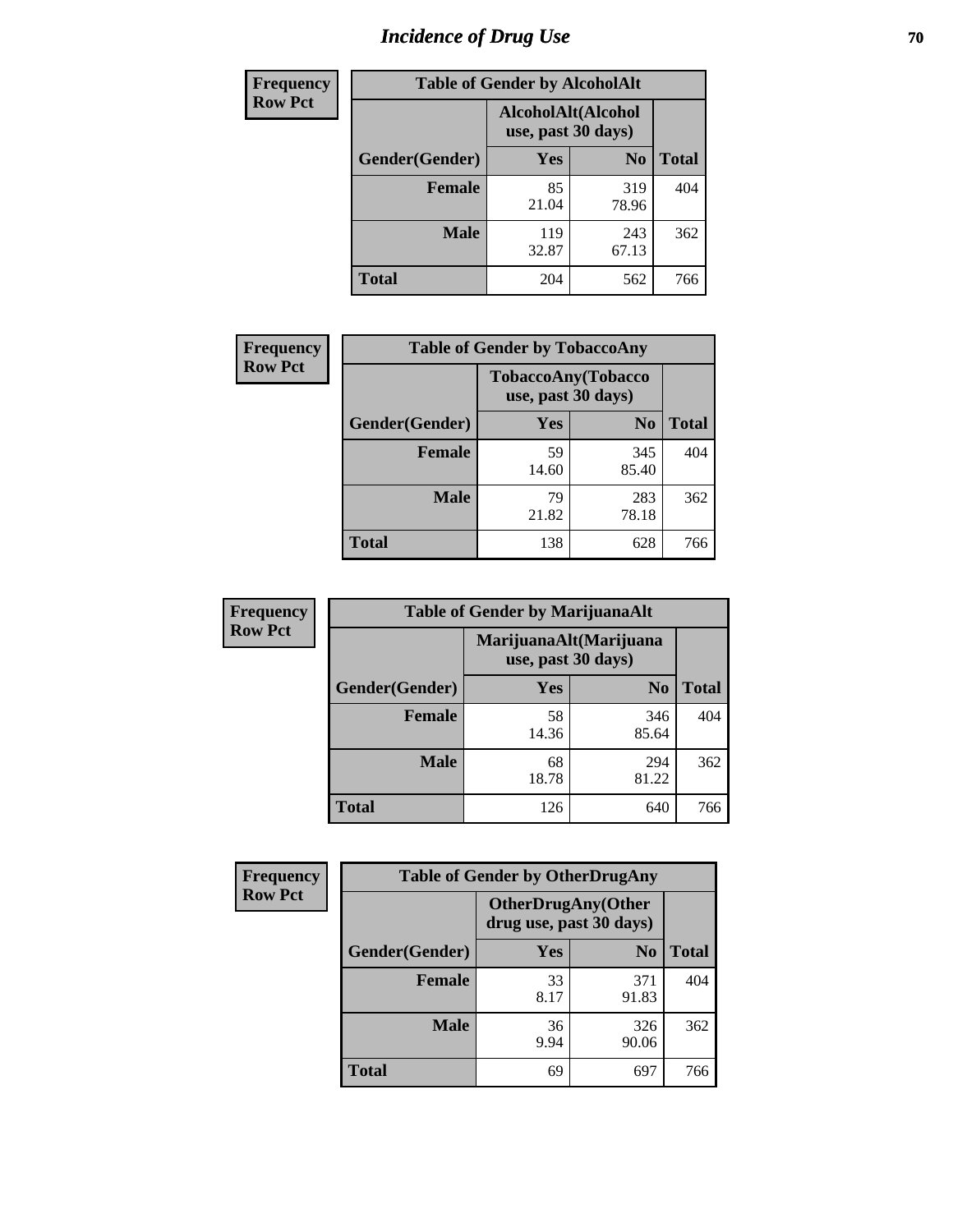#### *Average Age at Onset of Use* **71** *Results for "Average Age at Onset of Use" questions exclude students who said they did not use that substance*

#### **Gender=Female**

| <b>Variable</b>    | <b>Label</b>                                                       | <b>Mean</b> |
|--------------------|--------------------------------------------------------------------|-------------|
| Alcoholinit2       | I started using alcohol when I was                                 | 13.70       |
| Cigarettesinit2    | I started smoking tobacco when I was                               | 13.52       |
| Smokelessinit2     | I started chewing tobacco when I was                               | 12.89       |
| Marijuanainit2     | I started using marijuana when I was                               | 14.52       |
| Cocaineinit2       | I started using cocaine when I was                                 | 13.15       |
| Inhalantsinit2     | I started using inhalants when I was                               | 12.67       |
| Steroidsinit2      | I started using steroids when I was                                | 8.80        |
| Ecstasyinit2       | I started using ecstasy when I was                                 | 12.40       |
| Methinit2          | I started using methamphetamines when I was                        | 11.71       |
| Hallucinogensinit2 | I started using hallucinogens when I was                           | 13.45       |
| Prescription in t2 | I started using prescription drugs not prescribed to me when I was | 13.02       |

#### **Gender=Male**

| <b>Variable</b>    | Label                                                              | <b>Mean</b> |
|--------------------|--------------------------------------------------------------------|-------------|
| Alcoholinit2       | I started using alcohol when I was                                 | 13.95       |
| Cigarettesinit2    | I started smoking tobacco when I was                               | 14.12       |
| Smokelessinit2     | I started chewing tobacco when I was                               | 14.00       |
| Marijuanainit2     | I started using marijuana when I was                               | 14.45       |
| Cocaineinit2       | I started using cocaine when I was                                 | 11.69       |
| Inhalantsinit2     | I started using inhalants when I was                               | 12.06       |
| Steroidsinit2      | I started using steroids when I was                                | 12.13       |
| Ecstasyinit2       | I started using ecstasy when I was                                 | 13.19       |
| Methinit2          | I started using methamphetamines when I was                        | 12.20       |
| Hallucinogensinit2 | I started using hallucinogens when I was                           | 14.76       |
| Prescription in t2 | I started using prescription drugs not prescribed to me when I was | 13.69       |
|                    |                                                                    |             |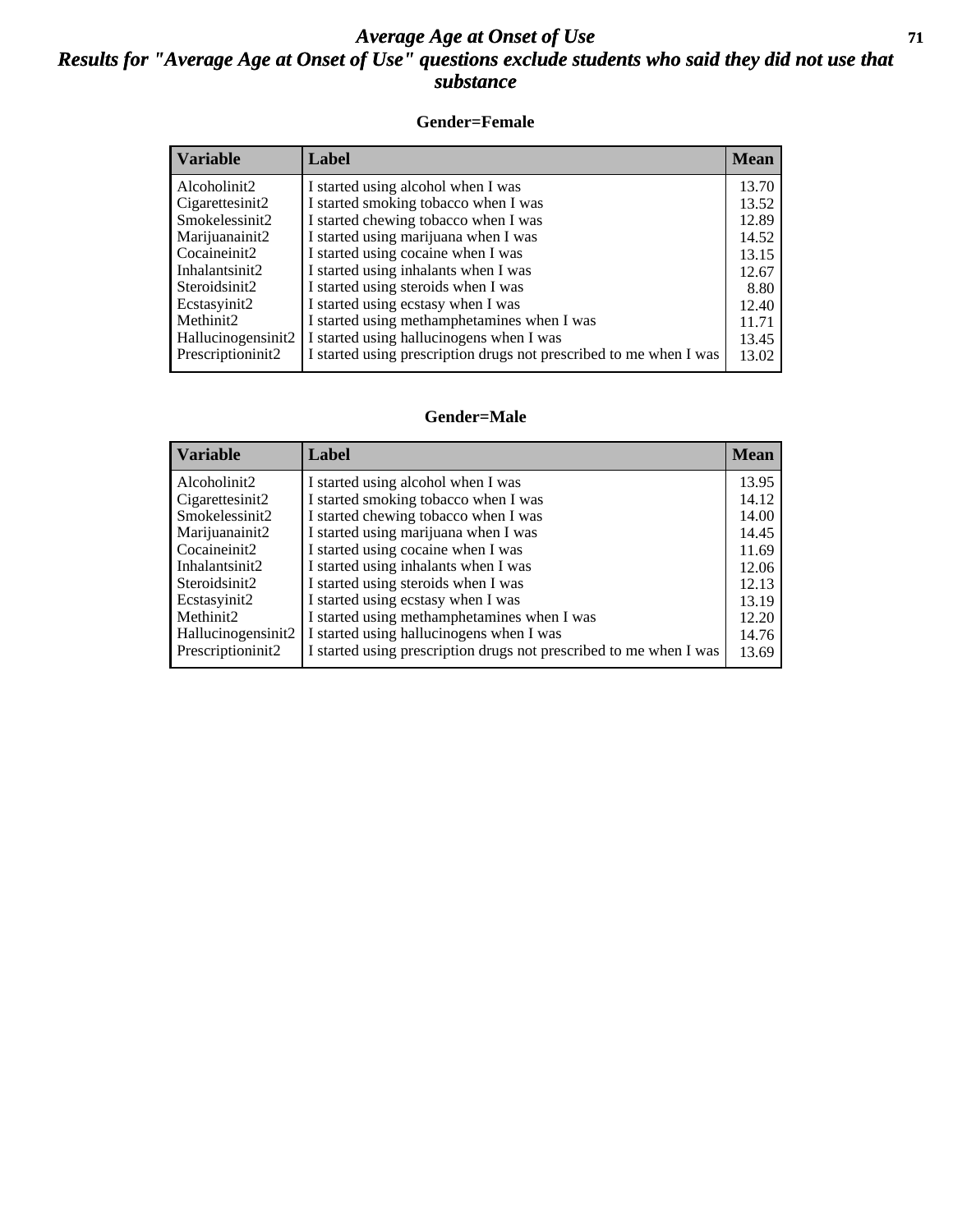# *I Think These Drugs are Harmful* **72**

| Frequency      | <b>Table of Gender by Alcoholharmdich</b> |                  |                               |              |  |
|----------------|-------------------------------------------|------------------|-------------------------------|--------------|--|
| <b>Row Pct</b> |                                           | think alcohol is | Alcoholharmdich(I<br>harmful) |              |  |
|                | Gender(Gender)                            | <b>Yes</b>       | N <sub>0</sub>                | <b>Total</b> |  |
|                | <b>Female</b>                             | 325<br>80.45     | 79<br>19.55                   | 404          |  |
|                | <b>Male</b>                               | 264<br>72.93     | 98<br>27.07                   | 362          |  |
|                | Total                                     | 589              | 177                           | 766          |  |

| Frequency      | <b>Table of Gender by Tobaccoharmdich</b> |                              |                   |              |
|----------------|-------------------------------------------|------------------------------|-------------------|--------------|
| <b>Row Pct</b> |                                           | think tobacco is<br>harmful) | Tobaccoharmdich(I |              |
|                | Gender(Gender)                            | Yes                          | N <sub>0</sub>    | <b>Total</b> |
|                | <b>Female</b>                             | 385<br>95.30                 | 19<br>4.70        | 404          |
|                | <b>Male</b>                               | 336<br>92.82                 | 26<br>7.18        | 362          |
|                | <b>Total</b>                              | 721                          | 45                | 766          |

| Frequency      | <b>Table of Gender by Marijuanaharmdich</b> |                                                       |                |              |  |
|----------------|---------------------------------------------|-------------------------------------------------------|----------------|--------------|--|
| <b>Row Pct</b> |                                             | Marijuanaharmdich(I<br>think marijuana is<br>harmful) |                |              |  |
|                | Gender(Gender)                              | <b>Yes</b>                                            | N <sub>0</sub> | <b>Total</b> |  |
|                | <b>Female</b>                               | 312<br>77.23                                          | 92<br>22.77    | 404          |  |
|                | <b>Male</b>                                 | 262<br>72.38                                          | 100<br>27.62   | 362          |  |
|                | <b>Total</b>                                | 574                                                   | 192            | 766          |  |

| Frequency      | <b>Table of Gender by Otherdrugharmdich</b> |                                                          |                |              |
|----------------|---------------------------------------------|----------------------------------------------------------|----------------|--------------|
| <b>Row Pct</b> |                                             | Otherdrugharmdich(I<br>think other drugs are<br>harmful) |                |              |
|                | Gender(Gender)                              | <b>Yes</b>                                               | N <sub>0</sub> | <b>Total</b> |
|                | <b>Female</b>                               | 387<br>95.79                                             | 17<br>4.21     | 404          |
|                | <b>Male</b>                                 | 343<br>94.75                                             | 19<br>5.25     | 362          |
|                | <b>Total</b>                                | 730                                                      | 36             | 766          |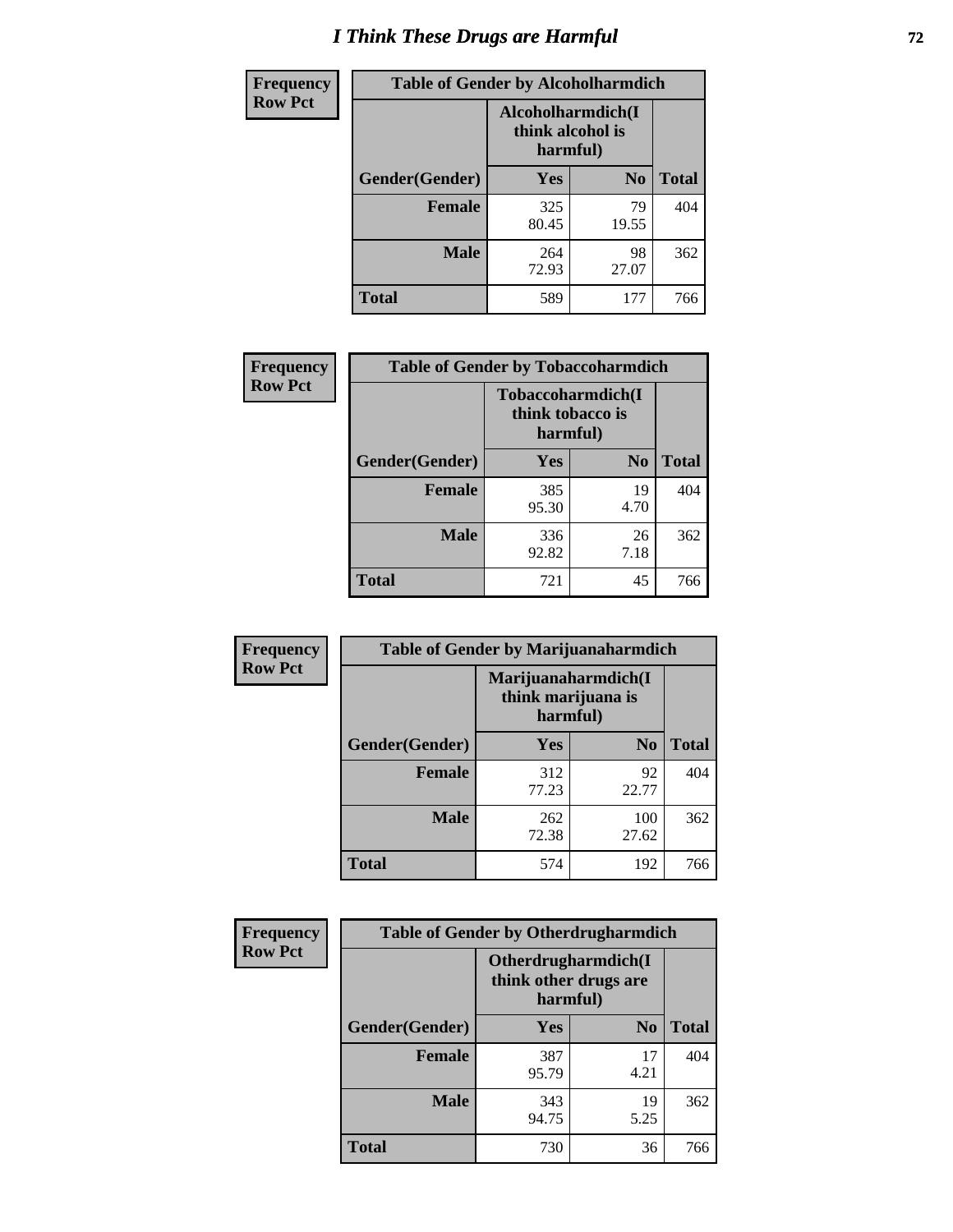| <b>Frequency</b> | <b>Table of Gender by Alcohollocation1</b> |                                                               |              |              |
|------------------|--------------------------------------------|---------------------------------------------------------------|--------------|--------------|
| <b>Row Pct</b>   |                                            | <b>Alcohollocation1(Places</b><br><b>Friends Use Alcohol)</b> |              |              |
|                  | Gender(Gender)                             |                                                               | Do Not Use   | <b>Total</b> |
|                  | <b>Female</b>                              | 258<br>63.86                                                  | 146<br>36.14 | 404          |
|                  | <b>Male</b>                                | 239<br>66.02                                                  | 123<br>33.98 | 362          |
|                  | <b>Total</b>                               | 497                                                           | 269          | 766          |

| <b>Frequency</b> | <b>Table of Gender by Alcohollocation2</b> |                                                               |              |              |
|------------------|--------------------------------------------|---------------------------------------------------------------|--------------|--------------|
| <b>Row Pct</b>   |                                            | <b>Alcohollocation2(Places</b><br><b>Friends Use Alcohol)</b> |              |              |
|                  | Gender(Gender)                             |                                                               | Home         | <b>Total</b> |
|                  | <b>Female</b>                              | 207<br>51.24                                                  | 197<br>48.76 | 404          |
|                  | <b>Male</b>                                | 202<br>55.80                                                  | 160<br>44.20 | 362          |
|                  | <b>Total</b>                               | 409                                                           | 357          | 766          |

| Frequency      | <b>Table of Gender by Alcohollocation3</b> |              |                                                                |              |
|----------------|--------------------------------------------|--------------|----------------------------------------------------------------|--------------|
| <b>Row Pct</b> |                                            |              | <b>Alcohollocation3</b> (Places<br><b>Friends Use Alcohol)</b> |              |
|                | Gender(Gender)                             |              | <b>School</b>                                                  | <b>Total</b> |
|                | <b>Female</b>                              | 366<br>90.59 | 38<br>9.41                                                     | 404          |
|                | <b>Male</b>                                | 328<br>90.61 | 34<br>9.39                                                     | 362          |
|                | <b>Total</b>                               | 694          | 72                                                             | 766          |

| <b>Frequency</b> | <b>Table of Gender by Alcohollocation4</b> |                                                               |             |              |
|------------------|--------------------------------------------|---------------------------------------------------------------|-------------|--------------|
| <b>Row Pct</b>   |                                            | <b>Alcohollocation4(Places</b><br><b>Friends Use Alcohol)</b> |             |              |
|                  | <b>Gender</b> (Gender)                     |                                                               | Car         | <b>Total</b> |
|                  | Female                                     | 331<br>81.93                                                  | 73<br>18.07 | 404          |
|                  | <b>Male</b>                                | 287<br>79.28                                                  | 75<br>20.72 | 362          |
|                  | <b>Total</b>                               | 618                                                           | 148         | 766          |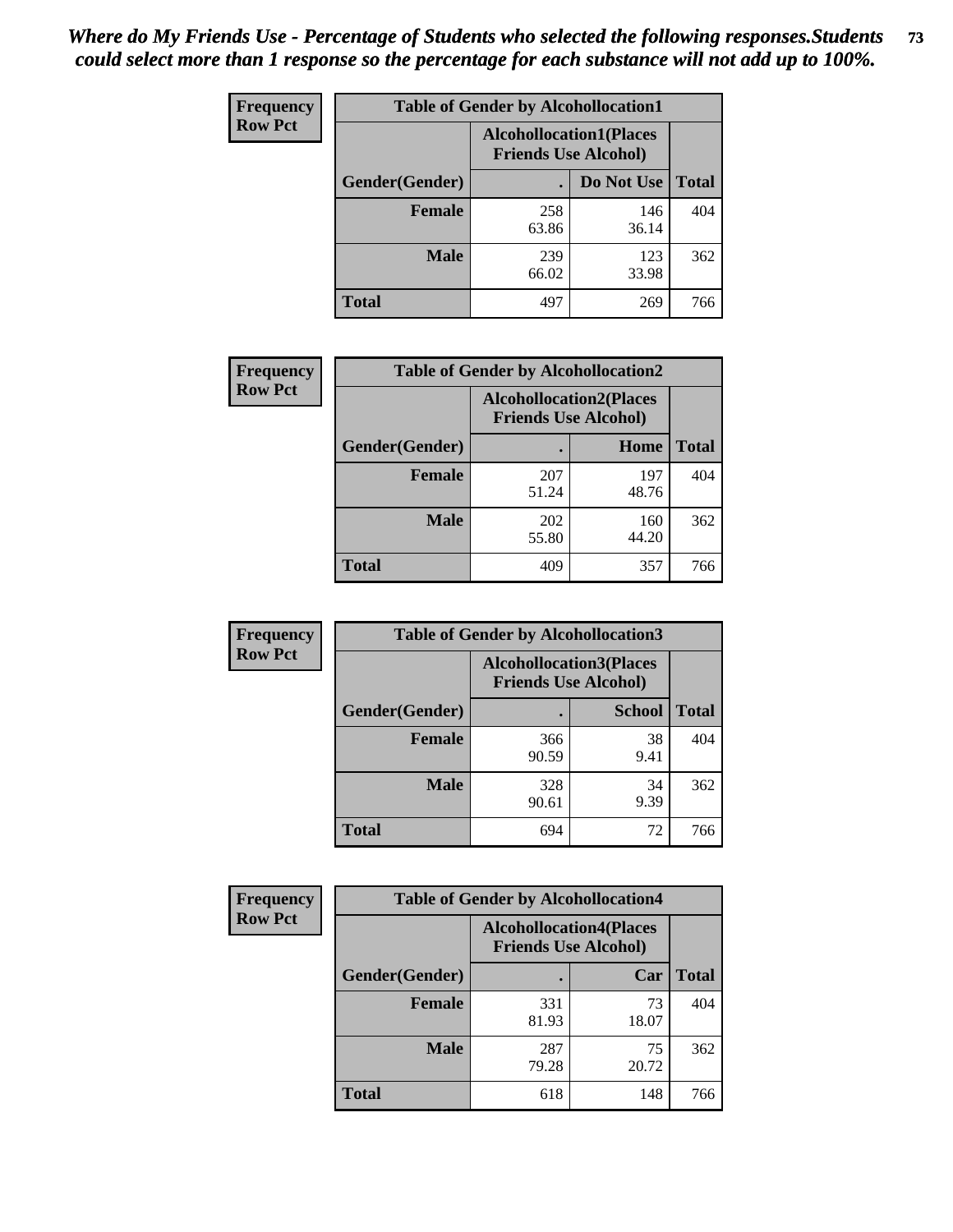| <b>Frequency</b> | <b>Table of Gender by Alcohollocation5</b> |                                                                |                                 |              |
|------------------|--------------------------------------------|----------------------------------------------------------------|---------------------------------|--------------|
| <b>Row Pct</b>   |                                            | <b>Alcohollocation5</b> (Places<br><b>Friends Use Alcohol)</b> |                                 |              |
|                  | Gender(Gender)                             |                                                                | <b>Friend's</b><br><b>House</b> | <b>Total</b> |
|                  | <b>Female</b>                              | 179<br>44.31                                                   | 225<br>55.69                    | 404          |
|                  | <b>Male</b>                                | 168<br>46.41                                                   | 194<br>53.59                    | 362          |
|                  | <b>Total</b>                               | 347                                                            | 419                             | 766          |

| <b>Frequency</b> | <b>Table of Gender by Alcohollocation6</b> |                                                               |              |              |
|------------------|--------------------------------------------|---------------------------------------------------------------|--------------|--------------|
| <b>Row Pct</b>   |                                            | <b>Alcohollocation6(Places</b><br><b>Friends Use Alcohol)</b> |              |              |
|                  | Gender(Gender)                             |                                                               | <b>Other</b> | <b>Total</b> |
|                  | <b>Female</b>                              | 260<br>64.36                                                  | 144<br>35.64 | 404          |
|                  | <b>Male</b>                                | 219<br>60.50                                                  | 143<br>39.50 | 362          |
|                  | <b>Total</b>                               | 479                                                           | 287          | 766          |

| Frequency      | <b>Table of Gender by Tobaccolocation1</b> |                                                               |              |              |  |
|----------------|--------------------------------------------|---------------------------------------------------------------|--------------|--------------|--|
| <b>Row Pct</b> |                                            | <b>Tobaccolocation1(Places</b><br><b>Friends Use Tobacco)</b> |              |              |  |
|                | Gender(Gender)                             |                                                               | Do Not Use   | <b>Total</b> |  |
|                | Female                                     | 172<br>42.57                                                  | 232<br>57.43 | 404          |  |
|                | <b>Male</b>                                | 184<br>50.83                                                  | 178<br>49.17 | 362          |  |
|                | <b>Total</b>                               | 356                                                           | 410          | 766          |  |

| <b>Frequency</b> |                | <b>Table of Gender by Tobaccolocation2</b>                    |              |              |
|------------------|----------------|---------------------------------------------------------------|--------------|--------------|
| <b>Row Pct</b>   |                | <b>Tobaccolocation2(Places</b><br><b>Friends Use Tobacco)</b> |              |              |
|                  | Gender(Gender) |                                                               | Home         | <b>Total</b> |
|                  | <b>Female</b>  | 263<br>65.10                                                  | 141<br>34.90 | 404          |
|                  | <b>Male</b>    | 230<br>63.54                                                  | 132<br>36.46 | 362          |
|                  | <b>Total</b>   | 493                                                           | 273          | 766          |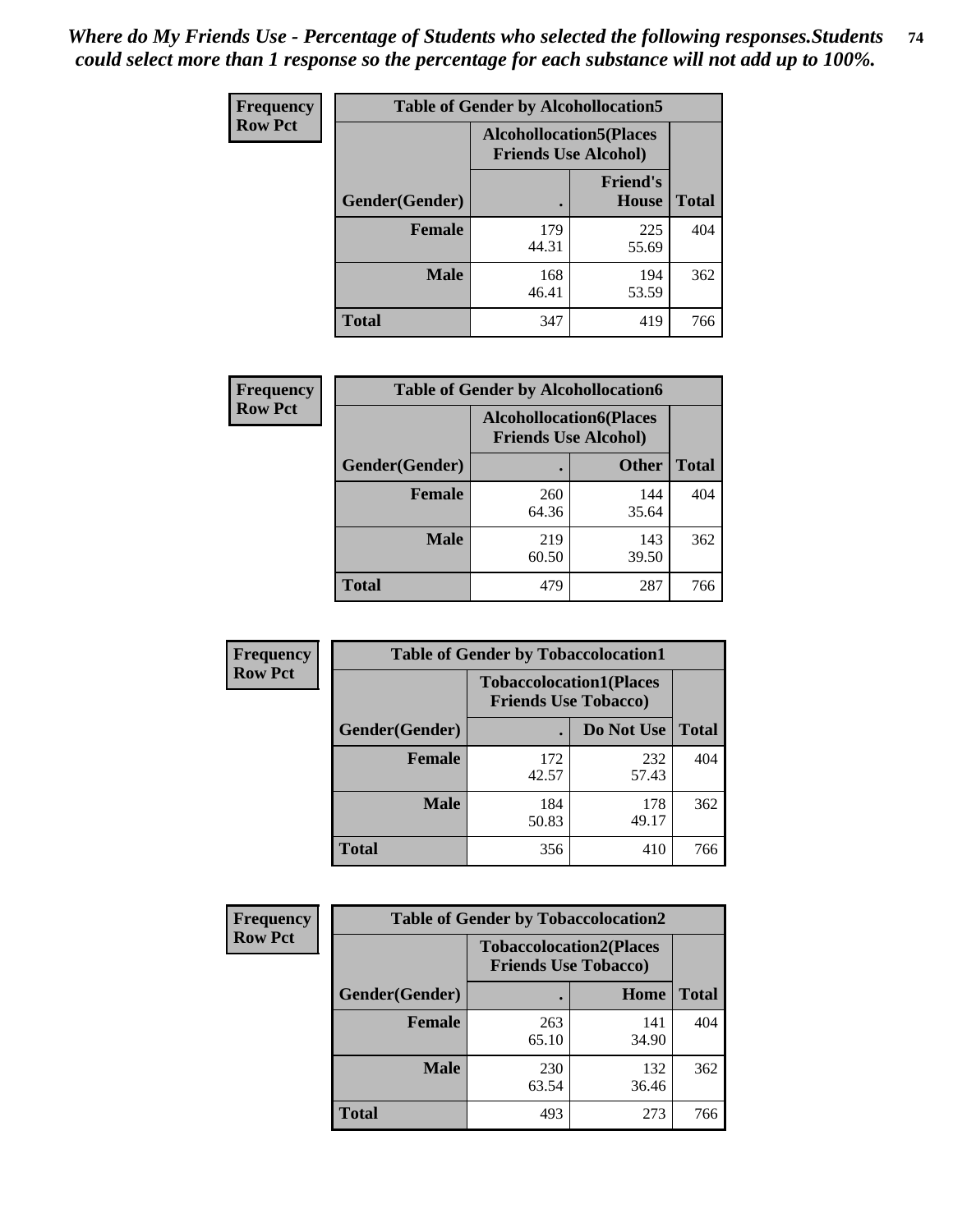| <b>Frequency</b> | <b>Table of Gender by Tobaccolocation3</b> |                                                               |               |              |  |
|------------------|--------------------------------------------|---------------------------------------------------------------|---------------|--------------|--|
| <b>Row Pct</b>   |                                            | <b>Tobaccolocation3(Places</b><br><b>Friends Use Tobacco)</b> |               |              |  |
|                  | Gender(Gender)                             |                                                               | <b>School</b> | <b>Total</b> |  |
|                  | <b>Female</b>                              | 338<br>83.66                                                  | 66<br>16.34   | 404          |  |
|                  | <b>Male</b>                                | 300<br>82.87                                                  | 62<br>17.13   | 362          |  |
|                  | <b>Total</b>                               | 638                                                           | 128           | 766          |  |

| <b>Frequency</b> | <b>Table of Gender by Tobaccolocation4</b> |                             |                                |              |
|------------------|--------------------------------------------|-----------------------------|--------------------------------|--------------|
| <b>Row Pct</b>   |                                            | <b>Friends Use Tobacco)</b> | <b>Tobaccolocation4(Places</b> |              |
|                  | Gender(Gender)                             |                             | Car                            | <b>Total</b> |
|                  | Female                                     | 295<br>73.02                | 109<br>26.98                   | 404          |
|                  | <b>Male</b>                                | 246<br>67.96                | 116<br>32.04                   | 362          |
|                  | <b>Total</b>                               | 541                         | 225                            | 766          |

| <b>Frequency</b> | <b>Table of Gender by Tobaccolocation5</b> |                                                               |                                 |              |
|------------------|--------------------------------------------|---------------------------------------------------------------|---------------------------------|--------------|
| <b>Row Pct</b>   |                                            | <b>Tobaccolocation5(Places</b><br><b>Friends Use Tobacco)</b> |                                 |              |
|                  | Gender(Gender)                             |                                                               | <b>Friend's</b><br><b>House</b> | <b>Total</b> |
|                  | <b>Female</b>                              | 262<br>64.85                                                  | 142<br>35.15                    | 404          |
|                  | <b>Male</b>                                | 219<br>60.50                                                  | 143<br>39.50                    | 362          |
|                  | <b>Total</b>                               | 481                                                           | 285                             | 766          |

| <b>Frequency</b> |                | <b>Table of Gender by Tobaccolocation6</b>                    |              |              |
|------------------|----------------|---------------------------------------------------------------|--------------|--------------|
| <b>Row Pct</b>   |                | <b>Tobaccolocation6(Places</b><br><b>Friends Use Tobacco)</b> |              |              |
|                  | Gender(Gender) |                                                               | <b>Other</b> | <b>Total</b> |
|                  | Female         | 290<br>71.78                                                  | 114<br>28.22 | 404          |
|                  | <b>Male</b>    | 243<br>67.13                                                  | 119<br>32.87 | 362          |
|                  | <b>Total</b>   | 533                                                           | 233          | 766          |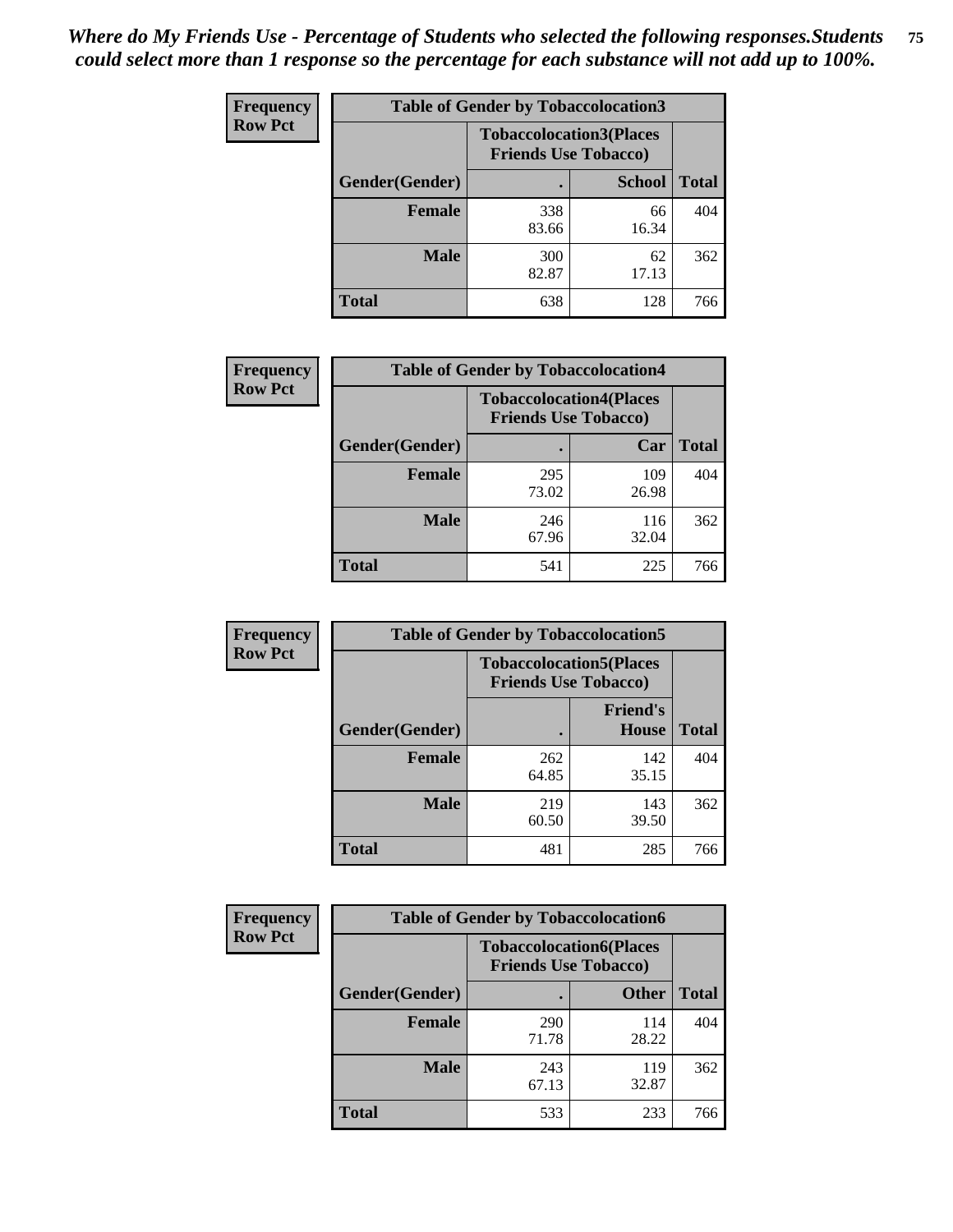| <b>Frequency</b> | <b>Table of Gender by Marijuanalocation1</b> |                                                                    |              |              |
|------------------|----------------------------------------------|--------------------------------------------------------------------|--------------|--------------|
| <b>Row Pct</b>   |                                              | <b>Marijuanalocation1(Places</b><br><b>Friends Use Marijuana</b> ) |              |              |
|                  | Gender(Gender)                               |                                                                    | Do Not Use   | <b>Total</b> |
|                  | <b>Female</b>                                | 213<br>52.72                                                       | 191<br>47.28 | 404          |
|                  | <b>Male</b>                                  | 207<br>57.18                                                       | 155<br>42.82 | 362          |
|                  | <b>Total</b>                                 | 420                                                                | 346          | 766          |

| <b>Frequency</b> | <b>Table of Gender by Marijuanalocation2</b> |                                                                    |              |              |  |
|------------------|----------------------------------------------|--------------------------------------------------------------------|--------------|--------------|--|
| <b>Row Pct</b>   |                                              | <b>Marijuanalocation2(Places</b><br><b>Friends Use Marijuana</b> ) |              |              |  |
|                  | Gender(Gender)                               |                                                                    | Home         | <b>Total</b> |  |
|                  | <b>Female</b>                                | 235<br>58.17                                                       | 169<br>41.83 | 404          |  |
|                  | <b>Male</b>                                  | 227<br>62.71                                                       | 135<br>37.29 | 362          |  |
|                  | Total                                        | 462                                                                | 304          | 766          |  |

| <b>Frequency</b> | <b>Table of Gender by Marijuanalocation3</b> |                                                                    |               |              |
|------------------|----------------------------------------------|--------------------------------------------------------------------|---------------|--------------|
| <b>Row Pct</b>   |                                              | <b>Marijuanalocation3(Places</b><br><b>Friends Use Marijuana</b> ) |               |              |
|                  | Gender(Gender)                               |                                                                    | <b>School</b> | <b>Total</b> |
|                  | <b>Female</b>                                | 330<br>81.68                                                       | 74<br>18.32   | 404          |
|                  | <b>Male</b>                                  | 305<br>84.25                                                       | 57<br>15.75   | 362          |
|                  | <b>Total</b>                                 | 635                                                                | 131           | 766          |

| <b>Frequency</b> |                        | <b>Table of Gender by Marijuanalocation4</b>                       |              |              |
|------------------|------------------------|--------------------------------------------------------------------|--------------|--------------|
| <b>Row Pct</b>   |                        | <b>Marijuanalocation4(Places</b><br><b>Friends Use Marijuana</b> ) |              |              |
|                  | <b>Gender</b> (Gender) |                                                                    | Car          | <b>Total</b> |
|                  | Female                 | 277<br>68.56                                                       | 127<br>31.44 | 404          |
|                  | <b>Male</b>            | 249<br>68.78                                                       | 113<br>31.22 | 362          |
|                  | <b>Total</b>           | 526                                                                | 240          | 766          |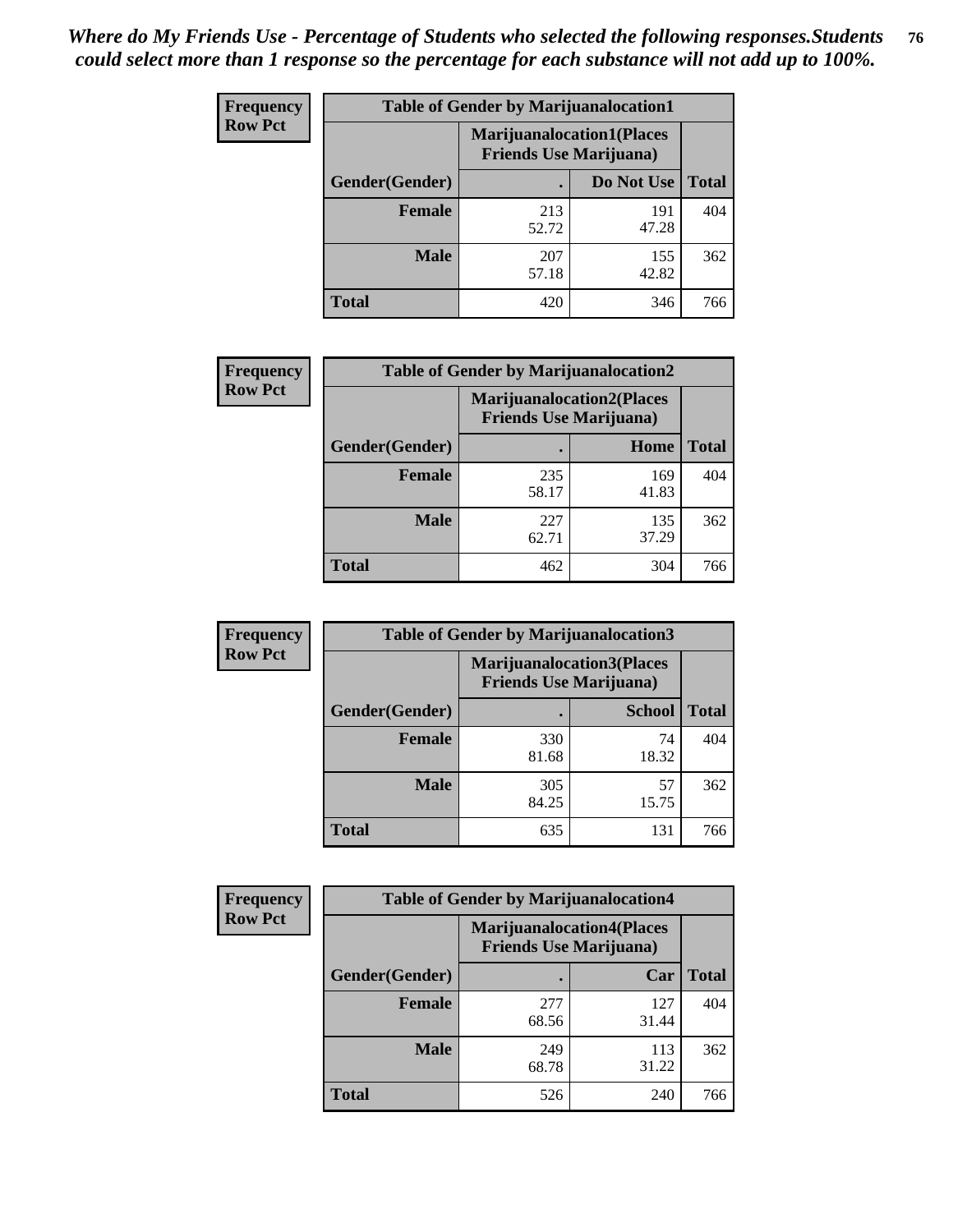| <b>Frequency</b> | <b>Table of Gender by Marijuanalocation5</b> |                                                                    |                                 |              |
|------------------|----------------------------------------------|--------------------------------------------------------------------|---------------------------------|--------------|
| <b>Row Pct</b>   |                                              | <b>Marijuanalocation5(Places</b><br><b>Friends Use Marijuana</b> ) |                                 |              |
|                  | Gender(Gender)                               |                                                                    | <b>Friend's</b><br><b>House</b> | <b>Total</b> |
|                  | <b>Female</b>                                | 216<br>53.47                                                       | 188<br>46.53                    | 404          |
|                  | <b>Male</b>                                  | 204<br>56.35                                                       | 158<br>43.65                    | 362          |
|                  | <b>Total</b>                                 | 420                                                                | 346                             | 766          |

| <b>Frequency</b> | <b>Table of Gender by Marijuanalocation6</b> |                                |                                  |              |
|------------------|----------------------------------------------|--------------------------------|----------------------------------|--------------|
| <b>Row Pct</b>   |                                              | <b>Friends Use Marijuana</b> ) | <b>Marijuanalocation6(Places</b> |              |
|                  | <b>Gender</b> (Gender)                       |                                | <b>Other</b>                     | <b>Total</b> |
|                  | <b>Female</b>                                | 276<br>68.32                   | 128<br>31.68                     | 404          |
|                  | <b>Male</b>                                  | 216<br>59.67                   | 146<br>40.33                     | 362          |
|                  | Total                                        | 492                            | 274                              | 766          |

| <b>Frequency</b> | <b>Table of Gender by Otherdruglocation1</b> |                                                                                |              |              |
|------------------|----------------------------------------------|--------------------------------------------------------------------------------|--------------|--------------|
| <b>Row Pct</b>   |                                              | <b>Otherdruglocation1(Places</b><br><b>Friends Use Other Illegal</b><br>Drugs) |              |              |
|                  | Gender(Gender)                               |                                                                                | Do Not Use   | <b>Total</b> |
|                  | Female                                       | 119<br>29.46                                                                   | 285<br>70.54 | 404          |
|                  | <b>Male</b>                                  | 110<br>30.39                                                                   | 252<br>69.61 | 362          |
|                  | <b>Total</b>                                 | 229                                                                            | 537          | 766          |

| <b>Frequency</b> | <b>Table of Gender by Otherdruglocation2</b> |                                                                                |             |              |
|------------------|----------------------------------------------|--------------------------------------------------------------------------------|-------------|--------------|
| <b>Row Pct</b>   |                                              | <b>Otherdruglocation2(Places</b><br><b>Friends Use Other Illegal</b><br>Drugs) |             |              |
|                  | Gender(Gender)                               |                                                                                | Home        | <b>Total</b> |
|                  | <b>Female</b>                                | 314<br>77.72                                                                   | 90<br>22.28 | 404          |
|                  | <b>Male</b>                                  | 295<br>81.49                                                                   | 67<br>18.51 | 362          |
|                  | <b>Total</b>                                 | 609                                                                            | 157         | 766          |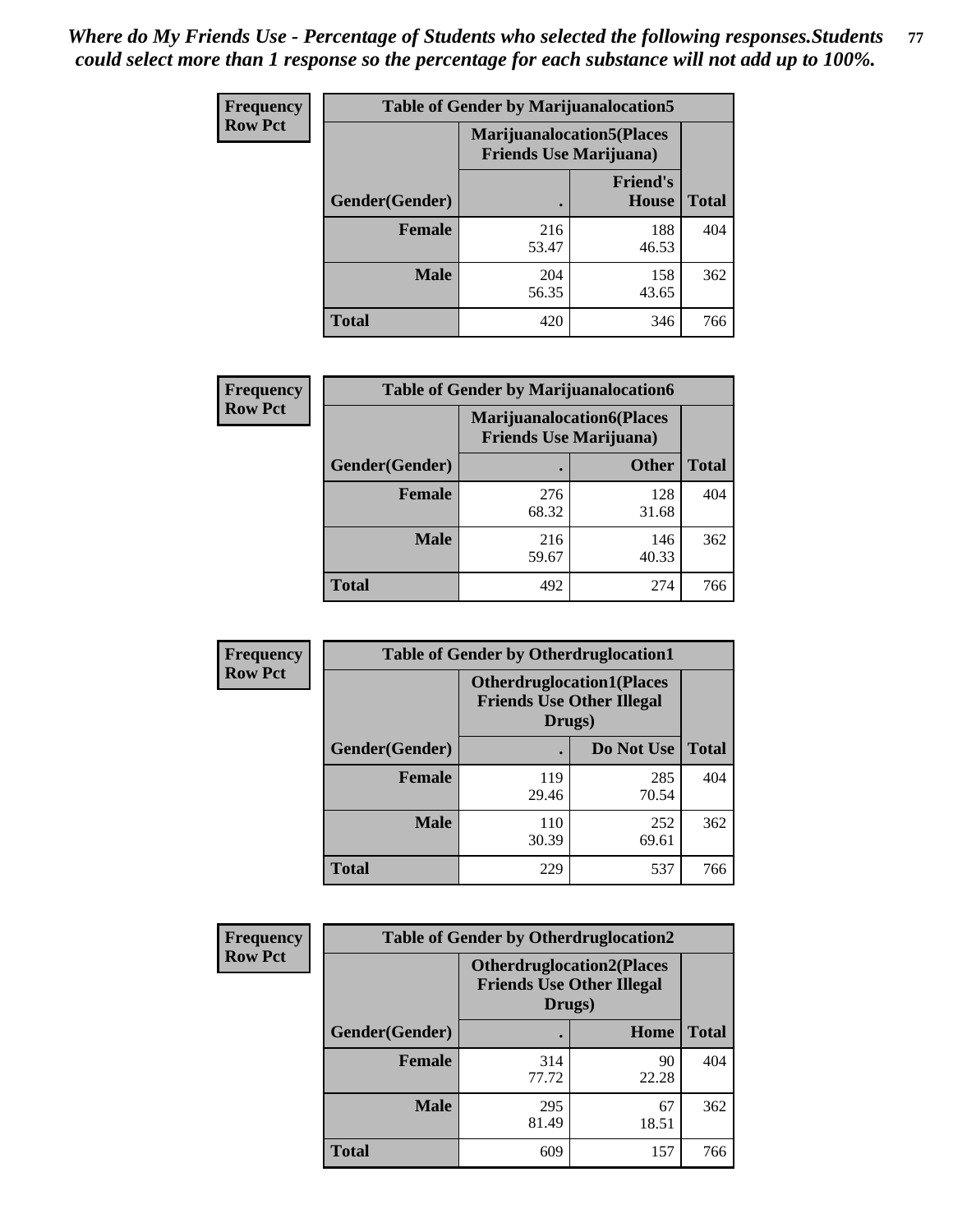| <b>Frequency</b> | <b>Table of Gender by Otherdruglocation3</b> |                                                                                |               |              |
|------------------|----------------------------------------------|--------------------------------------------------------------------------------|---------------|--------------|
| <b>Row Pct</b>   |                                              | <b>Otherdruglocation3(Places</b><br><b>Friends Use Other Illegal</b><br>Drugs) |               |              |
|                  | Gender(Gender)                               |                                                                                | <b>School</b> | <b>Total</b> |
|                  | <b>Female</b>                                | 360<br>89.11                                                                   | 44<br>10.89   | 404          |
|                  | <b>Male</b>                                  | 322<br>88.95                                                                   | 40<br>11.05   | 362          |
|                  | <b>Total</b>                                 | 682                                                                            | 84            | 766          |

| Frequency      | <b>Table of Gender by Otherdruglocation4</b> |                                                                                 |             |              |
|----------------|----------------------------------------------|---------------------------------------------------------------------------------|-------------|--------------|
| <b>Row Pct</b> |                                              | <b>Otherdruglocation4(Places)</b><br><b>Friends Use Other Illegal</b><br>Drugs) |             |              |
|                | Gender(Gender)                               |                                                                                 | Car         | <b>Total</b> |
|                | <b>Female</b>                                | 340<br>84.16                                                                    | 64<br>15.84 | 404          |
|                | <b>Male</b>                                  | 303<br>83.70                                                                    | 59<br>16.30 | 362          |
|                | <b>Total</b>                                 | 643                                                                             | 123         | 766          |

| <b>Frequency</b> | <b>Table of Gender by Otherdruglocation5</b> |              |                                                                      |              |
|------------------|----------------------------------------------|--------------|----------------------------------------------------------------------|--------------|
| <b>Row Pct</b>   |                                              | Drugs)       | <b>Otherdruglocation5(Places</b><br><b>Friends Use Other Illegal</b> |              |
|                  | Gender(Gender)                               |              | <b>Friend's</b><br><b>House</b>                                      | <b>Total</b> |
|                  | <b>Female</b>                                | 299<br>74.01 | 105<br>25.99                                                         | 404          |
|                  | <b>Male</b>                                  | 279<br>77.07 | 83<br>22.93                                                          | 362          |
|                  | <b>Total</b>                                 | 578          | 188                                                                  | 766          |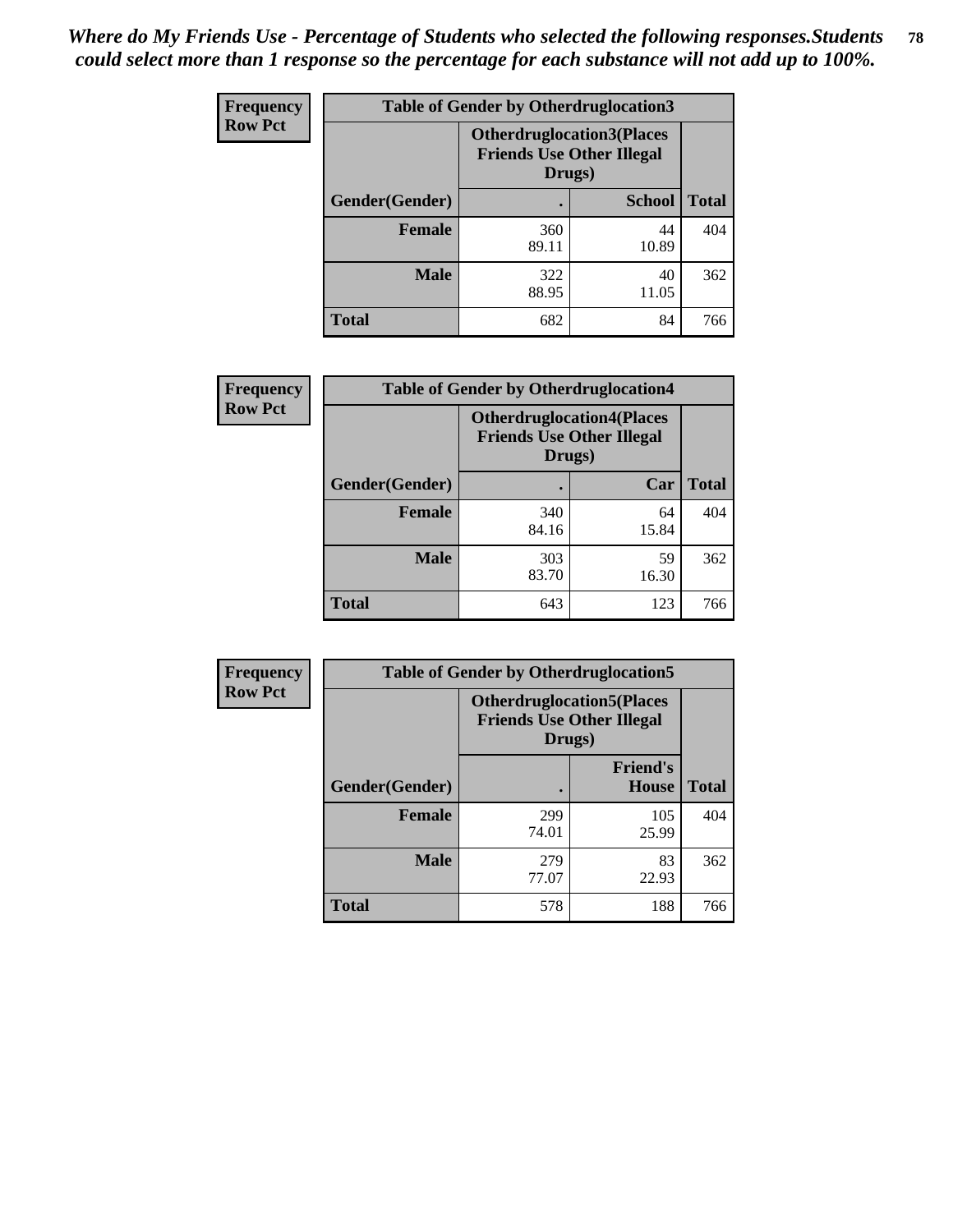| Frequency      | <b>Table of Gender by Otherdruglocation6</b> |                                            |                                  |              |
|----------------|----------------------------------------------|--------------------------------------------|----------------------------------|--------------|
| <b>Row Pct</b> |                                              | <b>Friends Use Other Illegal</b><br>Drugs) | <b>Otherdruglocation6(Places</b> |              |
|                | Gender(Gender)                               |                                            | <b>Other</b>                     | <b>Total</b> |
|                | <b>Female</b>                                | 320<br>79.21                               | 84<br>20.79                      | 404          |
|                | <b>Male</b>                                  | 281<br>77.62                               | 81<br>22.38                      | 362          |
|                | <b>Total</b>                                 | 601                                        | 165                              | 766          |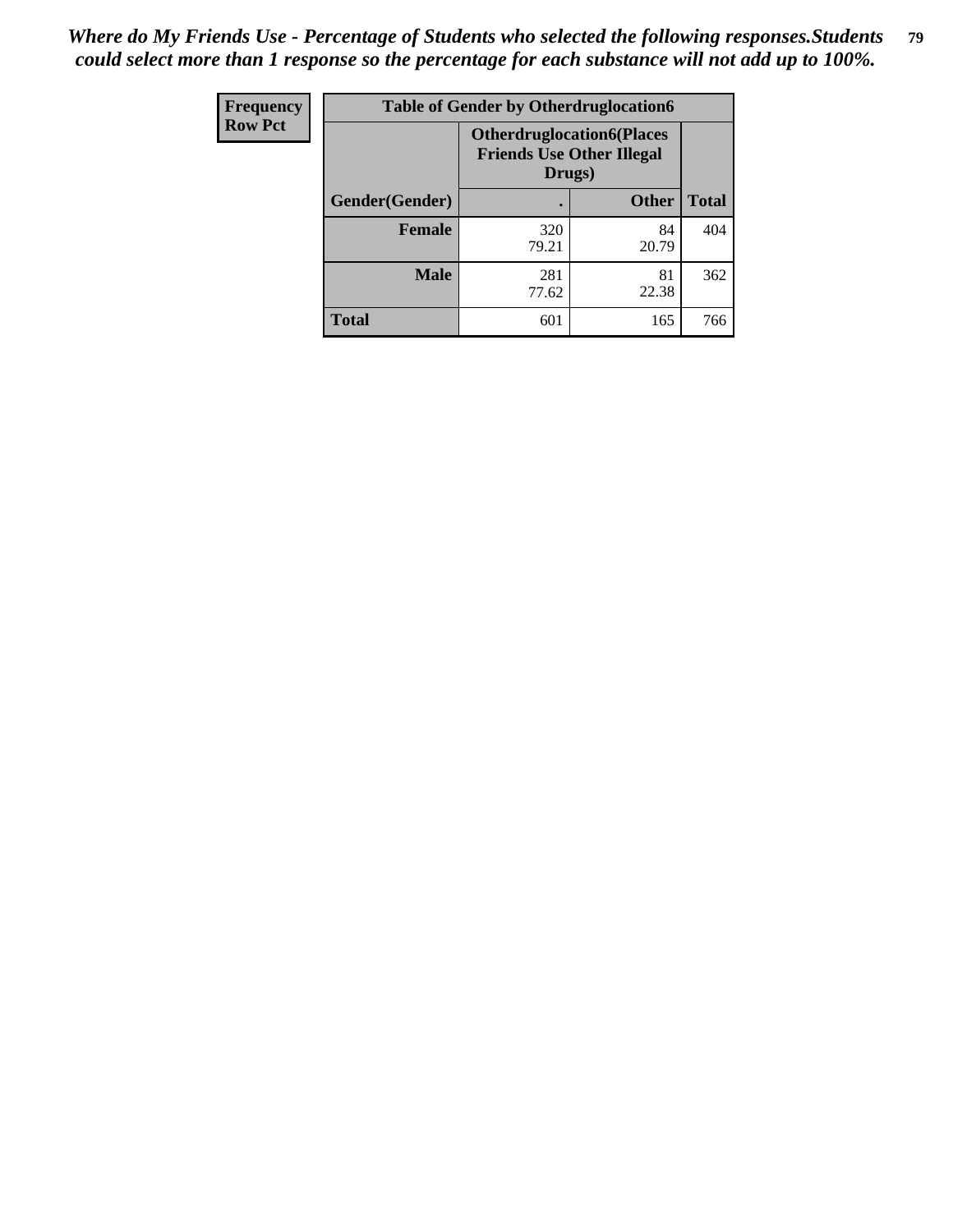| <b>Frequency</b> | <b>Table of Gender by Alcoholtime1</b> |                                                   |                      |              |
|------------------|----------------------------------------|---------------------------------------------------|----------------------|--------------|
| <b>Row Pct</b>   |                                        | Alcoholtime1(Times<br><b>Friends Use Alcohol)</b> |                      |              |
|                  | Gender(Gender)                         |                                                   | Do Not<br><b>Use</b> | <b>Total</b> |
|                  | <b>Female</b>                          | 261<br>64.60                                      | 143<br>35.40         | 404          |
|                  | <b>Male</b>                            | 240<br>66.30                                      | 122<br>33.70         | 362          |
|                  | <b>Total</b>                           | 501                                               | 265                  | 766          |

| <b>Frequency</b> | <b>Table of Gender by Alcoholtime2</b> |                                                          |                            |              |
|------------------|----------------------------------------|----------------------------------------------------------|----------------------------|--------------|
| <b>Row Pct</b>   |                                        | <b>Alcoholtime2(Times</b><br><b>Friends Use Alcohol)</b> |                            |              |
|                  | Gender(Gender)                         |                                                          | <b>On Way</b><br>to School | <b>Total</b> |
|                  | <b>Female</b>                          | 365<br>90.35                                             | 39<br>9.65                 | 404          |
|                  | <b>Male</b>                            | 330<br>91.16                                             | 32<br>8.84                 | 362          |
|                  | <b>Total</b>                           | 695                                                      | 71                         | 766          |

| Frequency      | <b>Table of Gender by Alcoholtime3</b> |                                                   |                                |              |
|----------------|----------------------------------------|---------------------------------------------------|--------------------------------|--------------|
| <b>Row Pct</b> |                                        | Alcoholtime3(Times<br><b>Friends Use Alcohol)</b> |                                |              |
|                | Gender(Gender)                         |                                                   | <b>During</b><br><b>School</b> | <b>Total</b> |
|                | Female                                 | 376<br>93.07                                      | 28<br>6.93                     | 404          |
|                | <b>Male</b>                            | 335<br>92.54                                      | 27<br>7.46                     | 362          |
|                | <b>Total</b>                           | 711                                               | 55                             | 766          |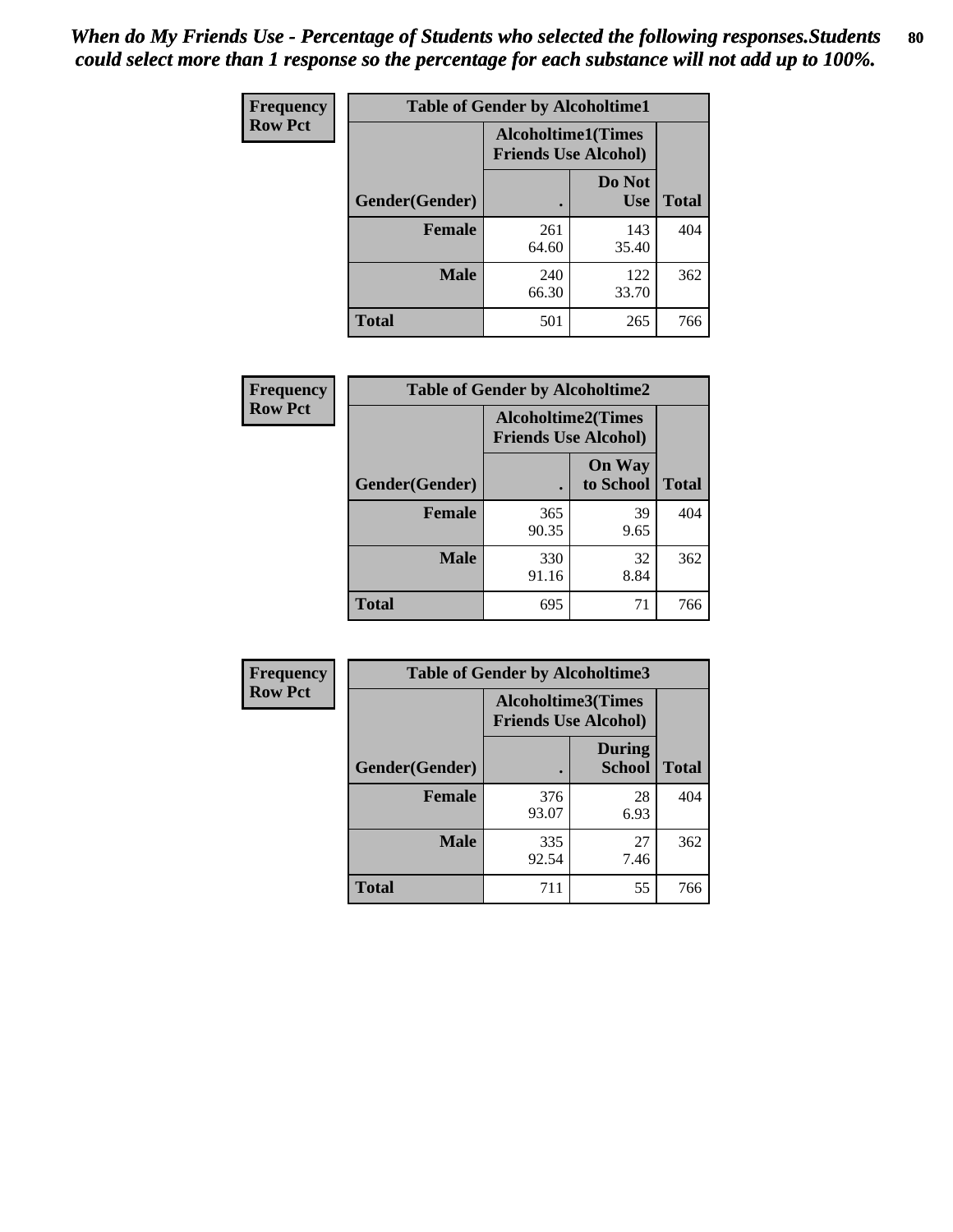*When do My Friends Use - Percentage of Students who selected the following responses.Students could select more than 1 response so the percentage for each substance will not add up to 100%.* **81**

| <b>Frequency</b> | <b>Table of Gender by Alcoholtime4</b> |                                                          |                                                |              |
|------------------|----------------------------------------|----------------------------------------------------------|------------------------------------------------|--------------|
| <b>Row Pct</b>   |                                        | <b>Alcoholtime4(Times</b><br><b>Friends Use Alcohol)</b> |                                                |              |
|                  | Gender(Gender)                         |                                                          | <b>On Way</b><br>Home<br>From<br><b>School</b> | <b>Total</b> |
|                  | <b>Female</b>                          | 360<br>89.11                                             | 44<br>10.89                                    | 404          |
|                  | <b>Male</b>                            | 322<br>88.95                                             | 40<br>11.05                                    | 362          |
|                  | <b>Total</b>                           | 682                                                      | 84                                             | 766          |

| <b>Frequency</b> | <b>Table of Gender by Alcoholtime5</b> |                                                           |              |              |  |
|------------------|----------------------------------------|-----------------------------------------------------------|--------------|--------------|--|
| <b>Row Pct</b>   |                                        | <b>Alcoholtime5</b> (Times<br><b>Friends Use Alcohol)</b> |              |              |  |
|                  | Gender(Gender)                         |                                                           | Weeknights   | <b>Total</b> |  |
|                  | <b>Female</b>                          | 291<br>72.03                                              | 113<br>27.97 | 404          |  |
|                  | <b>Male</b>                            | 255<br>70.44                                              | 107<br>29.56 | 362          |  |
|                  | <b>Total</b>                           | 546                                                       | 220          | 766          |  |

| <b>Frequency</b> | <b>Table of Gender by Alcoholtime6</b> |              |                                                          |              |  |
|------------------|----------------------------------------|--------------|----------------------------------------------------------|--------------|--|
| <b>Row Pct</b>   |                                        |              | <b>Alcoholtime6(Times</b><br><b>Friends Use Alcohol)</b> |              |  |
|                  | Gender(Gender)                         |              | Weekends                                                 | <b>Total</b> |  |
|                  | Female                                 | 127<br>31.44 | 277<br>68.56                                             | 404          |  |
|                  | <b>Male</b>                            | 116<br>32.04 | 246<br>67.96                                             | 362          |  |
|                  | <b>Total</b>                           | 243          | 523                                                      | 766          |  |

| Frequency      | <b>Table of Gender by Tobaccotime1</b> |                             |                           |              |
|----------------|----------------------------------------|-----------------------------|---------------------------|--------------|
| <b>Row Pct</b> |                                        | <b>Friends Use Tobacco)</b> | <b>Tobaccotime1(Times</b> |              |
|                | Gender(Gender)                         |                             | Do Not<br><b>Use</b>      | <b>Total</b> |
|                | <b>Female</b>                          | 171<br>42.33                | 233<br>57.67              | 404          |
|                | <b>Male</b>                            | 188<br>51.93                | 174<br>48.07              | 362          |
|                | <b>Total</b>                           | 359                         | 407                       | 766          |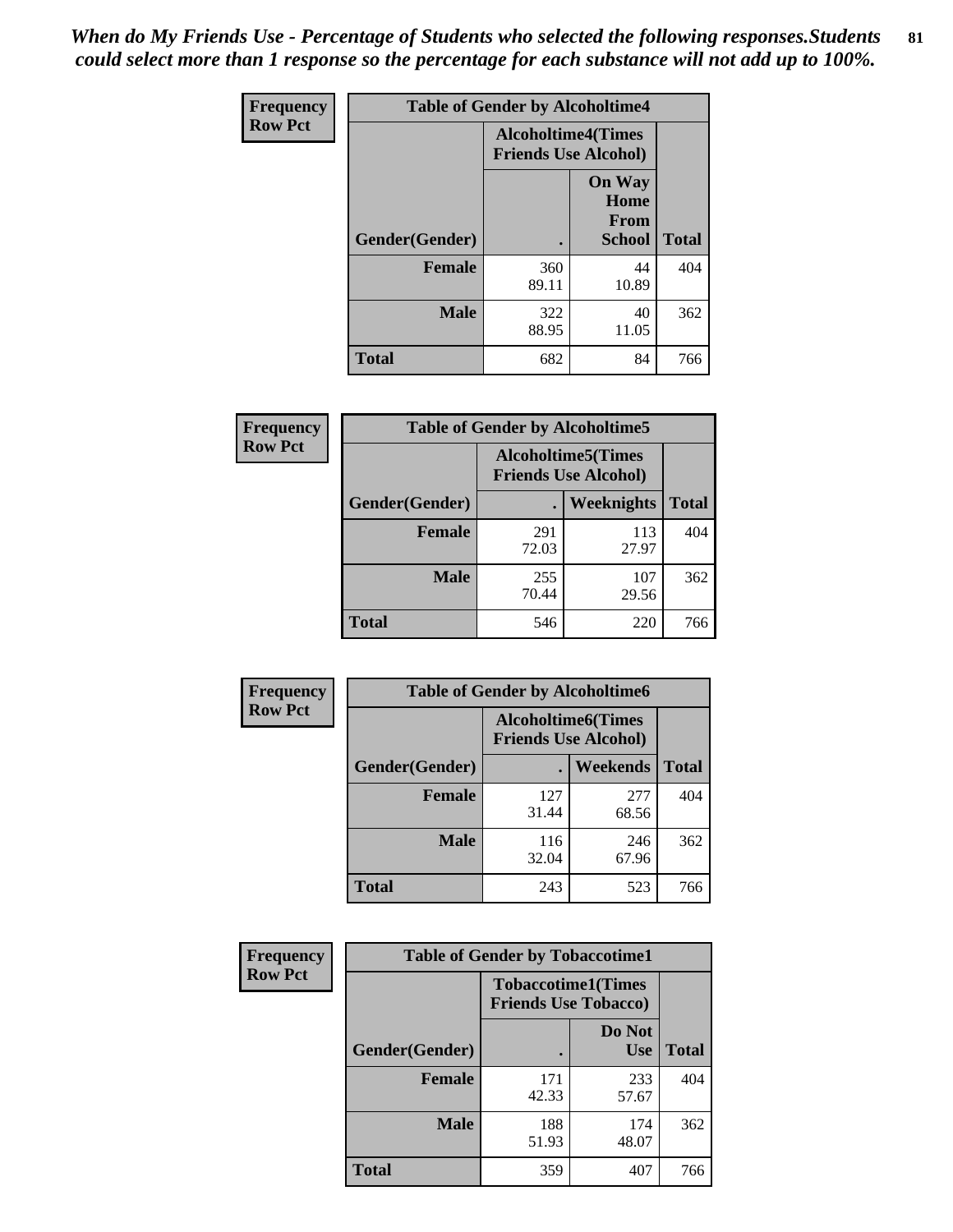| <b>Frequency</b> | <b>Table of Gender by Tobaccotime2</b> |                             |                            |              |
|------------------|----------------------------------------|-----------------------------|----------------------------|--------------|
| <b>Row Pct</b>   |                                        | <b>Friends Use Tobacco)</b> | <b>Tobaccotime2(Times</b>  |              |
|                  | Gender(Gender)                         |                             | <b>On Way</b><br>to School | <b>Total</b> |
|                  | <b>Female</b>                          | 300<br>74.26                | 104<br>25.74               | 404          |
|                  | <b>Male</b>                            | 269<br>74.31                | 93<br>25.69                | 362          |
|                  | <b>Total</b>                           | 569                         | 197                        | 766          |

| <b>Frequency</b> | <b>Table of Gender by Tobaccotime3</b> |                                                          |                                |              |
|------------------|----------------------------------------|----------------------------------------------------------|--------------------------------|--------------|
| <b>Row Pct</b>   |                                        | <b>Tobaccotime3(Times</b><br><b>Friends Use Tobacco)</b> |                                |              |
|                  | Gender(Gender)                         |                                                          | <b>During</b><br><b>School</b> | <b>Total</b> |
|                  | <b>Female</b>                          | 358<br>88.61                                             | 46<br>11.39                    | 404          |
|                  | <b>Male</b>                            | 312<br>86.19                                             | 50<br>13.81                    | 362          |
|                  | <b>Total</b>                           | 670                                                      | 96                             | 766          |

| Frequency      | <b>Table of Gender by Tobaccotime4</b> |                                                          |                                                       |              |
|----------------|----------------------------------------|----------------------------------------------------------|-------------------------------------------------------|--------------|
| <b>Row Pct</b> |                                        | <b>Tobaccotime4(Times</b><br><b>Friends Use Tobacco)</b> |                                                       |              |
|                | Gender(Gender)                         |                                                          | <b>On Way</b><br>Home<br><b>From</b><br><b>School</b> | <b>Total</b> |
|                | <b>Female</b>                          | 360<br>89.11                                             | 44<br>10.89                                           | 404          |
|                | <b>Male</b>                            | 322<br>88.95                                             | 40<br>11.05                                           | 362          |
|                | <b>Total</b>                           | 682                                                      | 84                                                    | 766          |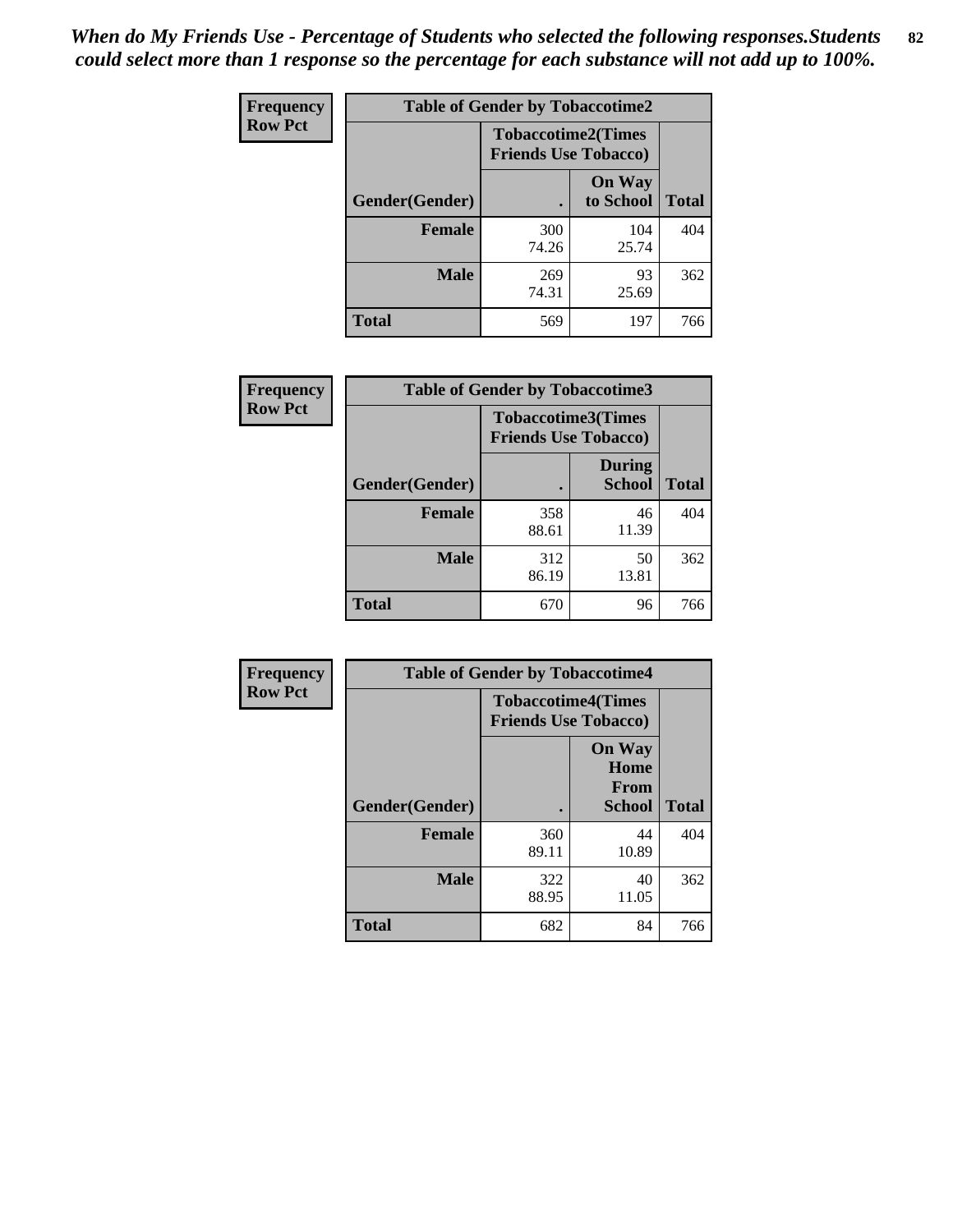| <b>Frequency</b> | <b>Table of Gender by Tobaccotime5</b> |              |                                                          |              |  |
|------------------|----------------------------------------|--------------|----------------------------------------------------------|--------------|--|
| <b>Row Pct</b>   |                                        |              | <b>Tobaccotime5(Times</b><br><b>Friends Use Tobacco)</b> |              |  |
|                  | Gender(Gender)                         |              | Weeknights                                               | <b>Total</b> |  |
|                  | <b>Female</b>                          | 265<br>65.59 | 139<br>34.41                                             | 404          |  |
|                  | <b>Male</b>                            | 217<br>59.94 | 145<br>40.06                                             | 362          |  |
|                  | <b>Total</b>                           | 482          | 284                                                      | 766          |  |

| Frequency      | <b>Table of Gender by Tobaccotime6</b> |                                                          |              |              |
|----------------|----------------------------------------|----------------------------------------------------------|--------------|--------------|
| <b>Row Pct</b> |                                        | <b>Tobaccotime6(Times</b><br><b>Friends Use Tobacco)</b> |              |              |
|                | Gender(Gender)                         |                                                          | Weekends     | <b>Total</b> |
|                | Female                                 | 237<br>58.66                                             | 167<br>41.34 | 404          |
|                | <b>Male</b>                            | 179<br>49.45                                             | 183<br>50.55 | 362          |
|                | <b>Total</b>                           | 416                                                      | 350          | 766          |

| <b>Frequency</b> | <b>Table of Gender by Marijuanatime1</b> |                                                               |              |              |  |
|------------------|------------------------------------------|---------------------------------------------------------------|--------------|--------------|--|
| <b>Row Pct</b>   |                                          | <b>Marijuanatime1(Times</b><br><b>Friends Use Marijuana</b> ) |              |              |  |
|                  | Gender(Gender)                           |                                                               | Do Not Use   | <b>Total</b> |  |
|                  | <b>Female</b>                            | 212<br>52.48                                                  | 192<br>47.52 | 404          |  |
|                  | <b>Male</b>                              | 208<br>57.46                                                  | 154<br>42.54 | 362          |  |
|                  | <b>Total</b>                             | 420                                                           | 346          | 766          |  |

| <b>Frequency</b> | <b>Table of Gender by Marijuanatime2</b> |                                                               |                            |              |
|------------------|------------------------------------------|---------------------------------------------------------------|----------------------------|--------------|
| <b>Row Pct</b>   |                                          | <b>Marijuanatime2(Times</b><br><b>Friends Use Marijuana</b> ) |                            |              |
|                  | Gender(Gender)                           |                                                               | On Way to<br><b>School</b> | <b>Total</b> |
|                  | Female                                   | 312<br>77.23                                                  | 92<br>22.77                | 404          |
|                  | <b>Male</b>                              | 289<br>79.83                                                  | 73<br>20.17                | 362          |
|                  | <b>Total</b>                             | 601                                                           | 165                        | 766          |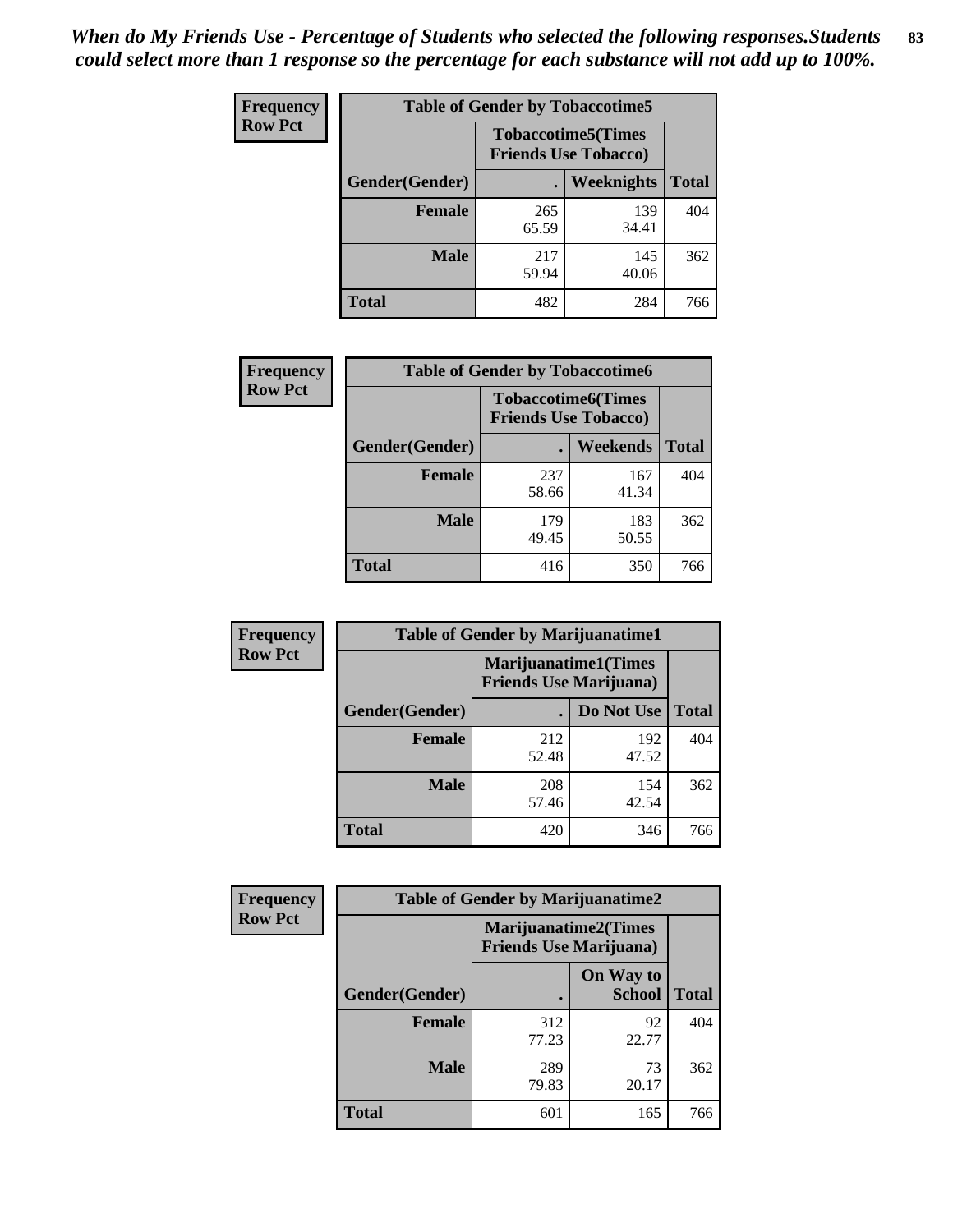*When do My Friends Use - Percentage of Students who selected the following responses.Students could select more than 1 response so the percentage for each substance will not add up to 100%.* **84**

| <b>Frequency</b> | Table of Gender by Marijuanatime3 |                                                        |                                |              |
|------------------|-----------------------------------|--------------------------------------------------------|--------------------------------|--------------|
| <b>Row Pct</b>   |                                   | Marijuanatime3(Times<br><b>Friends Use Marijuana</b> ) |                                |              |
|                  | Gender(Gender)                    |                                                        | <b>During</b><br><b>School</b> | <b>Total</b> |
|                  | <b>Female</b>                     | 354<br>87.62                                           | 50<br>12.38                    | 404          |
|                  | <b>Male</b>                       | 320<br>88.40                                           | 42<br>11.60                    | 362          |
|                  | <b>Total</b>                      | 674                                                    | 92                             | 766          |

| Frequency      | <b>Table of Gender by Marijuanatime4</b> |                                |                                      |              |
|----------------|------------------------------------------|--------------------------------|--------------------------------------|--------------|
| <b>Row Pct</b> |                                          | <b>Friends Use Marijuana</b> ) | <b>Marijuanatime4</b> (Times         |              |
|                |                                          |                                | <b>On Way</b><br>Home<br><b>From</b> |              |
|                | <b>Gender</b> (Gender)                   |                                | <b>School</b>                        | <b>Total</b> |
|                | <b>Female</b>                            | 311<br>76.98                   | 93<br>23.02                          | 404          |
|                | <b>Male</b>                              | 295<br>81.49                   | 67<br>18.51                          | 362          |
|                | <b>Total</b>                             | 606                            | 160                                  | 766          |

| Frequency      | <b>Table of Gender by Marijuanatime5</b> |              |                                                                |              |  |
|----------------|------------------------------------------|--------------|----------------------------------------------------------------|--------------|--|
| <b>Row Pct</b> |                                          |              | <b>Marijuanatime5</b> (Times<br><b>Friends Use Marijuana</b> ) |              |  |
|                | Gender(Gender)                           |              | Weeknights                                                     | <b>Total</b> |  |
|                | <b>Female</b>                            | 252<br>62.38 | 152<br>37.62                                                   | 404          |  |
|                | <b>Male</b>                              | 219<br>60.50 | 143<br>39.50                                                   | 362          |  |
|                | <b>Total</b>                             | 471          | 295                                                            | 766          |  |

| Frequency      | <b>Table of Gender by Marijuanatime6</b> |                                                                |                 |              |  |
|----------------|------------------------------------------|----------------------------------------------------------------|-----------------|--------------|--|
| <b>Row Pct</b> |                                          | <b>Marijuanatime6</b> (Times<br><b>Friends Use Marijuana</b> ) |                 |              |  |
|                | Gender(Gender)                           |                                                                | <b>Weekends</b> | <b>Total</b> |  |
|                | <b>Female</b>                            | 180<br>44.55                                                   | 224<br>55.45    | 404          |  |
|                | <b>Male</b>                              | 149<br>41.16                                                   | 213<br>58.84    | 362          |  |
|                | <b>Total</b>                             | 329                                                            | 437             | 766          |  |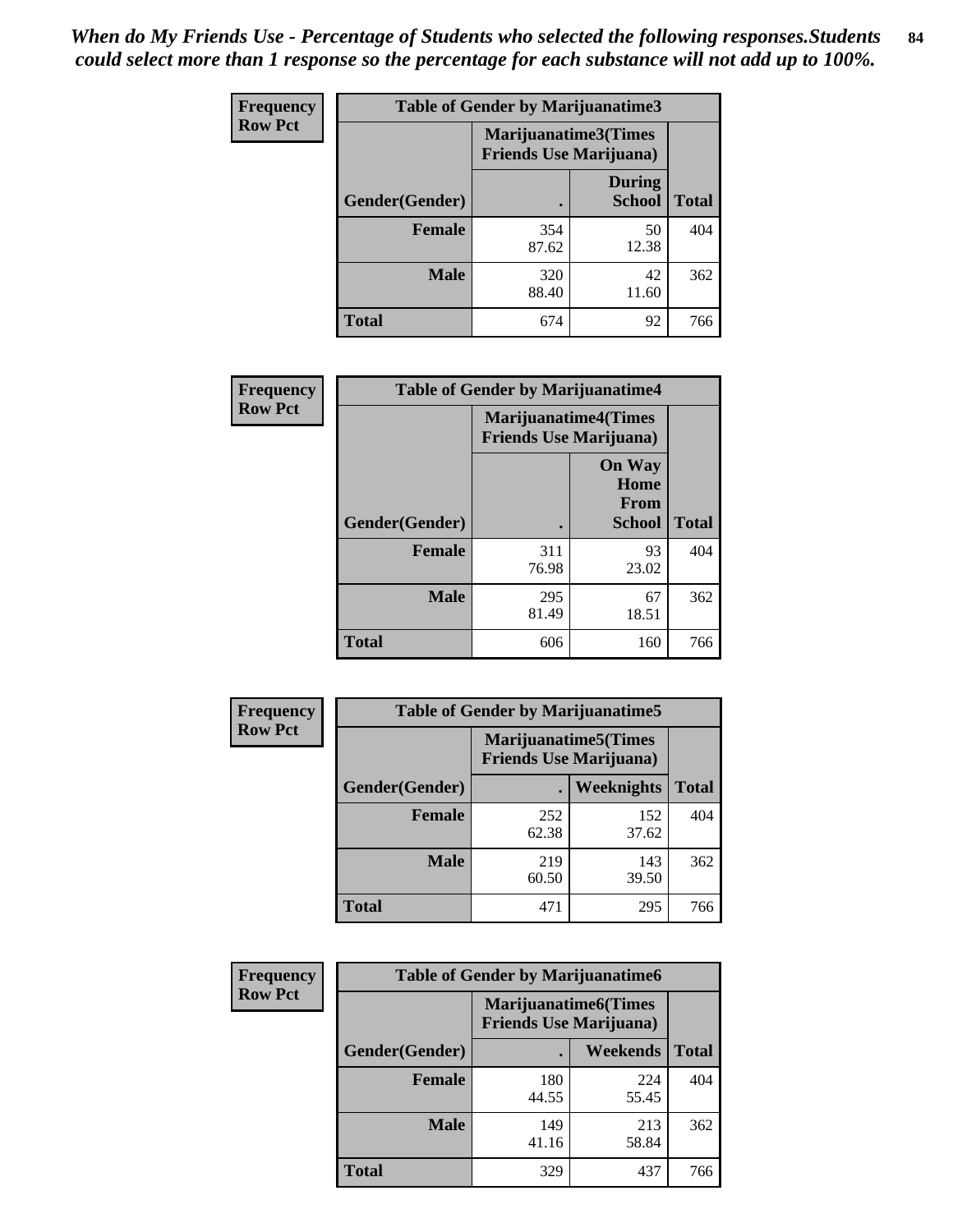| <b>Frequency</b> | <b>Table of Gender by Otherdrugtime1</b> |                                                                                   |              |              |
|------------------|------------------------------------------|-----------------------------------------------------------------------------------|--------------|--------------|
| <b>Row Pct</b>   |                                          | <b>Otherdrugtime1</b> (Times<br><b>Friends Use Other</b><br><b>Illegal Drugs)</b> |              |              |
|                  | Gender(Gender)                           |                                                                                   | Do Not Use   | <b>Total</b> |
|                  | <b>Female</b>                            | 108<br>26.73                                                                      | 296<br>73.27 | 404          |
|                  | <b>Male</b>                              | 106<br>29.28                                                                      | 256<br>70.72 | 362          |
|                  | <b>Total</b>                             | 214                                                                               | 552          | 766          |

| Frequency      | <b>Table of Gender by Otherdrugtime2</b> |                                                                                   |                            |              |
|----------------|------------------------------------------|-----------------------------------------------------------------------------------|----------------------------|--------------|
| <b>Row Pct</b> |                                          | <b>Otherdrugtime2(Times</b><br><b>Friends Use Other</b><br><b>Illegal Drugs</b> ) |                            |              |
|                | Gender(Gender)                           |                                                                                   | On Way to<br><b>School</b> | <b>Total</b> |
|                | <b>Female</b>                            | 373<br>92.33                                                                      | 31<br>7.67                 | 404          |
|                | <b>Male</b>                              | 325<br>89.78                                                                      | 37<br>10.22                | 362          |
|                | <b>Total</b>                             | 698                                                                               | 68                         | 766          |

| Frequency      | <b>Table of Gender by Otherdrugtime3</b> |                        |                                                         |              |
|----------------|------------------------------------------|------------------------|---------------------------------------------------------|--------------|
| <b>Row Pct</b> |                                          | <b>Illegal Drugs</b> ) | <b>Otherdrugtime3(Times</b><br><b>Friends Use Other</b> |              |
|                | Gender(Gender)                           |                        | <b>During</b><br><b>School</b>                          | <b>Total</b> |
|                | <b>Female</b>                            | 375<br>92.82           | 29<br>7.18                                              | 404          |
|                | <b>Male</b>                              | 330<br>91.16           | 32<br>8.84                                              | 362          |
|                | <b>Total</b>                             | 705                    | 61                                                      | 766          |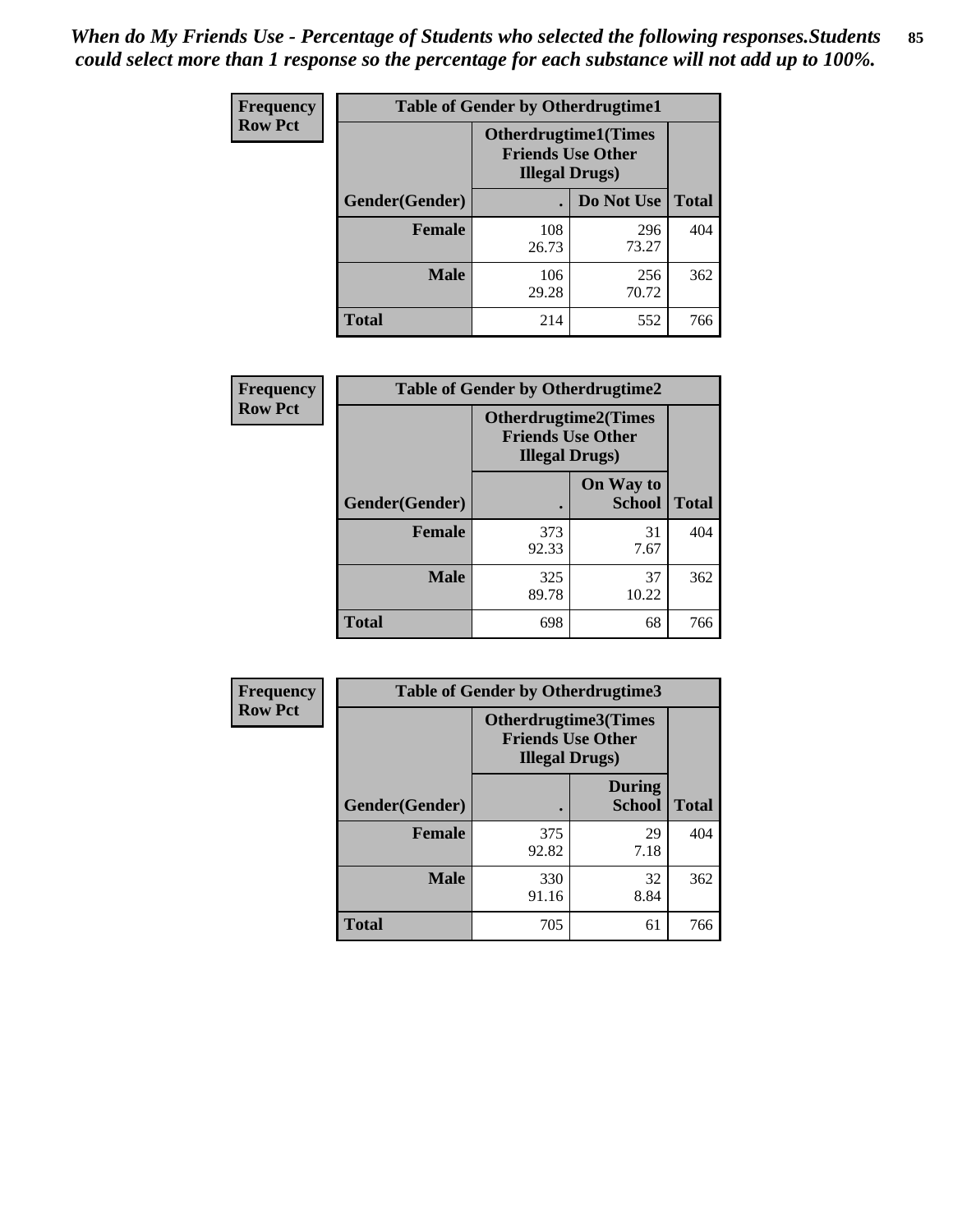*When do My Friends Use - Percentage of Students who selected the following responses.Students could select more than 1 response so the percentage for each substance will not add up to 100%.* **86**

| <b>Frequency</b> | <b>Table of Gender by Otherdrugtime4</b> |                                                                                   |                                                |              |
|------------------|------------------------------------------|-----------------------------------------------------------------------------------|------------------------------------------------|--------------|
| <b>Row Pct</b>   |                                          | <b>Otherdrugtime4(Times</b><br><b>Friends Use Other</b><br><b>Illegal Drugs</b> ) |                                                |              |
|                  | Gender(Gender)                           |                                                                                   | <b>On Way</b><br>Home<br>From<br><b>School</b> | <b>Total</b> |
|                  | Female                                   | 364<br>90.10                                                                      | 40<br>9.90                                     | 404          |
|                  | <b>Male</b>                              | 323<br>89.23                                                                      | 39<br>10.77                                    | 362          |
|                  | <b>Total</b>                             | 687                                                                               | 79                                             | 766          |

| Frequency      | <b>Table of Gender by Otherdrugtime5</b> |                                                                                    |                   |              |
|----------------|------------------------------------------|------------------------------------------------------------------------------------|-------------------|--------------|
| <b>Row Pct</b> |                                          | <b>Otherdrugtime5</b> (Times<br><b>Friends Use Other</b><br><b>Illegal Drugs</b> ) |                   |              |
|                | Gender(Gender)                           |                                                                                    | <b>Weeknights</b> | <b>Total</b> |
|                | <b>Female</b>                            | 341<br>84.41                                                                       | 63<br>15.59       | 404          |
|                | <b>Male</b>                              | 292<br>80.66                                                                       | 70<br>19.34       | 362          |
|                | <b>Total</b>                             | 633                                                                                | 133               | 766          |

| <b>Frequency</b> | <b>Table of Gender by Otherdrugtime6</b> |                                                                                   |              |              |
|------------------|------------------------------------------|-----------------------------------------------------------------------------------|--------------|--------------|
| <b>Row Pct</b>   |                                          | <b>Otherdrugtime6(Times</b><br><b>Friends Use Other</b><br><b>Illegal Drugs</b> ) |              |              |
|                  | Gender(Gender)                           |                                                                                   | Weekends     | <b>Total</b> |
|                  | Female                                   | 292<br>72.28                                                                      | 112<br>27.72 | 404          |
|                  | <b>Male</b>                              | 253<br>69.89                                                                      | 109<br>30.11 | 362          |
|                  | <b>Total</b>                             | 545                                                                               | 221          | 766          |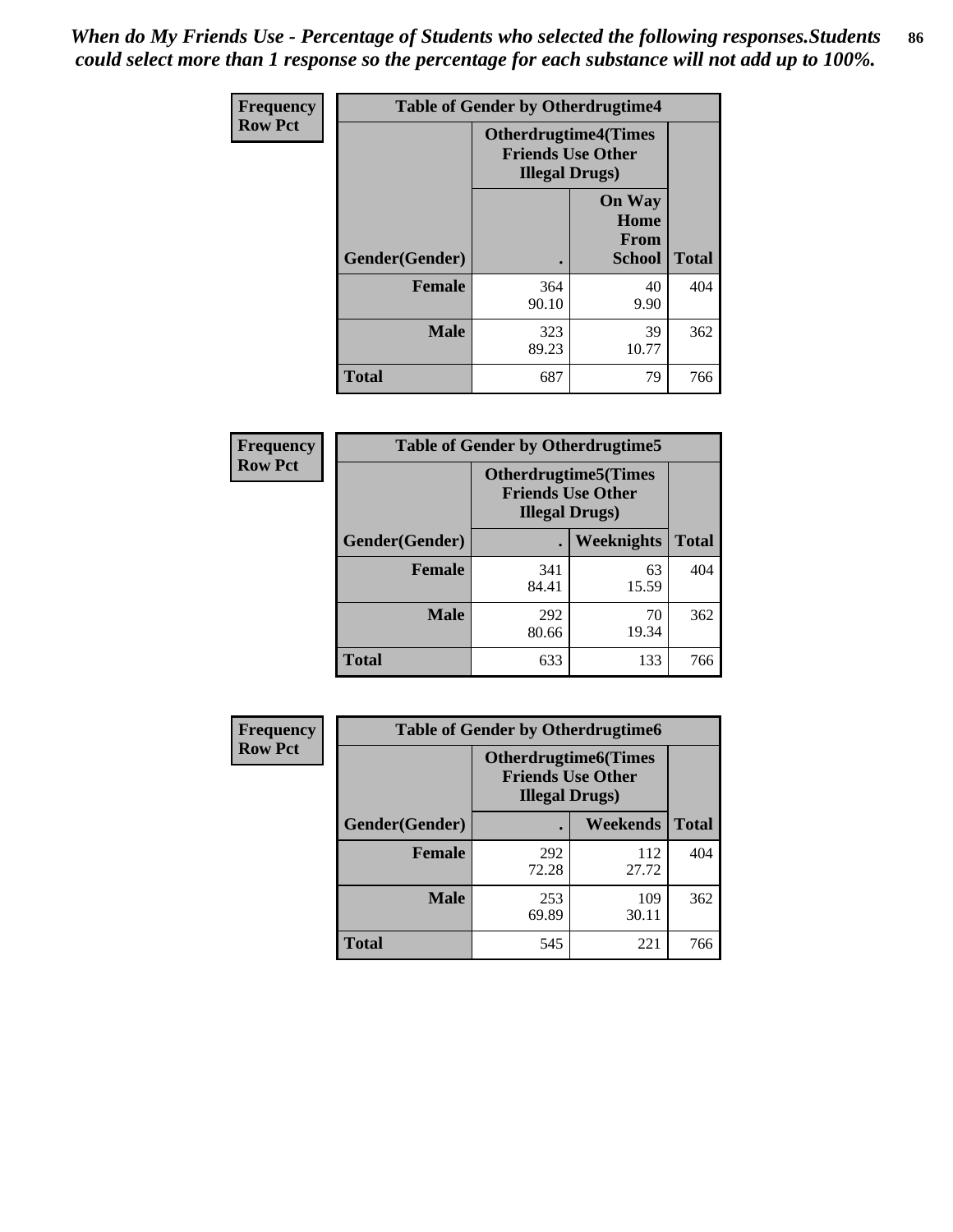# *Other Questions* **87**

| <b>Frequency</b> | <b>Table of Gender by Educationalcohol</b> |                                                                                                                                       |                |              |  |
|------------------|--------------------------------------------|---------------------------------------------------------------------------------------------------------------------------------------|----------------|--------------|--|
| <b>Row Pct</b>   |                                            | <b>Educationalcohol</b> (I<br>have been taught<br>about alcohol,<br>tobacco,<br>and other drugs<br>within the last year<br>at school) |                |              |  |
|                  | Gender(Gender)                             | <b>Yes</b>                                                                                                                            | N <sub>0</sub> | <b>Total</b> |  |
|                  | <b>Female</b>                              | 265<br>65.59                                                                                                                          | 139<br>34.41   | 404          |  |
|                  | <b>Male</b>                                | 230<br>63.54                                                                                                                          | 132<br>36.46   | 362          |  |
|                  | <b>Total</b>                               | 495                                                                                                                                   | 271            | 766          |  |

| Frequency      | <b>Table of Gender by Rodedrinking</b> |                                                                                                                     |                |              |  |
|----------------|----------------------------------------|---------------------------------------------------------------------------------------------------------------------|----------------|--------------|--|
| <b>Row Pct</b> |                                        | Rodedrinking(In<br>the past 30 days I<br>have ridden in a<br>car with a driver<br>who had been<br>drinking alcohol) |                |              |  |
|                | Gender(Gender)                         | Yes                                                                                                                 | N <sub>0</sub> | <b>Total</b> |  |
|                | <b>Female</b>                          | 62<br>15.35                                                                                                         | 342<br>84.65   | 404          |  |
|                | <b>Male</b>                            | 62<br>17.13                                                                                                         | 300<br>82.87   | 362          |  |
|                | <b>Total</b>                           | 124                                                                                                                 | 642            | 766          |  |

| Frequency      | <b>Table of Gender by Drugsschool</b> |                                                                                                                                     |                |              |  |
|----------------|---------------------------------------|-------------------------------------------------------------------------------------------------------------------------------------|----------------|--------------|--|
| <b>Row Pct</b> |                                       | <b>Drugsschool</b> (During<br>the past 12 months,<br>I have been offered,<br>sold,<br>or given illegal drugs<br>on school property) |                |              |  |
|                | Gender(Gender)                        | <b>Yes</b>                                                                                                                          | N <sub>0</sub> | <b>Total</b> |  |
|                | <b>Female</b>                         | 87<br>21.53                                                                                                                         | 317<br>78.47   | 404          |  |
|                | <b>Male</b>                           | 105<br>29.01                                                                                                                        | 257<br>70.99   | 362          |  |
|                | <b>Total</b>                          | 192                                                                                                                                 | 574            | 766          |  |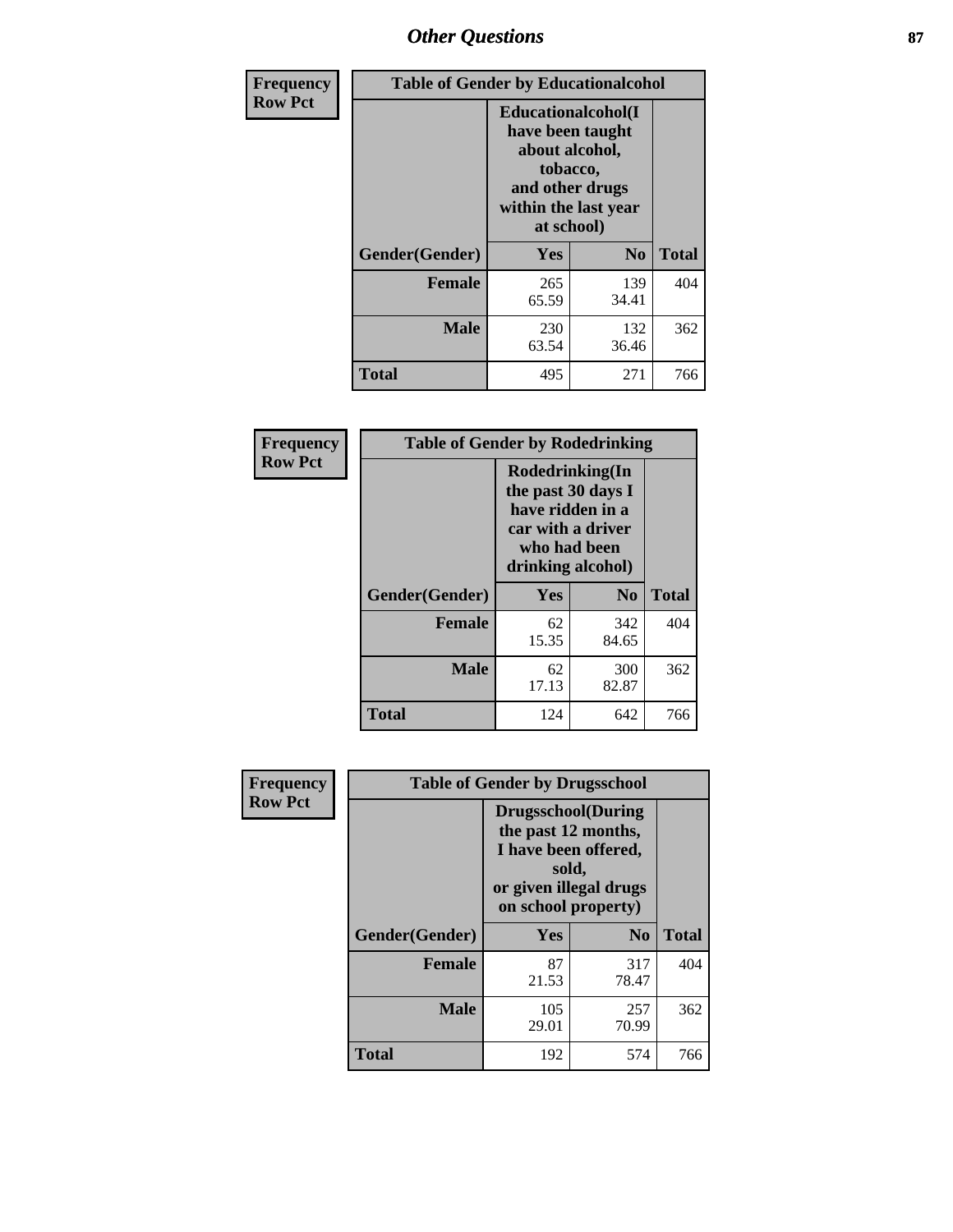# *Other Questions* **88**

**Frequency Row Pct**

| <b>Table of Gender by Bingedrinking</b> |                            |                                                                                                         |                   |                   |                        |                               |                   |              |
|-----------------------------------------|----------------------------|---------------------------------------------------------------------------------------------------------|-------------------|-------------------|------------------------|-------------------------------|-------------------|--------------|
|                                         |                            | Bingedrinking(I have drunk five or more<br>drinks of alcohol at one sitting during the<br>last 30 days) |                   |                   |                        |                               |                   |              |
| <b>Gender</b> (Gender)                  | $\mathbf 0$<br><b>Days</b> | 1 or<br>days                                                                                            | 3 to<br>5<br>days | 6 to<br>9<br>days | 10<br>to<br>19<br>days | <b>20</b><br>to<br>29<br>days | All<br>30<br>days | <b>Total</b> |
| <b>Female</b>                           | 360<br>89.11               | 12<br>2.97                                                                                              | 12<br>2.97        | 3<br>0.74         | 11<br>2.72             | 2<br>0.50                     | 4<br>0.99         | 404          |
| <b>Male</b>                             | 290<br>80.11               | 19<br>5.25                                                                                              | 22<br>6.08        | 11<br>3.04        | 7<br>1.93              | 8<br>2.21                     | 5<br>1.38         | 362          |
| <b>Total</b>                            | 650                        | 31                                                                                                      | 34                | 14                | 18                     | 10                            | 9                 | 766          |

| Frequency      | <b>Table of Gender by Educationaids</b> |                                                                                                 |                |              |  |
|----------------|-----------------------------------------|-------------------------------------------------------------------------------------------------|----------------|--------------|--|
| <b>Row Pct</b> |                                         | <b>Educationaids</b> (I<br>have been taught<br>about HIV/AIDS<br>at school in the<br>past year) |                |              |  |
|                | Gender(Gender)                          | Yes                                                                                             | N <sub>0</sub> | <b>Total</b> |  |
|                | <b>Female</b>                           | 283<br>70.05                                                                                    | 121<br>29.95   | 404          |  |
|                | <b>Male</b>                             | 253<br>69.89                                                                                    | 109<br>30.11   | 362          |  |
|                | <b>Total</b>                            | 536                                                                                             | 230            | 766          |  |

| <b>Frequency</b> | <b>Table of Gender by Suicideconsider</b> |                 |                |              |
|------------------|-------------------------------------------|-----------------|----------------|--------------|
| <b>Row Pct</b>   |                                           | Suicideconsider |                |              |
|                  | Gender(Gender)                            | Yes             | N <sub>0</sub> | <b>Total</b> |
|                  | <b>Female</b>                             | 57<br>14.11     | 347<br>85.89   | 404          |
|                  | <b>Male</b>                               | 32<br>8.84      | 330<br>91.16   | 362          |
|                  | Total                                     | 89              | 677            | 766          |